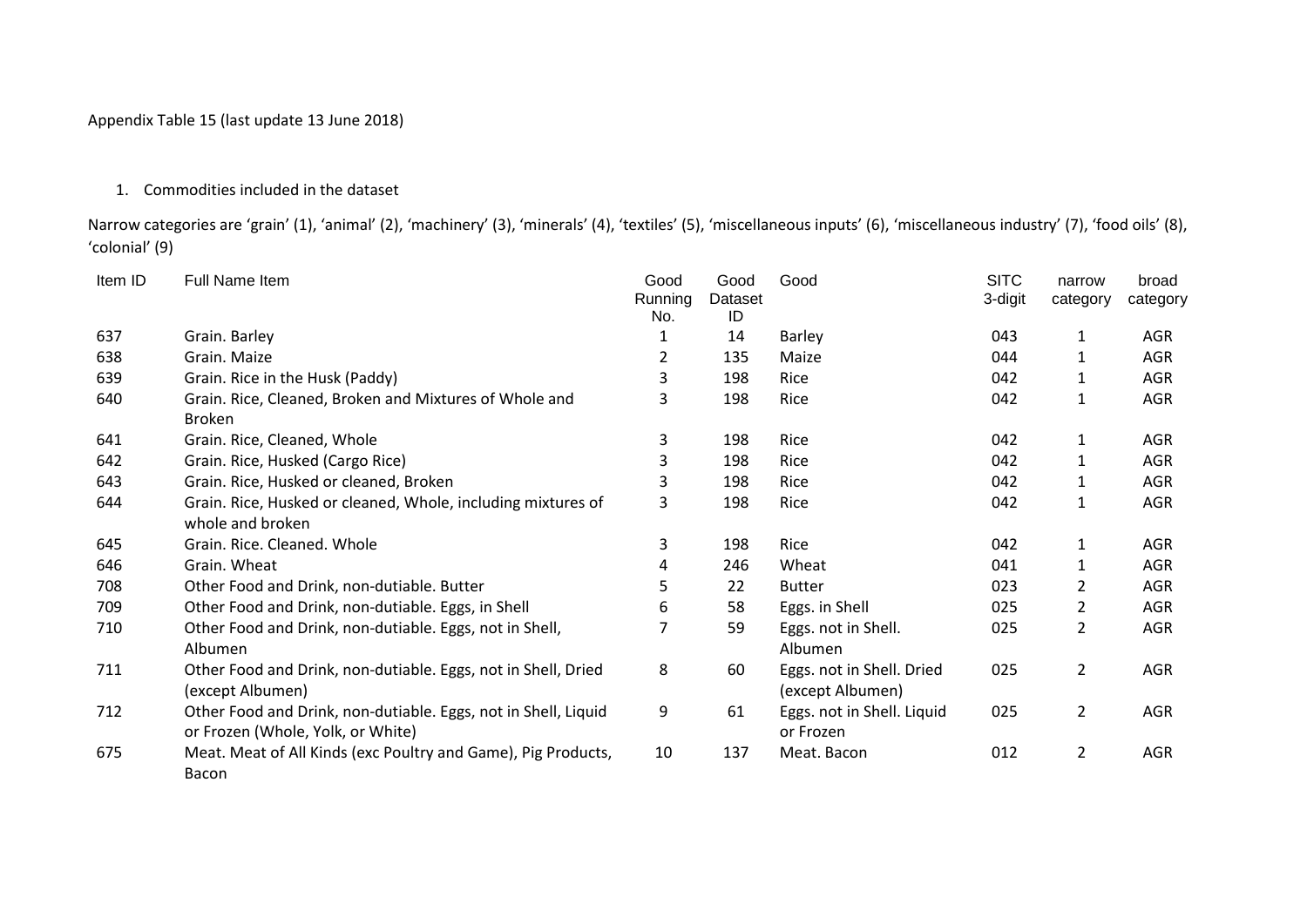| 676 | Meat. Meat of All Kinds (exc Poultry and Game), Pig Products,<br>Ham                                                                  | 11 | 139 | Meat. Ham          | 012 | $\overline{2}$ | AGR        |
|-----|---------------------------------------------------------------------------------------------------------------------------------------|----|-----|--------------------|-----|----------------|------------|
| 662 | Meat. Meat of All Kinds (exc Poultry and Game), Beef, Salted                                                                          | 12 | 150 | Meat. Salted Beef  | 012 | $\overline{2}$ | AGR        |
| 680 | Meat. Meat of All Kinds (exc Poultry and Game), Pork, Salted                                                                          | 13 | 151 | Meat. Salted Pork  | 012 | $\overline{2}$ | AGR        |
| 664 | Meat. Meat of All Kinds (exc Poultry and Game), Lamb, Frozen                                                                          | 14 | 136 | Meat, Lamb, Frozen | 011 | $\overline{2}$ | AGR        |
| 648 | Meat. Meat of All Kinds (exc Poultry and Game), Beef, Boned,<br>incl. Cheeks and Skirts, Frozen                                       | 15 | 138 | Meat. Beef         | 011 | $\overline{2}$ | <b>AGR</b> |
| 649 | Meat. Meat of All Kinds (exc Poultry and Game), Beef, Chilled                                                                         | 15 | 138 | Meat. Beef         | 011 | $\overline{2}$ | AGR        |
| 650 | Meat. Meat of All Kinds (exc Poultry and Game), Beef, Chilled.<br>Fore Quarters (including cuts with bone)                            | 15 | 138 | Meat. Beef         | 011 | $\overline{2}$ | AGR        |
| 651 | Meat. Meat of All Kinds (exc Poultry and Game), Beef, Chilled.<br>Hind Quarters (including cuts with bone)                            | 15 | 138 | Meat. Beef         | 011 | $\overline{2}$ | AGR        |
| 652 | Meat. Meat of All Kinds (exc Poultry and Game), Beef, Chilled.<br>Other                                                               | 15 | 138 | Meat. Beef         | 011 | $\overline{2}$ | AGR        |
| 653 | Meat. Meat of All Kinds (exc Poultry and Game), Beef, Fresh                                                                           | 15 | 138 | Meat. Beef         | 011 | $\overline{2}$ | <b>AGR</b> |
| 654 | Meat. Meat of All Kinds (exc Poultry and Game), Beef, Frozen.<br>Fore Quarters (including cuts with bone)                             | 15 | 138 | Meat. Beef         | 011 | $\overline{2}$ | AGR        |
| 655 | Meat. Meat of All Kinds (exc Poultry and Game), Beef, Frozen.<br>Hind Quarters (including cuts with bone)                             | 15 | 138 | Meat. Beef         | 011 | $\overline{2}$ | <b>AGR</b> |
| 656 | Meat. Meat of All Kinds (exc Poultry and Game), Beef, Frozen.<br>Tongues                                                              | 15 | 138 | Meat. Beef         | 011 | $\overline{2}$ | AGR        |
| 657 | Meat. Meat of All Kinds (exc Poultry and Game), Beef, In<br>quarters and Sides, Chilled                                               | 15 | 138 | Meat. Beef         | 011 | $\overline{2}$ | <b>AGR</b> |
| 658 | Meat. Meat of All Kinds (exc Poultry and Game), Beef, In<br>quarters and Sides, Fresh                                                 | 15 | 138 | Meat. Beef         | 011 | $\overline{2}$ | AGR        |
| 659 | Meat. Meat of All Kinds (exc Poultry and Game), Beef, In<br>quarters and Sides, Frozen                                                | 15 | 138 | Meat. Beef         | 011 | $\overline{2}$ | AGR        |
| 660 | Meat. Meat of All Kinds (exc Poultry and Game), Beef, Other<br>Descriptions (incl. Tongues, Hearts, Livers, Kidneys, etc.),<br>Fresh  | 15 | 138 | Meat. Beef         | 011 | $\overline{2}$ | AGR        |
| 661 | Meat. Meat of All Kinds (exc Poultry and Game), Beef, Other<br>Descriptions (incl. Tongues, Hearts, Livers, Kidneys, etc.),<br>Frozen | 15 | 138 | Meat. Beef         | 011 | $\overline{2}$ | AGR        |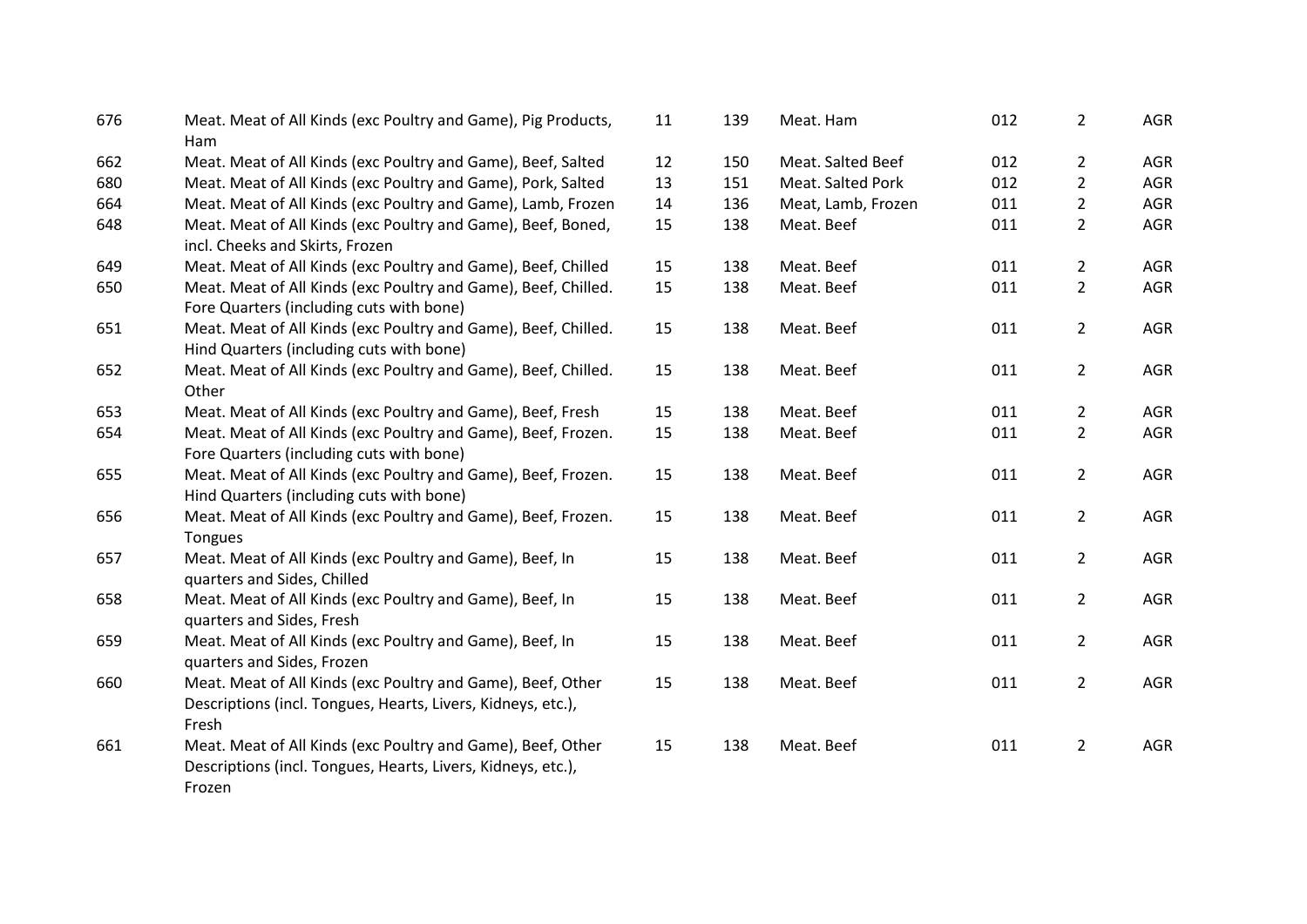| 663 | Meat. Meat of All Kinds (exc Poultry and Game), Lamb, Fresh                                                                                                                      | 16 | 140 | Meat. Lamb. Fresh      | 011 | $\overline{2}$ | AGR        |
|-----|----------------------------------------------------------------------------------------------------------------------------------------------------------------------------------|----|-----|------------------------|-----|----------------|------------|
| 665 | Meat. Meat of All Kinds (exc Poultry and Game), Lamb, Other<br>Descriptions (Tongues, Hearts, Livers, Kidneys, etc.)                                                             | 17 | 141 | Meat. Lamb. Other      | 011 | $\overline{2}$ | AGR        |
| 666 | Meat. Meat of All Kinds (exc Poultry and Game), Mutton,<br>Fresh                                                                                                                 | 18 | 142 | Meat. Mutton           | 011 | $\overline{2}$ | <b>AGR</b> |
| 667 | Meat. Meat of All Kinds (exc Poultry and Game), Mutton,<br>Frozen                                                                                                                | 18 | 142 | Meat. Mutton           | 011 | $\overline{2}$ | <b>AGR</b> |
| 668 | Meat. Meat of All Kinds (exc Poultry and Game), Mutton,<br>Other (Including Tongues, Hearts, Livers, Kidneys, etc.) either<br>fresh or preserved, other than tinned, canned etc. | 18 | 142 | Meat. Mutton           | 011 | $\overline{2}$ | AGR        |
| 669 | Meat. Meat of All Kinds (exc Poultry and Game), Mutton,<br>Other Descriptions (Tongues, Hearts, Livers, Kidneys, etc.)                                                           | 18 | 142 | Meat. Mutton           | 011 | $\overline{2}$ | <b>AGR</b> |
| 670 | Meat. Meat of All Kinds (exc Poultry and Game), Not<br>elsewhere specified, fresh                                                                                                | 19 | 143 | Meat. n.e.s            | 011 | $\overline{2}$ | <b>AGR</b> |
| 671 | Meat. Meat of All Kinds (exc Poultry and Game), Not<br>elsewhere specified, frozen                                                                                               | 19 | 143 | Meat. n.e.s            | 011 | $\overline{2}$ | <b>AGR</b> |
| 672 | Meat. Meat of All Kinds (exc Poultry and Game), Not<br>elsewhere specified, Other Descriptions (incl. Hearts, Livers,<br>Kidneys, etc.)                                          | 19 | 143 | Meat. n.e.s            | 011 | $\overline{2}$ | AGR        |
| 673 | Meat. Meat of All Kinds (exc Poultry and Game), Not<br>elsewhere specified, salted                                                                                               | 19 | 143 | Meat. n.e.s            | 012 | $\overline{2}$ | AGR        |
| 674 | Meat. Meat of All Kinds (exc Poultry and Game), Not<br>elsewhere Specified. All other Sorts (not tinned or canned)                                                               | 19 | 143 | Meat. n.e.s            | 011 | $\overline{2}$ | <b>AGR</b> |
| 677 | Meat. Meat of All Kinds (exc Poultry and Game), Pork, Fresh                                                                                                                      | 20 | 144 | Meat. Pork. Fresh      | 011 | $\overline{2}$ | <b>AGR</b> |
| 678 | Meat. Meat of All Kinds (exc Poultry and Game), Pork, Frozen                                                                                                                     | 21 | 145 | Meat. Pork. Frozen     | 011 | $\overline{2}$ | AGR        |
| 679 | Meat. Meat of All Kinds (exc Poultry and Game), Pork, Other<br>Descriptions (incl. Hearts, Livers, Kidneys, etc.)                                                                | 22 | 146 | Meat. Pork. Other      | 011 | $\overline{2}$ | <b>AGR</b> |
| 647 | Meat. Game. Dead                                                                                                                                                                 | 23 | 147 | Meat. Poultry and Game | 011 | $\overline{2}$ | AGR        |
| 688 | Meat. Poultry and Game. Poultry. Dead. Chickens                                                                                                                                  | 23 | 147 | Meat. Poultry and Game | 011 | $\overline{2}$ | AGR        |
| 689 | Meat. Poultry and Game. Poultry. Dead. Fresh, Chilled or<br>Frozen Other (including Guinea Fowl)                                                                                 | 23 | 147 | Meat. Poultry and Game | 011 | $\overline{2}$ | AGR        |
| 690 | Meat. Poultry and Game. Poultry. Dead. Fresh, Chilled or<br>Frozen. Ducks and Geese.                                                                                             | 23 | 147 | Meat. Poultry and Game | 011 | $\overline{2}$ | <b>AGR</b> |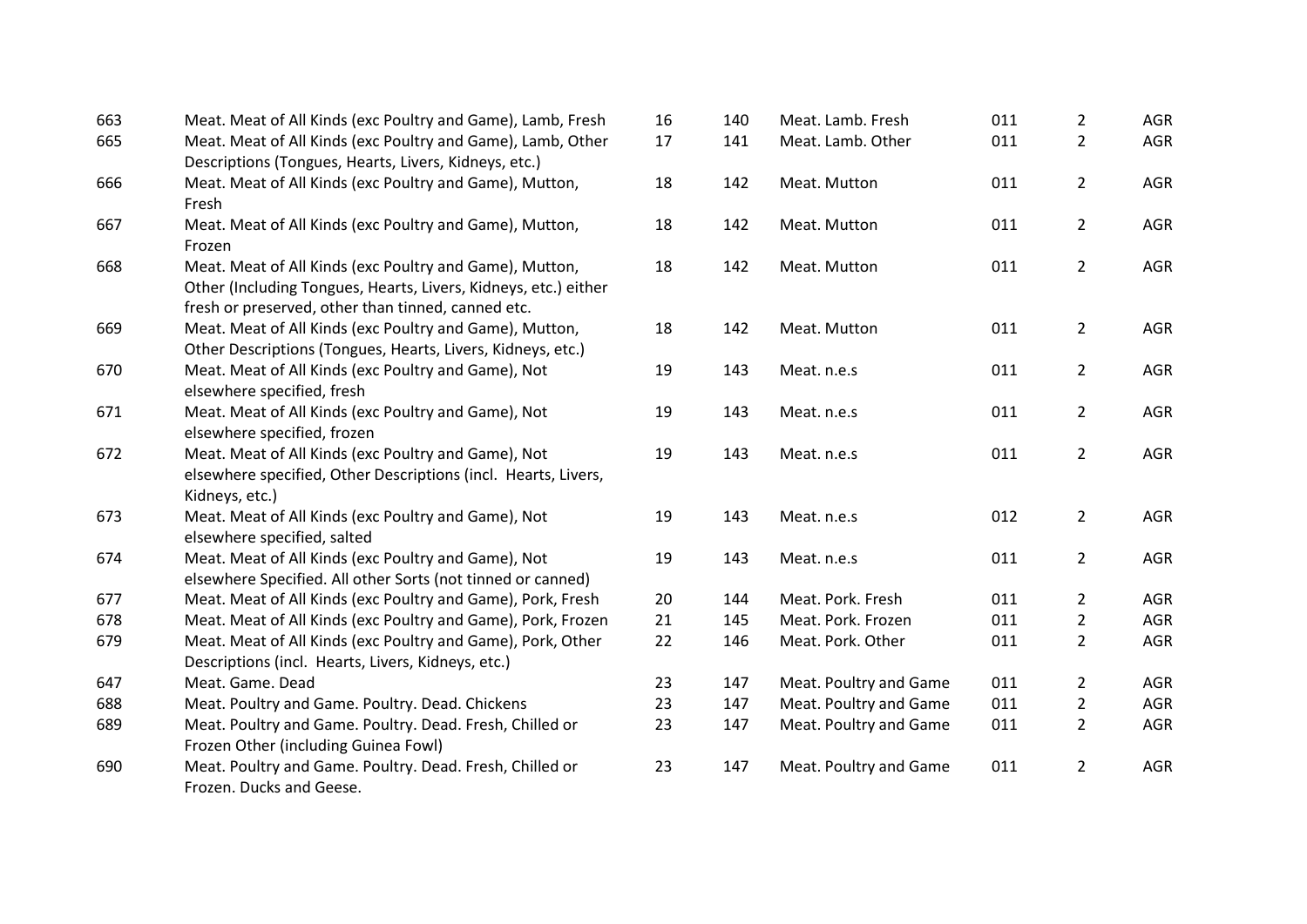| 691 | Meat. Poultry and Game. Poultry. Dead. Other                                                                                                                                               | 23 | 147            | Meat. Poultry and Game                 | 011 | $\overline{2}$ | <b>AGR</b> |
|-----|--------------------------------------------------------------------------------------------------------------------------------------------------------------------------------------------|----|----------------|----------------------------------------|-----|----------------|------------|
| 693 | Meat. Poultry and Game. Poultry. Dead. Turkeys                                                                                                                                             | 23 | 147            | Meat. Poultry and Game                 | 011 | $\overline{2}$ | <b>AGR</b> |
| 694 | Meat. Poultry. Dead                                                                                                                                                                        | 23 | 147            | Meat. Poultry and Game                 | 011 | $\overline{2}$ | <b>AGR</b> |
| 681 | Meat. Meat of All Kinds (exc Poultry and Game), Rabbits,<br>Fresh                                                                                                                          | 24 | 148            | Meat. Rabbits. Fresh                   | 011 | $\overline{2}$ | <b>AGR</b> |
| 682 | Meat. Meat of All Kinds (exc Poultry and Game), Rabbits,<br>Frozen                                                                                                                         | 25 | 149            | Meat. Rabbits. Frozen                  | 011 | $\overline{2}$ | <b>AGR</b> |
| 683 | Meat. Meat of All Kinds (exc Poultry and Game), Veal, Boned<br>and boneless, either fresh or preserved, other than tinned,<br>canned, &c.                                                  | 26 | 152            | Meat. Veal                             | 011 | $\overline{2}$ | <b>AGR</b> |
| 684 | Meat. Meat of All Kinds (exc Poultry and Game), Veal, Fresh                                                                                                                                | 26 | 152            | Meat. Veal                             | 011 | $\overline{2}$ | <b>AGR</b> |
| 685 | Meat. Meat of All Kinds (exc Poultry and Game), Veal, Frozen                                                                                                                               | 26 | 152            | Meat. Veal                             | 011 | $\overline{2}$ | AGR        |
| 686 | Meat. Meat of All Kinds (exc Poultry and Game), Veal, Other<br>(boned and boneless meat, tongues, hearts, livers, kidneys<br>&c) either fresh or preserved, other than tinned, canned, &c. | 26 | 152            | Meat. Veal                             | 011 | $\overline{2}$ | AGR        |
| 687 | Meat. Meat of All Kinds (exc Poultry and Game), Veal, Other<br>(tongues, Hearts, Livers and Kidneys) either fresh or<br>preserved, other than tinned, canned, &c.                          | 26 | 152            | Meat. Veal                             | 011 | $\overline{2}$ | <b>AGR</b> |
| 242 | Articles Wholly or Mainly Manufactured. Machinery.<br>Machinery and Parts thereof. Agricultural. Grass and lawn<br>mowers (from 1926). Animal and mechanically drawn                       | 27 | $\overline{2}$ | Agricultural. Grass and<br>lawn mowers | 712 | 3              | <b>MFG</b> |
| 243 | Articles Wholly or Mainly Manufactured. Machinery.<br>Machinery and Parts thereof. Agricultural. Grass and lawn<br>mowers (from 1926). Hand Driven                                         | 27 | $\overline{2}$ | Agricultural. Grass and<br>lawn mowers | 712 | 3              | <b>MFG</b> |
| 244 | Articles Wholly or Mainly Manufactured. Machinery.<br>Machinery and Parts thereof. Agricultural. Grass and lawn<br>mowers (until 1925)                                                     | 27 | $\overline{2}$ | Agricultural. Grass and<br>lawn mowers | 712 | 3              | <b>MFG</b> |
| 245 | Articles Wholly or Mainly Manufactured. Machinery.<br>Machinery and Parts thereof. Agricultural. Grass cutters, other<br>than lawn mowers                                                  | 27 | $\overline{2}$ | Agricultural. Grass and<br>lawn mowers | 712 | 3              | <b>MFG</b> |
| 246 | Articles Wholly or Mainly Manufactured. Machinery.<br>Machinery and Parts thereof. Agricultural. Other descriptions                                                                        | 28 | 3              | Agricultural. Other<br>descriptions    | 712 | 3              | <b>MFG</b> |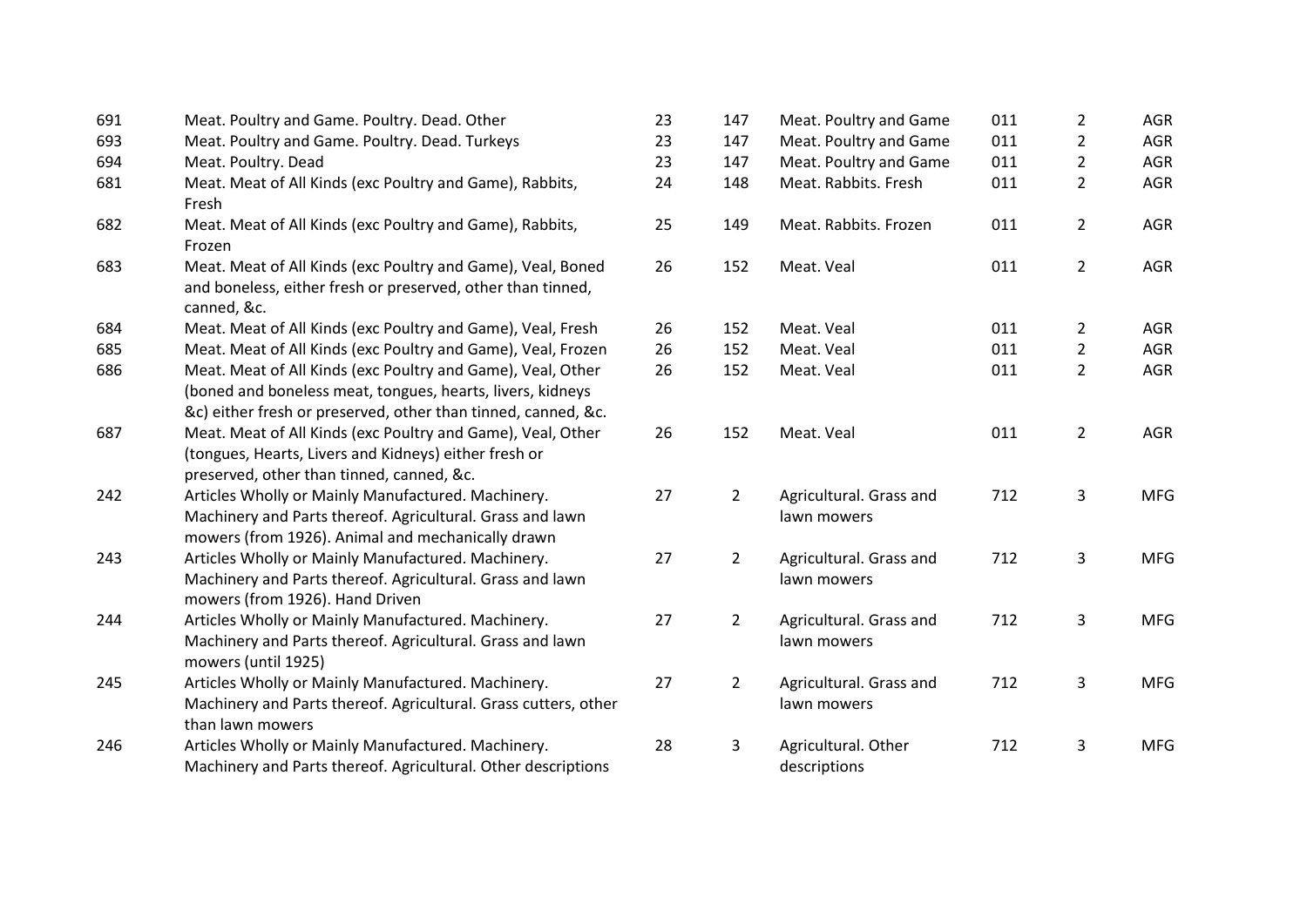| 247 | Articles Wholly or Mainly Manufactured. Machinery.<br>Machinery and Parts thereof. Agricultural. Planters and<br>seeders                 | 28 | 3              | Agricultural. Other<br>descriptions        | 712 | 3 | <b>MFG</b> |
|-----|------------------------------------------------------------------------------------------------------------------------------------------|----|----------------|--------------------------------------------|-----|---|------------|
| 251 | Articles Wholly or Mainly Manufactured. Machinery.<br>Machinery and Parts thereof. Agricultural. Sheep shearers and<br>clipping machines | 28 | 3              | Agricultural. Other<br>descriptions        | 712 | 3 | <b>MFG</b> |
| 252 | Articles Wholly or Mainly Manufactured. Machinery.<br>Machinery and Parts thereof. Agricultural. Threshers                               | 28 | 3              | Agricultural. Other<br>descriptions        | 712 | 3 | <b>MFG</b> |
| 248 | Articles Wholly or Mainly Manufactured. Machinery.<br>Machinery and Parts thereof. Agricultural. Ploughs, animal<br>power                | 29 | $\overline{4}$ | Agricultural. Ploughs.<br>Animal power     | 712 | 3 | <b>MFG</b> |
| 249 | Articles Wholly or Mainly Manufactured. Machinery.<br>Machinery and Parts thereof. Agricultural. Ploughs,<br>mechanical power            | 30 | 5              | Agricultural. Ploughs.<br>Mechanical power | 712 | 3 | <b>MFG</b> |
| 250 | Articles Wholly or Mainly Manufactured. Machinery.<br>Machinery and Parts thereof. Agricultural. Reapers and<br>binders                  | 31 | 6              | Agricultural. Reapers and<br>binders       | 712 | 3 | <b>MFG</b> |
| 279 | Articles Wholly or Mainly Manufactured. Machinery.<br>Machinery and Parts thereof. Dairy machinery. Cream<br>separators                  | 32 | 55             | Dairy machinery. Cream<br>separators       | 712 | 3 | <b>MFG</b> |
| 280 | Articles Wholly or Mainly Manufactured. Machinery.<br>Machinery and Parts thereof. Dairy machinery. Other                                | 33 | 56             | Dairy machinery. Others                    | 712 | 3 | <b>MFG</b> |
| 67  | Articles Wholly or Mainly Manufactured. Electrical goods and<br>apparatus. Accumulators (including parts).                               | 34 | $\mathbf{1}$   | Accumulators                               | 721 | 3 | <b>MFG</b> |
| 68  | Articles Wholly or Mainly Manufactured. Electrical goods and<br>apparatus. Accumulators (including parts). Portable                      | 34 | $\mathbf{1}$   | Accumulators                               | 721 | 3 | <b>MFG</b> |
| 69  | Articles Wholly or Mainly Manufactured. Electrical goods and<br>apparatus. Accumulators (including parts). Stationary                    | 34 | $\mathbf{1}$   | Accumulators                               | 721 | 3 | <b>MFG</b> |
| 70  | Articles Wholly or Mainly Manufactured. Electrical goods and<br>apparatus. Batteries, complete-primary. For hand flash lamps             | 35 | 15             | <b>Batteries</b>                           | 721 | 3 | <b>MFG</b> |
| 71  | Articles Wholly or Mainly Manufactured. Electrical goods and<br>apparatus. Batteries, complete-primary. Other                            | 35 | 15             | <b>Batteries</b>                           | 721 | 3 | <b>MFG</b> |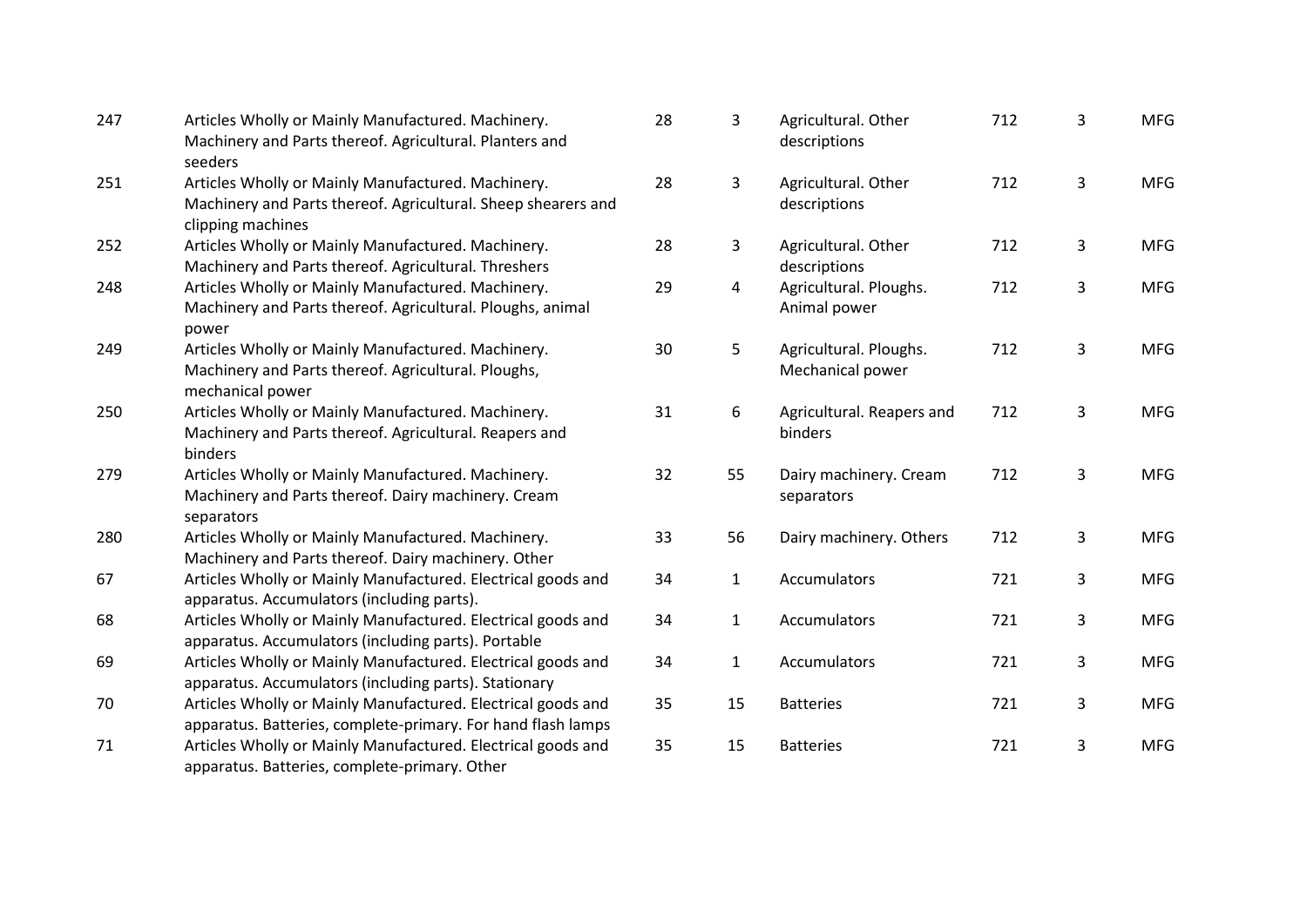| 72  | Articles Wholly or Mainly Manufactured. Electrical goods and<br>apparatus. Batteries, Primary. Complete                                                                                               | 35 | 15 | <b>Batteries</b>                                       | 721 | 3 | <b>MFG</b> |
|-----|-------------------------------------------------------------------------------------------------------------------------------------------------------------------------------------------------------|----|----|--------------------------------------------------------|-----|---|------------|
| 73  | Articles Wholly or Mainly Manufactured. Electrical goods and<br>apparatus. Batteries, Primary. Parts, other than Carbons                                                                              | 35 | 15 | <b>Batteries</b>                                       | 721 | 3 | <b>MFG</b> |
| 282 | Articles Wholly or Mainly Manufactured. Machinery.<br>Machinery and Parts thereof. Electrical machinery. Converters<br>and transformers, incl. Coils, Rotary                                          | 36 | 38 | Converters and<br>transformers, incl. Coils,<br>Rotary | 721 | 3 | <b>MFG</b> |
| 283 | Articles Wholly or Mainly Manufactured. Machinery.<br>Machinery and Parts thereof. Electrical machinery. Converters<br>and transformers, incl. Coils, static                                          | 37 | 39 | Converters and<br>transformers, incl. Coils,<br>static | 721 | 3 | <b>MFG</b> |
| 74  | Articles Wholly or Mainly Manufactured. Electrical goods and<br>apparatus. Electric Bell Aparatus (not telegraphic or<br>telephonic)                                                                  | 38 | 63 | <b>Electric Bell Aparatus</b>                          | 721 | 3 | <b>MFG</b> |
| 78  | Articles Wholly or Mainly Manufactured. Electrical goods and<br>apparatus. Electric Lamps and parts thereof. Arc lamps and<br>electric searchlights                                                   | 39 | 64 | Electric Lamps and parts<br>thereof                    | 721 | 3 | <b>MFG</b> |
| 79  | Articles Wholly or Mainly Manufactured. Electrical goods and<br>apparatus. Electric Lamps and parts thereof. Electric glow<br>lamps (from 1929). 20 volts and over. Gas filled (known as<br>Halfwatt) | 39 | 64 | Electric Lamps and parts<br>thereof                    | 721 | 3 | <b>MFG</b> |
| 80  | Articles Wholly or Mainly Manufactured. Electrical goods and<br>apparatus. Electric Lamps and parts thereof. Electric glow<br>lamps (from 1929). 20 volts and over. Other                             | 39 | 64 | Electric Lamps and parts<br>thereof                    | 721 | 3 | <b>MFG</b> |
| 81  | Articles Wholly or Mainly Manufactured. Electrical goods and<br>apparatus. Electric Lamps and parts thereof. Electric glow<br>lamps (from 1929). Under 20 volts. For Flash Lamps                      | 39 | 64 | Electric Lamps and parts<br>thereof                    | 721 | 3 | <b>MFG</b> |
| 82  | Articles Wholly or Mainly Manufactured. Electrical goods and<br>apparatus. Electric Lamps and parts thereof. Electric glow<br>lamps (from 1929). Under 20 volts. Other                                | 39 | 64 | Electric Lamps and parts<br>thereof                    | 721 | 3 | <b>MFG</b> |
| 83  | Articles Wholly or Mainly Manufactured. Electrical goods and<br>apparatus. Electric Lamps and parts thereof. Electric glow<br>lamps (until 1928). Gas filled.                                         | 39 | 64 | <b>Electric Lamps and parts</b><br>thereof             | 721 | 3 | <b>MFG</b> |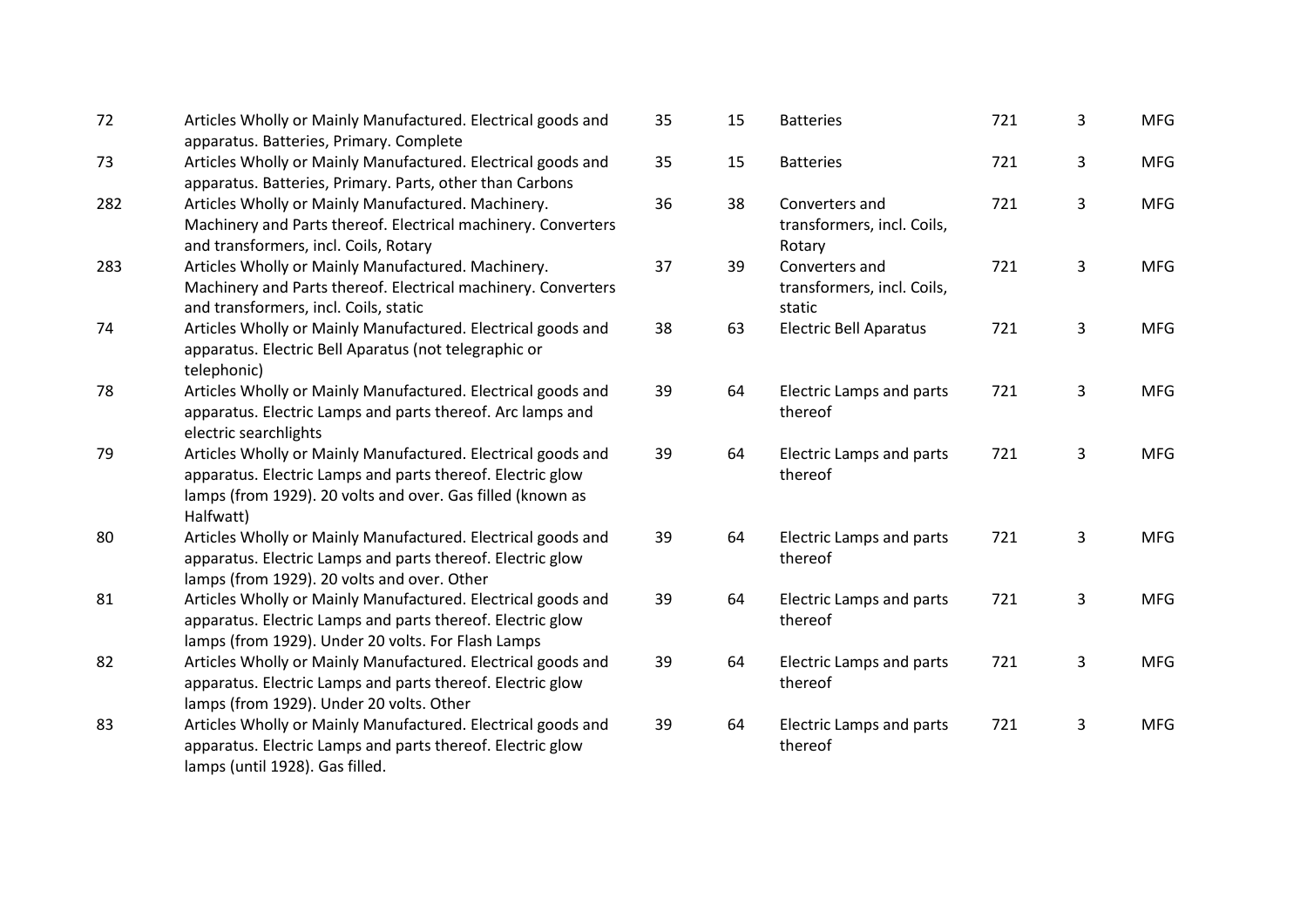| 84 | Articles Wholly or Mainly Manufactured. Electrical goods and<br>apparatus. Electric Lamps and parts thereof. Electric glow<br>lamps (until 1928). Other                                                                                                                                           |
|----|---------------------------------------------------------------------------------------------------------------------------------------------------------------------------------------------------------------------------------------------------------------------------------------------------|
| 85 | Articles Wholly or Mainly Manufactured. Electrical goods and<br>apparatus. Electric Lamps and parts thereof. Other Lamps,<br>complete, with or without bulbs                                                                                                                                      |
| 86 | Articles Wholly or Mainly Manufactured. Electrical goods and<br>apparatus. Electric Lamps and parts thereof. Parts thereof                                                                                                                                                                        |
| 89 | Articles Wholly or Mainly Manufactured. Electrical goods and<br>apparatus. Electric Lighting appliances. Accessories and<br>Fittings, and parts thereof, n.e.s. Hand lamps, pocket lamps,<br>hand torches and inspection lamps operated by dry battery.<br>Cases thereof, whether complete or not |
| 90 | Articles Wholly or Mainly Manufactured. Electrical goods and<br>apparatus. Electric Lighting appliances. Accessories and<br>Fittings, and parts thereof, n.e.s. Hand lamps, pocket lamps,<br>hand torches and inspection lamps operated by dry battery.<br>Complete                               |
| 91 | Articles Wholly or Mainly Manufactured. Electrical goods and<br>apparatus. Electric wires and cables, insulated. Insulation<br>other than Rubber (not being Telegraph or Telephone Wire or<br>Cables)                                                                                             |
| 92 | Articles Wholly or Mainly Manufactured. Electrical goods and<br>apparatus. Electric wires and cables, insulated. Other<br>Descriptions. Paper Insulated                                                                                                                                           |
| 93 | Articles Wholly or Mainly Manufactured. Electrical goods and<br>apparatus. Electric wires and cables, insulated. Rubber<br>insulated (not being Telegraph or telephone wires or cables)                                                                                                           |
| 94 | Articles Wholly or Mainly Manufactured. Electrical goods and<br>apparatus. Electric wires and cables, insulated. Submarine<br>telegraph and telephone cables                                                                                                                                      |

| 39 | 64 | <b>Electric Lamps and parts</b><br>thereof | 721 | 3 | <b>MFG</b> |
|----|----|--------------------------------------------|-----|---|------------|
| 39 | 64 | <b>Electric Lamps and parts</b><br>thereof | 721 | 3 | <b>MFG</b> |
| 39 | 64 | <b>Electric Lamps and parts</b><br>thereof | 721 | 3 | <b>MFG</b> |
| 39 | 64 | <b>Electric Lamps and parts</b><br>thereof | 721 | 3 | <b>MFG</b> |
| 39 | 64 | <b>Electric Lamps and parts</b><br>thereof | 721 | 3 | <b>MFG</b> |
| 40 | 65 | Electric wires and cables,<br>insulated    | 721 | 3 | <b>MFG</b> |
| 40 | 65 | Electric wires and cables,<br>insulated    | 721 | 3 | <b>MFG</b> |
| 40 | 65 | Electric wires and cables,<br>insulated    | 721 | 3 | <b>MFG</b> |
| 40 | 65 | Electric wires and cables,<br>insulated    | 721 | 3 | <b>MFG</b> |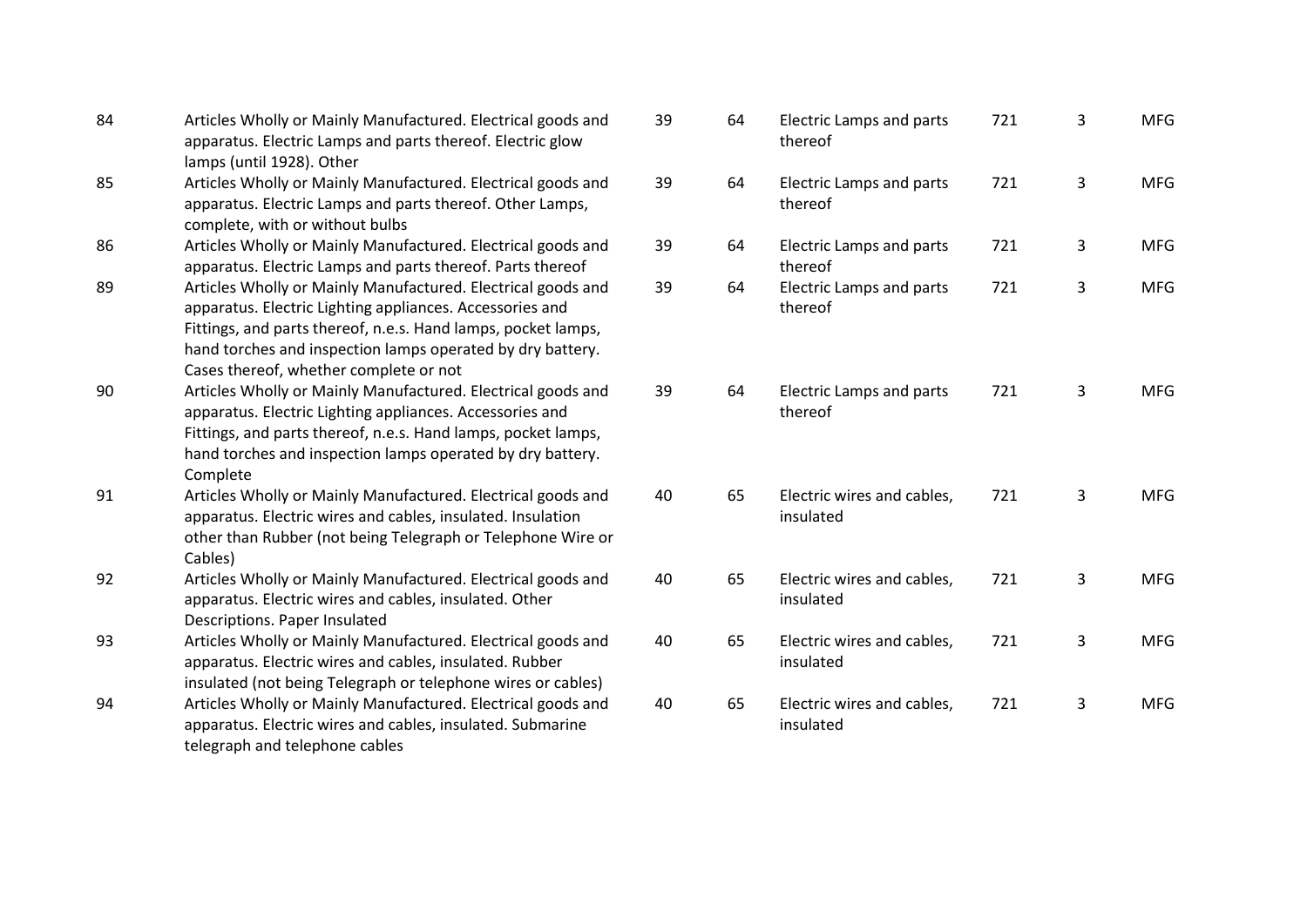| 95  | Articles Wholly or Mainly Manufactured. Electrical goods and<br>apparatus. Electric wires and cables, insulated. Telegraph and<br>Telephone wires (not being submarine cables)       | 40 |
|-----|--------------------------------------------------------------------------------------------------------------------------------------------------------------------------------------|----|
| 96  | Articles Wholly or Mainly Manufactured. Electrical goods and<br>apparatus. Electric wires and cables, insulated. Telegraph and<br>Telephone wires and cables                         | 40 |
| 75  | Articles Wholly or Mainly Manufactured. Electrical goods and<br>apparatus. Electric Cooking and Heating Apparatus                                                                    | 41 |
| 76  | Articles Wholly or Mainly Manufactured. Electrical goods and<br>apparatus. Electric Cooking Apparatus                                                                                | 41 |
| 77  | Articles Wholly or Mainly Manufactured. Electrical goods and<br>apparatus. Electric Heating Apparatus                                                                                | 41 |
| 87  | Articles Wholly or Mainly Manufactured. Electrical goods and<br>apparatus. Electric Lighting Accessoires and Fittings (including<br>Switches)                                        | 41 |
| 88  | Articles Wholly or Mainly Manufactured. Electrical goods and<br>apparatus. Electric Lighting Appliances, Accessories and<br>fittings and parts thereof, N.E.S. Other Appliances etc. | 41 |
| 97  | Articles Wholly or Mainly Manufactured. Electrical goods and<br>apparatus. Electrical goods and apparatus, n.e.s.                                                                    | 41 |
| 105 | Articles Wholly or Mainly Manufactured. Electrical goods and<br>apparatus. Insulating Materials, n.e.s.                                                                              | 41 |
| 106 | Articles Wholly or Mainly Manufactured. Electrical goods and<br>apparatus. Insulating Materials, n.e.s. Cloth and Tape.<br>Adhesive                                                  | 41 |
| 107 | Articles Wholly or Mainly Manufactured. Electrical goods and<br>apparatus. Insulating Materials, n.e.s. Cloth and Tape. Other                                                        | 41 |
| 108 | Articles Wholly or Mainly Manufactured. Electrical goods and<br>apparatus. Permanent Magnets                                                                                         | 41 |
| 109 | Articles Wholly or Mainly Manufactured. Electrical goods and<br>apparatus. Switchboards, other than Telegraph and<br>Telephone                                                       | 41 |

| 40 | 65 | Electric wires and cables,<br>insulated   | 721 | 3 | <b>MFG</b> |
|----|----|-------------------------------------------|-----|---|------------|
| 40 | 65 | Electric wires and cables,<br>insulated   | 721 | 3 | <b>MFG</b> |
| 41 | 66 | Electrical goods and<br>apparatus, n.e.s. | 721 | 3 | <b>MFG</b> |
| 41 | 66 | Electrical goods and<br>apparatus, n.e.s. | 721 | 3 | <b>MFG</b> |
| 41 | 66 | Electrical goods and<br>apparatus, n.e.s. | 721 | 3 | <b>MFG</b> |
| 41 | 66 | Electrical goods and<br>apparatus, n.e.s. | 721 | 3 | <b>MFG</b> |
| 41 | 66 | Electrical goods and<br>apparatus, n.e.s. | 721 | 3 | <b>MFG</b> |
| 41 | 66 | Electrical goods and<br>apparatus, n.e.s. | 721 | 3 | <b>MFG</b> |
| 41 | 66 | Electrical goods and<br>apparatus, n.e.s. | 721 | 3 | <b>MFG</b> |
| 41 | 66 | Electrical goods and<br>apparatus, n.e.s. | 721 | 3 | <b>MFG</b> |
| 41 | 66 | Electrical goods and<br>apparatus, n.e.s. | 721 | 3 | <b>MFG</b> |
| 41 | 66 | Electrical goods and<br>apparatus, n.e.s. | 721 | 3 | <b>MFG</b> |
| 41 | 66 | Electrical goods and<br>apparatus, n.e.s. | 721 | 3 | <b>MFG</b> |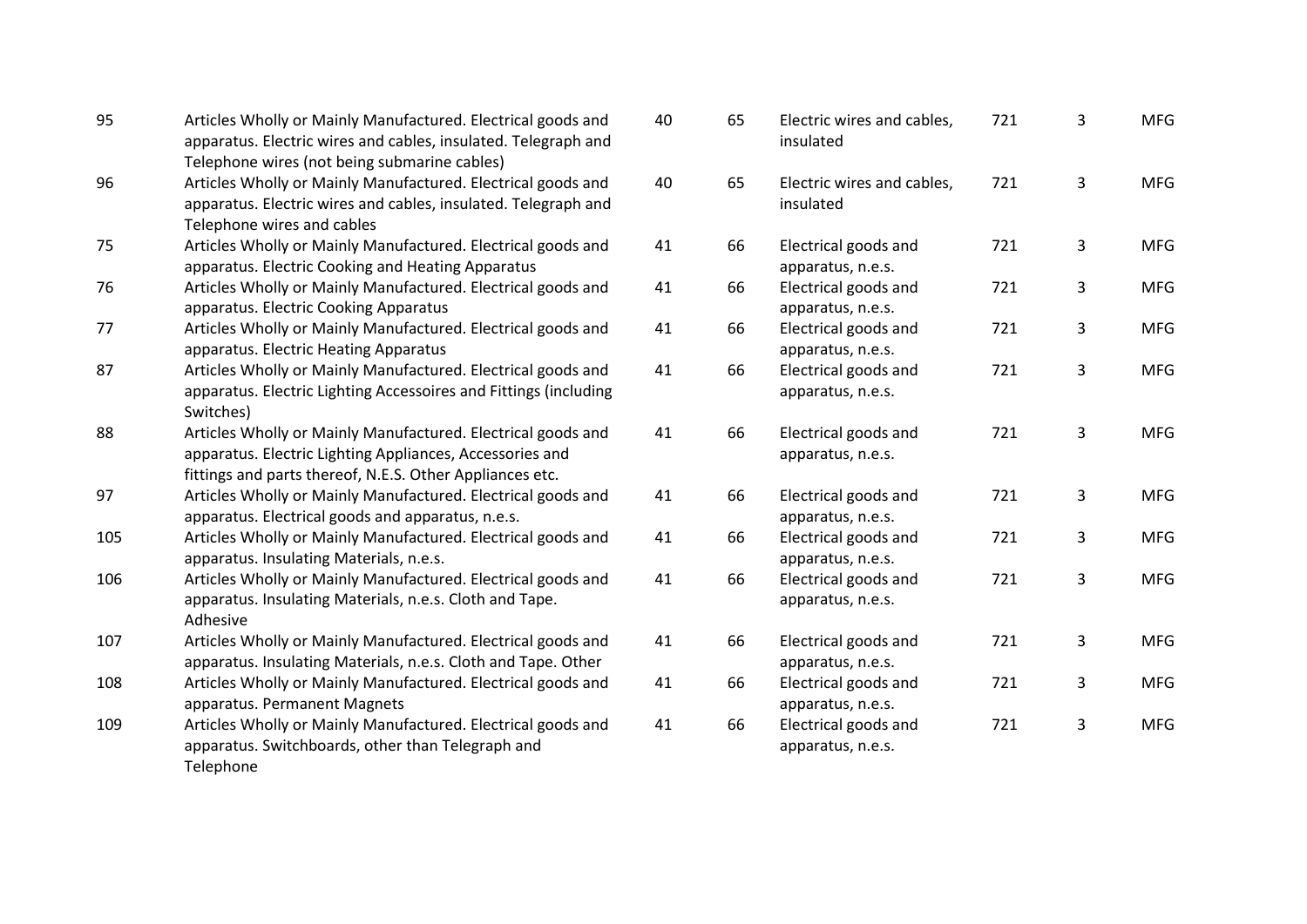| 110 | Articles Wholly or Mainly Manufactured. Electrical goods and<br>apparatus. Telegraph and telephone apparatus. Wireless<br>Apparatus. Receiving Sets other than Radiogramaphones,<br>excluding valves      | 41 | 66 | Electrical goods and<br>apparatus, n.e.s. | 721 | 3 | <b>MFG</b> |
|-----|-----------------------------------------------------------------------------------------------------------------------------------------------------------------------------------------------------------|----|----|-------------------------------------------|-----|---|------------|
| 111 | Articles Wholly or Mainly Manufactured. Electrical goods and<br>apparatus. Telegraph and telephone instruments and<br>apparatus. Other                                                                    | 41 | 66 | Electrical goods and<br>apparatus, n.e.s. | 721 | 3 | <b>MFG</b> |
| 112 | Articles Wholly or Mainly Manufactured. Electrical goods and<br>apparatus. Telegraph and telephone instruments and<br>apparatus. Other than Wireless                                                      | 41 | 66 | Electrical goods and<br>apparatus, n.e.s. | 721 | 3 | <b>MFG</b> |
| 113 | Articles Wholly or Mainly Manufactured. Electrical goods and<br>apparatus. Telegraph and telephone instruments and<br>apparatus. Wireless (except wireless valves)                                        | 41 | 66 | Electrical goods and<br>apparatus, n.e.s. | 721 | 3 | <b>MFG</b> |
| 114 | Articles Wholly or Mainly Manufactured. Electrical goods and<br>apparatus. Telegraph and telephone instruments and<br>apparatus. Wireless Apparatus. Other Parts and Accessories                          | 41 | 66 | Electrical goods and<br>apparatus, n.e.s. | 721 | 3 | <b>MFG</b> |
| 115 | Articles Wholly or Mainly Manufactured. Electrical goods and<br>apparatus. Telegraph and telephone instruments and<br>apparatus. Wireless Apparatus. Transmitting Apparatus,<br>excluding valves          | 41 | 66 | Electrical goods and<br>apparatus, n.e.s. | 721 | 3 | <b>MFG</b> |
| 116 | Articles Wholly or Mainly Manufactured. Electrical goods and<br>apparatus. Vacuum Tubes, X-Ray Tubes and X-Ray valves.<br>Luminous Tubes and tube signs and parts thereof                                 | 41 | 66 | Electrical goods and<br>apparatus, n.e.s. | 721 | 3 | <b>MFG</b> |
| 117 | Articles Wholly or Mainly Manufactured. Electrical goods and<br>apparatus. Valves. Parts                                                                                                                  | 41 | 66 | Electrical goods and<br>apparatus, n.e.s. | 721 | 3 | <b>MFG</b> |
| 118 | Articles Wholly or Mainly Manufactured. Electrical goods and<br>apparatus. Wireless Valves                                                                                                                | 41 | 66 | Electrical goods and<br>apparatus, n.e.s. | 721 | 3 | <b>MFG</b> |
| 119 | Articles Wholly or Mainly Manufactured. Electrical goods and<br>apparatus. X-Ray Tubes and Vacuum Tubes                                                                                                   | 41 | 66 | Electrical goods and<br>apparatus, n.e.s. | 721 | 3 | <b>MFG</b> |
| 120 | Articles Wholly or Mainly Manufactured. Electrical goods and<br>apparatus. Cloth and Tape, insulating, varnished and non-<br>adhesive (before 1929 a part of "Electrical goods and<br>apparatus, n.e.s.") | 41 | 66 | Electrical goods and<br>apparatus, n.e.s. | 721 | 3 | <b>MFG</b> |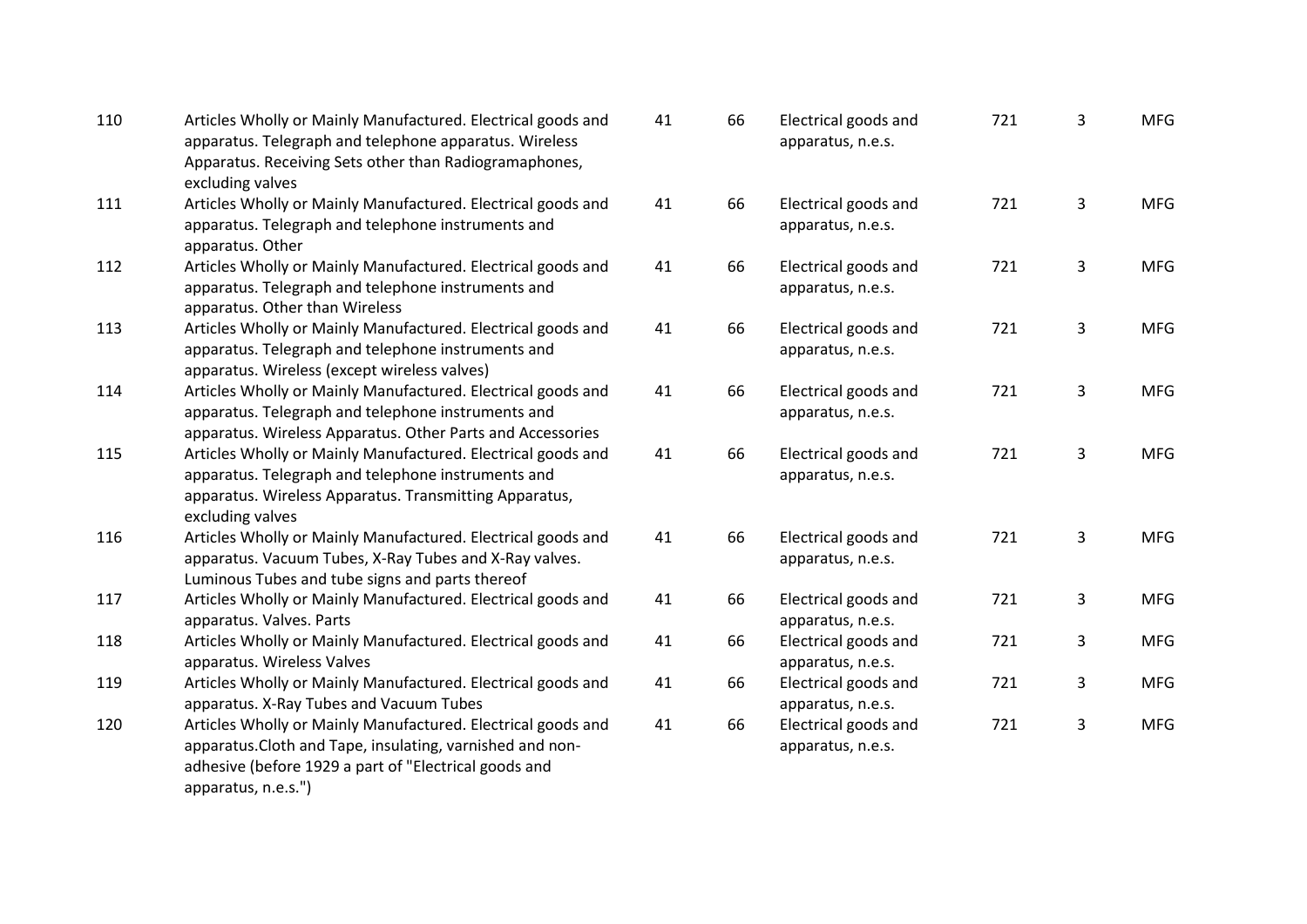| 491 | Articles Wholly or Mainly Manufactured. Pottery, Glass,<br>Abrasives, etc. Pottery and other Clay Products. Electrical<br>ware (incl. Insulators), whether of porcelain, earthenware or<br>stoneware | 41 | 66 | Electrical goods and<br>apparatus, n.e.s. | 721 | 3 | <b>MFG</b> |
|-----|------------------------------------------------------------------------------------------------------------------------------------------------------------------------------------------------------|----|----|-------------------------------------------|-----|---|------------|
| 98  | Articles Wholly or Mainly Manufactured. Electrical goods and<br>apparatus. Electrical Instruments (other than Telegraphic and<br>Telephonic). Commercial (incl. Ammeters, Voltmeters, &c)            | 42 | 67 | Electrical Instruments.<br>Commercial     | 721 | 3 | <b>MFG</b> |
| 103 | Articles Wholly or Mainly Manufactured. Electrical goods and<br>apparatus. Electrical Instruments (other than Telegraphic and<br>Telephonic). Scientific                                             | 43 | 68 | Electrical Instruments.<br>Scientific     | 721 | 3 | <b>MFG</b> |
| 284 | Articles Wholly or Mainly Manufactured. Machinery.<br>Machinery and Parts thereof. Electrical machinery.<br>Generators. Above 200 Kilowatts                                                          | 44 | 69 | Electrical machinery.<br>Generators       | 721 | 3 | <b>MFG</b> |
| 285 | Articles Wholly or Mainly Manufactured. Machinery.<br>Machinery and Parts thereof. Electrical machinery.<br><b>Generators. Alternating Current</b>                                                   | 44 | 69 | Electrical machinery.<br>Generators       | 721 | 3 | <b>MFG</b> |
| 286 | Articles Wholly or Mainly Manufactured. Machinery.<br>Machinery and Parts thereof. Electrical machinery.<br>Generators. Direct current                                                               | 44 | 69 | Electrical machinery.<br>Generators       | 721 | 3 | <b>MFG</b> |
| 287 | Articles Wholly or Mainly Manufactured. Machinery.<br>Machinery and Parts thereof. Electrical machinery.<br>Generators. Not above 200 Kilowatts                                                      | 44 | 69 | Electrical machinery.<br>Generators       | 721 | 3 | <b>MFG</b> |
| 290 | Articles Wholly or Mainly Manufactured. Machinery.<br>Machinery and Parts thereof. Electrical machinery. Motors.<br><b>Alternating Current</b>                                                       | 45 | 70 | Electrical machinery.<br>Motors           | 721 | 3 | <b>MFG</b> |
| 291 | Articles Wholly or Mainly Manufactured. Machinery.<br>Machinery and Parts thereof. Electrical machinery. Motors.<br><b>Direct Current</b>                                                            | 45 | 70 | Electrical machinery.<br>Motors           | 721 | 3 | <b>MFG</b> |
| 292 | Articles Wholly or Mainly Manufactured. Machinery.<br>Machinery and Parts thereof. Electrical machinery. Motors.<br>Other. Above 250 horse-power                                                     | 45 | 70 | Electrical machinery.<br>Motors           | 721 | 3 | <b>MFG</b> |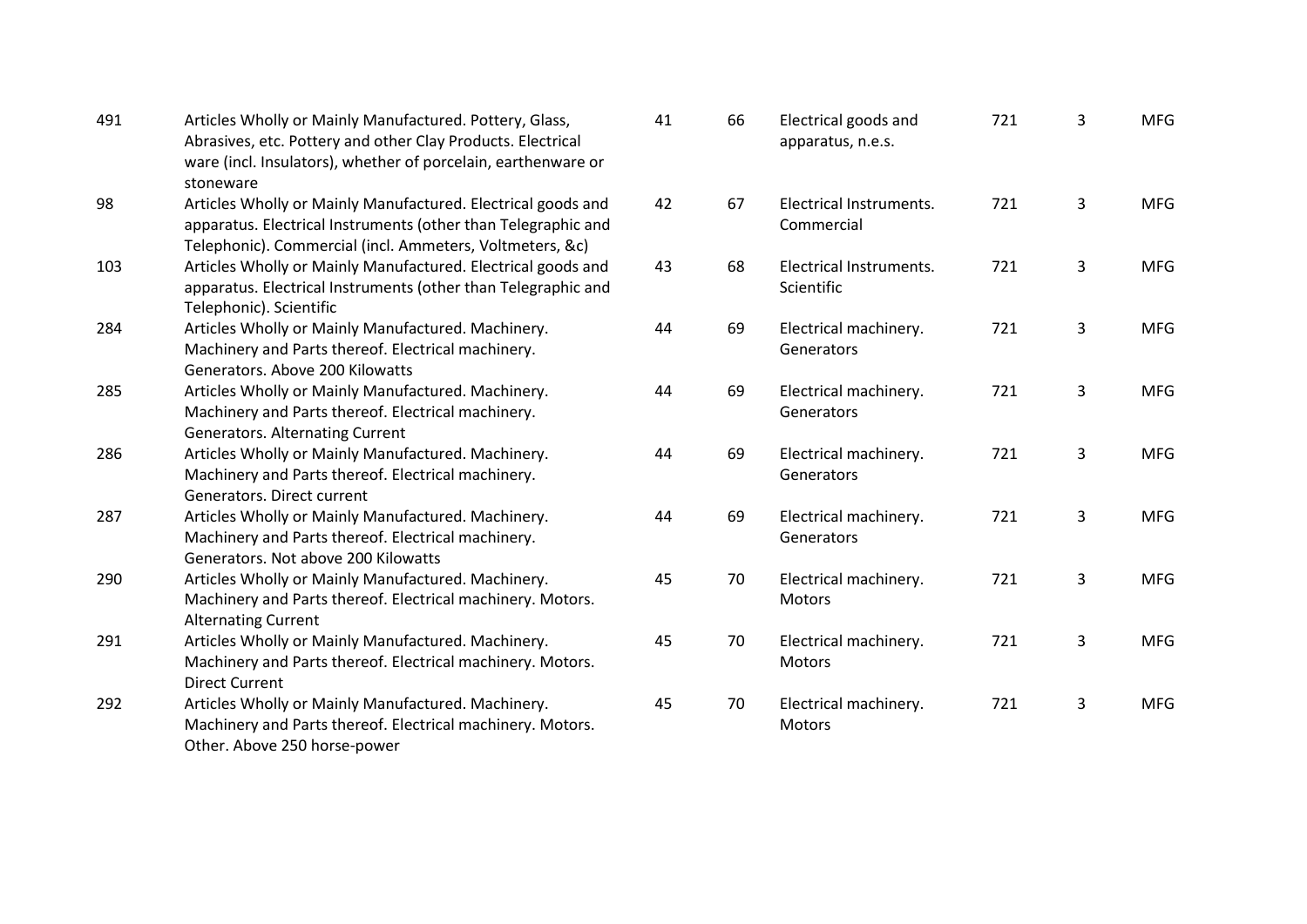| 293 | Articles Wholly or Mainly Manufactured. Machinery.<br>Machinery and Parts thereof. Electrical machinery. Motors.<br>Other. From one to 250 horse-power                              | 45 | 70  | Electrical machinery.<br>Motors                  | 721 | 3 | <b>MFG</b> |
|-----|-------------------------------------------------------------------------------------------------------------------------------------------------------------------------------------|----|-----|--------------------------------------------------|-----|---|------------|
| 294 | Articles Wholly or Mainly Manufactured. Machinery.<br>Machinery and Parts thereof. Electrical machinery. Motors.<br>Other. Not above 250 horse-power                                | 45 | 70  | Electrical machinery.<br><b>Motors</b>           | 721 | 3 | <b>MFG</b> |
| 295 | Articles Wholly or Mainly Manufactured. Machinery.<br>Machinery and Parts thereof. Electrical machinery. Motors.<br>Other. Under one horse-power                                    | 45 | 70  | Electrical machinery.<br><b>Motors</b>           | 721 | 3 | <b>MFG</b> |
| 296 | Articles Wholly or Mainly Manufactured. Machinery.<br>Machinery and Parts thereof. Electrical machinery. Motors.<br>Railway and Tramway                                             | 45 | 70  | Electrical machinery.<br>Motors                  | 721 | 3 | <b>MFG</b> |
| 297 | Articles Wholly or Mainly Manufactured. Machinery.<br>Machinery and Parts thereof. Electrical machinery. Not<br>elsewhere specified                                                 | 46 | 71  | Electrical machinery. Not<br>elsewhere specified | 721 | 3 | <b>MFG</b> |
| 300 | Articles Wholly or Mainly Manufactured. Machinery.<br>Machinery and Parts thereof. Electrical machinery. Vacuum<br>cleaners, electrically worked (since 1927)                       | 46 | 71  | Electrical machinery. Not<br>elsewhere specified | 721 | 3 | <b>MFG</b> |
| 301 | Articles Wholly or Mainly Manufactured. Machinery.<br>Machinery and Parts thereof. Electrical machinery. Vacuum<br>cleaners. Parts                                                  | 46 | 71  | Electrical machinery. Not<br>elsewhere specified | 721 | 3 | <b>MFG</b> |
| 342 | Articles Wholly or Mainly Manufactured. Machinery.<br>Machinery and Parts thereof. Portable mechanical devices,<br>electrically driven, n.e.s. Other                                | 46 | 71  | Electrical machinery. Not<br>elsewhere specified | 721 | 3 | <b>MFG</b> |
| 104 | Articles Wholly or Mainly Manufactured. Electrical goods and<br>apparatus. Electro-medical apparatus (other than X-Ray<br>apparatus)                                                | 47 | 72  | Electro-medical<br>apparatus                     | 721 | 3 | <b>MFG</b> |
| 99  | Articles Wholly or Mainly Manufactured. Electrical goods and<br>apparatus. Electrical Instruments (other than Telegraphic and<br>Telephonic). House service meters. Complete        | 48 | 110 | House service meters.<br>Complete                | 721 | 3 | <b>MFG</b> |
| 100 | Articles Wholly or Mainly Manufactured. Electrical goods and<br>apparatus. Electrical Instruments (other than Telegraphic and<br>Telephonic). House service meters. Complete. Other | 48 | 110 | House service meters.<br>Complete                | 721 | 3 | <b>MFG</b> |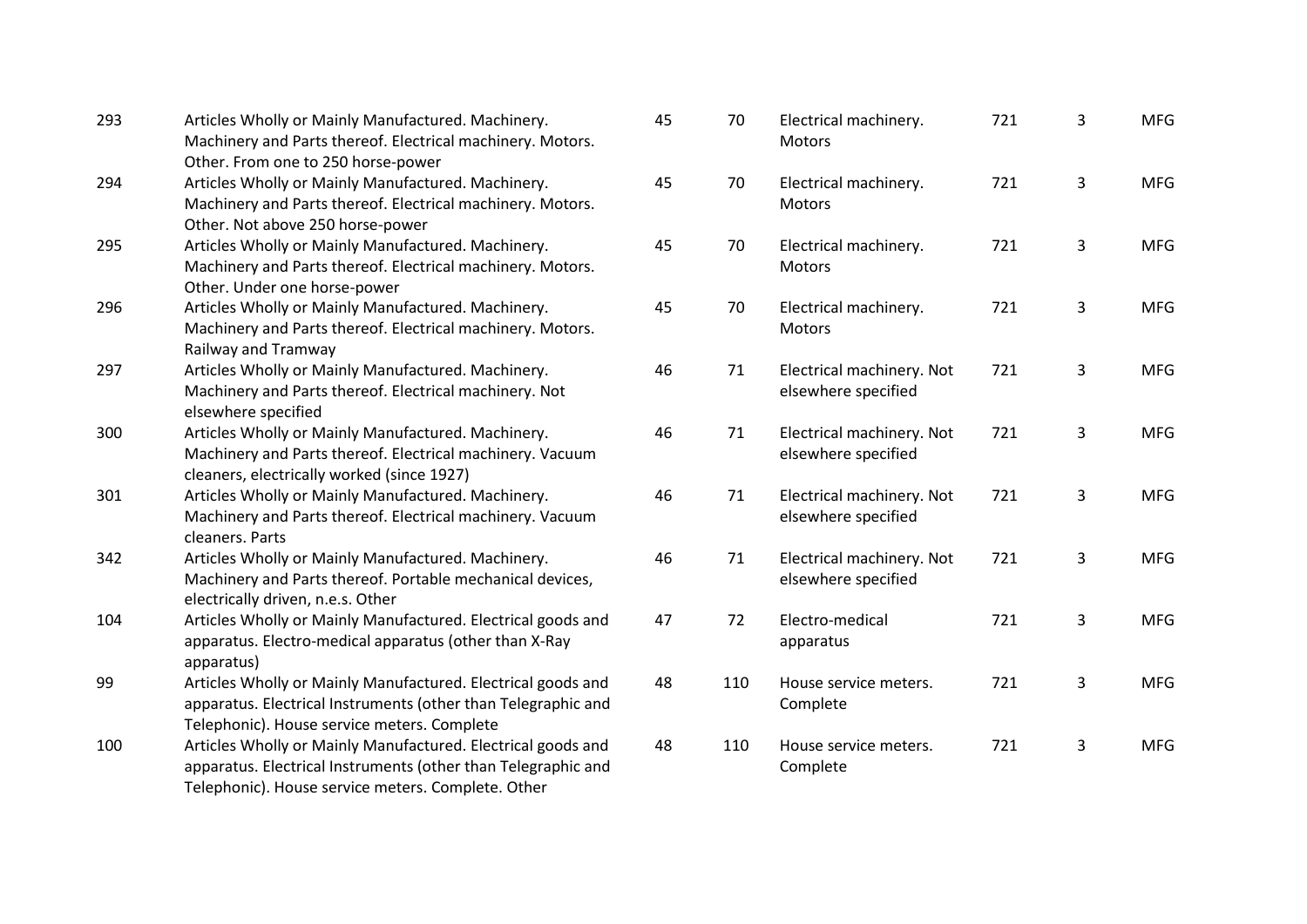| 101 | Articles Wholly or Mainly Manufactured. Electrical goods and<br>apparatus. Electrical Instruments (other than Telegraphic and<br>Telephonic). House service meters. Complete. Prepayment<br><b>Type</b>        | 48 | 110 | House service meters.<br>Complete                 | 721 | 3              | <b>MFG</b> |
|-----|----------------------------------------------------------------------------------------------------------------------------------------------------------------------------------------------------------------|----|-----|---------------------------------------------------|-----|----------------|------------|
| 102 | Articles Wholly or Mainly Manufactured. Electrical goods and<br>apparatus. Electrical Instruments (other than Telegraphic and<br>Telephonic). House service meters. Parts                                      | 49 | 111 | House service meters.<br>Parts                    | 721 | 3              | <b>MFG</b> |
| 281 | Articles Wholly or Mainly Manufactured. Machinery.<br>Machinery and Parts thereof. Electrical machinery. Control<br>and switch gear                                                                            | 50 | 221 | Starting, control,<br>magnetos and switch<br>gear | 721 | 3              | <b>MFG</b> |
| 288 | Articles Wholly or Mainly Manufactured. Machinery.<br>Machinery and Parts thereof. Electrical machinery. Magnetos,<br>Ignition                                                                                 | 50 | 221 | Starting, control,<br>magnetos and switch<br>gear | 721 | $\overline{3}$ | <b>MFG</b> |
| 289 | Articles Wholly or Mainly Manufactured. Machinery.<br>Machinery and Parts thereof. Electrical machinery. Magnetos,<br>Ignition, separately consigned: For Motor Vehicles including<br>Motor-Cycles and Tricars | 50 | 221 | Starting, control,<br>magnetos and switch<br>gear | 721 | 3              | <b>MFG</b> |
| 298 | Articles Wholly or Mainly Manufactured. Machinery.<br>Machinery and Parts thereof. Electrical machinery. Starting<br>and Controlling Gear for Electric Motors                                                  | 50 | 221 | Starting, control,<br>magnetos and switch<br>gear | 721 | 3              | <b>MFG</b> |
| 299 | Articles Wholly or Mainly Manufactured. Machinery.<br>Machinery and Parts thereof. Electrical machinery. Switch<br>Gear                                                                                        | 50 | 221 | Starting, control,<br>magnetos and switch<br>gear | 721 | 3              | <b>MFG</b> |
| 318 | Articles Wholly or Mainly Manufactured. Machinery.<br>Machinery and Parts thereof. Machine tools (metal-working).<br><b>Drilling</b>                                                                           | 51 | 127 | Machine tools (metal-<br>working). Drilling       | 715 | $\mathbf{3}$   | <b>MFG</b> |
| 319 | Articles Wholly or Mainly Manufactured. Machinery.<br>Machinery and Parts thereof. Machine tools (metal-working).<br>Grinding                                                                                  | 52 | 128 | Machine tools (metal-<br>working). Grinding       | 715 | 3              | <b>MFG</b> |
| 320 | Articles Wholly or Mainly Manufactured. Machinery.<br>Machinery and Parts thereof. Machine tools (metal-working).<br>Lathes                                                                                    | 53 | 129 | Machine tools (metal-<br>working). Lathes         | 715 | 3              | <b>MFG</b> |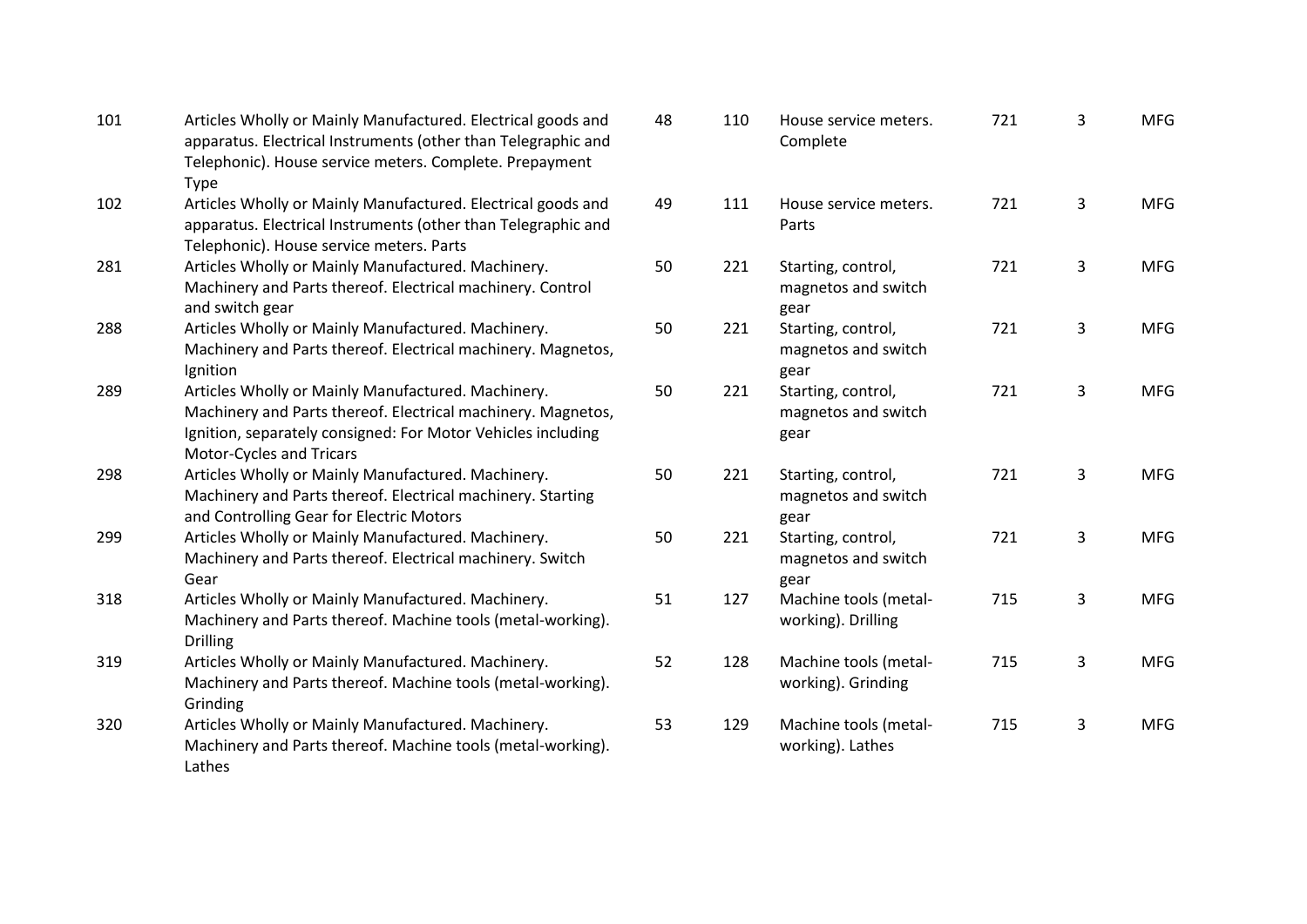| 321 | Articles Wholly or Mainly Manufactured. Machinery.<br>Machinery and Parts thereof. Machine tools (metal-working).<br>Milling                                 | 54 | 130 | Machine tools (metal-<br>working). Milling                                              | 715 | 3              | <b>MFG</b> |
|-----|--------------------------------------------------------------------------------------------------------------------------------------------------------------|----|-----|-----------------------------------------------------------------------------------------|-----|----------------|------------|
| 317 | Articles Wholly or Mainly Manufactured. Machinery.<br>Machinery and Parts thereof. Machine tools (metal-working).<br><b>Boring Mills</b>                     | 55 | 131 | Machine tools (metal-<br>working). Other                                                | 715 | $\overline{3}$ | <b>MFG</b> |
| 322 | Articles Wholly or Mainly Manufactured. Machinery.<br>Machinery and Parts thereof. Machine tools (metal-working).<br>Other                                   | 55 | 131 | Machine tools (metal-<br>working). Other                                                | 715 | 3              | <b>MFG</b> |
| 323 | Articles Wholly or Mainly Manufactured. Machinery.<br>Machinery and Parts thereof. Machine tools (metal-working).<br>Parts. Chucks and other workholders     | 55 | 131 | Machine tools (metal-<br>working). Other                                                | 715 | $\mathbf{3}$   | <b>MFG</b> |
| 326 | Articles Wholly or Mainly Manufactured. Machinery.<br>Machinery and Parts thereof. Machine tools (metal-working).<br>Sawing                                  | 55 | 131 | Machine tools (metal-<br>working). Other                                                | 715 | 3              | <b>MFG</b> |
| 324 | Articles Wholly or Mainly Manufactured. Machinery.<br>Machinery and Parts thereof. Machine tools (metal-working).<br>Planing and shaping                     | 56 | 132 | Machine tools (metal-<br>working). Planing and<br>shaping                               | 715 | 3              | <b>MFG</b> |
| 325 | Articles Wholly or Mainly Manufactured. Machinery.<br>Machinery and Parts thereof. Machine tools (metal-working).<br>Presses, Punching and Shearing Machines | 57 | 133 | Machine tools (metal-<br>working). Presses,<br><b>Punching and Shearing</b><br>Machines | 715 | 3              | <b>MFG</b> |
| 400 | Articles Wholly or Mainly Manufactured. Machinery.<br>Machinery and Parts thereof. Typewriters. Complete                                                     | 58 | 241 | Typewriters. Complete                                                                   | 714 | 3              | <b>MFG</b> |
| 401 | Articles Wholly or Mainly Manufactured. Machinery.<br>Machinery and Parts thereof. Typewriters. Parts                                                        | 59 | 242 | Typewriters. Parts                                                                      | 714 | 3              | <b>MFG</b> |
| 259 | Articles Wholly or Mainly Manufactured. Machinery.<br>Machinery and Parts thereof. Air and gas compressors and<br>exhausters. Other                          | 60 | 8   | Air and gas compressors<br>and exhausters. Other                                        | 716 | 3              | <b>MFG</b> |
| 260 | Articles Wholly or Mainly Manufactured. Machinery.<br>Machinery and Parts thereof. Air and gas compressors and<br>exhausters. Reciprocating                  | 61 | 9   | Air and gas compressors<br>and exhausters.<br>Reciprocating                             | 716 | 3              | <b>MFG</b> |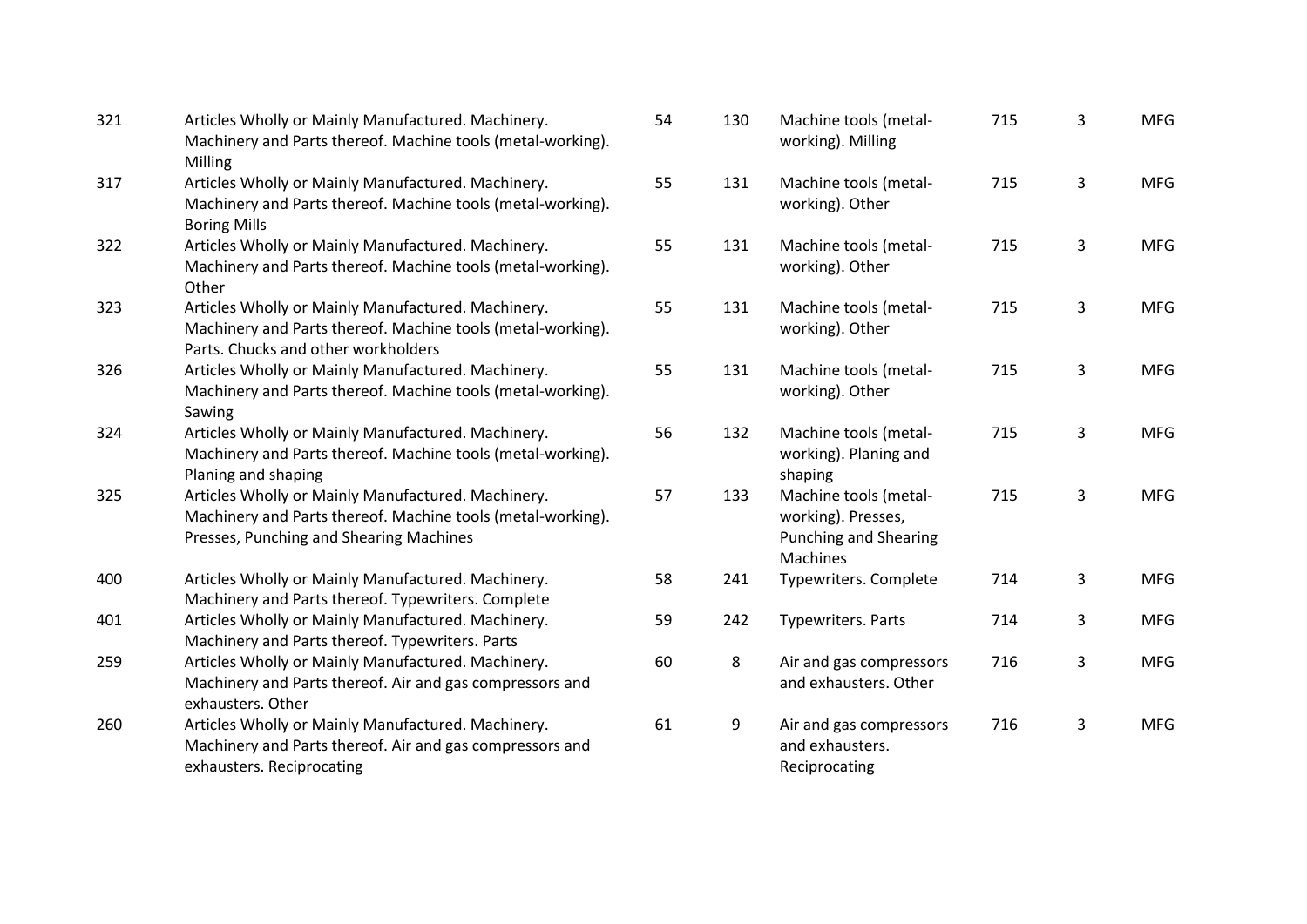| 261 | Articles Wholly or Mainly Manufactured. Machinery.<br>Machinery and Parts thereof. Air and gas compressors and<br>exhausters. Rotary                                                                               | 6 |
|-----|--------------------------------------------------------------------------------------------------------------------------------------------------------------------------------------------------------------------|---|
| 366 | Articles Wholly or Mainly Manufactured. Machinery.<br>Machinery and Parts thereof. Printing, bookbinding, &c.<br>machines. Bag and envelope making                                                                 | 6 |
| 240 | Articles Wholly or Mainly Manufactured. Machinery<br>Accessories, separately consigned. Ball bearings and parts<br>thereof. All other sorts                                                                        | 6 |
| 241 | Articles Wholly or Mainly Manufactured. Machinery<br>Accessories, separately consigned. Roller bearings and parts<br>thereof. Other sorts                                                                          | 6 |
| 262 | Articles Wholly or Mainly Manufactured. Machinery.<br>Machinery and Parts thereof. Ball bearings, roller bearings,<br>and parts thereof (incl. Steel balls and steel rollers for<br>bearings), except for vehicles | 6 |
| 327 | Articles Wholly or Mainly Manufactured. Machinery.<br>Machinery and Parts thereof. Machinery Accessories,<br>separately consigned. Ball Bearings and parts thereof. All<br><b>Other Sorts</b>                      | 6 |
| 328 | Articles Wholly or Mainly Manufactured. Machinery.<br>Machinery and Parts thereof. Machinery Accessories,<br>separately consigned. Ball Bearings and parts thereof. For<br><b>Motor Vehicles</b>                   | 6 |
| 329 | Articles Wholly or Mainly Manufactured. Machinery.<br>Machinery and Parts thereof. Machinery Accessories,<br>separately consigned. Roller Bearings and parts thereof. For<br><b>Motor Vehicles</b>                 | 6 |
| 330 | Articles Wholly or Mainly Manufactured. Machinery.<br>Machinery and Parts thereof. Machinery Accessories,<br>separately consigned. Roller Bearings and parts thereof. Other<br>Sorts                               | 6 |

| 62 | 10 | Air and gas compressors<br>and exhausters. Rotary | 716 | 3 | <b>MFG</b> |
|----|----|---------------------------------------------------|-----|---|------------|
| 63 | 12 | Bag and envelope making<br>machinery              | 716 | 3 | <b>MFG</b> |
| 64 | 13 | Ball bearings and roller<br>bearings              | 716 | 3 | <b>MFG</b> |
| 64 | 13 | Ball bearings and roller<br>bearings              | 716 | 3 | <b>MFG</b> |
| 64 | 13 | Ball bearings and roller<br>bearings              | 716 | 3 | <b>MFG</b> |
| 64 | 13 | Ball bearings and roller<br>bearings              | 716 | 3 | <b>MFG</b> |
| 64 | 13 | Ball bearings and roller<br>bearings              | 716 | 3 | <b>MFG</b> |
| 64 | 13 | Ball bearings and roller<br>bearings              | 716 | 3 | <b>MFG</b> |
| 64 | 13 | Ball bearings and roller<br>bearings              | 716 | 3 | <b>MFG</b> |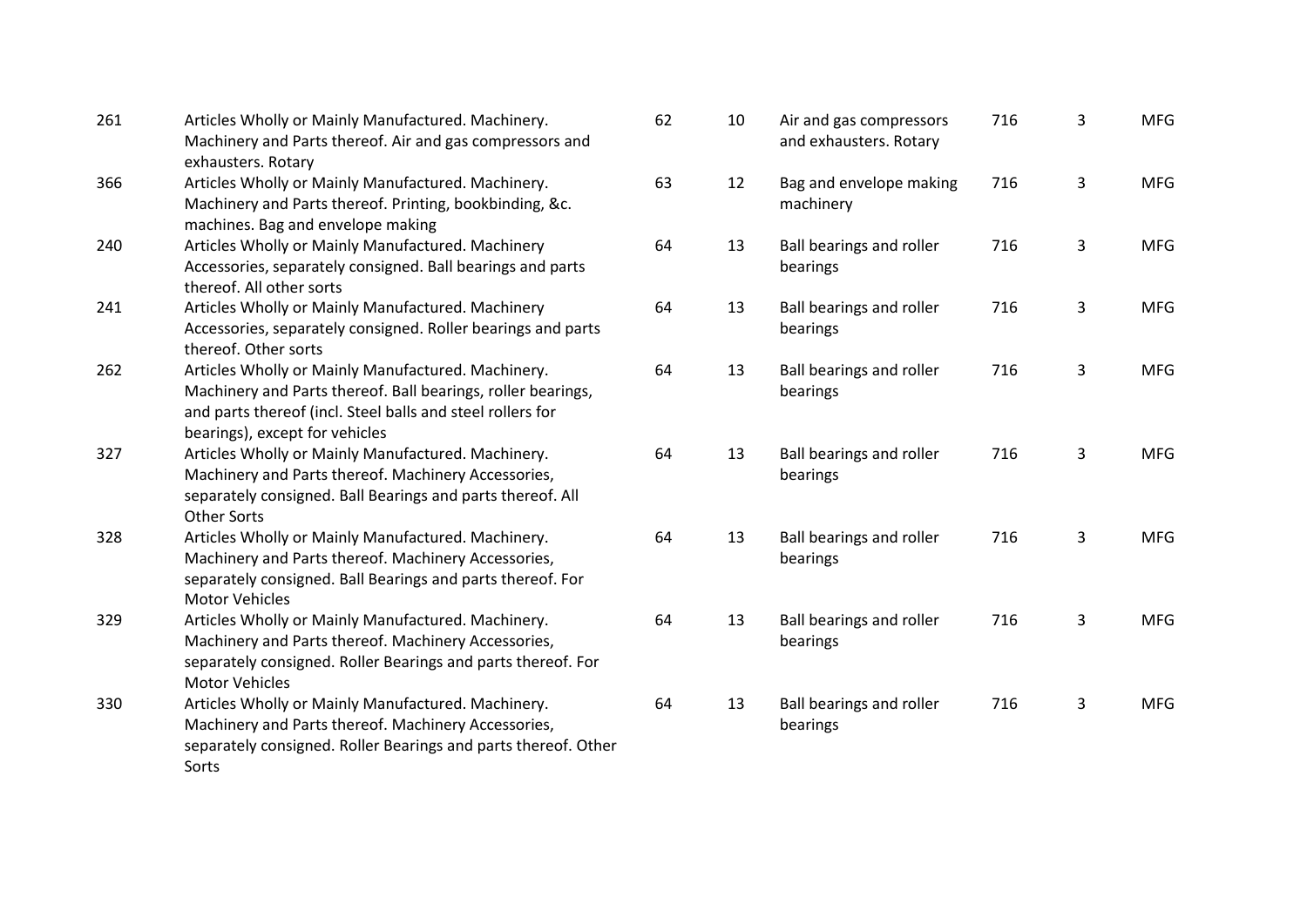| 556 | Articles Wholly or Mainly Manufactured. Vehicles (including        |
|-----|--------------------------------------------------------------------|
|     | locomotives, ships, and aircraft). Parts of Road Vehicles          |
|     | (including Tyres and Tubes other than those accompanying           |
|     | complete vehicles as part of their equipment). Ball bearings,      |
|     | roller bearings, and parts thereof (including steel balls and      |
|     | steel rollers for bearings), for cycles [officially under 716-14!] |
| 557 | Articles Wholly or Mainly Manufactured. Vehicles (including        |
|     | locomotives, ships, and aircraft). Parts of Road Vehicles          |
|     | (including Tyres and Tubes other than those accompanying           |
|     | complete vehicles as part of their equipment). Ball bearings,      |
|     | roller bearings, and parts thereof (including steel balls and      |
|     | steel rollers for bearings), for motor cars, etc. (before 1 July   |
|     | 1925 and after April 30, 1926) [officially under 716-14!]          |
| 558 | Articles Wholly or Mainly Manufactured. Vehicles (including        |
|     | locomotives, ships, and aircraft). Parts of Road Vehicles          |
|     | (including Tyres and Tubes other than those accompanying           |
|     | complete vehicles as part of their equipment). Ball bearings,      |
|     | roller bearings, and parts thereof (including steel balls and      |
|     | steel rollers for bearings), for motor cars, Exempt from duty      |
|     | (from 1 July 1925 to April 30, 1926, inclusive) [officially under  |
|     | 716-14!]                                                           |
| 559 | Articles Wholly or Mainly Manufactured. Vehicles (including        |
|     | locomotives, ships, and aircraft). Parts of Road Vehicles          |
|     | (including Tyres and Tubes other than those accompanying           |
|     | complete vehicles as part of their equipment). Ball bearings,      |
|     | roller bearings, and parts thereof (including steel balls and      |
|     | steel rollers for bearings), for motor cars, not exempt from       |
|     | duty (from 1 July 1925 to April 30, 1926, inclusive) [officially   |
|     | under 716-14!]                                                     |
| 560 | Articles Wholly or Mainly Manufactured. Vehicles (including        |
|     | locomotives, ships, and aircraft). Parts of Road Vehicles          |
|     | (including Tyres and Tubes other than those accompanying           |
|     | complete vehicles as part of their equipment). Ball bearings,      |

| 64 | 13 | Ball bearings and roller<br>bearings | 716 | 3 | <b>MFG</b> |
|----|----|--------------------------------------|-----|---|------------|
| 64 | 13 | Ball bearings and roller<br>bearings | 716 | 3 | <b>MFG</b> |
| 64 | 13 | Ball bearings and roller<br>bearings | 716 | 3 | <b>MFG</b> |
| 64 | 13 | Ball bearings and roller<br>bearings | 716 | 3 | <b>MFG</b> |
| 64 | 13 | Ball bearings and roller<br>bearings | 716 | 3 | <b>MFG</b> |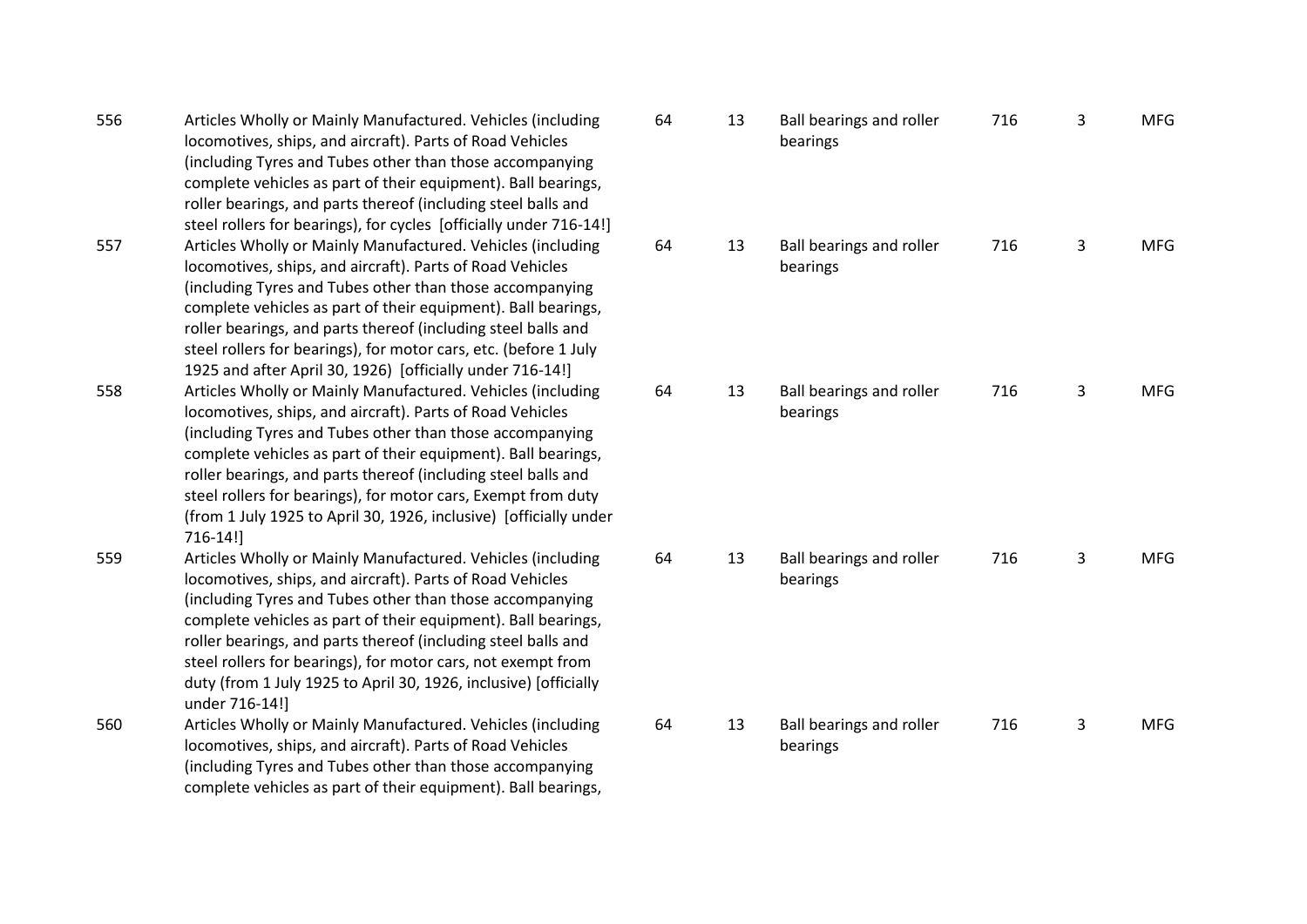|     | roller bearings, and parts thereof (including steel balls and<br>steel rollers for bearings), for motory cycles and tricars<br>(before 1 July 1925) [officially under 716-14!]                                                                                                                                                                                                                               |    |    |                                             |
|-----|--------------------------------------------------------------------------------------------------------------------------------------------------------------------------------------------------------------------------------------------------------------------------------------------------------------------------------------------------------------------------------------------------------------|----|----|---------------------------------------------|
| 561 | Articles Wholly or Mainly Manufactured. Vehicles (including<br>locomotives, ships, and aircraft). Parts of Road Vehicles<br>(including Tyres and Tubes other than those accompanying<br>complete vehicles as part of their equipment). Ball bearings,<br>roller bearings, and parts thereof (including steel balls and<br>steel rollers for bearings), for other road vehicles [officially<br>under 716-14!] | 64 | 13 | <b>Ball beari</b><br>bearings               |
| 367 | Articles Wholly or Mainly Manufactured. Machinery.<br>Machinery and Parts thereof. Printing, bookbinding, &c.<br>machines. Bookbinding, incl. Blocking, embossing, stiching,<br>ruling and cutting                                                                                                                                                                                                           | 65 | 19 | Bookbind                                    |
| 271 | Articles Wholly or Mainly Manufactured. Machinery.<br>Machinery and Parts thereof. Boot and shoe making<br>machinery                                                                                                                                                                                                                                                                                         | 66 | 20 | Boot and<br>machiner                        |
| 368 | Articles Wholly or Mainly Manufactured. Machinery.<br>Machinery and Parts thereof. Printing, bookbinding, &c.<br>machines. Cardboard box and Carton making                                                                                                                                                                                                                                                   | 67 | 23 | Cardboar<br>Carton <sub>m</sub><br>machiner |
| 274 | Articles Wholly or Mainly Manufactured. Machinery.<br>Machinery and Parts thereof. Centrifugal drying                                                                                                                                                                                                                                                                                                        | 68 | 27 | Centrifug<br>macinery                       |
| 276 | Articles Wholly or Mainly Manufactured. Machinery.<br>Machinery and Parts thereof. Condensers                                                                                                                                                                                                                                                                                                                | 69 | 37 | Condense                                    |
| 277 | Articles Wholly or Mainly Manufactured. Machinery.<br>Machinery and Parts thereof. Conveyers, telphers,<br>transporters                                                                                                                                                                                                                                                                                      | 70 | 40 | Conveyer<br>transport                       |
| 278 | Articles Wholly or Mainly Manufactured. Machinery.<br>Machinery and Parts thereof. Cranes, hoists and other lifting<br>machinery, n.e.s.                                                                                                                                                                                                                                                                     | 71 | 54 | Cranes, h<br>lifting ma                     |
| 303 | Articles Wholly or Mainly Manufactured. Machinery.<br>Machinery and Parts thereof. Filter presses                                                                                                                                                                                                                                                                                                            | 72 | 82 | Filter pre                                  |

| 64 | 13 | Ball bearings and roller<br>bearings                 | 716 | 3 | <b>MFG</b> |
|----|----|------------------------------------------------------|-----|---|------------|
| 65 | 19 | Bookbinding machinery                                | 716 | 3 | <b>MFG</b> |
| 66 | 20 | Boot and shoe making<br>machinery                    | 716 | 3 | <b>MFG</b> |
| 67 | 23 | Cardboard box and<br>Carton making<br>machinery      | 716 | 3 | <b>MFG</b> |
| 68 | 27 | Centrifugal drying<br>macinery                       | 716 | 3 | <b>MFG</b> |
| 69 | 37 | Condensers                                           | 716 | 3 | <b>MFG</b> |
| 70 | 40 | Conveyers, telphers,<br>transporters                 | 716 | 3 | <b>MFG</b> |
| 71 | 54 | Cranes, hoists and other<br>lifting machinery, n.e.s | 716 | 3 | <b>MFG</b> |
| 72 | 82 | Filter presses                                       | 716 | 3 | <b>MFG</b> |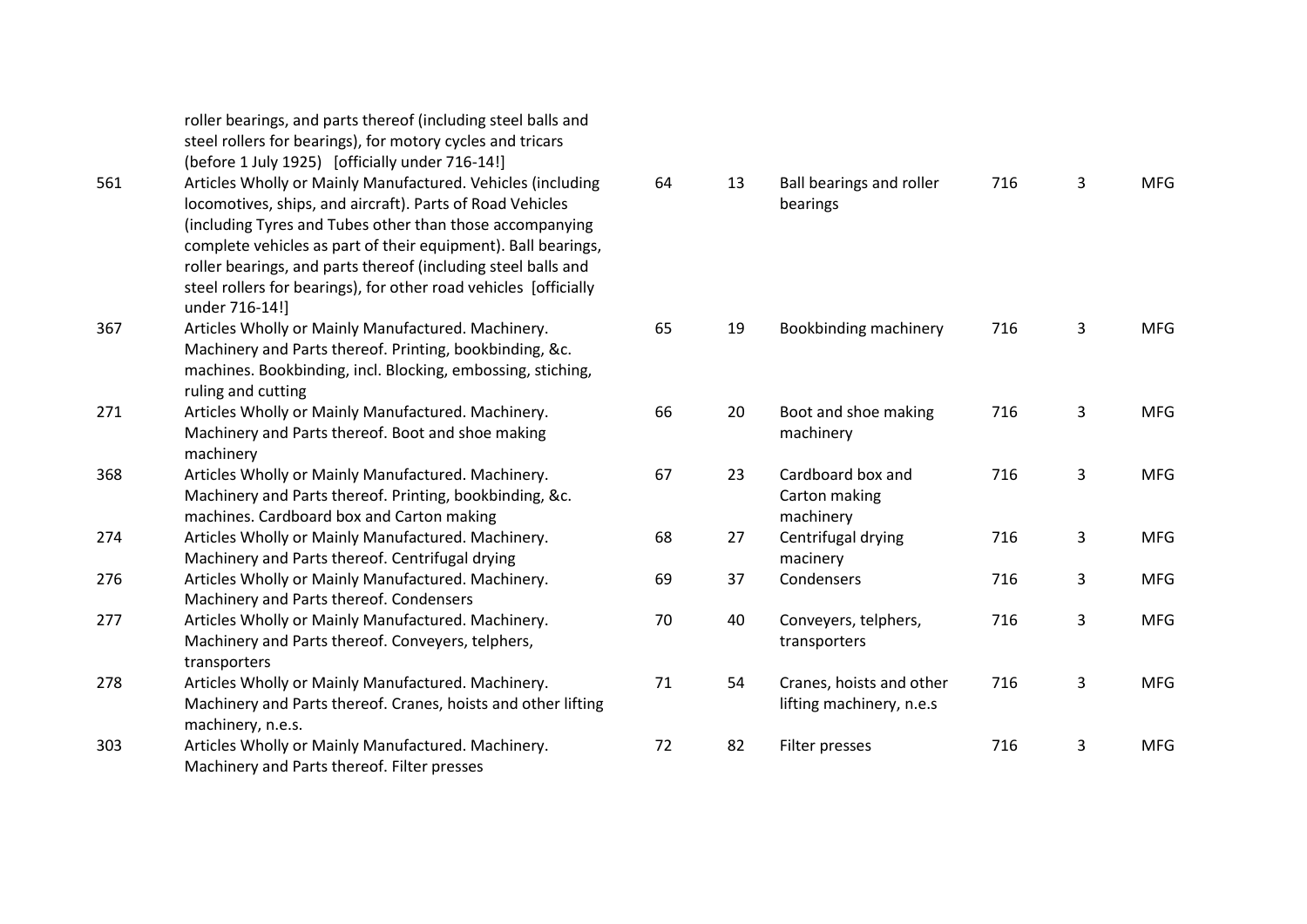| 310 | Articles Wholly or Mainly Manufactured. Machinery.<br>Machinery and Parts thereof. Glass-working machinery.                                                                                               | 73 | 89  |
|-----|-----------------------------------------------------------------------------------------------------------------------------------------------------------------------------------------------------------|----|-----|
| 311 | Articles Wholly or Mainly Manufactured. Machinery.<br>Machinery and Parts thereof. Glass-working machinery.<br>Blowing                                                                                    | 73 | 89  |
| 312 | Articles Wholly or Mainly Manufactured. Machinery.<br>Machinery and Parts thereof. Glass-working machinery. Other                                                                                         | 73 | 89  |
| 313 | Articles Wholly or Mainly Manufactured. Machinery.<br>Machinery and Parts thereof. Grain milling machinery                                                                                                | 74 | 90  |
| 314 | Articles Wholly or Mainly Manufactured. Machinery.<br>Machinery and Parts thereof. Hydraulic machinery (exc.<br>Hydraulic prime movers)                                                                   | 75 | 112 |
| 315 | Articles Wholly or Mainly Manufactured. Machinery.<br>Machinery and Parts thereof. Hydraulic machinery N.E.S.                                                                                             | 75 | 112 |
| 273 | Articles Wholly or Mainly Manufactured. Machinery.<br>Machinery and Parts thereof. Cement Making Machinery                                                                                                | 76 | 134 |
| 275 | Articles Wholly or Mainly Manufactured. Machinery.<br>Machinery and Parts thereof. Concrete Mixing Machinery                                                                                              | 76 | 134 |
| 302 | Articles Wholly or Mainly Manufactured. Machinery.<br>Machinery and Parts thereof. Excavating Machinery                                                                                                   | 76 | 134 |
| 304 | Articles Wholly or Mainly Manufactured. Machinery.<br>Machinery and Parts thereof. Food Preparation and Sterilising<br>machinery. Bakers' and Confectioners', including sweet<br>making machinery         | 76 | 134 |
| 305 | Articles Wholly or Mainly Manufactured. Machinery.<br>Machinery and Parts thereof. Food Preparation and Sterilising<br>machinery. Other Machinery for the preparation or<br>sterilisation of food, n.e.s. | 76 | 134 |
| 306 | Articles Wholly or Mainly Manufactured. Machinery.<br>Machinery and Parts thereof. Furnace Plant                                                                                                          | 76 | 134 |
| 307 | Articles Wholly or Mainly Manufactured. Machinery.<br>Machinery and Parts thereof. Furnace Plant. Blast Furnace<br>Plant.                                                                                 | 76 | 134 |

| nery.<br>chinery.                   | 73 | 89  | Glass-working machinery              | 716 | 3 | <b>MFG</b> |
|-------------------------------------|----|-----|--------------------------------------|-----|---|------------|
| nery.<br>chinery.                   | 73 | 89  | Glass-working machinery              | 716 | 3 | <b>MFG</b> |
| nery.<br>chinery. Other             | 73 | 89  | Glass-working machinery              | 716 | 3 | <b>MFG</b> |
| nery.<br>ninery                     | 74 | 90  | Grain milling machinery              | 716 | 3 | <b>MFG</b> |
| nery.<br>ery (exc.                  | 75 | 112 | Hydraulic machinery<br><b>N.E.S.</b> | 716 | 3 | <b>MFG</b> |
| nery.<br>ery N.E.S.                 | 75 | 112 | Hydraulic machinery<br><b>N.E.S.</b> | 716 | 3 | <b>MFG</b> |
| nery.<br><b>lachinery</b>           | 76 | 134 | Machines and<br>machinery, n.e.s.    | 716 | 3 | <b>MFG</b> |
| nery.<br><b>Aachinery</b>           | 76 | 134 | Machines and<br>machinery, n.e.s.    | 716 | 3 | <b>MFG</b> |
| nery.<br>ery                        | 76 | 134 | Machines and<br>machinery, n.e.s.    | 716 | 3 | <b>MFG</b> |
| nery.<br>and Sterilising<br>g sweet | 76 | 134 | Machines and<br>machinery, n.e.s.    | 716 | 3 | <b>MFG</b> |
| nery.<br>and Sterilising<br>า or    | 76 | 134 | Machines and<br>machinery, n.e.s.    | 716 | 3 | <b>MFG</b> |
| nery.                               | 76 | 134 | Machines and<br>machinery, n.e.s.    | 716 | 3 | <b>MFG</b> |
| nery.<br>st Furnace                 | 76 | 134 | Machines and<br>machinery, n.e.s.    | 716 | 3 | <b>MFG</b> |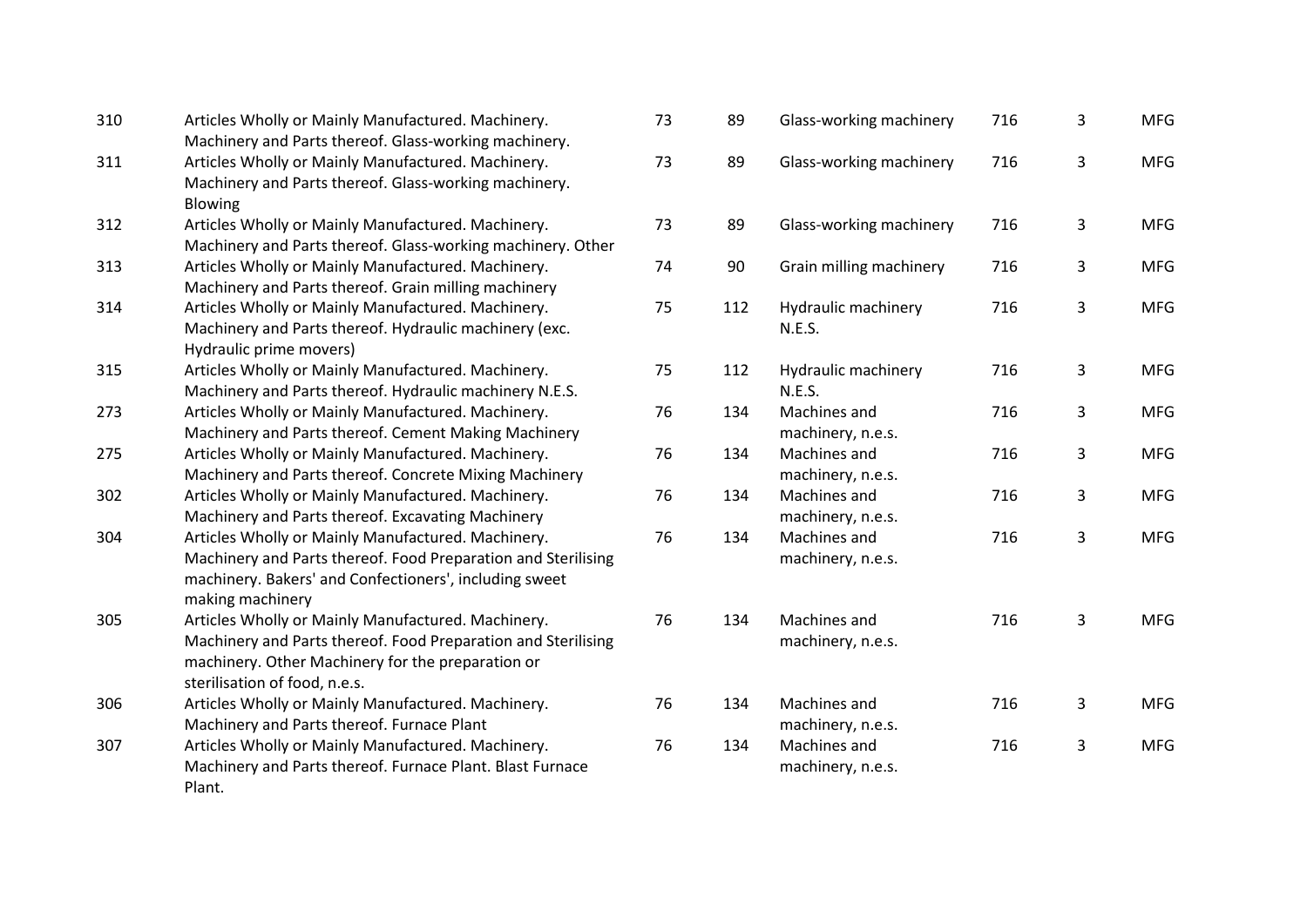| 308 | Articles Wholly or Mainly Manufactured. Machinery.<br>Machinery and Parts thereof. Furnace Plant. Other<br><b>Metallurgical Furnaces and Appliances</b>                                                                                   | 76 | 134 | Machines and<br>machinery, n.e.s. | 716 | 3            | <b>MFG</b> |
|-----|-------------------------------------------------------------------------------------------------------------------------------------------------------------------------------------------------------------------------------------------|----|-----|-----------------------------------|-----|--------------|------------|
| 309 | Articles Wholly or Mainly Manufactured. Machinery.<br>Machinery and Parts thereof. Gas and Chemical Machinery,<br>n.e.s.                                                                                                                  | 76 | 134 | Machines and<br>machinery, n.e.s. | 716 | $\mathbf{3}$ | <b>MFG</b> |
| 316 | Articles Wholly or Mainly Manufactured. Machinery.<br>Machinery and Parts thereof. Laundering Machinery other<br>than for textile finishing, except domestic machines operated<br>by hand                                                 | 76 | 134 | Machines and<br>machinery, n.e.s. | 716 | 3            | <b>MFG</b> |
| 331 | Articles Wholly or Mainly Manufactured. Machinery.<br>Machinery and Parts thereof. Machines and machinery and<br>parts thereof, n.e.s. For Household Use                                                                                  | 76 | 134 | Machines and<br>machinery, n.e.s. | 716 | 3            | <b>MFG</b> |
| 332 | Articles Wholly or Mainly Manufactured. Machinery.<br>Machinery and Parts thereof. Machines and machinery, n.e.s.                                                                                                                         | 76 | 134 | Machines and<br>machinery, n.e.s. | 716 | 3            | <b>MFG</b> |
| 334 | Articles Wholly or Mainly Manufactured. Machinery.<br>Machinery and Parts thereof. Mining Machinery. Other                                                                                                                                | 76 | 134 | Machines and<br>machinery, n.e.s. | 716 | 3            | <b>MFG</b> |
| 335 | Articles Wholly or Mainly Manufactured. Machinery.<br>Machinery and Parts thereof. Mining Machinery. Winding<br><b>Steam and Electric</b>                                                                                                 | 76 | 134 | Machines and<br>machinery, n.e.s. | 716 | 3            | <b>MFG</b> |
| 382 | Articles Wholly or Mainly Manufactured. Machinery.<br>Machinery and Parts thereof. Refrigerating Machinery (since<br>1927)                                                                                                                | 76 | 134 | Machines and<br>machinery, n.e.s. | 716 | $\mathbf{3}$ | <b>MFG</b> |
| 383 | Articles Wholly or Mainly Manufactured. Machinery.<br>Machinery and Parts thereof. Refrigerating Machinery.<br>Automatic power operated refrigerators up to and including<br>1/3 h.p. and automatic heat operated refrigerators           | 76 | 134 | Machines and<br>machinery, n.e.s. | 716 | 3            | <b>MFG</b> |
| 384 | Articles Wholly or Mainly Manufactured. Machinery.<br>Machinery and Parts thereof. Refrigerating Machinery.<br>Automatic power operated refrigerators up to and including<br>1/3 h.p. and automatic heat operated refrigerators. Complete | 76 | 134 | Machines and<br>machinery, n.e.s. | 716 | 3            | <b>MFG</b> |
| 385 | Articles Wholly or Mainly Manufactured. Machinery.<br>Machinery and Parts thereof. Refrigerating Machinery.                                                                                                                               | 76 | 134 | Machines and<br>machinery, n.e.s. | 716 | 3            | <b>MFG</b> |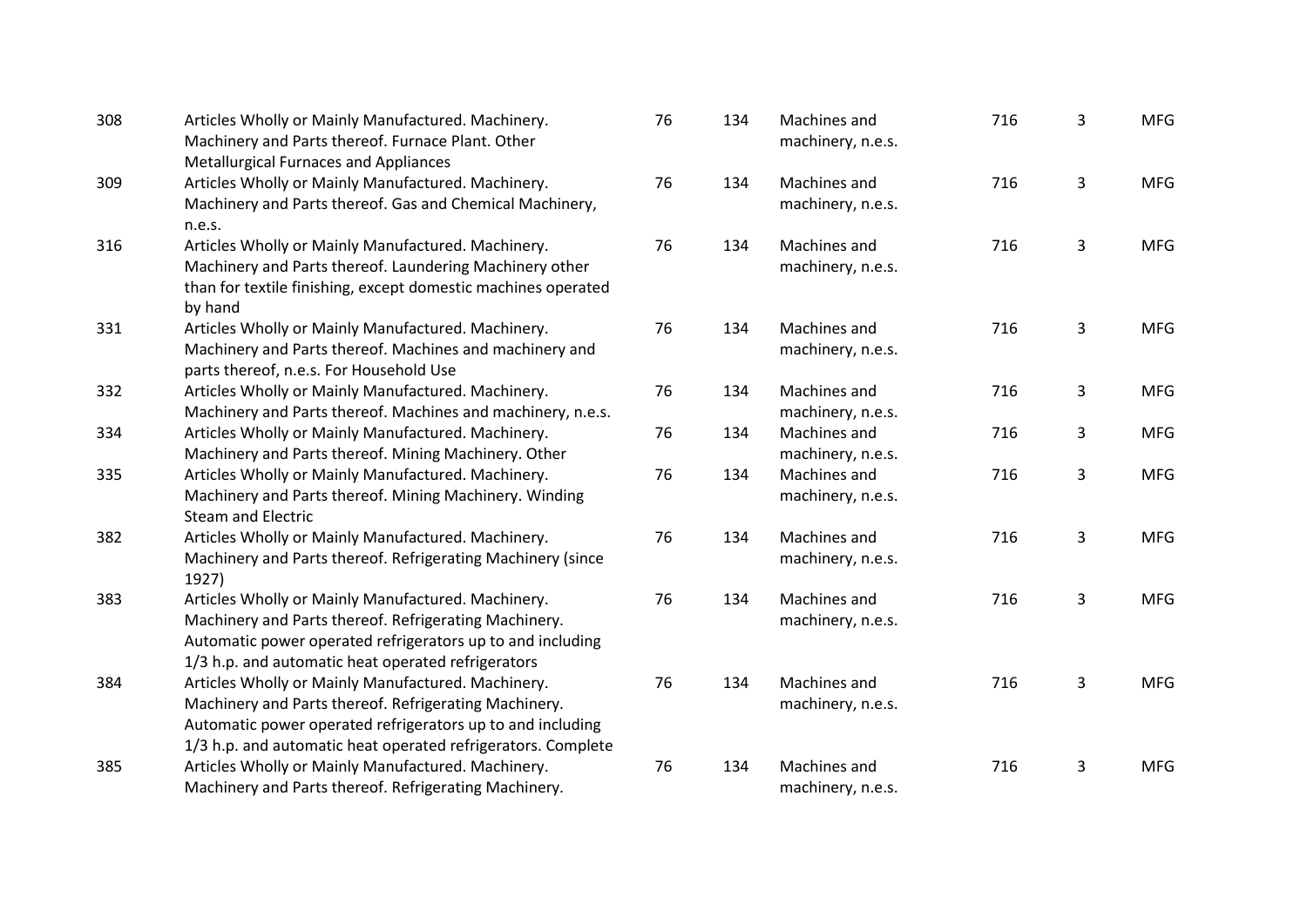|     | Automatic power operated refrigerators up to and including  |
|-----|-------------------------------------------------------------|
|     | 1/3 h.p. and automatic heat operated refrigerators. Parts   |
| 386 | Articles Wholly or Mainly Manufactured. Machinery.          |
|     | Machinery and Parts thereof. Refrigerating Machinery. Other |
| 387 | Articles Wholly or Mainly Manufactured. Machinery.          |
|     | Machinery and Parts thereof. Rolling-mill (iron and steel   |
|     | working), not elsewhere specified                           |
| 397 | Articles Wholly or Mainly Manufactured. Machinery.          |
|     | Machinery and Parts thereof. Textile Machinery. Parts.      |
|     | <b>Bobbins</b>                                              |
| 399 | Articles Wholly or Mainly Manufactured. Machinery.          |
|     | Machinery and Parts thereof. Tobacco and Cigarette-Making   |
|     | Machinery                                                   |
| 333 | Articles Wholly or Mainly Manufactured. Machinery.          |
|     | Machinery and Parts thereof. Mining coal cutters            |
| 339 | Articles Wholly or Mainly Manufactured. Machinery.          |
|     | Machinery and Parts thereof. Packing Machines               |
| 340 | Articles Wholly or Mainly Manufactured. Machinery.          |
|     | Machinery and Parts thereof. Paper-making machines          |
| 341 | Articles Wholly or Mainly Manufactured. Machinery.          |
|     | Machinery and Parts thereof. Pneumatic tools                |
| 369 | Articles Wholly or Mainly Manufactured. Machinery.          |
|     | Machinery and Parts thereof. Printing, bookbinding, &c.     |
|     | machines. Newspaper, letterpress andlithographic machines   |
| 370 | Articles Wholly or Mainly Manufactured. Machinery.          |
|     | Machinery and Parts thereof. Printing, bookbinding, &c.     |
|     | machines. Other                                             |
| 371 | Articles Wholly or Mainly Manufactured. Machinery.          |
|     | Machinery and Parts thereof. Printing, bookbinding, &c.     |
|     | machines. Printing. Other                                   |
| 372 | Articles Wholly or Mainly Manufactured. Machinery.          |
|     | Machinery and Parts thereof. Printing, bookbinding, &c.     |
|     | machines. Printing. Rotary                                  |

| 76 | 134 | Machines and<br>machinery, n.e.s.                 | 716 | 3 | <b>MFG</b> |
|----|-----|---------------------------------------------------|-----|---|------------|
| 76 | 134 | Machines and<br>machinery, n.e.s.                 | 716 | 3 | <b>MFG</b> |
| 76 | 134 | Machines and<br>machinery, n.e.s.                 | 716 | 3 | <b>MFG</b> |
| 76 | 134 | Machines and<br>machinery, n.e.s.                 | 716 | 3 | <b>MFG</b> |
| 77 | 155 | Mining coal cutters                               | 716 | 3 | <b>MFG</b> |
| 78 | 174 | <b>Packing Machines</b>                           | 716 | 3 | <b>MFG</b> |
| 79 | 178 | Paper-making machines                             | 716 | 3 | <b>MFG</b> |
| 80 | 185 | Pneumatic tools                                   | 716 | 3 | <b>MFG</b> |
| 81 | 190 | Printing, Typesetting and<br>other machinery etc. | 716 | 3 | <b>MFG</b> |
| 81 | 190 | Printing, Typesetting and<br>other machinery etc. | 716 | 3 | <b>MFG</b> |
| 81 | 190 | Printing, Typesetting and<br>other machinery etc. | 716 | 3 | <b>MFG</b> |
| 81 | 190 | Printing, Typesetting and<br>other machinery etc. | 716 | 3 | <b>MFG</b> |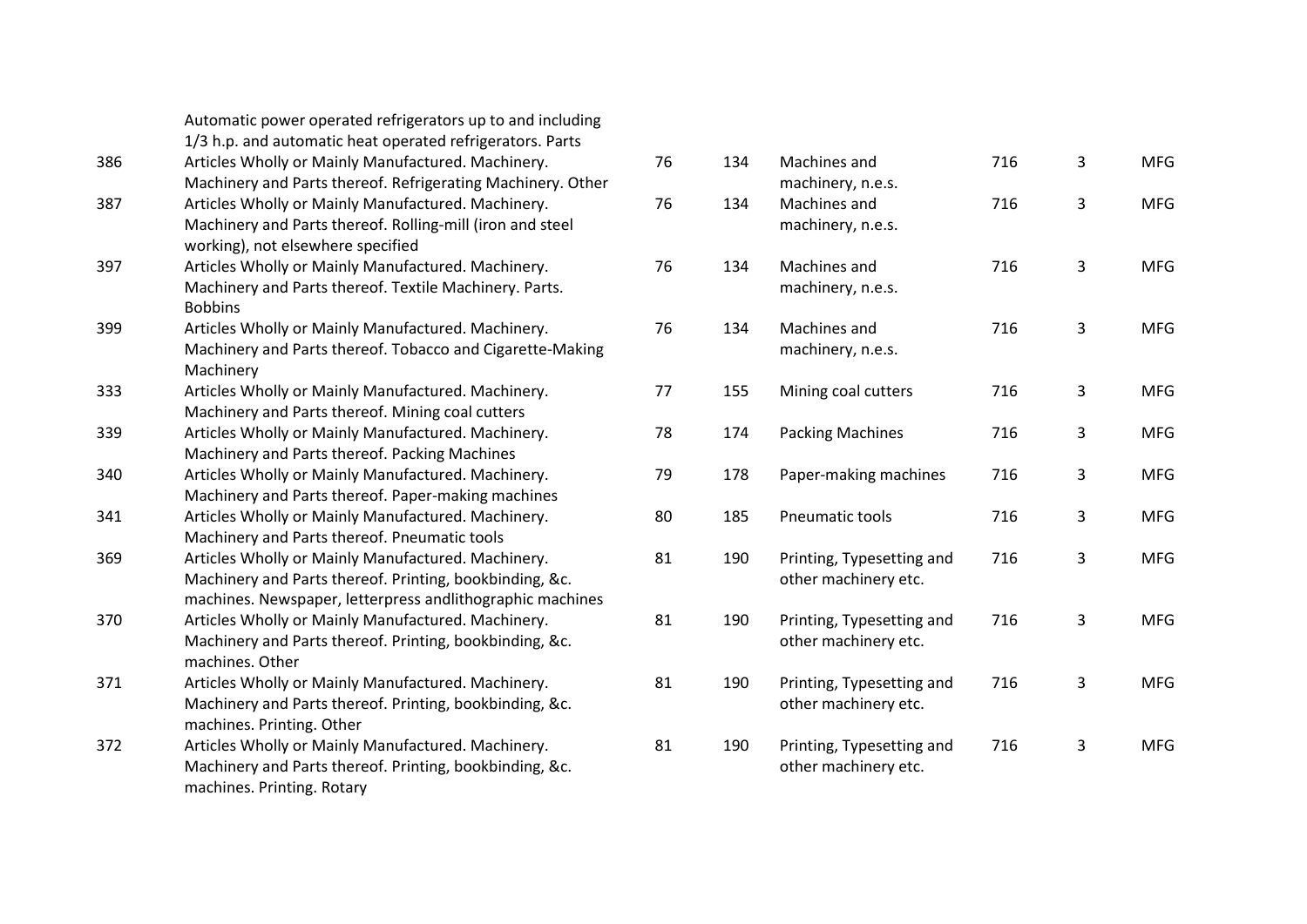| 373 | Articles Wholly or Mainly Manufactured. Machinery.<br>Machinery and Parts thereof. Printing, bookbinding, &c.<br>machines. Sterotyping, Electrotyping and Photo-engraving |
|-----|---------------------------------------------------------------------------------------------------------------------------------------------------------------------------|
| 374 | Articles Wholly or Mainly Manufactured. Machinery.<br>Machinery and Parts thereof. Printing, bookbinding, &c.<br>machines. Type-setting and Stereotyping                  |
| 375 | Articles Wholly or Mainly Manufactured. Machinery.<br>Machinery and Parts thereof. Printing, bookbinding, &c.<br>machines. Typesetting                                    |
| 376 | Articles Wholly or Mainly Manufactured. Machinery.<br>Machinery and Parts thereof. Pumps. Hand                                                                            |
| 377 | Articles Wholly or Mainly Manufactured. Machinery.<br>Machinery and Parts thereof. Pumps. Kerbside Petrol and Oil                                                         |
| 378 | Articles Wholly or Mainly Manufactured. Machinery.<br>Machinery and Parts thereof. Pumps. Other Hand Pumps                                                                |
| 379 | Articles Wholly or Mainly Manufactured. Machinery.<br>Machinery and Parts thereof. Pumps. Power. Centrifugal                                                              |
| 380 | Articles Wholly or Mainly Manufactured. Machinery.<br>Machinery and Parts thereof. Pumps. Power. Other                                                                    |
| 381 | Articles Wholly or Mainly Manufactured. Machinery.<br>Machinery and Parts thereof. Pumps. Power. Reciprocating                                                            |
| 388 | Articles Wholly or Mainly Manufactured. Machinery.<br>Machinery and Parts thereof. Sewing machines. Complete                                                              |
| 389 | Articles Wholly or Mainly Manufactured. Machinery.<br>Machinery and Parts thereof. Sewing machines. Parts                                                                 |
| 390 | Articles Wholly or Mainly Manufactured. Machinery.<br>Machinery and Parts thereof. Sugar-making and refining<br>machinery (other than centrifugal)                        |
| 391 | Articles Wholly or Mainly Manufactured. Machinery.<br>Machinery and Parts thereof. Textile Machinery. Bleaching<br>and dyeing                                             |

| 81 | 190 | Printing, Typesetting and<br>other machinery etc. | 716 | 3 | <b>MFG</b> |
|----|-----|---------------------------------------------------|-----|---|------------|
| 81 | 190 | Printing, Typesetting and<br>other machinery etc. | 716 | 3 | <b>MFG</b> |
| 81 | 190 | Printing, Typesetting and<br>other machinery etc. | 716 | 3 | <b>MFG</b> |
| 82 | 191 | Pumps. Hand                                       | 716 | 3 | <b>MFG</b> |
| 82 | 191 | Pumps. Hand                                       | 716 | 3 | <b>MFG</b> |
| 82 | 191 | Pumps. Hand                                       | 716 | 3 | <b>MFG</b> |
| 83 | 192 | Pumps. Power.<br>Centrifugal                      | 716 | 3 | <b>MFG</b> |
| 84 | 193 | Pumps. Power. Other                               | 716 | 3 | <b>MFG</b> |
| 85 | 194 | Pumps. Power.<br>Reciprocating                    | 716 | 3 | <b>MFG</b> |
| 86 | 212 | Sewing machines.<br>Complete                      | 716 | 3 | <b>MFG</b> |
| 87 | 213 | Sewing machines. Parts                            | 716 | 3 | <b>MFG</b> |
| 88 | 223 | Sugar-making and<br>refining machinery            | 716 | 3 | <b>MFG</b> |
| 89 | 231 | Textile Machinery.<br><b>Bleaching and dyeing</b> | 716 | 3 | <b>MFG</b> |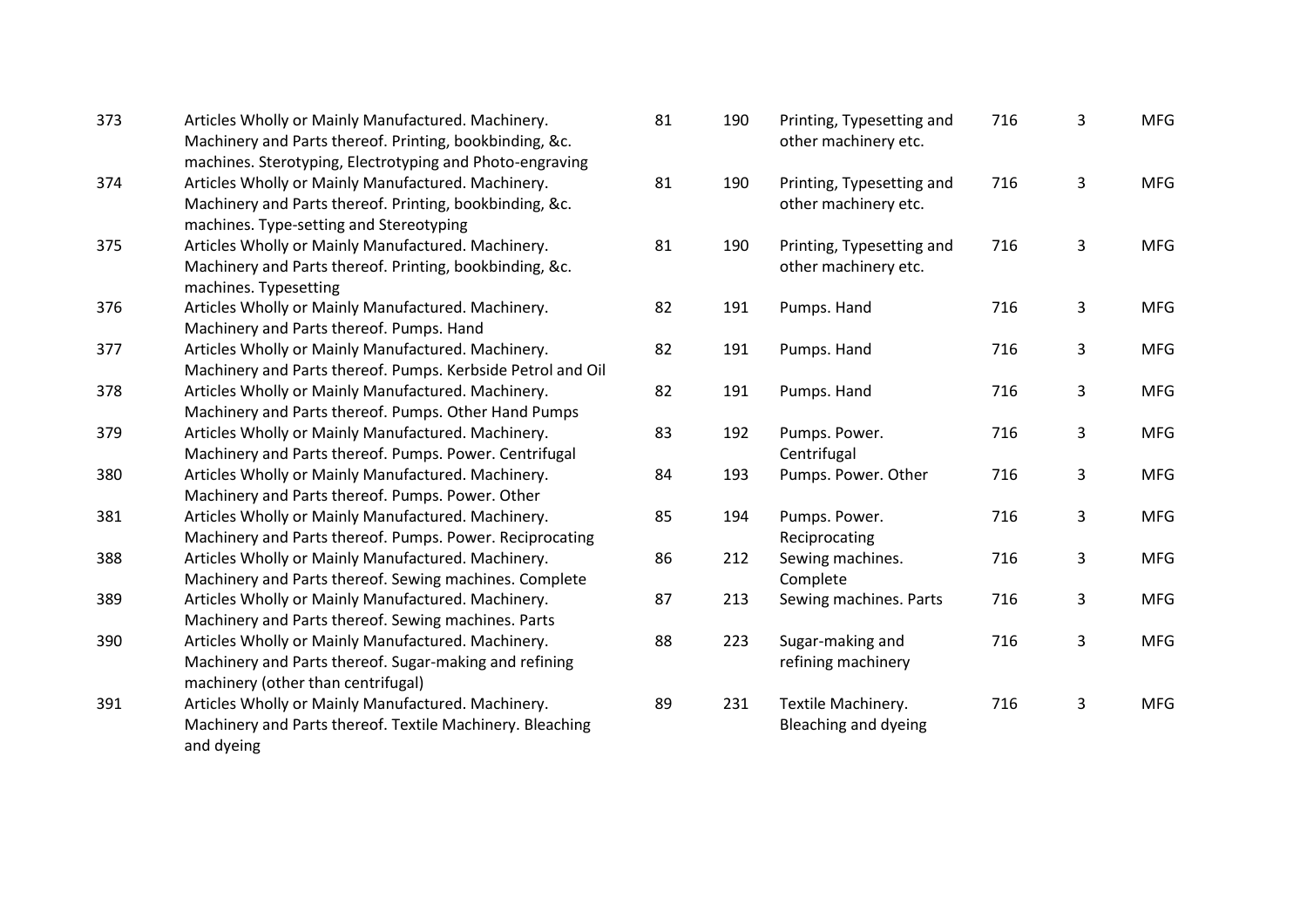| 393 | Articles Wholly or Mainly Manufactured. Machinery.           | 90 |
|-----|--------------------------------------------------------------|----|
|     | Machinery and Parts thereof. Textile Machinery. For spinning |    |
|     | and twisting, including all preparatory processes            |    |
| 394 | Articles Wholly or Mainly Manufactured. Machinery.           | 91 |
|     | Machinery and Parts thereof. Textile Machinery. Hosiery and  |    |
|     | knitting                                                     |    |
| 395 | Articles Wholly or Mainly Manufactured. Machinery.           | 92 |
|     | Machinery and Parts thereof. Textile Machinery. Lace and net |    |
| 392 | Articles Wholly or Mainly Manufactured. Machinery.           | 93 |
|     | Machinery and Parts thereof. Textile Machinery. Embroidery   |    |
| 396 | Articles Wholly or Mainly Manufactured. Machinery.           | 93 |
|     | Machinery and Parts thereof. Textile Machinery. Other        |    |
| 398 | Articles Wholly or Mainly Manufactured. Machinery.           | 94 |
|     | Machinery and Parts thereof. Textile Machinery. Printing and |    |
|     | finishing                                                    |    |
| 402 | Articles Wholly or Mainly Manufactured. Machinery.           | 95 |
|     | Machinery and Parts thereof. Weighing machinery              |    |
| 403 | Articles Wholly or Mainly Manufactured. Machinery.           | 96 |
|     | Machinery and Parts thereof. Woodworking machinery, n.e.s.   |    |
| 263 | Articles Wholly or Mainly Manufactured. Machinery.           | 97 |
|     | Machinery and Parts thereof. Boilers and boiler-house plant. |    |
|     | All other boiler-house plant                                 |    |
| 269 | Articles Wholly or Mainly Manufactured. Machinery.           | 97 |
|     | Machinery and Parts thereof. Boilers and boiler-house plant. |    |
|     | Economizers, feed-water heaters, and steam superheaters      |    |
| 270 | Articles Wholly or Mainly Manufactured. Machinery.           | 97 |
|     | Machinery and Parts thereof. Boilers and boiler-house plant. |    |
|     | Other Boiler-houseplant                                      |    |
| 264 | Articles Wholly or Mainly Manufactured. Machinery.           | 98 |
|     | Machinery and Parts thereof. Boilers and boiler-house plant. |    |
|     | Boilers.                                                     |    |
| 265 | Articles Wholly or Mainly Manufactured. Machinery.           | 98 |
|     | Machinery and Parts thereof. Boilers and boiler-house plant. |    |
|     |                                                              |    |

| 90 | 232 | Textile Machinery. For<br>spinning and twisting                            | 716 | 3 | <b>MFG</b> |
|----|-----|----------------------------------------------------------------------------|-----|---|------------|
| 91 | 233 | Textile Machinery.<br>Hosiery and knitting                                 | 716 | 3 | <b>MFG</b> |
| 92 | 234 | Textile Machinery. Lace<br>and net                                         | 716 | 3 | <b>MFG</b> |
| 93 | 235 | Textile Machinery. Other                                                   | 716 | 3 | <b>MFG</b> |
| 93 | 235 | Textile Machinery. Other                                                   | 716 | 3 | <b>MFG</b> |
| 94 | 236 | Textile Machinery.<br>Printing and finishing                               | 716 | 3 | <b>MFG</b> |
| 95 | 245 | Weighing machinery                                                         | 716 | 3 | <b>MFG</b> |
| 96 | 247 | Woodworking<br>machinery, n.e.s.                                           | 716 | 3 | <b>MFG</b> |
| 97 | 16  | <b>Boilers and boiler-house</b><br>plant. All other boiler-<br>house plant | 711 | 3 | <b>MFG</b> |
| 97 | 16  | <b>Boilers and boiler-house</b><br>plant. All other boiler-<br>house plant | 711 | 3 | <b>MFG</b> |
| 97 | 16  | Boilers and boiler-house<br>plant. All other boiler-<br>house plant        | 711 | 3 | <b>MFG</b> |
| 98 | 17  | <b>Boilers and boiler-house</b><br>plant. Boilers                          | 711 | 3 | <b>MFG</b> |
| 98 | 17  | <b>Boilers and boiler-house</b><br>plant. Boilers                          | 711 | 3 | <b>MFG</b> |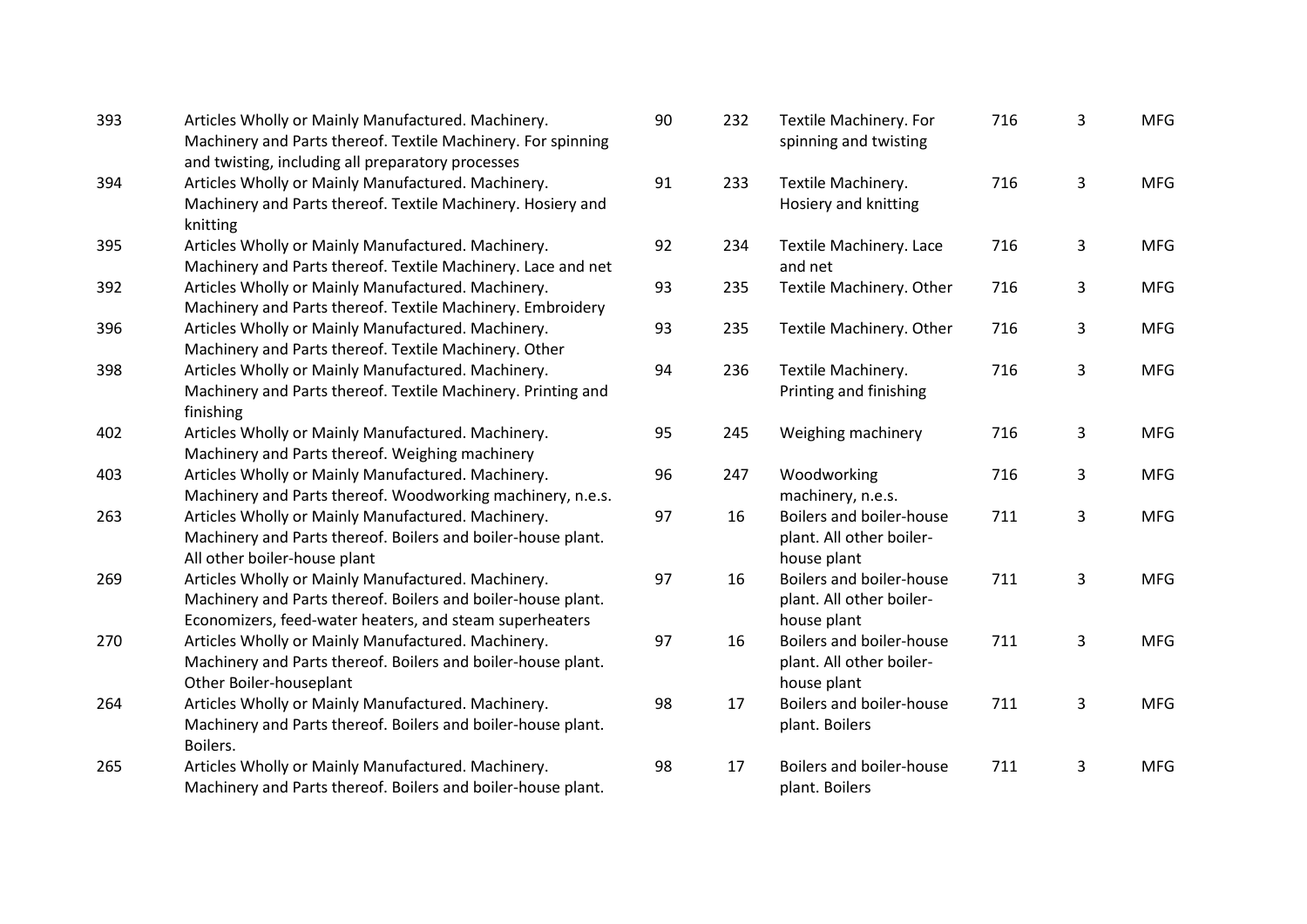|     | Boilers. Internally fired (Lancashire, Galloway and Cornish<br>Types)                                                    |    |
|-----|--------------------------------------------------------------------------------------------------------------------------|----|
| 266 | Articles Wholly or Mainly Manufactured. Machinery.<br>Machinery and Parts thereof. Boilers and boiler-house plant.       | 98 |
|     | Boilers. Locomotive type for stationary purposes                                                                         |    |
| 267 | Articles Wholly or Mainly Manufactured. Machinery.                                                                       | 98 |
|     | Machinery and Parts thereof. Boilers and boiler-house plant.<br>Boilers. Other sorts                                     |    |
| 268 | Articles Wholly or Mainly Manufactured. Machinery.                                                                       | 98 |
|     | Machinery and Parts thereof. Boilers and boiler-house plant.<br>Boilers. Water tube                                      |    |
| 577 | Articles Wholly or Mainly Manufactured. Vehicles (including<br>locomotives, ships, and aircraft). Parts of Road Vehicles | 99 |
|     | (including Tyres and Tubes other than those accompanying<br>complete vehicles as part of their equipment). Engines for   |    |
|     | Motor Cars, &c. (before June 30, 1925 and from 1 May 1926)                                                               |    |
| 578 | Articles Wholly or Mainly Manufactured. Vehicles (including                                                              | 99 |
|     | locomotives, ships, and aircraft). Parts of Road Vehicles                                                                |    |
|     | (including Tyres and Tubes other than those accompanying                                                                 |    |
|     | complete vehicles as part of their equipment). Engines for                                                               |    |
|     | Motor Cars, &c. Constructed solely for Commercial use                                                                    |    |
| 579 | Articles Wholly or Mainly Manufactured. Vehicles (including<br>locomotives, ships, and aircraft). Parts of Road Vehicles | 99 |
|     | (including Tyres and Tubes other than those accompanying                                                                 |    |
|     | complete vehicles as part of their equipment). Engines for                                                               |    |
|     | Motor Cars, &c. Other                                                                                                    |    |
| 580 | Articles Wholly or Mainly Manufactured. Vehicles (including                                                              | 9  |
|     | locomotives, ships, and aircraft). Parts of Road Vehicles                                                                |    |
|     | (including Tyres and Tubes other than those accompanying                                                                 |    |
|     | complete vehicles as part of their equipment). Engines for                                                               |    |
|     | Motor Cars. Exempt from duty (From 1 July 1925 to April 30,<br>1926 inclusive)                                           |    |

| 98 | 17 | Boilers and boiler-house<br>plant. Boilers | 711 | 3 | <b>MFG</b> |
|----|----|--------------------------------------------|-----|---|------------|
| 98 | 17 | Boilers and boiler-house<br>plant. Boilers | 711 | 3 | <b>MFG</b> |
| 98 | 17 | Boilers and boiler-house<br>plant. Boilers | 711 | 3 | <b>MFG</b> |
| 99 | 73 | Engines for motor-cars                     | 711 | 3 | <b>MFG</b> |
|    |    |                                            |     |   |            |
| 99 | 73 | Engines for motor-cars                     | 711 | 3 | <b>MFG</b> |
|    |    |                                            |     |   |            |
| 99 | 73 | Engines for motor-cars                     | 711 | 3 | <b>MFG</b> |
| 99 | 73 | Engines for motor-cars                     | 711 | 3 | <b>MFG</b> |
|    |    |                                            |     |   |            |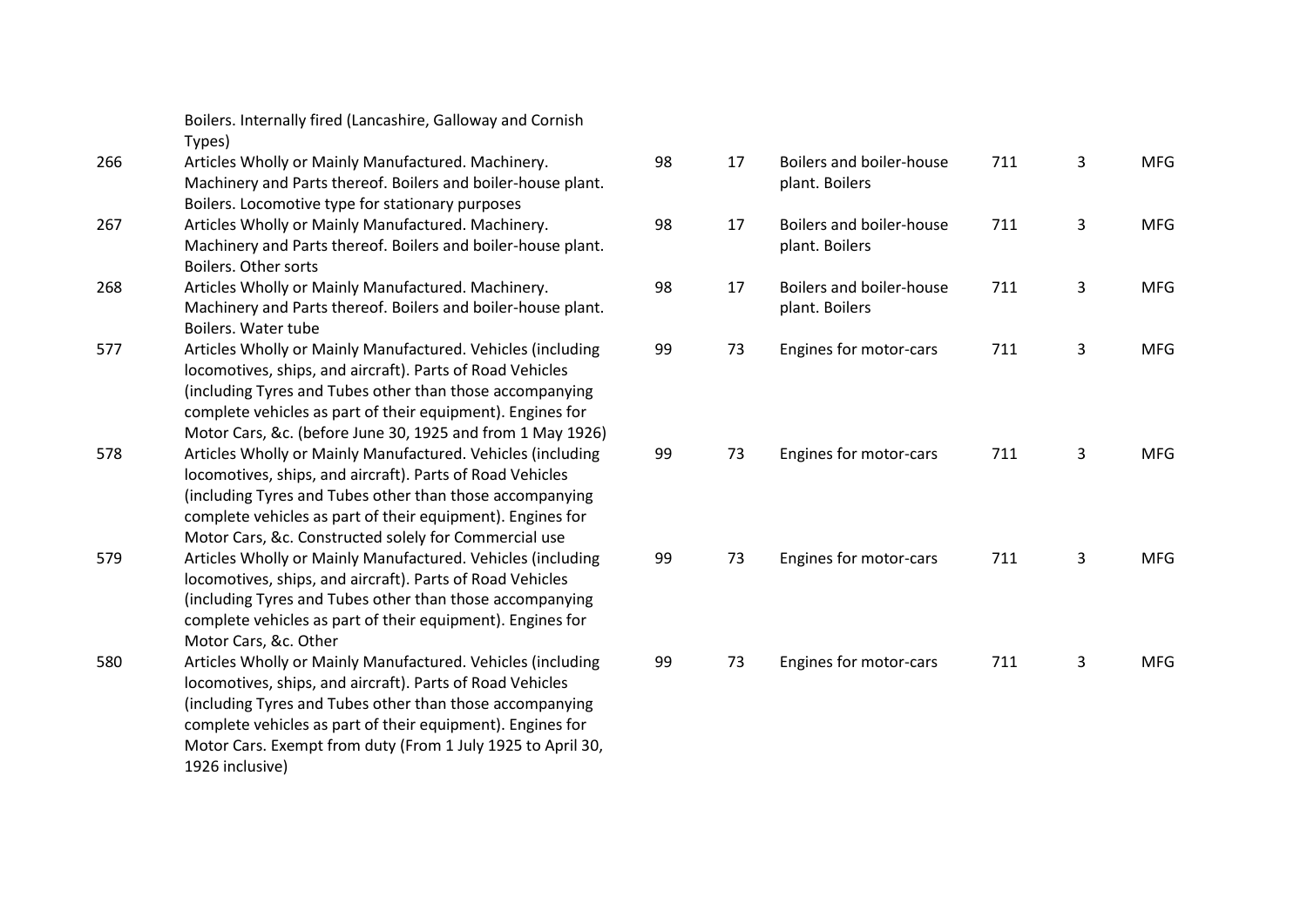| 581 | Articles Wholly or Mainly Manufactured. Vehicles (including<br>locomotives, ships, and aircraft). Parts of Road Vehicles<br>(including Tyres and Tubes other than those accompanying<br>complete vehicles as part of their equipment). Engines for<br>Motor Cars. Not Exempt from duty (From 1 July 1925 to April<br>30, 1926 inclusive) | 99  | 73  | Engines for motor-cars | 711 | 3              | <b>MFG</b> |
|-----|------------------------------------------------------------------------------------------------------------------------------------------------------------------------------------------------------------------------------------------------------------------------------------------------------------------------------------------|-----|-----|------------------------|-----|----------------|------------|
| 582 | Articles Wholly or Mainly Manufactured. Vehicles (including<br>locomotives, ships, and aircraft). Parts of Road Vehicles<br>(including Tyres and Tubes other than those accompanying<br>complete vehicles as part of their equipment). Engines for<br><b>Motor Cycles and Tricars</b>                                                    | 99  | 73  | Engines for motor-cars | 711 | 3              | <b>MFG</b> |
| 343 | Articles Wholly or Mainly Manufactured. Machinery.<br>Machinery and Parts thereof. Prime movers - not Electrical -<br>Hydraulic                                                                                                                                                                                                          | 100 | 189 | Prime movers           | 711 | $\overline{3}$ | <b>MFG</b> |
| 344 | Articles Wholly or Mainly Manufactured. Machinery.<br>Machinery and Parts thereof. Prime movers - not Electrical -<br>Internal Combustion Engines. Marine (since 1928)                                                                                                                                                                   | 100 | 189 | Prime movers           | 711 | 3              | <b>MFG</b> |
| 345 | Articles Wholly or Mainly Manufactured. Machinery.<br>Machinery and Parts thereof. Prime movers - not Electrical -<br>Internal Combustion Engines. Marine. Other                                                                                                                                                                         | 100 | 189 | Prime movers           | 711 | $\overline{3}$ | <b>MFG</b> |
| 346 | Articles Wholly or Mainly Manufactured. Machinery.<br>Machinery and Parts thereof. Prime movers - not Electrical -<br>Internal Combustion Engines. Marine. Outboard                                                                                                                                                                      | 100 | 189 | Prime movers           | 711 | 3              | <b>MFG</b> |
| 347 | Articles Wholly or Mainly Manufactured. Machinery.<br>Machinery and Parts thereof. Prime movers - not Electrical -<br>Internal Combustion Engines. Other. Gas                                                                                                                                                                            | 100 | 189 | Prime movers           | 711 | 3              | <b>MFG</b> |
| 348 | Articles Wholly or Mainly Manufactured. Machinery.<br>Machinery and Parts thereof. Prime movers - not Electrical -<br>Internal Combustion Engines. Other. Oil (incl. Diesel)                                                                                                                                                             | 100 | 189 | Prime movers           | 711 | 3              | <b>MFG</b> |
| 349 | Articles Wholly or Mainly Manufactured. Machinery.<br>Machinery and Parts thereof. Prime movers - not Electrical -<br>Internal Combustion Engines. Other. Petrol and other light<br>spirit                                                                                                                                               | 100 | 189 | Prime movers           | 711 | 3              | <b>MFG</b> |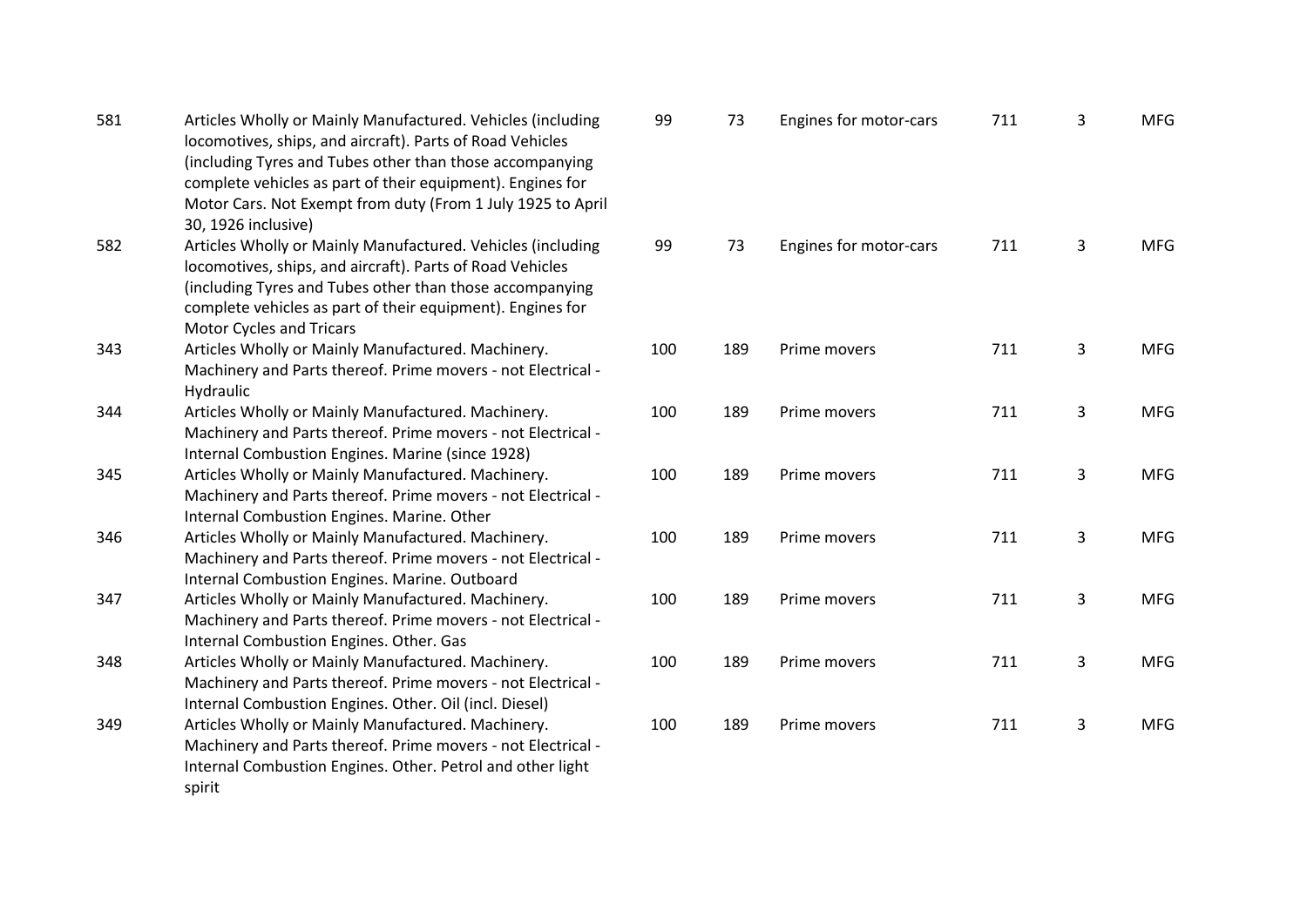| 350 | Articles Wholly or Mainly Manufactured. Machinery.<br>Machinery and Parts thereof. Prime movers - not Electrical -<br>Steam. Reciprocating Engines. Marine                                                              | 100 | 189 | Prime movers | 711 | 3              | <b>MFG</b> |
|-----|-------------------------------------------------------------------------------------------------------------------------------------------------------------------------------------------------------------------------|-----|-----|--------------|-----|----------------|------------|
| 351 | Articles Wholly or Mainly Manufactured. Machinery.<br>Machinery and Parts thereof. Prime movers - not Electrical -<br>Steam. Reciprocating Engines. Other                                                               | 100 | 189 | Prime movers | 711 | $\overline{3}$ | <b>MFG</b> |
| 352 | Articles Wholly or Mainly Manufactured. Machinery.<br>Machinery and Parts thereof. Prime movers - not Electrical -<br>Steam. Reciprocating Engines. Pumping                                                             | 100 | 189 | Prime movers | 711 | 3              | <b>MFG</b> |
| 353 | Articles Wholly or Mainly Manufactured. Machinery.<br>Machinery and Parts thereof. Prime movers - not Electrical -<br>Steam. Reciprocating Engines. Rolling-mill                                                        | 100 | 189 | Prime movers | 711 | 3              | <b>MFG</b> |
| 354 | Articles Wholly or Mainly Manufactured. Machinery.<br>Machinery and Parts thereof. Prime movers - not Electrical -<br>Steam. Reciprocating Engines. Winding                                                             | 100 | 189 | Prime movers | 711 | 3              | <b>MFG</b> |
| 355 | Articles Wholly or Mainly Manufactured. Machinery.<br>Machinery and Parts thereof. Prime movers - not Electrical -<br>Steam. Turbine and other Rotary engines                                                           | 100 | 189 | Prime movers | 711 | 3              | <b>MFG</b> |
| 356 | Articles Wholly or Mainly Manufactured. Machinery.<br>Machinery and Parts thereof. Prime movers - not Electrical -<br>Water (other than hydraulic). Other                                                               | 100 | 189 | Prime movers | 711 | $\mathbf{3}$   | <b>MFG</b> |
| 357 | Articles Wholly or Mainly Manufactured. Machinery.<br>Machinery and Parts thereof. Prime movers - not Electrical -<br>Water (other than hydraulic). Turbines                                                            | 100 | 189 | Prime movers | 711 | 3              | <b>MFG</b> |
| 358 | Articles Wholly or Mainly Manufactured. Machinery.<br>Machinery and Parts thereof. Prime movers Internal<br>Combustion Engines. Marine. Compression and surface<br>ignition (diesel and sem-diesel and similar engines) | 100 | 189 | Prime movers | 711 | 3              | <b>MFG</b> |
| 359 | Articles Wholly or Mainly Manufactured. Machinery.<br>Machinery and Parts thereof. Prime movers Internal<br>Combustion Engines. Marine. Other Oil Engines (parafin,<br>petrol etc.)                                     | 100 | 189 | Prime movers | 711 | 3              | <b>MFG</b> |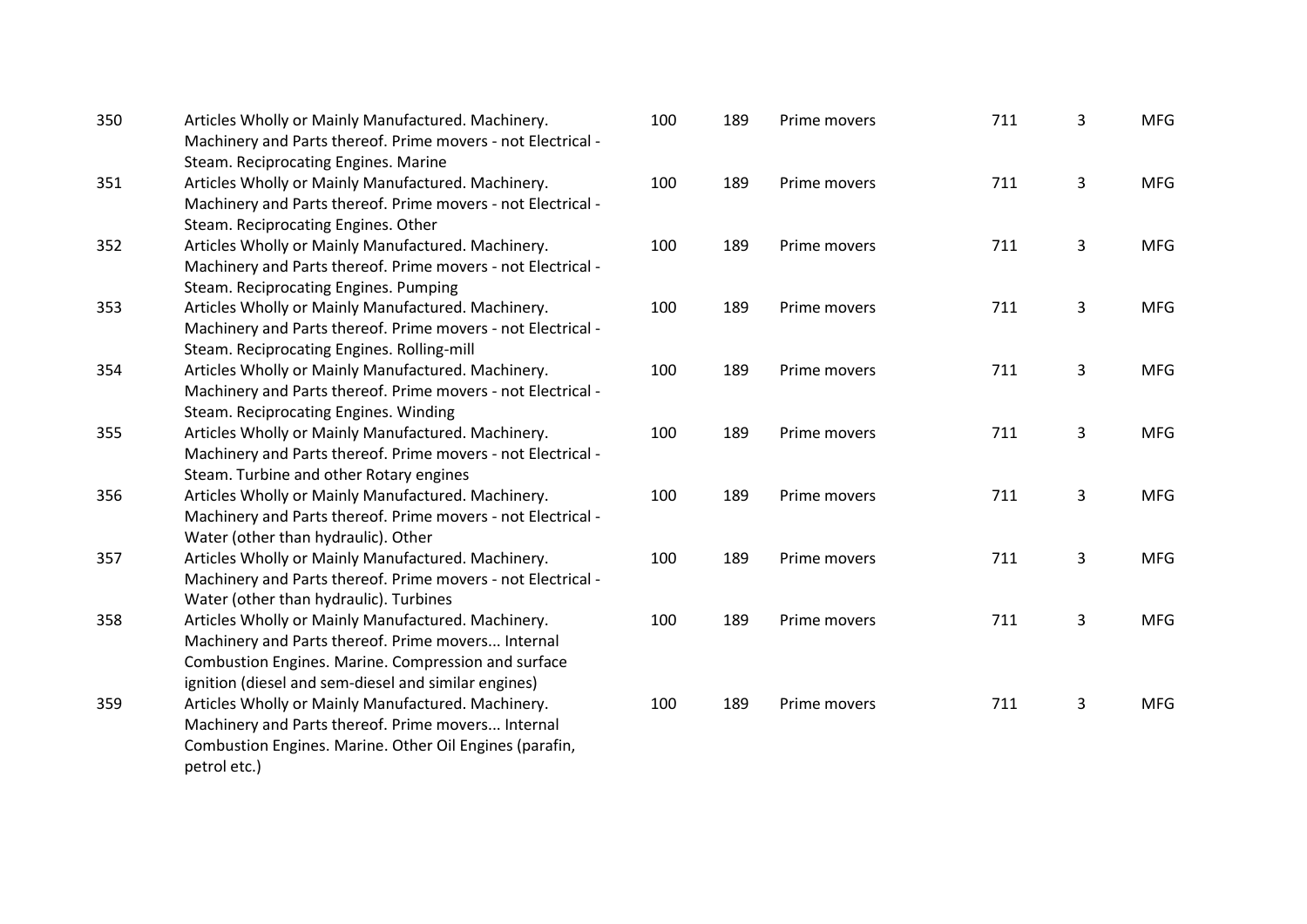| 360 | Articles Wholly or Mainly Manufactured. Machinery.                  |
|-----|---------------------------------------------------------------------|
|     | Machinery and Parts thereof. Prime movers Internal                  |
|     | Combustion Engines. Other. All other oil engines                    |
| 361 | Articles Wholly or Mainly Manufactured. Machinery.                  |
|     | Machinery and Parts thereof. Prime movers Internal                  |
|     | Combustion Engines. Other. Gas                                      |
| 362 | Articles Wholly or Mainly Manufactured. Machinery.                  |
|     | Machinery and Parts thereof. Prime movers Internal                  |
|     | Combustion Engines. Other. Petrol and other Spirit                  |
| 363 | Articles Wholly or Mainly Manufactured. Machinery.                  |
|     | Machinery and Parts thereof. Prime movers Steam.                    |
|     | Reciprocating Engines, n.e.s.                                       |
| 364 | Articles Wholly or Mainly Manufactured. Machinery.                  |
|     | Machinery and Parts thereof. Prime movers Steam. Turbines           |
| 365 | Articles Wholly or Mainly Manufactured. Machinery.                  |
|     | Machinery and Parts thereof. Prime movers Water-Turbines            |
| 448 | Articles Wholly or Mainly Manufactured. Non-ferrous metals          |
|     | and manufactures thereof. Brass and Alloys of Copper other          |
|     | than Nickel Alloys. Ingots, Blocks, Slabs, Billets, Bars (including |
|     | Wire Bars)                                                          |
| 449 | Articles Wholly or Mainly Manufactured. Non-ferrous metals          |
|     | and manufactures thereof. Brass and Alloys of Copper other          |
|     | than Nickel Alloys. Plates, Sheets, Strip, Discs and Circles        |
| 450 | Articles Wholly or Mainly Manufactured. Non-ferrous metals          |
|     | and manufactures thereof. Brass and Alloys of Copper other          |
|     | than Nickel Alloys. Tubes.                                          |
| 451 | Articles Wholly or Mainly Manufactured. Non-ferrous metals          |
|     | and manufactures thereof. Brass and Alloys of Copper other          |
|     | than Nickel Alloys. Wire, in Coils                                  |
| 452 | Articles Wholly or Mainly Manufactured. Non-ferrous metals          |
|     | and manufactures thereof. Brass and Alloys of Copper. Plates,       |
|     | Sheets and Strip                                                    |

| 100 | 189 | Prime movers                   | 711 | 3 | <b>MFG</b> |
|-----|-----|--------------------------------|-----|---|------------|
| 100 | 189 | Prime movers                   | 711 | 3 | <b>MFG</b> |
| 100 | 189 | Prime movers                   | 711 | 3 | <b>MFG</b> |
| 100 | 189 | Prime movers                   | 711 | 3 | <b>MFG</b> |
| 100 | 189 | Prime movers                   | 711 | 3 | <b>MFG</b> |
| 100 | 189 | Prime movers                   | 711 | 3 | <b>MFG</b> |
| 101 | 21  | Brass and Alloys of<br>Copper. | 682 | 4 | <b>MFG</b> |
| 101 | 21  | Brass and Alloys of<br>Copper. | 682 | 4 | <b>MFG</b> |
| 101 | 21  | Brass and Alloys of<br>Copper. | 682 | 4 | <b>MFG</b> |
| 101 | 21  | Brass and Alloys of<br>Copper. | 682 | 4 | <b>MFG</b> |
| 101 | 21  | Brass and Alloys of<br>Copper. | 682 | 4 | <b>MFG</b> |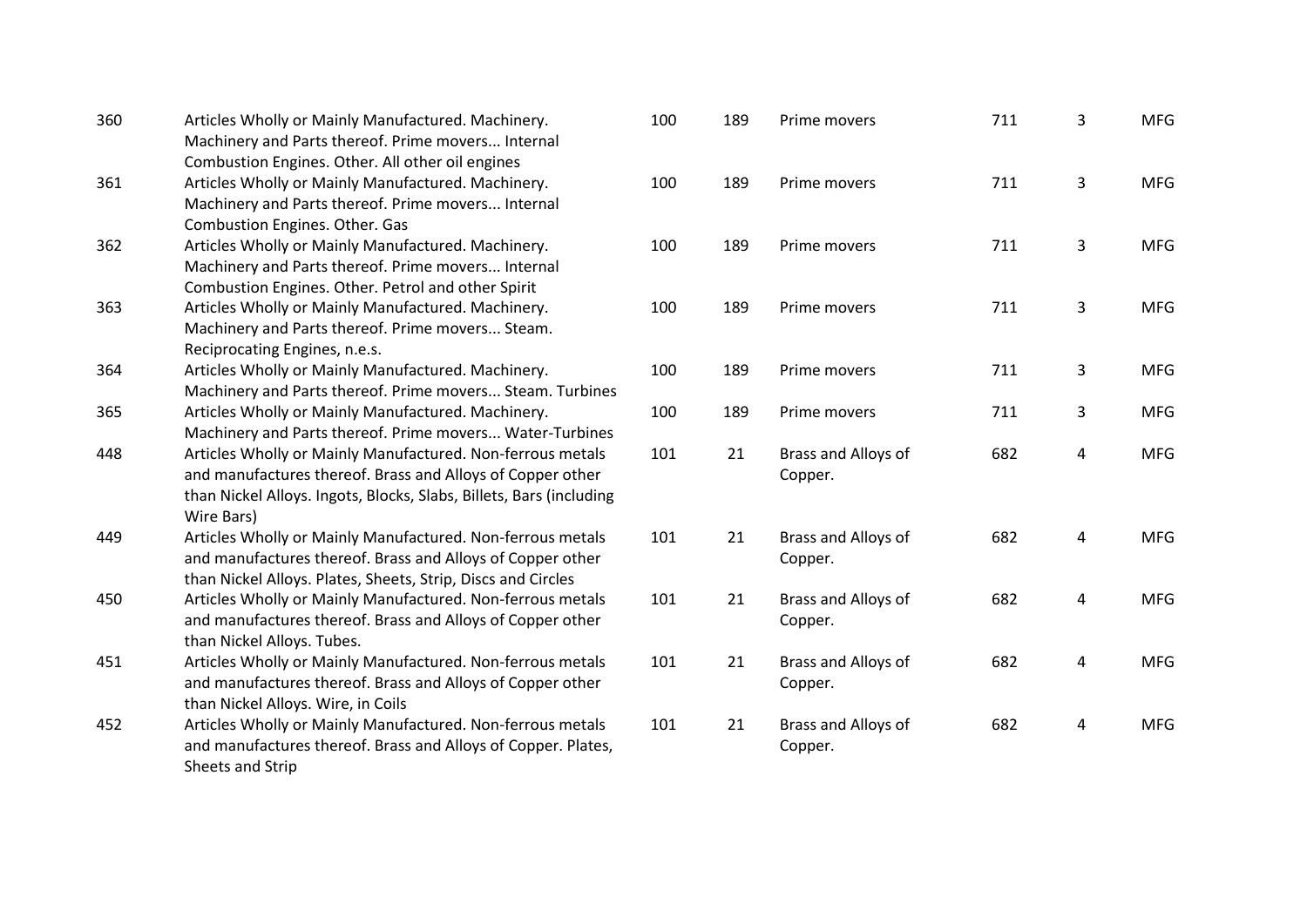| 453 | Articles Wholly or Mainly Manufactured. Non-ferrous metals<br>and manufactures thereof. Brass and Alloys of Copper. Rods<br>and Sections, and wire not in Coils                                                                  | 1(             |
|-----|----------------------------------------------------------------------------------------------------------------------------------------------------------------------------------------------------------------------------------|----------------|
| 454 | Articles Wholly or Mainly Manufactured. Non-ferrous metals<br>and manufactures thereof. Brass and Alloys of Copper. Rods,<br>in straight lengths                                                                                 | 1(             |
| 455 | Articles Wholly or Mainly Manufactured. Non-ferrous metals<br>and manufactures thereof. Brass and Alloys of Copper. Sheets<br>and Strip                                                                                          | 1(             |
| 456 | Articles Wholly or Mainly Manufactured. Non-ferrous metals<br>and manufactures thereof. Brass and Alloys of Copper. Tubes,<br>brazed                                                                                             | 1(             |
| 457 | Articles Wholly or Mainly Manufactured. Non-ferrous metals<br>and manufactures thereof. Brass and Alloys of Copper. Tubes,<br>solid drawn                                                                                        | 1(             |
| 458 | Articles Wholly or Mainly Manufactured. Non-ferrous metals<br>and manufactures thereof. Brass and Alloys of Copper. Tubes.<br>Other                                                                                              | 1(             |
| 459 | Articles Wholly or Mainly Manufactured. Non-ferrous metals<br>and manufactures thereof. Brass and Alloys of Copper. Tubes.<br>Solid Drawn of Circular Section                                                                    | 1(             |
| 460 | Articles Wholly or Mainly Manufactured. Non-ferrous metals<br>and manufactures thereof. Brass and Alloys of Copper. Wire in<br>Coils (from 1929). Of Brass                                                                       | 1 <sub>0</sub> |
| 461 | Articles Wholly or Mainly Manufactured. Non-ferrous metals<br>and manufactures thereof. Brass and Alloys of Copper. Wire in<br>Coils (from 1929). Of other Alloys of Copper                                                      | 1(             |
| 462 | Articles Wholly or Mainly Manufactured. Non-ferrous metals<br>and manufactures thereof. Brass and Alloys of Copper. Wire,<br>in coils (until 1928). Circular section. No. 20 Gauge (Imperial<br>Standard Wire Gauge) and thicker | 1(             |
| 463 | Articles Wholly or Mainly Manufactured. Non-ferrous metals<br>and manufactures thereof. Brass and Alloys of Copper. Wire,                                                                                                        | 1(             |

| 101 | 21 | Brass and Alloys of<br>Copper. | 682 | 4              | <b>MFG</b> |
|-----|----|--------------------------------|-----|----------------|------------|
| 101 | 21 | Brass and Alloys of<br>Copper. | 682 | 4              | <b>MFG</b> |
| 101 | 21 | Brass and Alloys of<br>Copper. | 682 | 4              | <b>MFG</b> |
| 101 | 21 | Brass and Alloys of<br>Copper. | 682 | 4              | <b>MFG</b> |
| 101 | 21 | Brass and Alloys of<br>Copper. | 682 | $\overline{4}$ | <b>MFG</b> |
| 101 | 21 | Brass and Alloys of<br>Copper. | 682 | 4              | <b>MFG</b> |
| 101 | 21 | Brass and Alloys of<br>Copper. | 682 | 4              | <b>MFG</b> |
| 101 | 21 | Brass and Alloys of<br>Copper. | 682 | 4              | <b>MFG</b> |
| 101 | 21 | Brass and Alloys of<br>Copper. | 682 | 4              | <b>MFG</b> |
| 101 | 21 | Brass and Alloys of<br>Copper. | 682 | 4              | <b>MFG</b> |
| 101 | 21 | Brass and Alloys of<br>Copper. | 682 | 4              | <b>MFG</b> |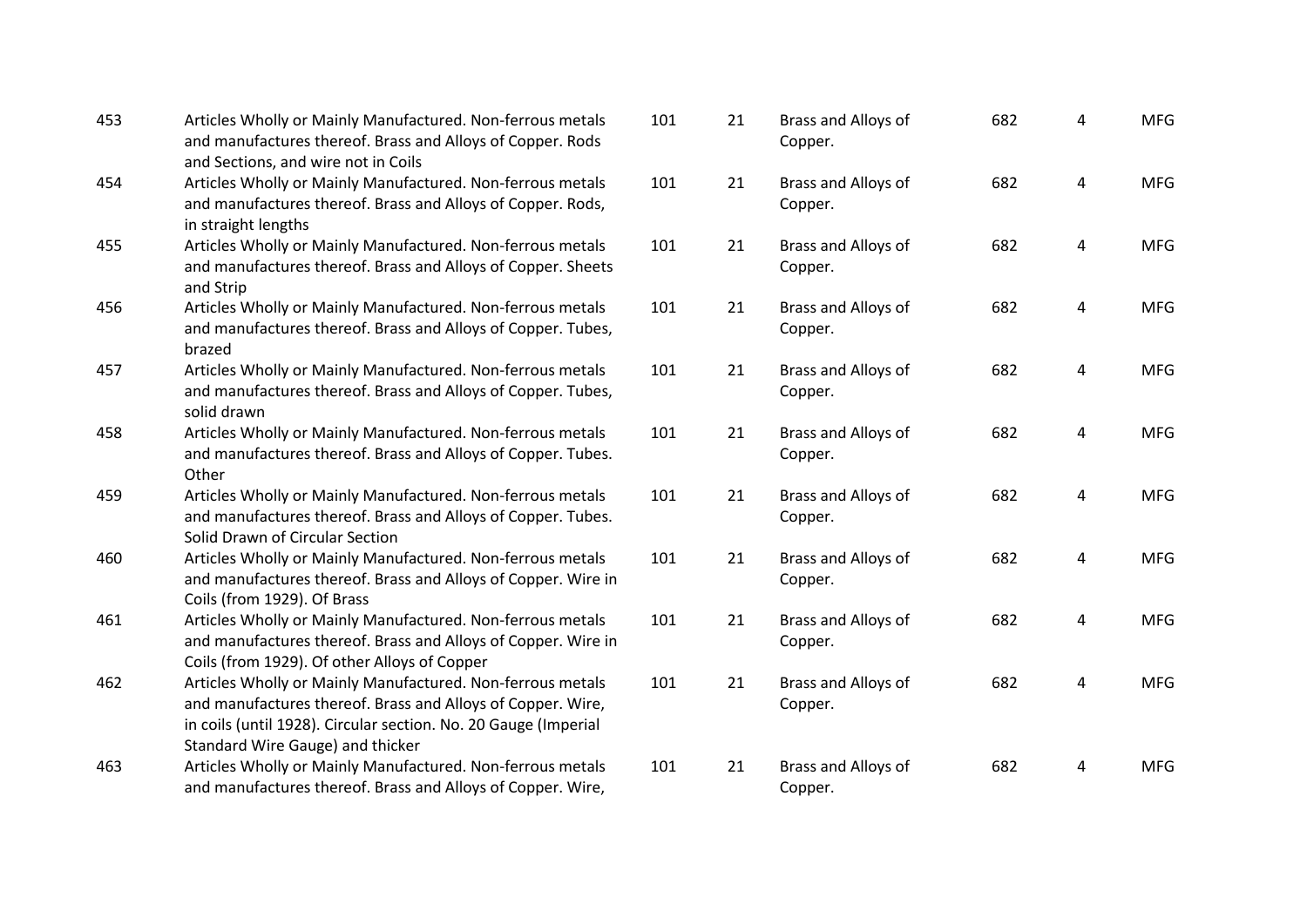|     | in coils (until 1928). Circular section. Thinner than no. 20<br>Gauge (Imperial Standard Wire Gauge)                                                                    |     |
|-----|-------------------------------------------------------------------------------------------------------------------------------------------------------------------------|-----|
| 464 | Articles Wholly or Mainly Manufactured. Non-ferrous metals<br>and manufactures thereof. Brass and Alloys of Copper. Wire,<br>in coils (until 1928). Other Than Circular | 101 |
| 465 | Articles Wholly or Mainly Manufactured. Non-ferrous metals<br>and manufactures thereof. Copper. Bars, blocks, slabs, ingots,<br>and cakes - Elektrolytic                | 102 |
| 466 | Articles Wholly or Mainly Manufactured. Non-ferrous metals<br>and manufactures thereof. Copper. Bars, blocks, slabs, ingots,<br>and cakes - Other                       | 103 |
| 467 | Articles Wholly or Mainly Manufactured. Non-ferrous metals<br>and manufactures thereof. Copper. Plates, sheets, strips &c.                                              | 104 |
| 468 | Articles Wholly or Mainly Manufactured. Non-ferrous metals<br>and manufactures thereof. Copper. Plates, sheets, strips,<br>Discs, Circles and Wire other than Circular  | 104 |
| 469 | Articles Wholly or Mainly Manufactured. Non-ferrous metals<br>and manufactures thereof. Copper. Rods                                                                    | 104 |
| 470 | Articles Wholly or Mainly Manufactured. Non-ferrous metals<br>and manufactures thereof. Copper. Rods and Sections and<br>Wire not in Coils. Other                       | 104 |
| 471 | Articles Wholly or Mainly Manufactured. Non-ferrous metals<br>and manufactures thereof. Copper. Rods and Sections and<br>Wire not in Coils. Wire Rods                   | 104 |
| 472 | Articles Wholly or Mainly Manufactured. Non-ferrous metals<br>and manufactures thereof. Copper. Rods and Sections, Angles<br>and Shapes, and wire not in Coils          | 104 |
| 477 | Articles Wholly or Mainly Manufactured. Non-ferrous metals<br>and manufactures thereof. Copper. Wire in coils (incl.<br>Uninsulated Electric Wire). Circular section    | 104 |

| 101 | 21 | Brass and Alloys of<br>Copper.                                      | 682 | 4 | <b>MFG</b> |
|-----|----|---------------------------------------------------------------------|-----|---|------------|
| 102 | 41 | Copper. Bars, blocks,<br>slabs, ingots, and cakes -<br>Elektrolytic | 682 | 4 | <b>MFG</b> |
| 103 | 42 | Copper. Bars, blocks,<br>slabs, ingots, and cakes -<br>Other        | 682 | 4 | <b>MFG</b> |
| 104 | 43 | Copper. Rods and<br>Sections, Angles and<br>Shapes, and wire        | 682 | 4 | <b>MFG</b> |
| 104 | 43 | Copper. Rods and<br>Sections, Angles and<br>Shapes, and wire        | 682 | 4 | <b>MFG</b> |
| 104 | 43 | Copper. Rods and<br>Sections, Angles and<br>Shapes, and wire        | 682 | 4 | <b>MFG</b> |
| 104 | 43 | Copper. Rods and<br>Sections, Angles and<br>Shapes, and wire        | 682 | 4 | <b>MFG</b> |
| 104 | 43 | Copper. Rods and<br>Sections, Angles and<br>Shapes, and wire        | 682 | 4 | <b>MFG</b> |
| 104 | 43 | Copper. Rods and<br>Sections, Angles and<br>Shapes, and wire        | 682 | 4 | <b>MFG</b> |
| 104 | 43 | Copper. Rods and<br>Sections, Angles and<br>Shapes, and wire        | 682 | 4 | <b>MFG</b> |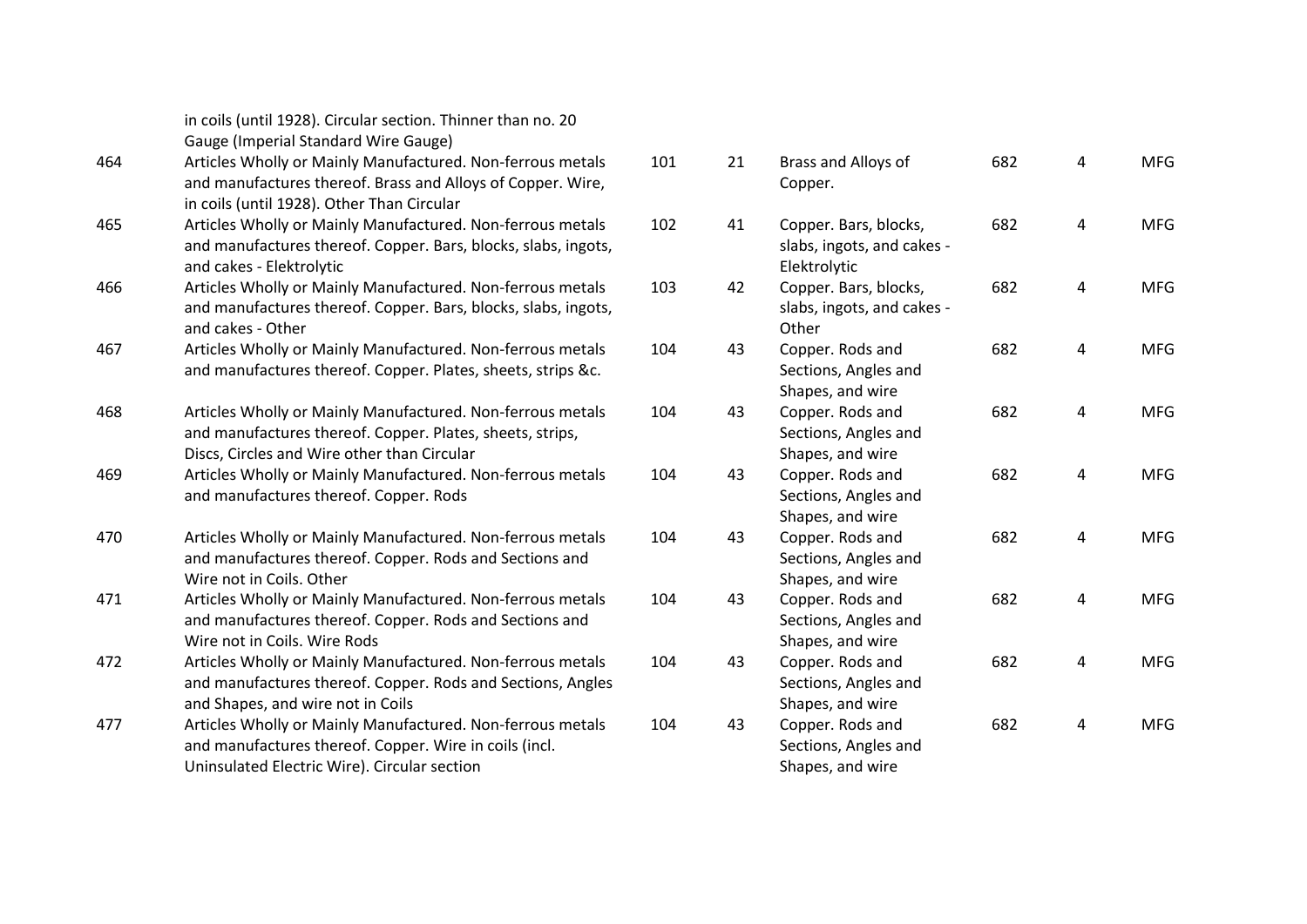| 478 | Articles Wholly or Mainly Manufactured. Non-ferrous metals<br>and manufactures thereof. Copper. Wire in coils (incl.<br>Uninsulated Electric Wire). Circular Section. No. 20 Gauge<br>(Imperial Standard Wire Gauge) and thicker  | 104 | 43 | Copper. Rods and<br>Sections, Angles and<br>Shapes, and wire | 682 | $\overline{4}$          | <b>MFG</b> |
|-----|-----------------------------------------------------------------------------------------------------------------------------------------------------------------------------------------------------------------------------------|-----|----|--------------------------------------------------------------|-----|-------------------------|------------|
| 479 | Articles Wholly or Mainly Manufactured. Non-ferrous metals<br>and manufactures thereof. Copper. Wire in coils (incl.<br>Uninsulated Electric Wire). Circular Section. Thinner Than No.<br>20 Gauge (Imperial Standard Wire Gauge) | 104 | 43 | Copper. Rods and<br>Sections, Angles and<br>Shapes, and wire | 682 | 4                       | <b>MFG</b> |
| 480 | Articles Wholly or Mainly Manufactured. Non-ferrous metals<br>and manufactures thereof. Copper. Wire in coils (incl.<br>Uninsulated Electric Wire). Other Than Circular                                                           | 104 | 43 | Copper. Rods and<br>Sections, Angles and<br>Shapes, and wire | 682 | $\overline{4}$          | <b>MFG</b> |
| 473 | Articles Wholly or Mainly Manufactured. Non-ferrous metals<br>and manufactures thereof. Copper. Tubes, other                                                                                                                      | 105 | 44 | Copper. Tubes                                                | 682 | $\overline{\mathbf{4}}$ | <b>MFG</b> |
| 474 | Articles Wholly or Mainly Manufactured. Non-ferrous metals<br>and manufactures thereof. Copper. Tubes, solid drawn                                                                                                                | 105 | 44 | Copper. Tubes                                                | 682 | $\overline{4}$          | <b>MFG</b> |
| 475 | Articles Wholly or Mainly Manufactured. Non-ferrous metals<br>and manufactures thereof. Copper. Tubes. Other                                                                                                                      | 105 | 44 | Copper. Tubes                                                | 682 | 4                       | <b>MFG</b> |
| 476 | Articles Wholly or Mainly Manufactured. Non-ferrous metals<br>and manufactures thereof. Copper. Tubes. Solid-drawn of<br><b>Circular Section</b>                                                                                  | 105 | 44 | Copper. Tubes                                                | 682 | $\overline{4}$          | <b>MFG</b> |
| 142 | Articles Wholly or Mainly Manufactured. Iron and steel, and<br>manufactures thereof. Castings in the rough. Iron                                                                                                                  | 106 | 24 | Castings in the rough.<br>Iron                               | 681 | 4                       | <b>MFG</b> |
| 143 | Articles Wholly or Mainly Manufactured. Iron and steel, and<br>manufactures thereof. Castings in the rough. Steel                                                                                                                 | 107 | 25 | Castings in the rough.<br>Steel                              | 681 | $\overline{4}$          | <b>MFG</b> |
| 144 | Articles Wholly or Mainly Manufactured. Iron and steel, and<br>manufactures thereof. Ferro-Alloys. Ferro-Chrome (included<br>in "Ferro-Alloys- Other Descriptions, etc." prior to 1933.)                                          | 108 | 74 | Ferro-Alloys. Other<br>Descriptions                          | 681 | 4                       | <b>MFG</b> |
| 145 | Articles Wholly or Mainly Manufactured. Iron and steel, and<br>manufactures thereof. Ferro-Alloys. Ferro-Silicon                                                                                                                  | 108 | 74 | Ferro-Alloys. Other<br>Descriptions                          | 681 | 4                       | <b>MFG</b> |
| 146 | Articles Wholly or Mainly Manufactured. Iron and steel, and<br>manufactures thereof. Ferro-Alloys. Ferro-Tungsten                                                                                                                 | 108 | 74 | Ferro-Alloys. Other<br>Descriptions                          | 681 | 4                       | <b>MFG</b> |
| 147 | Articles Wholly or Mainly Manufactured. Iron and steel, and<br>manufactures thereof. Ferro-Alloys. Other Descriptions                                                                                                             | 108 | 74 | Ferro-Alloys. Other<br>Descriptions                          | 681 | 4                       | <b>MFG</b> |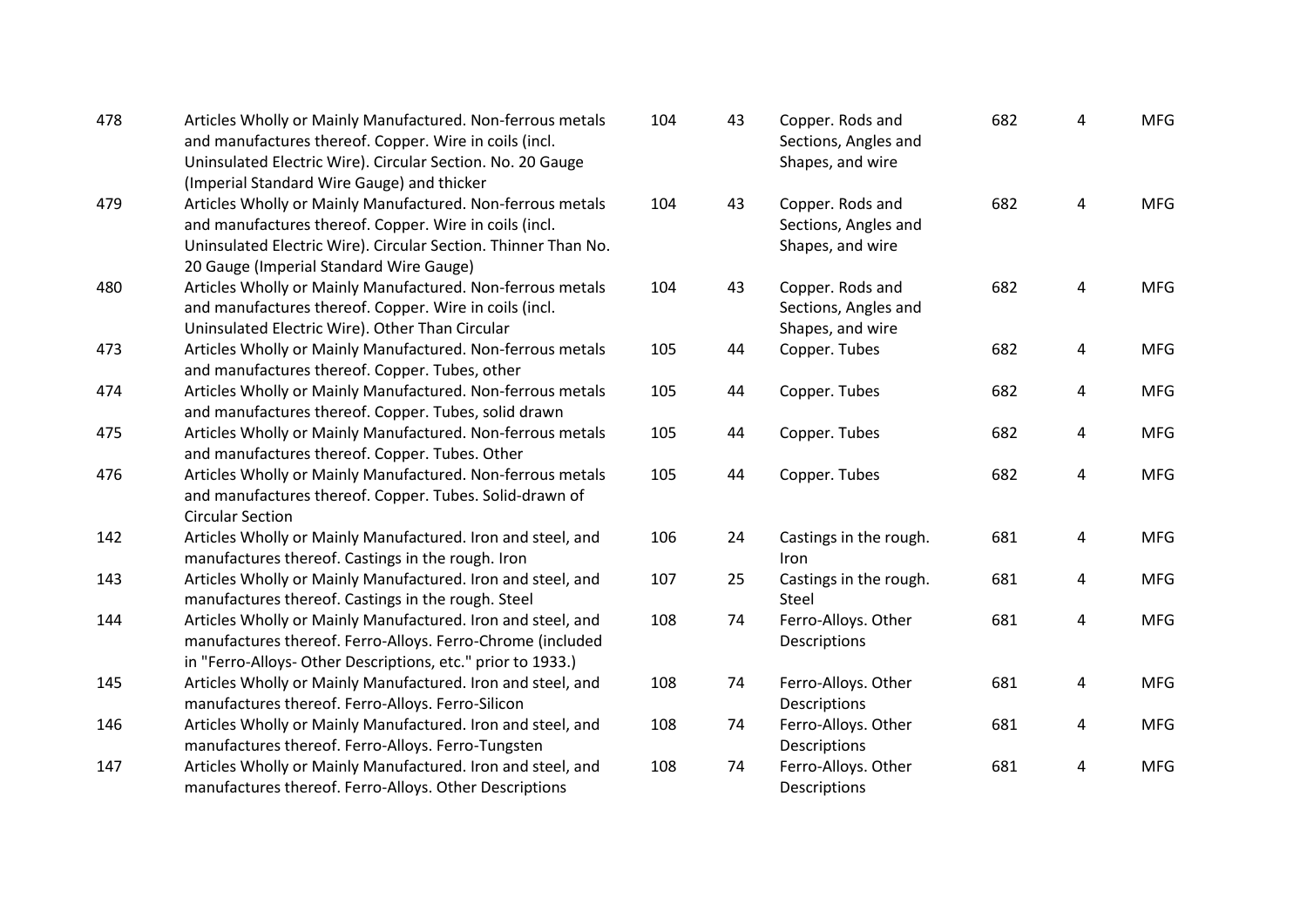(including Chromium and Ferro -Chrome, Molybdenum and Ferro -Molybdenum, Titanium and Ferro -Titanium, Vanadium and Ferro -Vanadium)

- 148 Articles Wholly or Mainly Manufactured. Iron and steel, and manufactures thereof. Ferro -Alloys. Silico -manganese
- 149 Articles Wholly or Mainly Manufactured. Iron and steel, and manufactures thereof. Ferro -Alloys. Spiegeleisen and Ferro - Manganese
- 150 Articles Wholly or Mainly Manufactured. Iron and steel, and manufactures thereof. Forgings in the rough. Iron
- 151 Articles Wholly or Mainly Manufactured. Iron and steel, and manufactures thereof. Forgings in the rough. Steel
- 152 Articles Wholly or Mainly Manufactured. Iron and steel, and manufactures thereof. Girders, beams, joists and pillars. Fabricated.
- 153 Articles Wholly or Mainly Manufactured. Iron and steel, and manufactures thereof. Girders, beams, joists and pillars. Not fabricated.
- 154 Articles Wholly or Mainly Manufactured. Iron and steel, and manufactures thereof. Girders, beams, joists and pillars. Not fabricated. Exceeding 3 -in web
- 155 Articles Wholly or Mainly Manufactured. Iron and steel, and manufactures thereof. Girders, beams, joists and pillars. Not fabricated. Not Exceeding 3 -in web
- 215 Articles Wholly or Mainly Manufactured. Iron and steel, and manufactures thereof. Steel girders, joists and pillars
- 165 Articles Wholly or Mainly Manufactured. Iron and steel, and manufactures thereof. Ingots, other than special steel
- 156 Articles Wholly or Mainly Manufactured. Iron and steel, and manufactures thereof. Hoop and Strip of other sorts. Bright cold rolled

| 108 | 74  | Ferro-Alloys. Other<br>Descriptions               | 681 | 4 | <b>MFG</b> |
|-----|-----|---------------------------------------------------|-----|---|------------|
| 109 | 75  | Ferro-Alloys. Spiegeleisen<br>and Ferro-Manganese | 681 | 4 | <b>MFG</b> |
| 110 | 86  | Forgings in the rough.<br>Iron                    | 681 | 4 | <b>MFG</b> |
| 111 | 87  | Forgings in the rough.<br>Steel                   | 681 | 4 | <b>MFG</b> |
| 112 | 88  | Girders, Beams, Joists<br>and Pillars             | 681 | 4 | <b>MFG</b> |
| 112 | 88  | Girders, Beams, Joists<br>and Pillars             | 681 | 4 | <b>MFG</b> |
| 112 | 88  | Girders, Beams, Joists<br>and Pillars             | 681 | 4 | <b>MFG</b> |
| 112 | 88  | Girders, Beams, Joists<br>and Pillars             | 681 | 4 | <b>MFG</b> |
| 112 | 88  | Girders, Beams, Joists<br>and Pillars             | 681 | 4 | <b>MFG</b> |
| 113 | 113 | Ingots. Other than of<br>special steel            | 681 | 4 | <b>MFG</b> |
| 114 | 114 | Iron and Steel. Hoop and<br>Strip                 | 681 | 4 | <b>MFG</b> |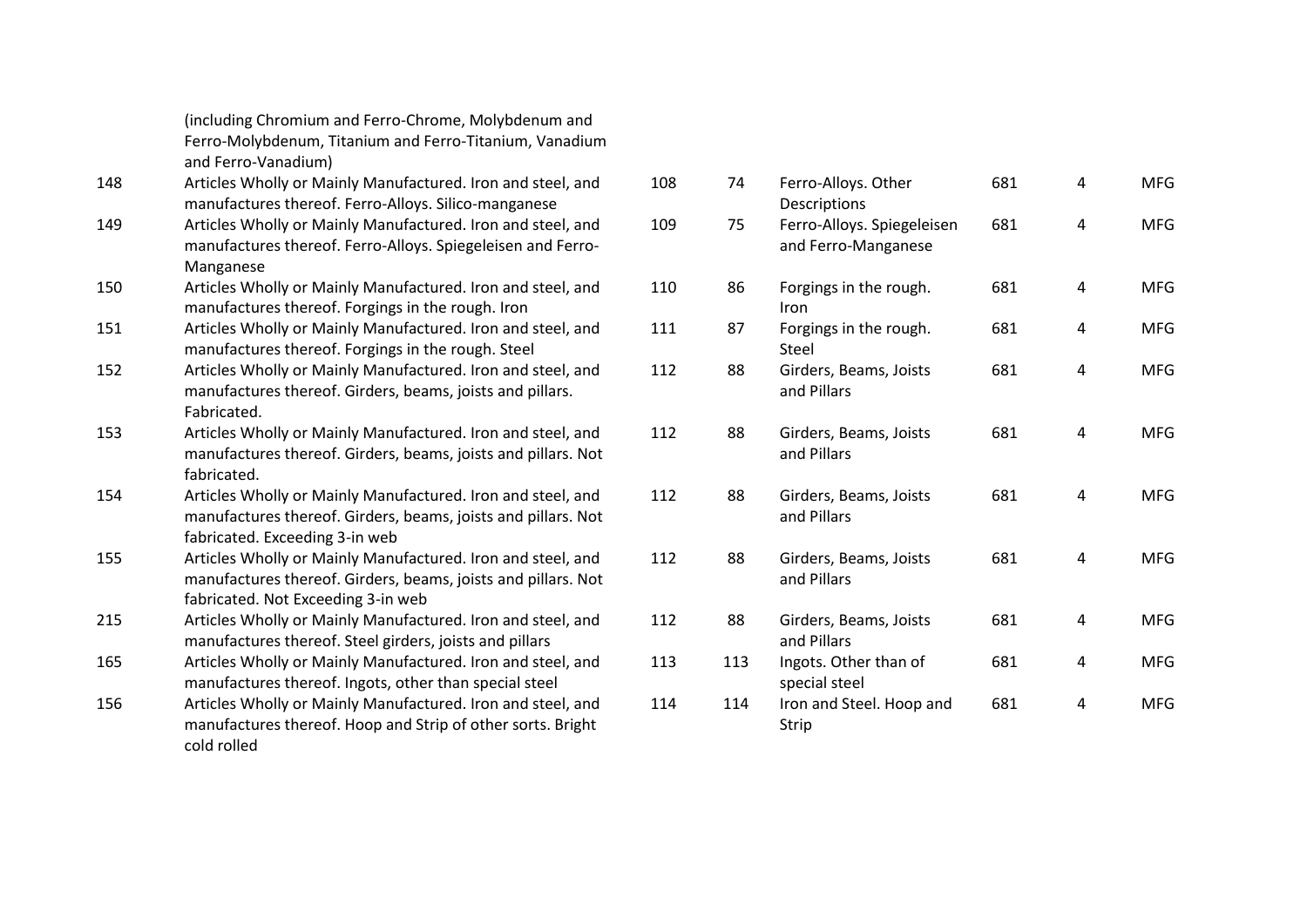| 157 | Articles Wholly or Mainly Manufactured. Iron and steel, and<br>manufactures thereof. Hoop and Strip of other sorts. Other.<br>For tubes                                                                        | 11 <sup>2</sup> |
|-----|----------------------------------------------------------------------------------------------------------------------------------------------------------------------------------------------------------------|-----------------|
| 158 | Articles Wholly or Mainly Manufactured. Iron and steel, and<br>manufactures thereof. Hoop and Strip of other sorts. Other.<br><b>Other Descriptions</b>                                                        | 11 <sup>2</sup> |
| 159 | Articles Wholly or Mainly Manufactured. Iron and steel, and<br>manufactures thereof. Hoop and Strip of other sorts. Other.<br><b>Bailing and Barrel</b>                                                        | 11 <sup>2</sup> |
| 160 | Articles Wholly or Mainly Manufactured. Iron and steel, and<br>manufactures thereof. Hoop and Strip, Bright Cold Rolled                                                                                        | 11 <sup>2</sup> |
| 161 | Articles Wholly or Mainly Manufactured. Iron and steel, and<br>manufactures thereof. Hoop and Strip, Other, For Tubes                                                                                          | 11 <sup>2</sup> |
| 162 | Articles Wholly or Mainly Manufactured. Iron and steel, and<br>manufactures thereof. Hoops and Strip, Other, Baling and<br>Barrel                                                                              | 11 <sup>2</sup> |
| 163 | Articles Wholly or Mainly Manufactured. Iron and steel, and<br>manufactures thereof. Hoops and stripes for tubes                                                                                               | 11 <sup>2</sup> |
| 164 | Articles Wholly or Mainly Manufactured. Iron and steel, and<br>manufactures thereof. Hoops, Baling and Barrel                                                                                                  | 11 <sup>2</sup> |
| 179 | Articles Wholly or Mainly Manufactured. Iron and steel, and<br>manufactures thereof. Iron and Steel. Strip, Bandsaw, 3in<br>wide and over and from 19 to 12 gauge (B.W.G.) in thickness                        | 11 <sup>2</sup> |
| 180 | Articles Wholly or Mainly Manufactured. Iron and steel, and<br>manufactures thereof. Iron and Steel. Strip, hot rolled, over<br>10 in wide, in coils weighing more than 3 cwt                                  | 11 <sup>2</sup> |
| 172 | Articles Wholly or Mainly Manufactured. Iron and steel, and<br>manufactures thereof. Iron and Steel. Plates and Sheets not<br>Galvanised, not tinned &c. Steel. Plates and Sheets under<br>1/8in thick. Sheets | 115             |
| 173 | Articles Wholly or Mainly Manufactured. Iron and steel, and<br>manufactures thereof. Iron and Steel. Plates and Sheets not                                                                                     | 115             |

| 114 | 114 | Iron and Steel. Hoop and<br>Strip           | 681 | 4 | <b>MFG</b> |
|-----|-----|---------------------------------------------|-----|---|------------|
| 114 | 114 | Iron and Steel. Hoop and<br>Strip           | 681 | 4 | <b>MFG</b> |
| 114 | 114 | Iron and Steel. Hoop and<br>Strip           | 681 | 4 | <b>MFG</b> |
| 114 | 114 | Iron and Steel. Hoop and<br>Strip           | 681 | 4 | <b>MFG</b> |
| 114 | 114 | Iron and Steel. Hoop and<br><b>Strip</b>    | 681 | 4 | <b>MFG</b> |
| 114 | 114 | Iron and Steel. Hoop and<br>Strip           | 681 | 4 | <b>MFG</b> |
| 114 | 114 | Iron and Steel. Hoop and<br><b>Strip</b>    | 681 | 4 | <b>MFG</b> |
| 114 | 114 | Iron and Steel. Hoop and<br>Strip           | 681 | 4 | <b>MFG</b> |
| 114 | 114 | Iron and Steel. Hoop and<br>Strip           | 681 | 4 | <b>MFG</b> |
| 114 | 114 | Iron and Steel. Hoop and<br>Strip           | 681 | 4 | <b>MFG</b> |
| 115 | 115 | Iron and Steel. Plates and<br><b>Sheets</b> | 681 | 4 | <b>MFG</b> |
| 115 | 115 | Iron and Steel. Plates and<br><b>Sheets</b> | 681 | 4 | <b>MFG</b> |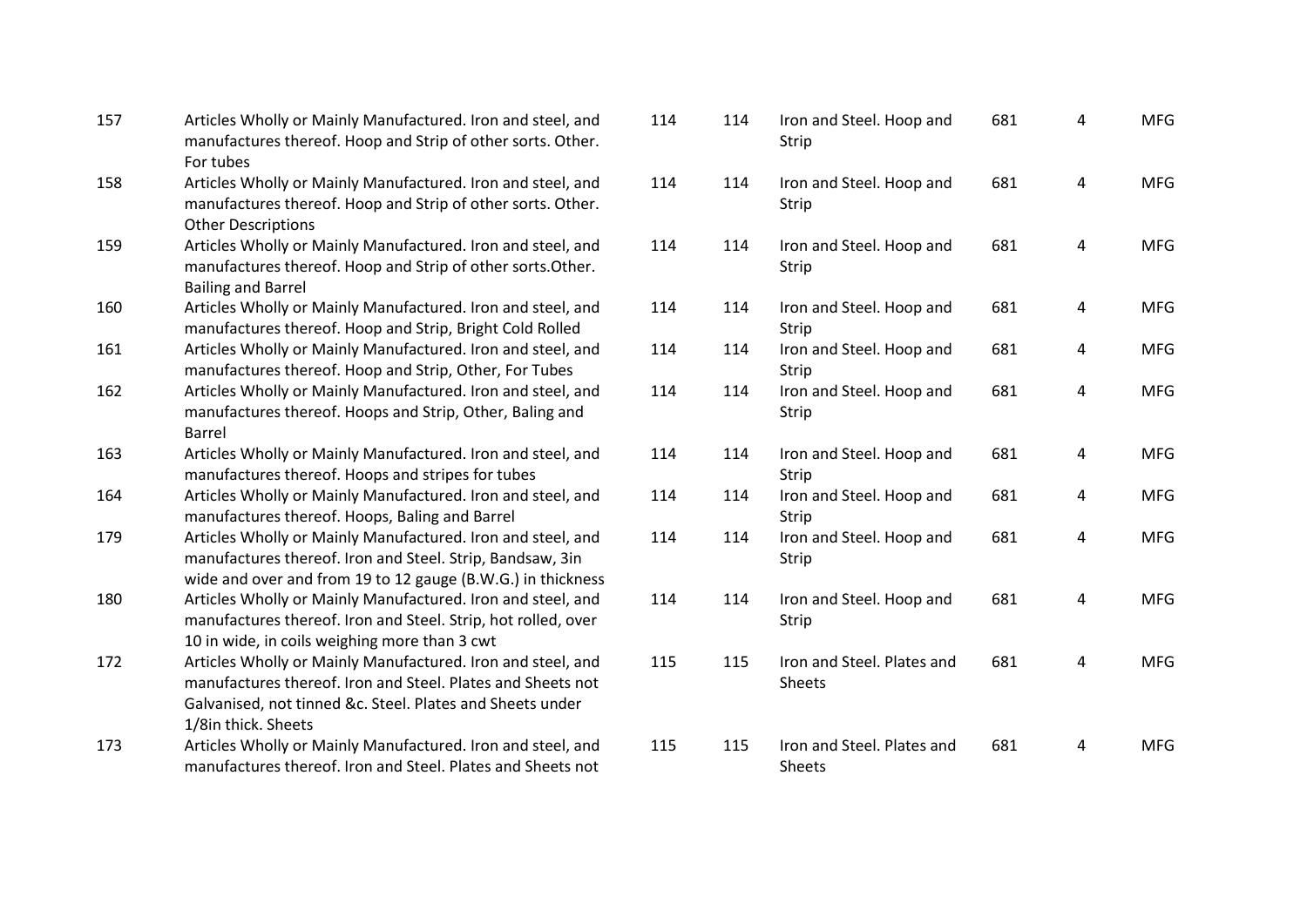Galvanised, not tinned, &c. Steel. Other sorts. 1/8in and under 3/10in.

- 174 Articles Wholly or Mainly Manufactured. Iron and steel, and manufactures thereof. Iron and Steel. Plates and Sheets not Galvanised, not tinned, &c. Steel. Plates and sheets 1/8in thick and over. Universal Plates
- 175 Articles Wholly or Mainly Manufactured. Iron and steel, and manufactures thereof. Iron and Steel. Plates and Sheets not Galvanised, not tinned, &c. Steel. Plates and sheets not under 1/8in thick
- 176 Articles Wholly or Mainly Manufactured. Iron and steel, and manufactures thereof. Iron and Steel. Plates and Sheets not Galvanised, not tinned, &c. Steel. Plates and Sheets under 1/8in thick. Black Plates
- 177 Articles Wholly or Mainly Manufactured. Iron and steel, and manufactures thereof. Iron and Steel. Plates and Sheets, Coated
- 191 Articles Wholly or Mainly Manufactured. Iron and steel, and manufactures thereof. Plates and sheets coated. Galvanised sheets. Corrugated
- 192 Articles Wholly or Mainly Manufactured. Iron and steel, and manufactures thereof. Plates and sheets coated. Galvanised sheets. Flat
- 193 Articles Wholly or Mainly Manufactured. Iron and steel, and manufactures thereof. Plates and sheets coated. Other coated plates
- 194 Articles Wholly or Mainly Manufactured. Iron and steel, and manufactures thereof. Plates and sheets coated. Terne Plates
- 195 Articles Wholly or Mainly Manufactured. Iron and steel, and manufactures thereof. Plates and sheets coated. Terne Sheets
- 196 Articles Wholly or Mainly Manufactured. Iron and steel, and manufactures thereof. Plates and sheets coated. Tinned plates

| 115 | 115 | Iron and Steel. Plates and<br><b>Sheets</b> | 681 | 4 | <b>MFG</b> |
|-----|-----|---------------------------------------------|-----|---|------------|
| 115 | 115 | Iron and Steel. Plates and<br><b>Sheets</b> | 681 | 4 | <b>MFG</b> |
| 115 | 115 | Iron and Steel. Plates and<br><b>Sheets</b> | 681 | 4 | <b>MFG</b> |
| 115 | 115 | Iron and Steel. Plates and<br><b>Sheets</b> | 681 | 4 | <b>MFG</b> |
| 115 | 115 | Iron and Steel. Plates and<br><b>Sheets</b> | 681 | 4 | <b>MFG</b> |
| 115 | 115 | Iron and Steel. Plates and<br><b>Sheets</b> | 681 | 4 | <b>MFG</b> |
| 115 | 115 | Iron and Steel. Plates and<br><b>Sheets</b> | 681 | 4 | <b>MFG</b> |
| 115 | 115 | Iron and Steel. Plates and<br><b>Sheets</b> | 681 | 4 | <b>MFG</b> |
| 115 | 115 | Iron and Steel. Plates and<br><b>Sheets</b> | 681 | 4 | <b>MFG</b> |
| 115 | 115 | Iron and Steel. Plates and<br><b>Sheets</b> | 681 | 4 | <b>MFG</b> |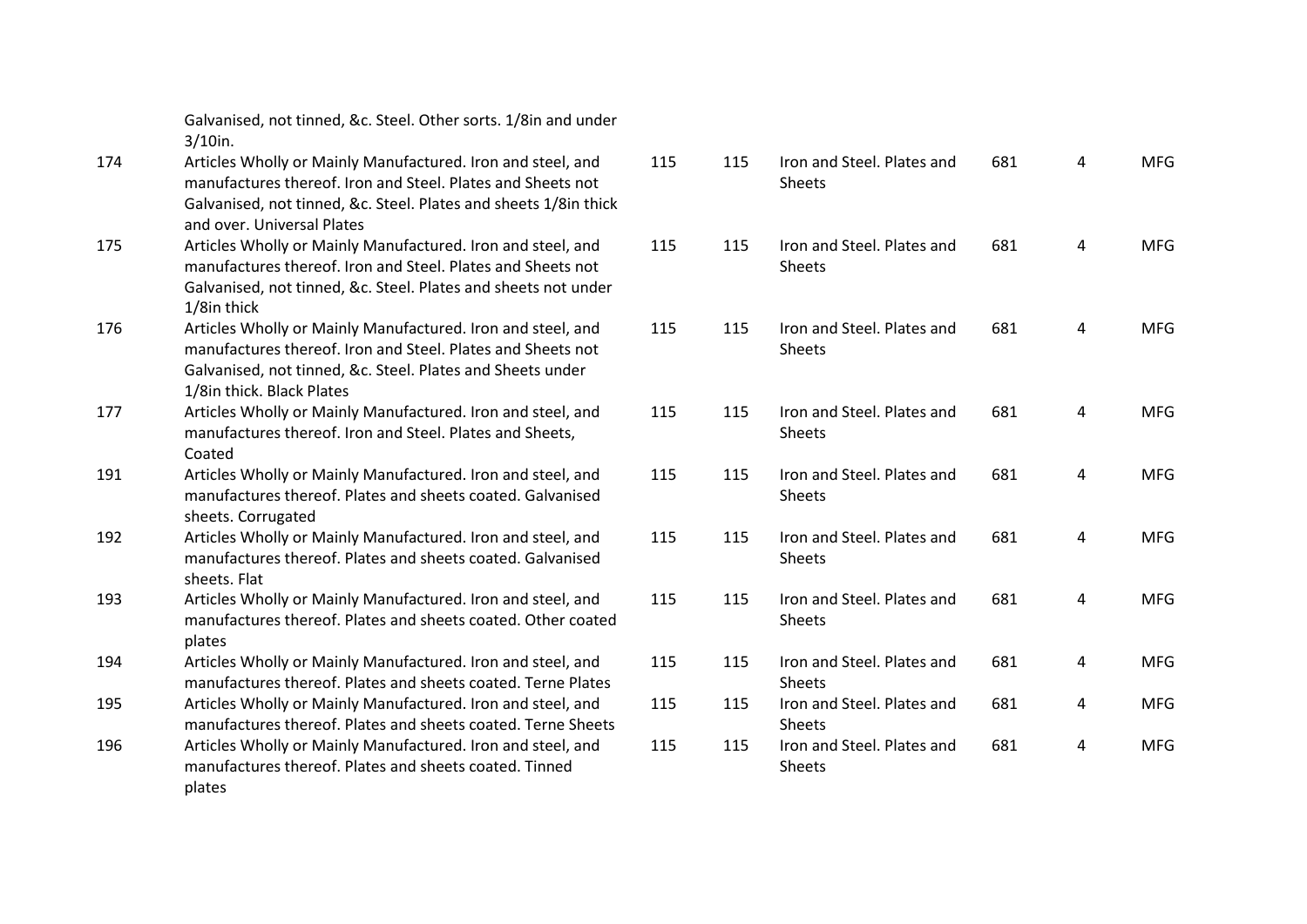| 197 | Articles Wholly or Mainly Manufactured. Iron and steel, and<br>manufactures thereof. Plates and sheets coated. Tinned<br>plates, sheets and strips, decorated, printed, &c., for boxes<br>and other containers | 115 |
|-----|----------------------------------------------------------------------------------------------------------------------------------------------------------------------------------------------------------------|-----|
| 198 | Articles Wholly or Mainly Manufactured. Iron and steel, and<br>manufactures thereof. Plates and sheets coated. Tinned<br>sheets                                                                                | 115 |
| 199 | Articles Wholly or Mainly Manufactured. Iron and steel, and<br>manufactures thereof. Plates and sheets not Galvanised, not<br>Tinned, &c., Iron. Plates and sheets not under 1/8 inch thick                    | 115 |
| 200 | Articles Wholly or Mainly Manufactured. Iron and steel, and<br>manufactures thereof. Plates and sheets not Galvanised, not<br>Tinned, &c., Iron. Plates and sheets under 1/8 inch thick                        | 115 |
| 201 | Articles Wholly or Mainly Manufactured. Iron and steel, and<br>manufactures thereof. Plates and sheets not Galvanised, not<br>Tinned, &c., Steel. Black Plates (incl. Canada Plates)                           | 115 |
| 202 | Articles Wholly or Mainly Manufactured. Iron and steel, and<br>manufactures thereof. Plates and sheets not Galvanised, not<br>Tinned, &c., Steel. Black sheets under 1/8 inch thick.                           | 115 |
| 203 | Articles Wholly or Mainly Manufactured. Iron and steel, and<br>manufactures thereof. Plates and sheets not Galvanised, not<br>Tinned, &c., Steel. Plates and sheets not under 1/8 inch thick.<br>Armour plates | 115 |
| 204 | Articles Wholly or Mainly Manufactured. Iron and steel, and<br>manufactures thereof. Plates and sheets not Galvanised, not<br>Tinned, &c., Steel. Plates and sheets not under 1/8 inch thick.<br>Other sorts   | 115 |
| 121 | Articles Wholly or Mainly Manufactured. Iron and steel, and<br>manufactures thereof. Angles, Shapes and Sections. Of Iron                                                                                      | 116 |
| 126 | Articles Wholly or Mainly Manufactured. Iron and steel, and<br>manufactures thereof. Bars and Rods. Of Iron                                                                                                    | 116 |

| 115 | 115 | Iron and Steel. Plates and<br><b>Sheets</b>             | 681 | 4              | <b>MFG</b> |
|-----|-----|---------------------------------------------------------|-----|----------------|------------|
| 115 | 115 | Iron and Steel. Plates and<br><b>Sheets</b>             | 681 | 4              | <b>MFG</b> |
| 115 | 115 | Iron and Steel. Plates and<br><b>Sheets</b>             | 681 | 4              | <b>MFG</b> |
| 115 | 115 | Iron and Steel. Plates and<br><b>Sheets</b>             | 681 | 4              | <b>MFG</b> |
| 115 | 115 | Iron and Steel. Plates and<br><b>Sheets</b>             | 681 | 4              | <b>MFG</b> |
| 115 | 115 | Iron and Steel. Plates and<br><b>Sheets</b>             | 681 | 4              | <b>MFG</b> |
| 115 | 115 | Iron and Steel. Plates and<br><b>Sheets</b>             | 681 | 4              | <b>MFG</b> |
| 115 | 115 | Iron and Steel. Plates and<br><b>Sheets</b>             | 681 | 4              | <b>MFG</b> |
| 116 | 116 | Iron. Blooms, Bars,<br>Angles, shapes, sections<br>etc. | 681 | 4              | <b>MFG</b> |
| 116 | 116 | Iron. Blooms, Bars,<br>Angles, shapes, sections<br>etc. | 681 | $\overline{4}$ | <b>MFG</b> |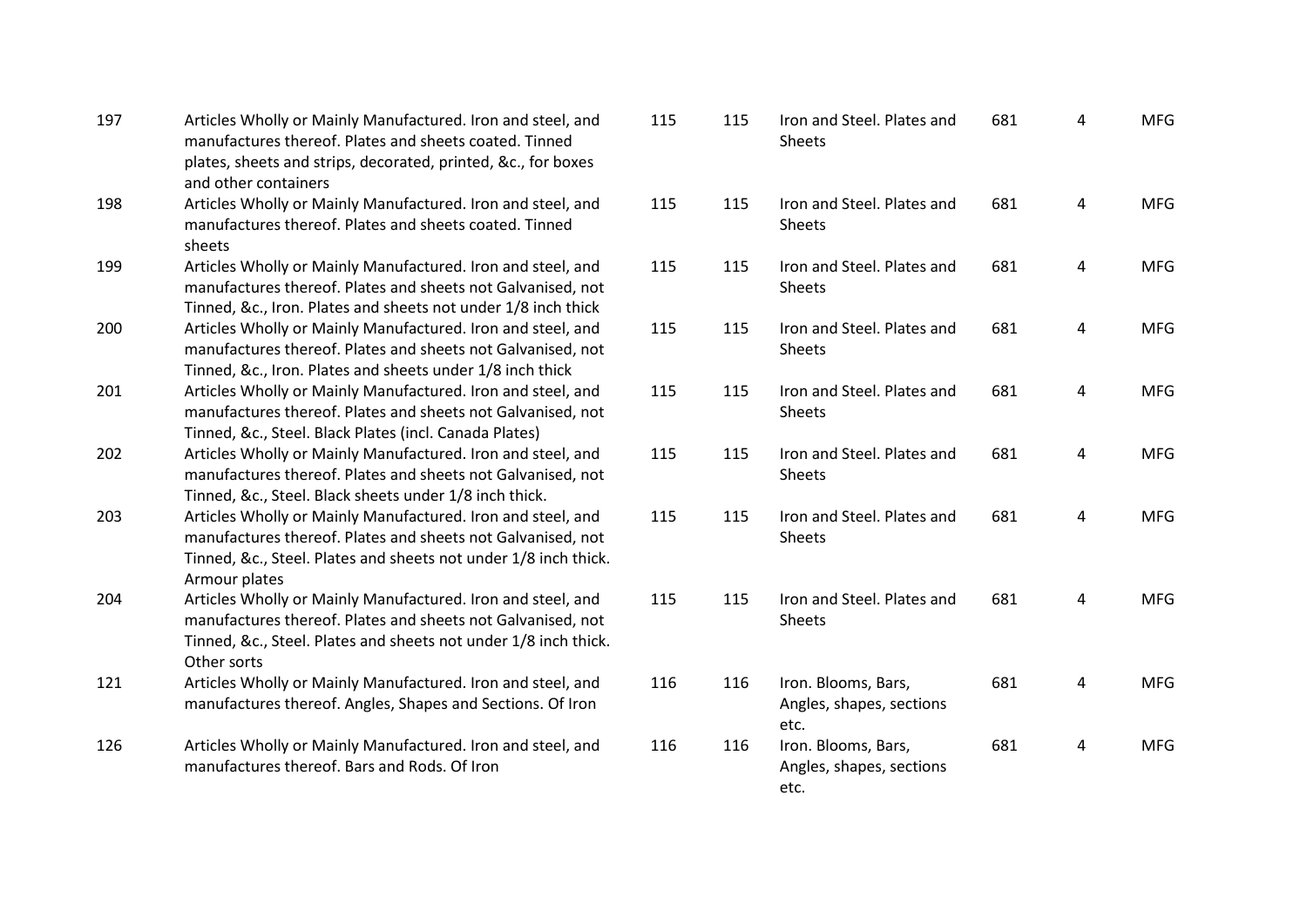| 133 | Articles Wholly or Mainly Manufactured. Iron and steel, and<br>manufactures thereof. Bars, rods, Angles, shapes, and<br>Sections, other than of Special Steel: Iron | 116 | 116 | Iron. Blooms, Bars,<br>Angles, shapes, sections<br>etc. | 681 | 4 | <b>MFG</b> |
|-----|---------------------------------------------------------------------------------------------------------------------------------------------------------------------|-----|-----|---------------------------------------------------------|-----|---|------------|
| 140 | Articles Wholly or Mainly Manufactured. Iron and steel, and<br>manufactures thereof. Blooms, billets, slabs, other than of<br>special steel: Iron                   | 116 | 116 | Iron. Blooms, Bars,<br>Angles, shapes, sections<br>etc. | 681 | 4 | <b>MFG</b> |
| 181 | Articles Wholly or Mainly Manufactured. Iron and steel, and<br>manufactures thereof. Pig iron. Acid                                                                 | 117 | 184 | Pig iron                                                | 681 | 4 | <b>MFG</b> |
| 182 | Articles Wholly or Mainly Manufactured. Iron and steel, and<br>manufactures thereof. Pig iron. Basic                                                                | 117 | 184 | Pig iron                                                | 681 | 4 | <b>MFG</b> |
| 183 | Articles Wholly or Mainly Manufactured. Iron and steel, and<br>manufactures thereof. Pig iron. Forge (from 1927)                                                    | 117 | 184 | Pig iron                                                | 681 | 4 | <b>MFG</b> |
| 184 | Articles Wholly or Mainly Manufactured. Iron and steel, and<br>manufactures thereof. Pig iron. Forge and foundry (until 1926)                                       | 117 | 184 | Pig iron                                                | 681 | 4 | <b>MFG</b> |
| 185 | Articles Wholly or Mainly Manufactured. Iron and steel, and<br>manufactures thereof. Pig iron. Foundry (from 1927)                                                  | 117 | 184 | Pig iron                                                | 681 | 4 | <b>MFG</b> |
| 186 | Articles Wholly or Mainly Manufactured. Iron and steel, and<br>manufactures thereof. Pig iron. Other. Acid                                                          | 117 | 184 | Pig iron                                                | 681 | 4 | <b>MFG</b> |
| 187 | Articles Wholly or Mainly Manufactured. Iron and steel, and<br>manufactures thereof. Pig iron. Other. Basic                                                         | 117 | 184 | Pig iron                                                | 681 | 4 | <b>MFG</b> |
| 188 | Articles Wholly or Mainly Manufactured. Iron and steel, and<br>manufactures thereof. Pig iron. Other. Forge and Foundry                                             | 117 | 184 | Pig iron                                                | 681 | 4 | <b>MFG</b> |
| 189 | Articles Wholly or Mainly Manufactured. Iron and steel, and<br>manufactures thereof. Pig iron. Smelted wholly with charcoal                                         | 117 | 184 | Pig iron                                                | 681 | 4 | <b>MFG</b> |
| 190 | Articles Wholly or Mainly Manufactured. Iron and steel, and<br>manufactures thereof. Pig iron. Vanadium-titanium Pig Iron<br>produced in an Electric Furnace        | 117 | 184 | Pig iron                                                | 681 | 4 | <b>MFG</b> |
| 167 | Articles Wholly or Mainly Manufactured. Iron and steel, and<br>manufactures thereof. Iron and Steel Railway &c. material. All<br>other Railway material, N.E.S.     | 118 | 195 | Railway Material etc.                                   | 681 | 4 | <b>MFG</b> |
| 168 | Articles Wholly or Mainly Manufactured. Iron and steel, and<br>manufactures thereof. Iron and Steel Railway &c. material.<br>Steel Rails, New                       | 118 | 195 | Railway Material etc.                                   | 681 | 4 | <b>MFG</b> |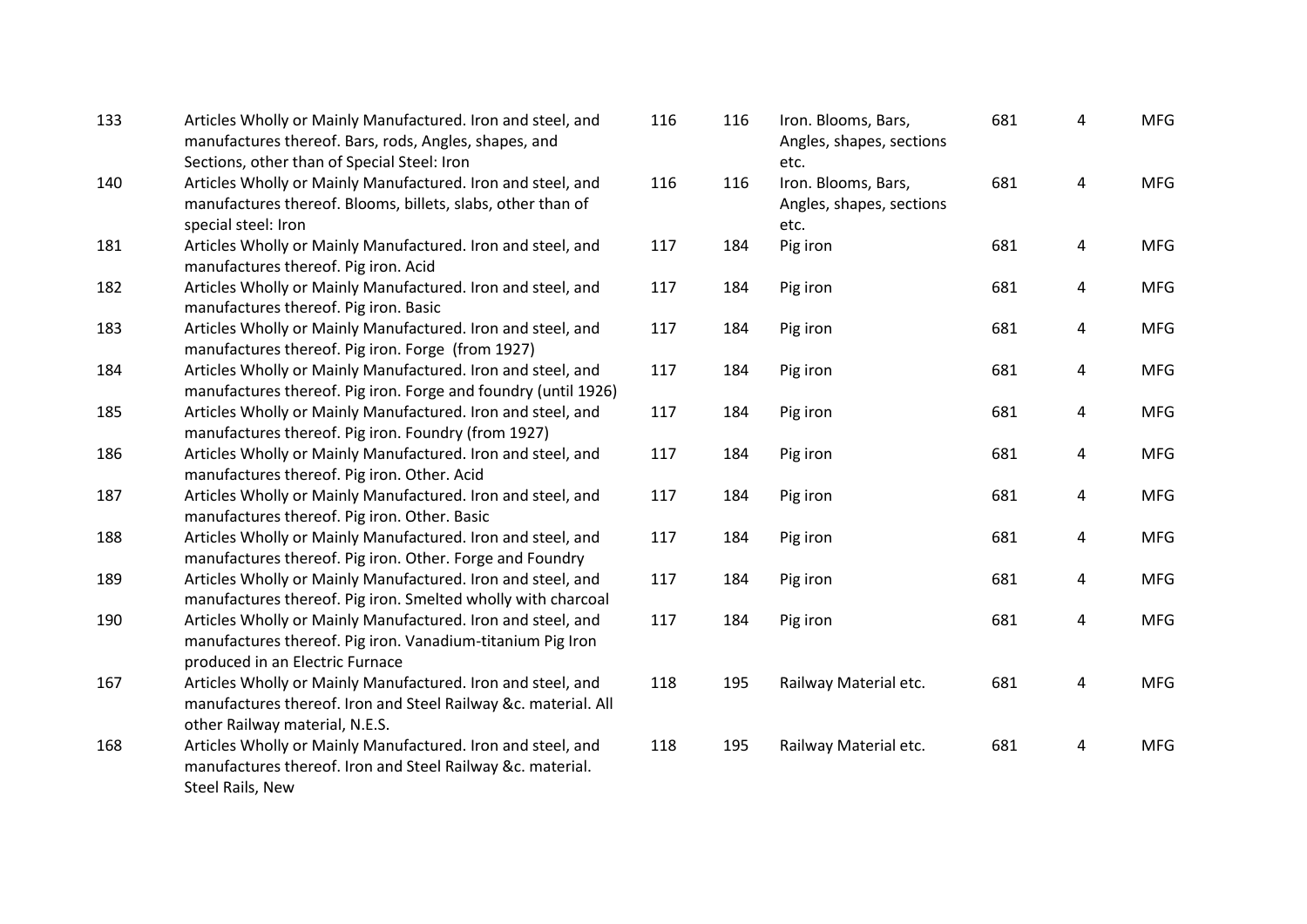| 169 | Articles Wholly or Mainly Manufactured. Iron and steel, and      |  |
|-----|------------------------------------------------------------------|--|
|     | manufactures thereof. Iron and Steel Railway &c. material.       |  |
|     | Used Railway rails (other than for the recovery of metal)        |  |
| 205 | Articles Wholly or Mainly Manufactured. Iron and steel, and      |  |
|     | manufactures thereof. Railway &c. material. Railway material     |  |
|     | n.e.s. [unclear, provisionally included]                         |  |
| 206 | Articles Wholly or Mainly Manufactured. Iron and steel, and      |  |
|     | manufactures thereof. Railway &c. material. Sleepers and         |  |
|     | fishplates                                                       |  |
| 207 | Articles Wholly or Mainly Manufactured. Iron and steel, and      |  |
|     | manufactures thereof. Railway &c. material. Steel rails. New.    |  |
|     | <b>Grooved for Trams</b>                                         |  |
| 208 | Articles Wholly or Mainly Manufactured. Iron and steel, and      |  |
|     | manufactures thereof. Railway &c. material. Steel rails. New.    |  |
|     | Rails weighing 30 lbs. per yard and under (from 1927)            |  |
| 209 | Articles Wholly or Mainly Manufactured. Iron and steel, and      |  |
|     | manufactures thereof. Railway &c. material. Steel rails. New.    |  |
|     | Rails weighing over 30 lbs. per yard (from 1927)                 |  |
| 210 | Articles Wholly or Mainly Manufactured. Iron and steel, and      |  |
|     | manufactures thereof. Railway &c. material. Steel rails. New.    |  |
|     | Railway (including Conductor Rails for Electric Traction) (until |  |
|     | 1925)                                                            |  |
| 211 | Articles Wholly or Mainly Manufactured. Iron and steel, and      |  |
|     | manufactures thereof. Railway &c. material. Steel rails. New.    |  |
|     | Railway (including Conductor Rails fot Electric Traction),       |  |
|     | <b>Points Switches and Crossings</b>                             |  |
| 212 | Articles Wholly or Mainly Manufactured. Iron and steel, and      |  |
|     | manufactures thereof. Railway &c. material. Steel rails. New.    |  |
|     | Railway (including Conductor Rails fot Electric Traction). Other |  |
|     | Rails. Rails weighing 30 lbs. per yard and under                 |  |
| 213 | Articles Wholly or Mainly Manufactured. Iron and steel, and      |  |
|     | manufactures thereof. Railway &c. material. Steel rails. New.    |  |

| 118 | 195 | Railway Material etc. | 681 | 4 | <b>MFG</b> |
|-----|-----|-----------------------|-----|---|------------|
| 118 | 195 | Railway Material etc. | 681 | 4 | <b>MFG</b> |
| 118 | 195 | Railway Material etc. | 681 | 4 | <b>MFG</b> |
| 118 | 195 | Railway Material etc. | 681 | 4 | <b>MFG</b> |
| 118 | 195 | Railway Material etc. | 681 | 4 | <b>MFG</b> |
| 118 | 195 | Railway Material etc. | 681 | 4 | <b>MFG</b> |
| 118 | 195 | Railway Material etc. | 681 | 4 | <b>MFG</b> |
| 118 | 195 | Railway Material etc. | 681 | 4 | <b>MFG</b> |
| 118 | 195 | Railway Material etc. | 681 | 4 | <b>MFG</b> |
| 118 | 195 | Railway Material etc. | 681 | 4 | <b>MFG</b> |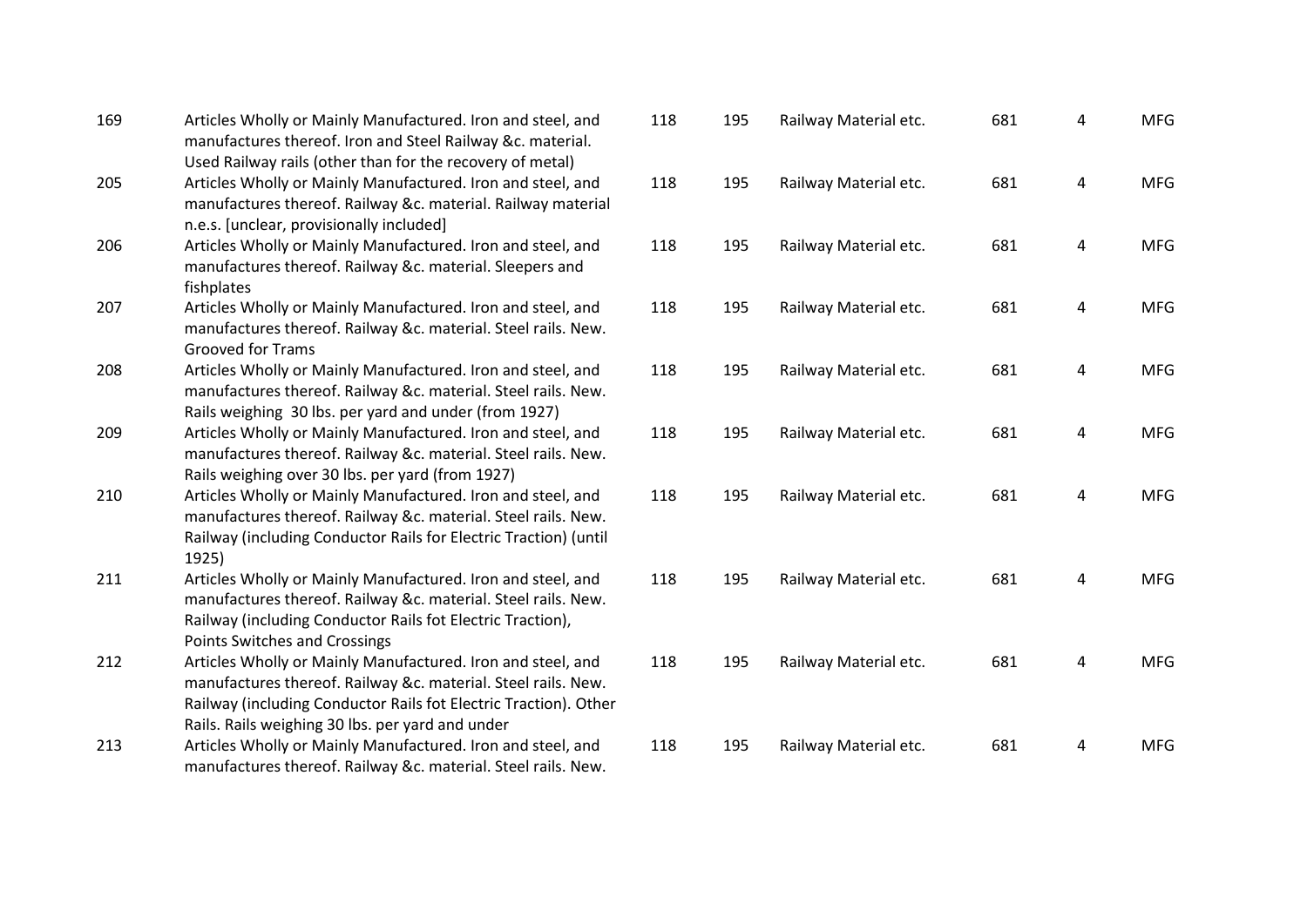| Railway (including Conductor Rails fot Electric Traction). Other |
|------------------------------------------------------------------|
| Rails. Rails weighing over 30 lbs. per yard                      |

- 127 Articles Wholly or Mainly Manufactured. Iron and steel, and manufactures thereof. Bars and Rods. Of special steel
- 139 Articles Wholly or Mainly Manufactured. Iron and steel, and manufactures thereof. Blooms, Billets and Slabs - Of Special Steel
- 166 Articles Wholly or Mainly Manufactured. Iron and steel, and manufactures thereof. Ingots. Special steel
- 170 Articles Wholly or Mainly Manufactured. Iron and steel, and manufactures thereof. Iron and Steel. Angles, Shapes and Sections. Of Special Steels
- 214 Articles Wholly or Mainly Manufactured. Iron and steel, and manufactures thereof. Special steels.
- 122 Articles Wholly or Mainly Manufactured. Iron and steel, and manufactures thereof. Angles, Shapes and Sections. Of Steel, other than Special Steel
- 123 Articles Wholly or Mainly Manufactured. Iron and steel, and manufactures thereof. Angles, Shapes and Sections. Of Steel, other than Special Steel. Other
- 124 Articles Wholly or Mainly Manufactured. Iron and steel, and manufactures thereof. Angles, Shapes and Sections. Of Steel, other than Special Steel. Channels. Exceeding 3 -in web
- 125 Articles Wholly or Mainly Manufactured. Iron and steel, and manufactures thereof. Angles, Shapes and Sections. Of Steel, other than Special Steel. Channels. Not exceeding 3 -in web
- 128 Articles Wholly or Mainly Manufactured. Iron and steel, and manufactures thereof. Bars and Rods. Of Steel other than special steel. Flats
- 129 Articles Wholly or Mainly Manufactured. Iron and steel, and manufactures thereof. Bars and Rods. Of Steel other than special steel. In the fom of cut bars not exceeding 6" in length etc. (see p.151 of 1938 vol. for full title )

| 119 | 220 | Special steel. Ingots,<br>Blooms, Bars, Angles etc.      | 681 | 4 | <b>MFG</b> |
|-----|-----|----------------------------------------------------------|-----|---|------------|
| 119 | 220 | Special steel. Ingots,<br>Blooms, Bars, Angles etc.      | 681 | 4 | <b>MFG</b> |
| 119 | 220 | Special steel. Ingots,<br>Blooms, Bars, Angles etc.      | 681 | 4 | <b>MFG</b> |
| 119 | 220 | Special steel. Ingots,<br>Blooms, Bars, Angles etc.      | 681 | 4 | <b>MFG</b> |
| 119 | 220 | Special steel. Ingots,<br>Blooms, Bars, Angles etc.      | 681 | 4 | <b>MFG</b> |
| 120 | 222 | Steel. Blooms, Bars,<br>Angles, shapes, sections<br>etc. | 681 | 4 | <b>MFG</b> |
| 120 | 222 | Steel. Blooms, Bars,<br>Angles, shapes, sections<br>etc. | 681 | 4 | <b>MFG</b> |
| 120 | 222 | Steel. Blooms, Bars,<br>Angles, shapes, sections<br>etc. | 681 | 4 | <b>MFG</b> |
| 120 | 222 | Steel. Blooms, Bars,<br>Angles, shapes, sections<br>etc. | 681 | 4 | <b>MFG</b> |
| 120 | 222 | Steel. Blooms, Bars,<br>Angles, shapes, sections<br>etc. | 681 | 4 | <b>MFG</b> |
| 120 | 222 | Steel. Blooms, Bars,<br>Angles, shapes, sections<br>etc. | 681 | 4 | <b>MFG</b> |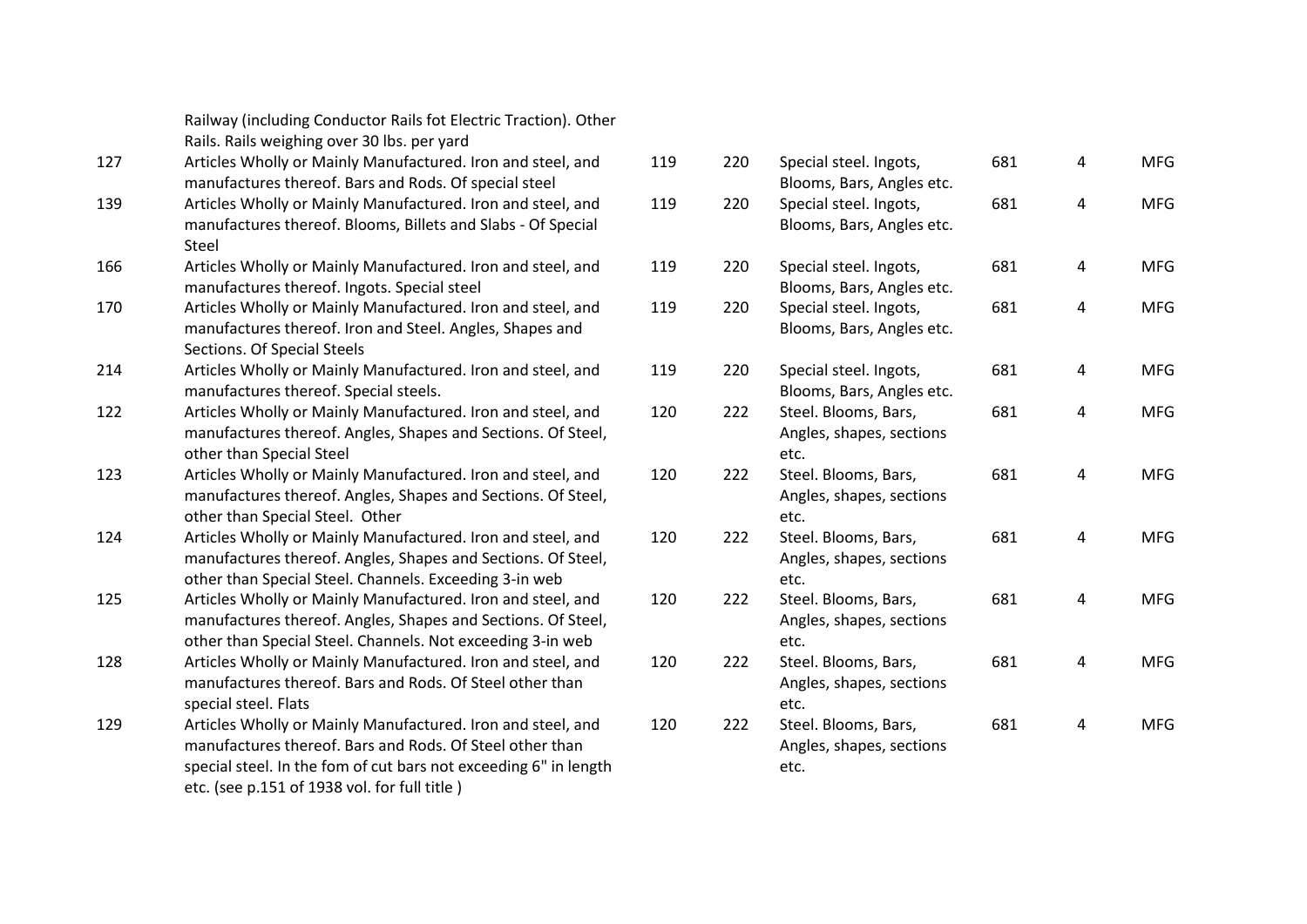| 130 | Articles Wholly or Mainly Manufactured. Iron and steel, and<br>manufactures thereof. Bars and Rods. Of Steel other than<br>special steel. Other, including rounds, squares and hexagons                       | 120 | 222 | Steel. Blooms, Bars,<br>Angles, shapes, sections<br>etc. | 681 | 4 |
|-----|---------------------------------------------------------------------------------------------------------------------------------------------------------------------------------------------------------------|-----|-----|----------------------------------------------------------|-----|---|
| 131 | Articles Wholly or Mainly Manufactured. Iron and steel, and<br>manufactures thereof. Bars and Rods. Of Steel other than<br>special steel. Other, including rounds, squares and hexagons.<br>3 inches and over | 120 | 222 | Steel. Blooms, Bars,<br>Angles, shapes, sections<br>etc. | 681 | 4 |
| 132 | Articles Wholly or Mainly Manufactured. Iron and steel, and<br>manufactures thereof. Bars and Rods. Of Steel other than<br>special steel. Other, including rounds, squares and hexagons.<br>Under 3 inches    | 120 | 222 | Steel. Blooms, Bars,<br>Angles, shapes, sections<br>etc. | 681 | 4 |
| 134 | Articles Wholly or Mainly Manufactured. Iron and steel, and<br>manufactures thereof. Bars, rods, Angles, shapes, and<br>Sections, other than of Special Steel: Steel: Bright steel bars                       | 120 | 222 | Steel. Blooms, Bars,<br>Angles, shapes, sections<br>etc. | 681 | 4 |
| 135 | Articles Wholly or Mainly Manufactured. Iron and steel, and<br>manufactures thereof. Bars, rods, Angles, shapes, and<br>Sections, other than of Special Steel: Steel: Other                                   | 120 | 222 | Steel. Blooms, Bars,<br>Angles, shapes, sections<br>etc. | 681 | 4 |
| 136 | Articles Wholly or Mainly Manufactured. Iron and steel, and<br>manufactures thereof. Bars, rods, Angles, shapes, and<br>Sections, other than of Special Steel: Steel: Sheet bars                              | 120 | 222 | Steel. Blooms, Bars,<br>Angles, shapes, sections<br>etc. | 681 | 4 |
| 137 | Articles Wholly or Mainly Manufactured. Iron and steel, and<br>manufactures thereof. Bars, rods, Angles, shapes, and<br>Sections, other than of Special Steel: Steel: Tinplate bars                           | 120 | 222 | Steel. Blooms, Bars,<br>Angles, shapes, sections<br>etc. | 681 | 4 |
| 138 | Articles Wholly or Mainly Manufactured. Iron and steel, and<br>manufactures thereof. Bars, rods, Angles, shapes, and<br>Sections, other than of Special Steel: Steel: Wire rods                               | 120 | 222 | Steel. Blooms, Bars,<br>Angles, shapes, sections<br>etc. | 681 | 4 |
| 141 | Articles Wholly or Mainly Manufactured. Iron and steel, and<br>manufactures thereof. Blooms, billets, slabs, other than of<br>special steel: Steel                                                            | 120 | 222 | Steel. Blooms, Bars,<br>Angles, shapes, sections<br>etc. | 681 | 4 |
| 171 | Articles Wholly or Mainly Manufactured. Iron and steel, and<br>manufactures thereof. Iron and Steel. Of Steel, other than<br>Special Steel - Rods (other than wire rods) in coils.                            | 120 | 222 | Steel. Blooms, Bars,<br>Angles, shapes, sections<br>etc. | 681 | 4 |
|     |                                                                                                                                                                                                               |     |     |                                                          |     |   |

MFG

MFG

MFG

MFG

MFG

MFG

MFG

MFG

MFG

MFG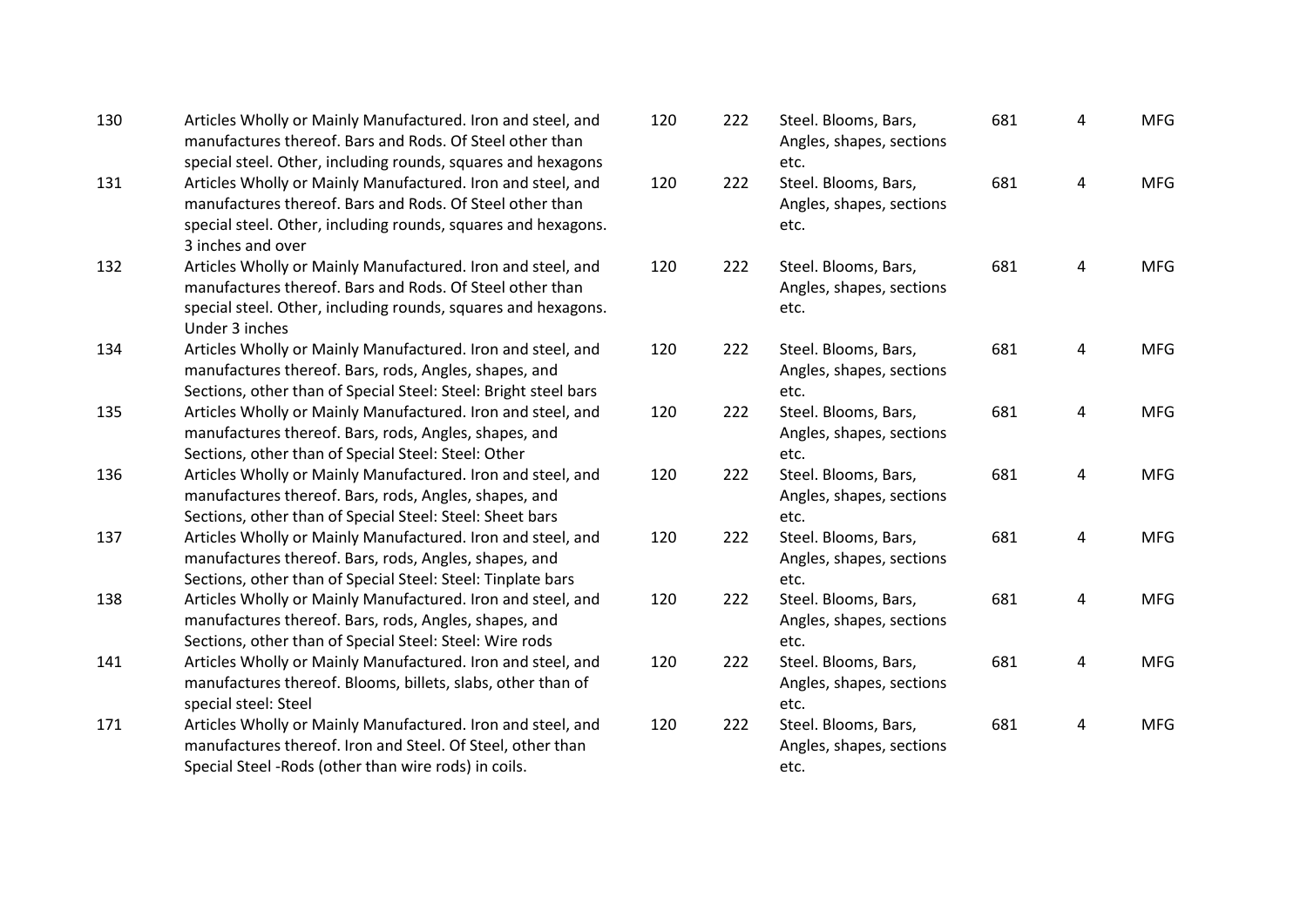| 178 | Articles Wholly or Mainly Manufactured. Iron and steel, and<br>manufactures thereof. Iron and Steel. Radiators (including<br>Parts and Fittings) and Boilers for Central Heating                        | 12 <sub>2</sub> |
|-----|---------------------------------------------------------------------------------------------------------------------------------------------------------------------------------------------------------|-----------------|
| 216 | Articles Wholly or Mainly Manufactured. Iron and steel, and<br>manufactures thereof. Tubes, pipes, and fittings. Cast. Over 6-<br>in. Diameter. Fittings for.                                           | 12 <sub>1</sub> |
| 217 | Articles Wholly or Mainly Manufactured. Iron and steel, and<br>manufactures thereof. Tubes, pipes, and fittings. Cast. Over 6-<br>in. Diameter. Pipes (incl. Gutters)                                   | 12 <sup>2</sup> |
| 218 | Articles Wholly or Mainly Manufactured. Iron and steel, and<br>manufactures thereof. Tubes, pipes, and fittings. Cast. Over 6-<br>in. Diameter. Pipes (incl. Gutters) and fittings for                  | 12 <sup>2</sup> |
| 219 | Articles Wholly or Mainly Manufactured. Iron and steel, and<br>manufactures thereof. Tubes, pipes, and fittings. Cast. Up to<br>6-in. Diameter. Fittings for.                                           | 12 <sub>2</sub> |
| 220 | Articles Wholly or Mainly Manufactured. Iron and steel, and<br>manufactures thereof. Tubes, pipes, and fittings. Cast. Up to<br>6-in. Diameter. Gas and water pipes (incl. Radiators) (until<br>1926)   | 12 <sub>2</sub> |
| 221 | Articles Wholly or Mainly Manufactured. Iron and steel, and<br>manufactures thereof. Tubes, pipes, and fittings. Cast. Up to<br>6-in. Diameter. Gas pipes (from 1927)                                   | 12 <sup>2</sup> |
| 222 | Articles Wholly or Mainly Manufactured. Iron and steel, and<br>manufactures thereof. Tubes, pipes, and fittings. Cast. Up to<br>6-in. Diameter. Gas, Soil, Water and Other Pipes (including<br>Gutters) | 12 <sub>2</sub> |
| 223 | Articles Wholly or Mainly Manufactured. Iron and steel, and<br>manufactures thereof. Tubes, pipes, and fittings. Cast. Up to<br>6-in. Diameter. Other pipes (incl. Radiators) (from 1927)               | 12 <sub>2</sub> |
| 224 | Articles Wholly or Mainly Manufactured. Iron and steel, and<br>manufactures thereof. Tubes, pipes, and fittings. Cast. Up to<br>6-in. Diameter. Other pipes (until 1926)                                | 12 <sup>2</sup> |
|     |                                                                                                                                                                                                         |                 |

| 121 | 239 | Tubes, pipes, and fittings.<br>Cast. | 681 | 4              | <b>MFG</b> |
|-----|-----|--------------------------------------|-----|----------------|------------|
| 121 | 239 | Tubes, pipes, and fittings.<br>Cast. | 681 | 4              | <b>MFG</b> |
| 121 | 239 | Tubes, pipes, and fittings.<br>Cast. | 681 | 4              | <b>MFG</b> |
| 121 | 239 | Tubes, pipes, and fittings.<br>Cast. | 681 | $\overline{4}$ | <b>MFG</b> |
| 121 | 239 | Tubes, pipes, and fittings.<br>Cast. | 681 | 4              | <b>MFG</b> |
| 121 | 239 | Tubes, pipes, and fittings.<br>Cast. | 681 | 4              | <b>MFG</b> |
| 121 | 239 | Tubes, pipes, and fittings.<br>Cast. | 681 | 4              | <b>MFG</b> |
| 121 | 239 | Tubes, pipes, and fittings.<br>Cast. | 681 | 4              | <b>MFG</b> |
| 121 | 239 | Tubes, pipes, and fittings.<br>Cast. | 681 | 4              | <b>MFG</b> |
| 121 | 239 | Tubes, pipes, and fittings.<br>Cast. | 681 | 4              | <b>MFG</b> |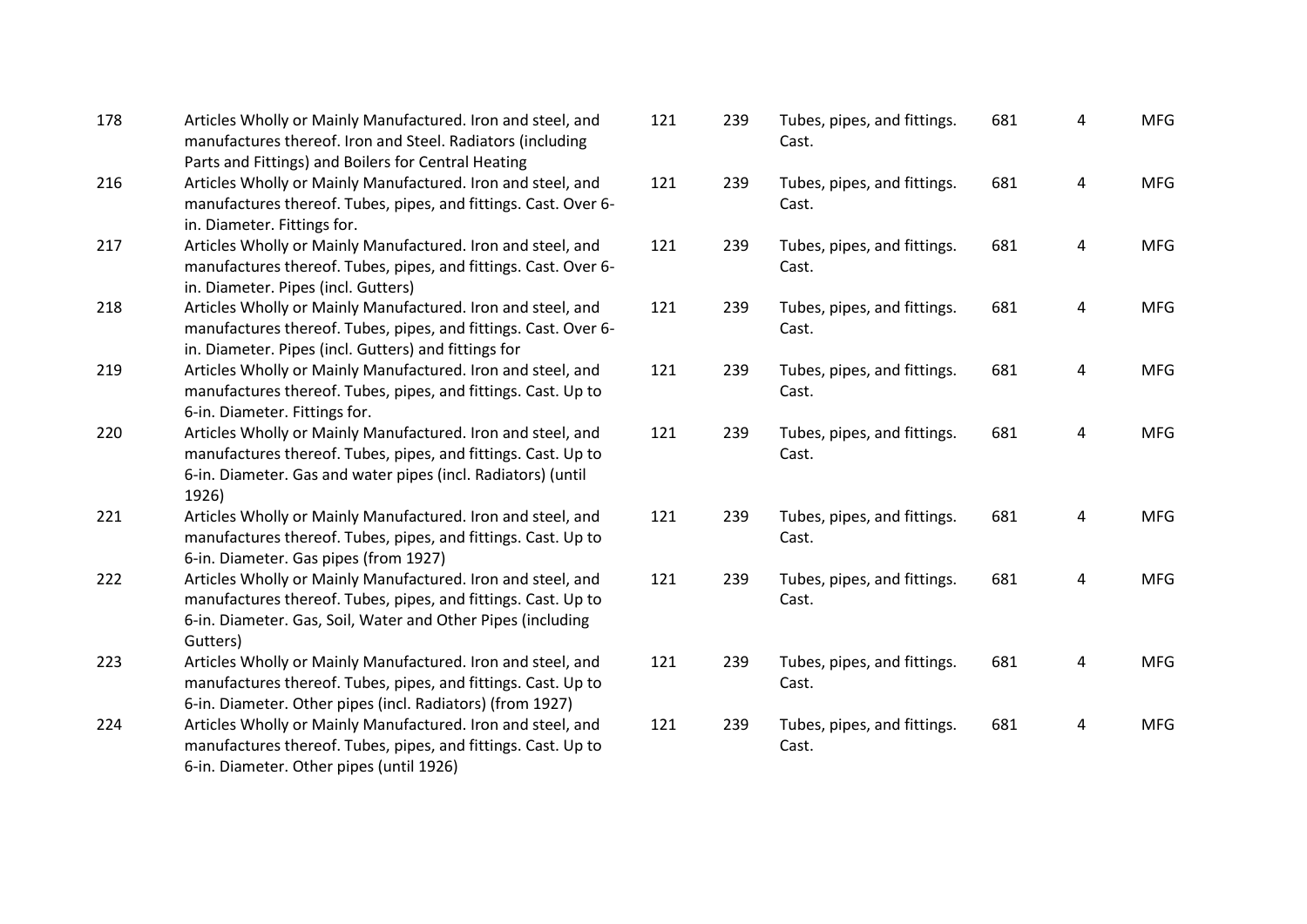| 225 | Articles Wholly or Mainly Manufactured. Iron and steel, and<br>manufactures thereof. Tubes, pipes, and fittings. Cast. Up to<br>6-in. Diameter. Other water pipes (from 1927)                                                    | 121 |
|-----|----------------------------------------------------------------------------------------------------------------------------------------------------------------------------------------------------------------------------------|-----|
| 226 | Articles Wholly or Mainly Manufactured. Iron and steel, and<br>manufactures thereof. Tubes, pipes, and fittings. Cast. Up to<br>6-in. Diameter. Rain-water and soil pipes (incl. Gutters) (from<br>1927)                         | 121 |
| 227 | Articles Wholly or Mainly Manufactured. Iron and steel, and<br>manufactures thereof. Tubes, pipes, and fittings. Wrought.<br>Cased tubes                                                                                         | 122 |
| 228 | Articles Wholly or Mainly Manufactured. Iron and steel, and<br>manufactures thereof. Tubes, pipes, and fittings. Wrought.<br><b>Electric Conduit Tubes</b>                                                                       | 122 |
| 229 | Articles Wholly or Mainly Manufactured. Iron and steel, and<br>manufactures thereof. Tubes, pipes, and fittings. Wrought.<br>Fittings for wrought tubes, etc., malleable cast                                                    | 122 |
| 230 | Articles Wholly or Mainly Manufactured. Iron and steel, and<br>manufactures thereof. Tubes, pipes, and fittings. Wrought.<br>Fittings for wrought tubes, etc., wrought                                                           | 122 |
| 231 | Articles Wholly or Mainly Manufactured. Iron and steel, and<br>manufactures thereof. Tubes, pipes, and fittings. Wrought.<br>Not exceeding 6in in diameter, other than Electric Conduit<br>and Cased tubes. Welded               | 122 |
| 232 | Articles Wholly or Mainly Manufactured. Iron and steel, and<br>manufactures thereof. Tubes, pipes, and fittings. Wrought.<br>Not exceeding 6in in diameter, other than Electric Conduit<br>and Cased tubes. Weldless, Cold Drawn | 122 |
| 233 | Articles Wholly or Mainly Manufactured. Iron and steel, and<br>manufactures thereof. Tubes, pipes, and fittings. Wrought.<br>Not exceeding 6in in diameter, other than Electric Conduit<br>and Cased tubes. Weldless. Other      | 122 |

| 121 | 239 | Tubes, pipes, and fittings.<br>Cast.    | 681 | 4 | <b>MFG</b> |
|-----|-----|-----------------------------------------|-----|---|------------|
| 121 | 239 | Tubes, pipes, and fittings.<br>Cast.    | 681 | 4 | <b>MFG</b> |
| 122 | 240 | Tubes, pipes, and fittings.<br>Wrought. | 681 | 4 | <b>MFG</b> |
| 122 | 240 | Tubes, pipes, and fittings.<br>Wrought. | 681 | 4 | <b>MFG</b> |
| 122 | 240 | Tubes, pipes, and fittings.<br>Wrought. | 681 | 4 | <b>MFG</b> |
| 122 | 240 | Tubes, pipes, and fittings.<br>Wrought. | 681 | 4 | <b>MFG</b> |
| 122 | 240 | Tubes, pipes, and fittings.<br>Wrought. | 681 | 4 | <b>MFG</b> |
| 122 | 240 | Tubes, pipes, and fittings.<br>Wrought. | 681 | 4 | <b>MFG</b> |
| 122 | 240 | Tubes, pipes, and fittings.<br>Wrought. | 681 | 4 | <b>MFG</b> |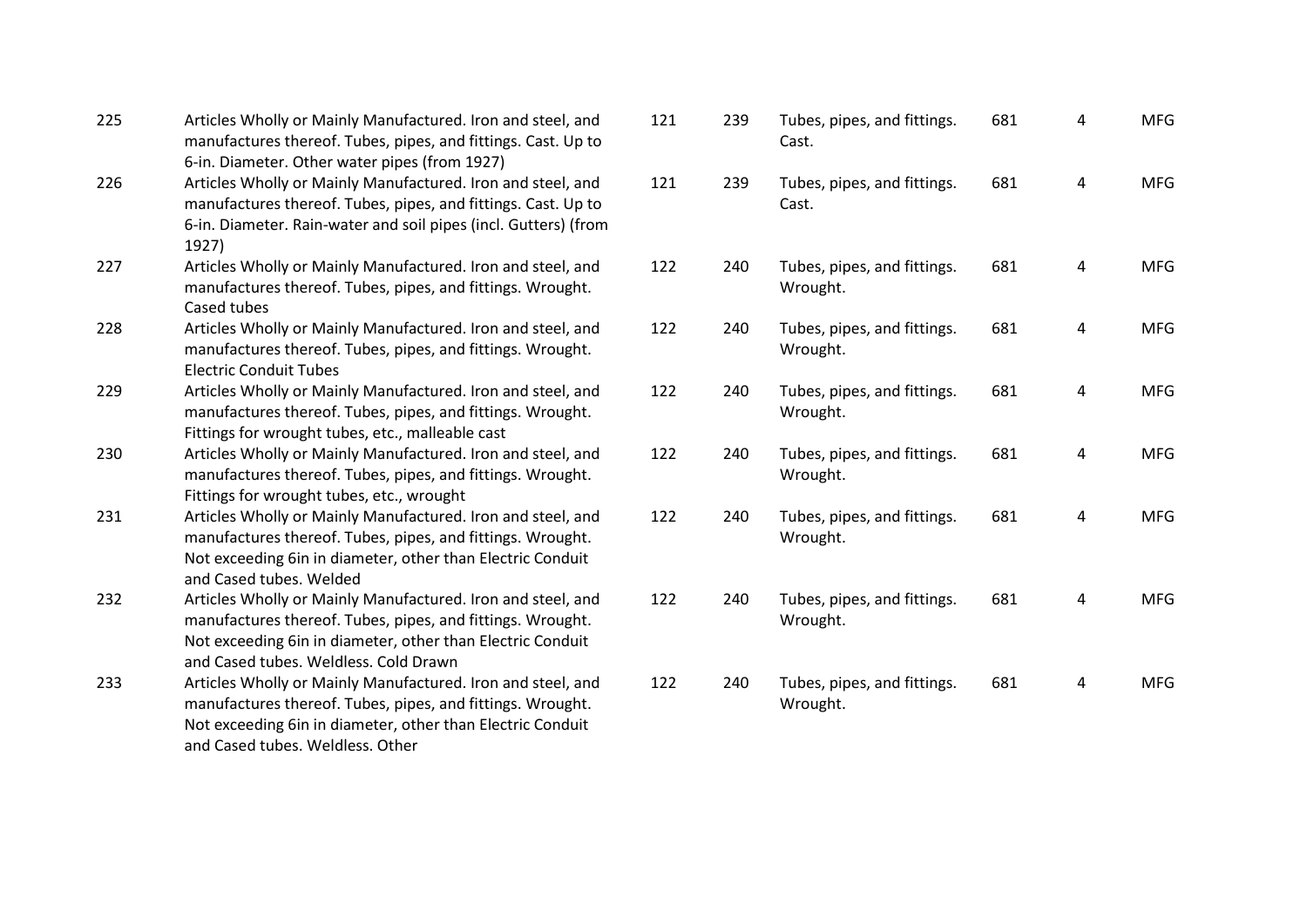| 234 | Articles Wholly or Mainly Manufactured. Iron and steel, and<br>manufactures thereof. Tubes, pipes, and fittings. Wrought.                                                                                                  | 122 | 240 | Tubes, pipes, and fittings.<br>Wrought.          | 681 | 4 | <b>MFG</b> |
|-----|----------------------------------------------------------------------------------------------------------------------------------------------------------------------------------------------------------------------------|-----|-----|--------------------------------------------------|-----|---|------------|
| 235 | Over 6in in diameter. Welded<br>Articles Wholly or Mainly Manufactured. Iron and steel, and<br>manufactures thereof. Tubes, pipes, and fittings. Wrought.                                                                  | 122 | 240 | Tubes, pipes, and fittings.<br>Wrought.          | 681 | 4 | <b>MFG</b> |
| 236 | Over 6in in diameter. Weldless<br>Articles Wholly or Mainly Manufactured. Iron and steel, and<br>manufactures thereof. Tubes, pipes, and fittings. Wrought.<br>Welded tubes                                                | 122 | 240 | Tubes, pipes, and fittings.<br>Wrought.          | 681 | 4 | <b>MFG</b> |
| 237 | Articles Wholly or Mainly Manufactured. Iron and steel, and<br>manufactures thereof. Tubes, pipes, and fittings. Wrought.<br>Weldless tubes                                                                                | 122 | 240 | Tubes, pipes, and fittings.<br>Wrought.          | 681 | 4 | <b>MFG</b> |
| 725 | Raw Materials and Articles Mainly Unmanufactured. Coal                                                                                                                                                                     | 123 | 28  | Coal                                             | 311 | 4 | <b>RAW</b> |
| 29  | Articles Wholly or Mainly Manufactured. Coke and<br>manufactured fuel. Coke.Gas                                                                                                                                            | 124 | 35  | Coke. Gas                                        | 311 | 4 | <b>RAW</b> |
| 28  | Articles Wholly or Mainly Manufactured. Coke and<br>manufactured fuel. Coke. Other Sorts                                                                                                                                   | 125 | 36  | Coke. Other sorts                                | 311 | 4 | <b>RAW</b> |
| 779 | Raw Materials and Articles Mainly Unmanufactured. Seeds<br>and nuts for oil, oils, fats, resins and gums. Oils, fats, and<br>greases. Mineral, crude petroleum (became dutiable in 1928,<br>but categories did not change) | 126 | 154 | Mineral, crude<br>petroleum                      | 312 | 4 | <b>REV</b> |
| 30  | Articles Wholly or Mainly Manufactured. Coke and<br>manufactured fuel. Manufactured fuel                                                                                                                                   | 127 | 34  | Coke and manufactured<br>fuel. Manufactured fuel | 313 | 4 | <b>RAW</b> |
| 481 | Articles Wholly or Mainly Manufactured. Oils, fats, and resins,<br>manufactured. Mineral jelly                                                                                                                             | 128 | 153 | Mineral jelly                                    | 313 | 4 | <b>RAW</b> |
| 482 | Articles Wholly or Mainly Manufactured. Oils, fats, and resins,<br>manufactured. Oils, refined. Lubricating, Mixed, n.e.s.                                                                                                 | 129 | 162 | Oils. refined. Lubricating.<br>Mixed. n.e.s.     | 313 | 4 | <b>REV</b> |
| 483 | Articles Wholly or Mainly Manufactured. Oils, fats, and resins,<br>manufactured. Oils, refined. Petroleum. Fuel oil                                                                                                        | 130 | 163 | Oils. refined. Petroleum.<br>Fuel oil            | 313 | 4 | <b>REV</b> |
| 484 | Articles Wholly or Mainly Manufactured. Oils, fats, and resins,<br>manufactured. Oils, refined. Petroleum. Gas oil                                                                                                         | 131 | 164 | Oils. refined. Petroleum.<br>Gas oil             | 313 | 4 | <b>REV</b> |
| 485 | Articles Wholly or Mainly Manufactured. Oils, fats, and resins,<br>manufactured. Oils, refined. Petroleum. Lamp oil                                                                                                        | 132 | 165 | Oils. refined. Petroleum.<br>Lamp oil            | 313 | 4 | <b>REV</b> |

| 122 | 240 | Tubes, pipes, and fittings.<br>Wrought.          | 681 | 4 | <b>MFG</b> |
|-----|-----|--------------------------------------------------|-----|---|------------|
| 122 | 240 | Tubes, pipes, and fittings.<br>Wrought.          | 681 | 4 | <b>MFG</b> |
| 122 | 240 | Tubes, pipes, and fittings.<br>Wrought.          | 681 | 4 | <b>MFG</b> |
| 122 | 240 | Tubes, pipes, and fittings.<br>Wrought.          | 681 | 4 | <b>MFG</b> |
| 123 | 28  | Coal                                             | 311 | 4 | <b>RAW</b> |
| 124 | 35  | Coke. Gas                                        | 311 | 4 | <b>RAW</b> |
| 125 | 36  | Coke. Other sorts                                | 311 | 4 | <b>RAW</b> |
| 126 | 154 | Mineral. crude<br>petroleum                      | 312 | 4 | <b>REV</b> |
| 127 | 34  | Coke and manufactured<br>fuel. Manufactured fuel | 313 | 4 | <b>RAW</b> |
| 128 | 153 | Mineral jelly                                    | 313 | 4 | <b>RAW</b> |
| 129 | 162 | Oils. refined. Lubricating.<br>Mixed. n.e.s.     | 313 | 4 | <b>REV</b> |
| 130 | 163 | Oils. refined. Petroleum.<br>Fuel oil            | 313 | 4 | <b>REV</b> |
| 131 | 164 | Oils. refined. Petroleum.<br>Gas oil             | 313 | 4 | <b>REV</b> |
| 132 | 165 | Oils. refined. Petroleum.<br>Lamp oil            | 313 | 4 | <b>REV</b> |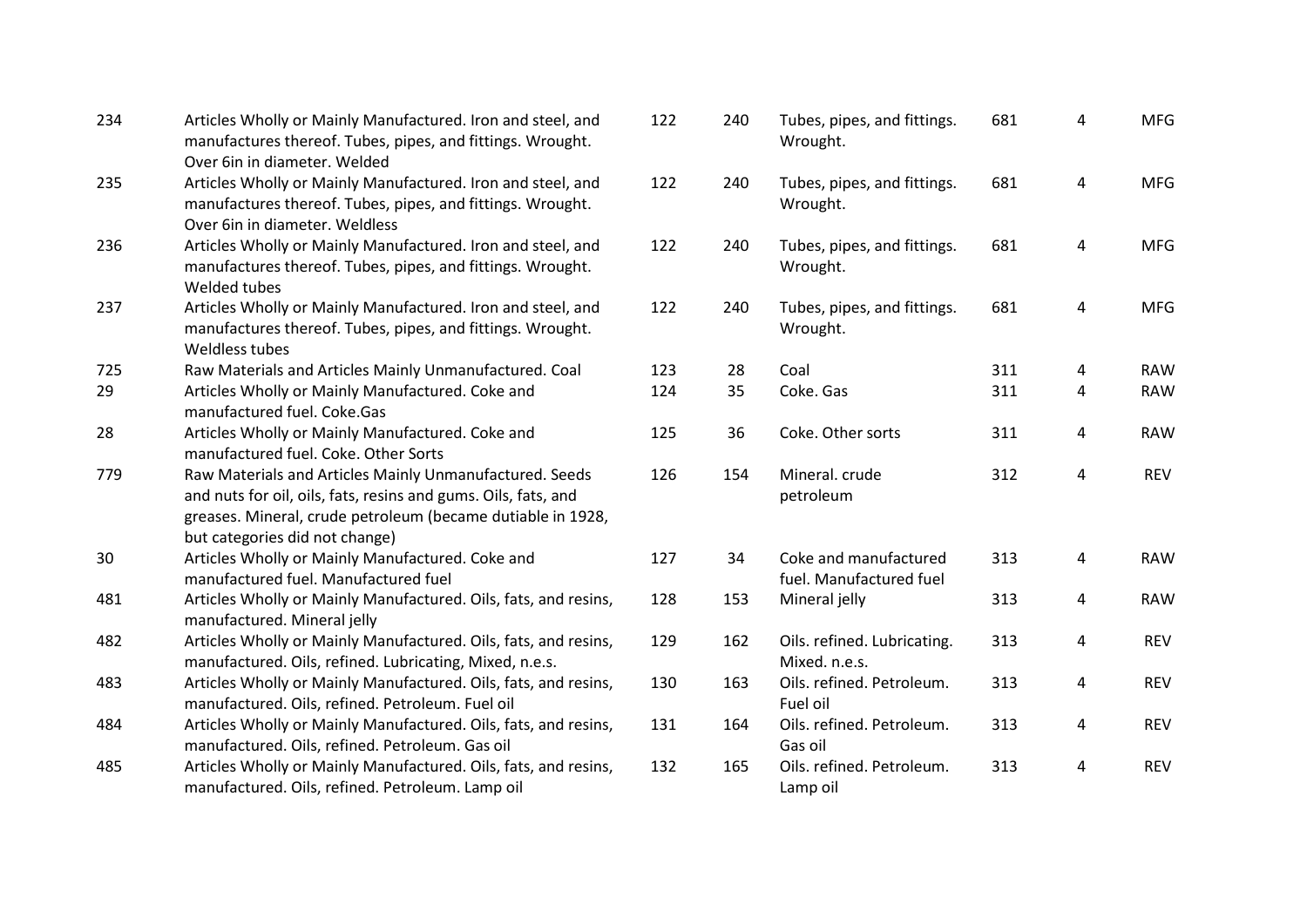| 486 | Articles Wholly or Mainly Manufactured. Oils, fats, and resins,<br>manufactured. Oils, refined. Petroleum. Lubricating oil                                                                                                                                                                             | 133 | 166 | Oils. refined. Petroleum.<br>Lubricating oil                    | 313 | 4              | <b>REV</b> |
|-----|--------------------------------------------------------------------------------------------------------------------------------------------------------------------------------------------------------------------------------------------------------------------------------------------------------|-----|-----|-----------------------------------------------------------------|-----|----------------|------------|
| 487 | Articles Wholly or Mainly Manufactured. Oils, fats, and resins,<br>manufactured. Oils, refined. Petroleum. Motor spirit                                                                                                                                                                                | 134 | 167 | Oils. refined. Petroleum.<br>Motor spirit                       | 313 | 4              | <b>REV</b> |
| 488 | Articles Wholly or Mainly Manufactured. Oils, fats, and resins,<br>manufactured. Oils, refined. Petroleum. Other sorts                                                                                                                                                                                 | 135 | 168 | Oils. refined. Petroleum.<br>Other sorts                        | 313 | 4              | <b>REV</b> |
| 489 | Articles Wholly or Mainly Manufactured. Oils, fats, and resins,<br>manufactured. Oils, refined. Petroleum. Spirit, other than<br>motor spirit                                                                                                                                                          | 136 | 169 | Oils. refined. Petroleum.<br>Spirit, other than motor<br>spirit | 313 | $\overline{4}$ | <b>REV</b> |
| 758 | Raw Materials and Articles Mainly Unmanufactured.<br>Miscellaneous raw materials and articles mainly<br>unmanufactured. Tar and Pitch (incl. Natural Asphalt and<br>Bitumen). Pitch. (Total)                                                                                                           | 137 | 228 | <b>Tar and Pitch</b>                                            | 313 | 4              | <b>RAW</b> |
| 759 | Raw Materials and Articles Mainly Unmanufactured.<br>Miscellaneous raw materials and articles mainly<br>unmanufactured. Tar and Pitch (incl. Natural Asphalt and<br>Bitumen). Pitch. Coal tar pitch                                                                                                    | 137 | 228 | <b>Tar and Pitch</b>                                            | 313 | $\overline{4}$ | <b>RAW</b> |
| 760 | Raw Materials and Articles Mainly Unmanufactured.<br>Miscellaneous raw materials and articles mainly<br>unmanufactured. Tar and Pitch (incl. Natural Asphalt and<br>Bitumen). Pitch. Other sorts                                                                                                       | 137 | 228 | <b>Tar and Pitch</b>                                            | 313 | 4              | <b>RAW</b> |
| 490 | Articles Wholly or Mainly Manufactured. Oils, fats, and resins,<br>manufactured. Wax. Paraffin wax.                                                                                                                                                                                                    | 138 | 243 | Wax. Paraffin wax.                                              | 313 | 4              | <b>RAW</b> |
| 805 | Raw Materials and Articles Mainly Unmanufactured. Seeds<br>and nuts for oil, oils, fats, resins and gums. Waxes (other than<br>sealing wax and paraffin wax). Ozokerit or Earth wax                                                                                                                    | 139 | 244 | Waxes. Ozokerit or Earth<br>wax                                 | 313 | 4              | <b>RAW</b> |
| 37  | Articles Wholly or Mainly Manufactured. Cotton yarns and<br>manufactures. Cotton manufactures (except apparel and<br>embroidery). Piece goods of cotton, incl. Flags, handkerchiefs<br>and shawls in the piece. Manufactured wholly or in part of<br>Dyed Yarn, and commonly known as Coloured Cottons | 140 | 179 | Piece goods of cotton.<br><b>Coloured Cottons</b>               | 652 | 5              | <b>MFG</b> |
| 38  | Articles Wholly or Mainly Manufactured. Cotton yarns and<br>manufactures. Cotton manufactures (except apparel and                                                                                                                                                                                      | 140 | 179 | Piece goods of cotton.<br><b>Coloured Cottons</b>               | 652 | 5              | <b>MFG</b> |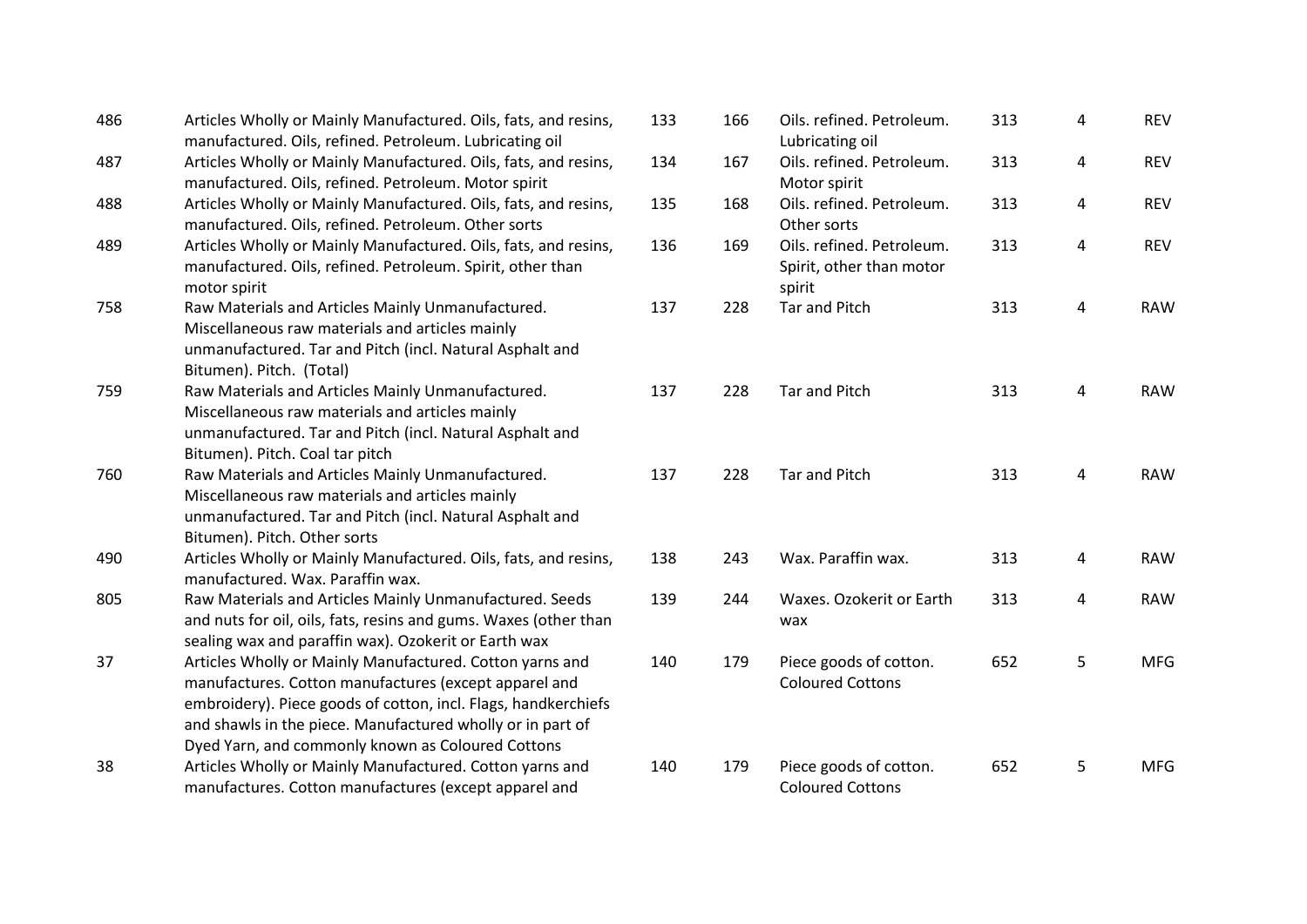|    | embroidery). Piece goods of cotton, incl. Flags, handkerchiefs<br>and shawls in the piece. Manufactured wholly or in part of<br>Dyed Yarn, and commonly known as Coloured Cottons.<br>Damasks, Tapestries, Brocades and the like                                                                                                                               |     |     |                                                   |
|----|----------------------------------------------------------------------------------------------------------------------------------------------------------------------------------------------------------------------------------------------------------------------------------------------------------------------------------------------------------------|-----|-----|---------------------------------------------------|
| 39 | Articles Wholly or Mainly Manufactured. Cotton yarns and<br>manufactures. Cotton manufactures (except apparel and<br>embroidery). Piece goods of cotton, incl. Flags, handkerchiefs<br>and shawls in the piece. Manufactured wholly or in part of<br>Dyed Yarn, and commonly known as Coloured Cottons. Other<br>sorts, including bed ticking and pile fabrics | 140 | 179 | Piece goods of cotton.<br><b>Coloured Cottons</b> |
| 35 | Articles Wholly or Mainly Manufactured. Cotton yarns and<br>manufactures. Cotton manufactures (except apparel and<br>embroidery). Piece goods of cotton, incl. Flags, handkerchiefs<br>and shawls in the piece. Dyed in the piece                                                                                                                              | 141 | 180 | Piece goods of cotton.<br>Dyed in the piece       |
| 42 | Articles Wholly or Mainly Manufactured. Cotton yarns and<br>manufactures. Cotton manufactures (except apparel and<br>embroidery). Piece goods of cotton. Dyed in the piece. Other<br>Sorts                                                                                                                                                                     | 141 | 180 | Piece goods of cotton.<br>Dyed in the piece       |
| 43 | Articles Wholly or Mainly Manufactured. Cotton yarns and<br>manufactures. Cotton manufactures (except apparel and<br>embroidery). Piece goods of cotton. Dyed in the piece. Pile<br>Fabrics                                                                                                                                                                    | 141 | 180 | Piece goods of cotton.<br>Dyed in the piece       |
| 36 | Articles Wholly or Mainly Manufactured. Cotton yarns and<br>manufactures. Cotton manufactures (except apparel and<br>embroidery). Piece goods of cotton, incl. Flags, handkerchiefs<br>and shawls in the piece. Grey, unbleached                                                                                                                               | 142 | 181 | Piece goods of cotton.<br>Grey unbleached         |
| 40 | Articles Wholly or Mainly Manufactured. Cotton yarns and<br>manufactures. Cotton manufactures (except apparel and<br>embroidery). Piece goods of cotton, incl. Flags, handkerchiefs<br>and shawls in the piece. Printed. Other Sorts                                                                                                                           | 143 | 182 | Piece goods of cotton.<br>Printed                 |
| 44 | Articles Wholly or Mainly Manufactured. Cotton yarns and<br>manufactures. Cotton manufactures (except apparel and<br>embroidery). Piece goods of cotton. Printed (total)                                                                                                                                                                                       | 143 | 182 | Piece goods of cotton.<br>Printed                 |

| 140 | 179 | Piece goods of cotton.<br><b>Coloured Cottons</b> | 652 | 5 | <b>MFG</b> |
|-----|-----|---------------------------------------------------|-----|---|------------|
| 141 | 180 | Piece goods of cotton.<br>Dyed in the piece       | 652 | 5 | <b>MFG</b> |
| 141 | 180 | Piece goods of cotton.<br>Dyed in the piece       | 652 | 5 | <b>MFG</b> |
| 141 | 180 | Piece goods of cotton.<br>Dyed in the piece       | 652 | 5 | <b>MFG</b> |
| 142 | 181 | Piece goods of cotton.<br>Grey unbleached         | 652 | 5 | <b>MFG</b> |
| 143 | 182 | Piece goods of cotton.<br>Printed                 | 652 | 5 | <b>MFG</b> |
| 143 | 182 | Piece goods of cotton.<br>n 200 - 10              | 652 | 5 | <b>MFG</b> |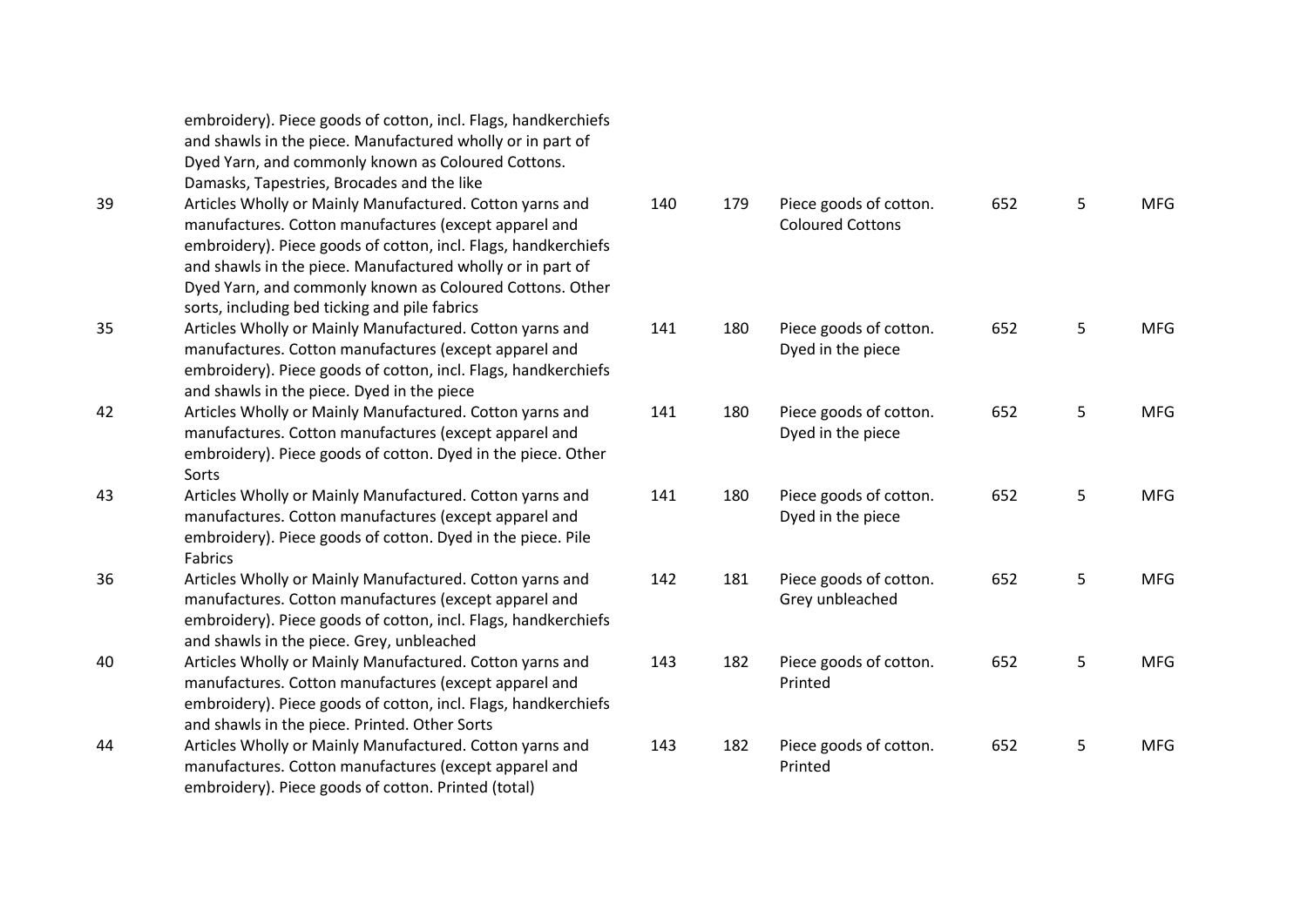| 45  | Articles Wholly or Mainly Manufactured. Cotton yarns and<br>manufactures. Cotton manufactures (except apparel and<br>embroidery). Piece goods of cotton. Printed. Cretonnes and | 143 |
|-----|---------------------------------------------------------------------------------------------------------------------------------------------------------------------------------|-----|
|     | Chintzes                                                                                                                                                                        |     |
| 46  | Articles Wholly or Mainly Manufactured. Cotton yarns and                                                                                                                        | 143 |
|     | manufactures. Cotton manufactures (except apparel and                                                                                                                           |     |
|     | embroidery). Piece goods of cotton. Printed. Other Sorts                                                                                                                        |     |
| 41  | Articles Wholly or Mainly Manufactured. Cotton yarns and                                                                                                                        | 144 |
|     | manufactures. Cotton manufactures (except apparel and                                                                                                                           |     |
|     | embroidery). Piece goods of cotton, incl. Flags, handkerchiefs                                                                                                                  |     |
|     | and shawls in the piece. White, bleached                                                                                                                                        |     |
| 611 | Articles Wholly or Mainly Manufactured. Woollen and                                                                                                                             | 145 |
|     | worsted yarns and manufactures. Woollen and worsted                                                                                                                             |     |
|     | manufactures (except apparel), Damasks, tapestry and other                                                                                                                      |     |
|     | furniture stuffs [might also be interpreted as SITC 657, but                                                                                                                    |     |
|     | included here]                                                                                                                                                                  |     |
| 612 | Articles Wholly or Mainly Manufactured. Woollen and                                                                                                                             | 146 |
|     | worsted yarns and manufactures. Woollen and worsted                                                                                                                             |     |
|     | manufactures (except apparel), Flannels and delaines                                                                                                                            |     |
| 429 | Articles Wholly or Mainly Manufactured. Manufactures of                                                                                                                         | 147 |
|     | other textile materials. Jute Manufactures (other than                                                                                                                          |     |
|     | Cordage, Cables, Ropes and Twine). Piece Goods                                                                                                                                  |     |
| 432 | Articles Wholly or Mainly Manufactured. Manufactures of                                                                                                                         | 148 |
|     | other textile materials. Linen manufactures, including                                                                                                                          |     |
|     | manufactures of linen mixed with other materials, if known as                                                                                                                   |     |
|     | "linens". Piece goods. Checked, Printed or Dyed                                                                                                                                 |     |
| 435 | Articles Wholly or Mainly Manufactured. Manufactures of                                                                                                                         | 149 |
|     | other textile materials. Linen manufactures, including                                                                                                                          |     |
|     | manufactures of linen mixed with other materials, if known as                                                                                                                   |     |
| 434 | "linens". Piece goods. Plain, unbleached<br>Articles Wholly or Mainly Manufactured. Manufactures of                                                                             | 150 |
|     |                                                                                                                                                                                 |     |
|     | other textile materials. Linen manufactures, including                                                                                                                          |     |

| 143 | 182 | Piece goods of cotton.<br>Printed               | 652 | 5 | <b>MFG</b> |
|-----|-----|-------------------------------------------------|-----|---|------------|
| 143 | 182 | Piece goods of cotton.<br>Printed               | 652 | 5 | <b>MFG</b> |
| 144 | 183 | Piece goods of cotton.<br>White Bleached        | 652 | 5 | <b>MFG</b> |
| 145 | 57  | Damasks, tapestry and<br>other furniture stuffs | 653 | 5 | <b>MFG</b> |
| 146 | 83  | <b>Flannels and delaines</b>                    | 653 | 5 | <b>MFG</b> |
| 147 | 117 | Jute piece goods                                | 653 | 5 | <b>MFG</b> |
| 148 | 120 | Linens. Checked, Printed<br>or Dyed             | 653 | 5 | <b>MFG</b> |
| 149 | 122 | Linens. Plain unbleached                        | 653 | 5 | <b>MFG</b> |
| 150 | 123 | Linens. Plain, bleached                         | 653 | 5 | <b>MFG</b> |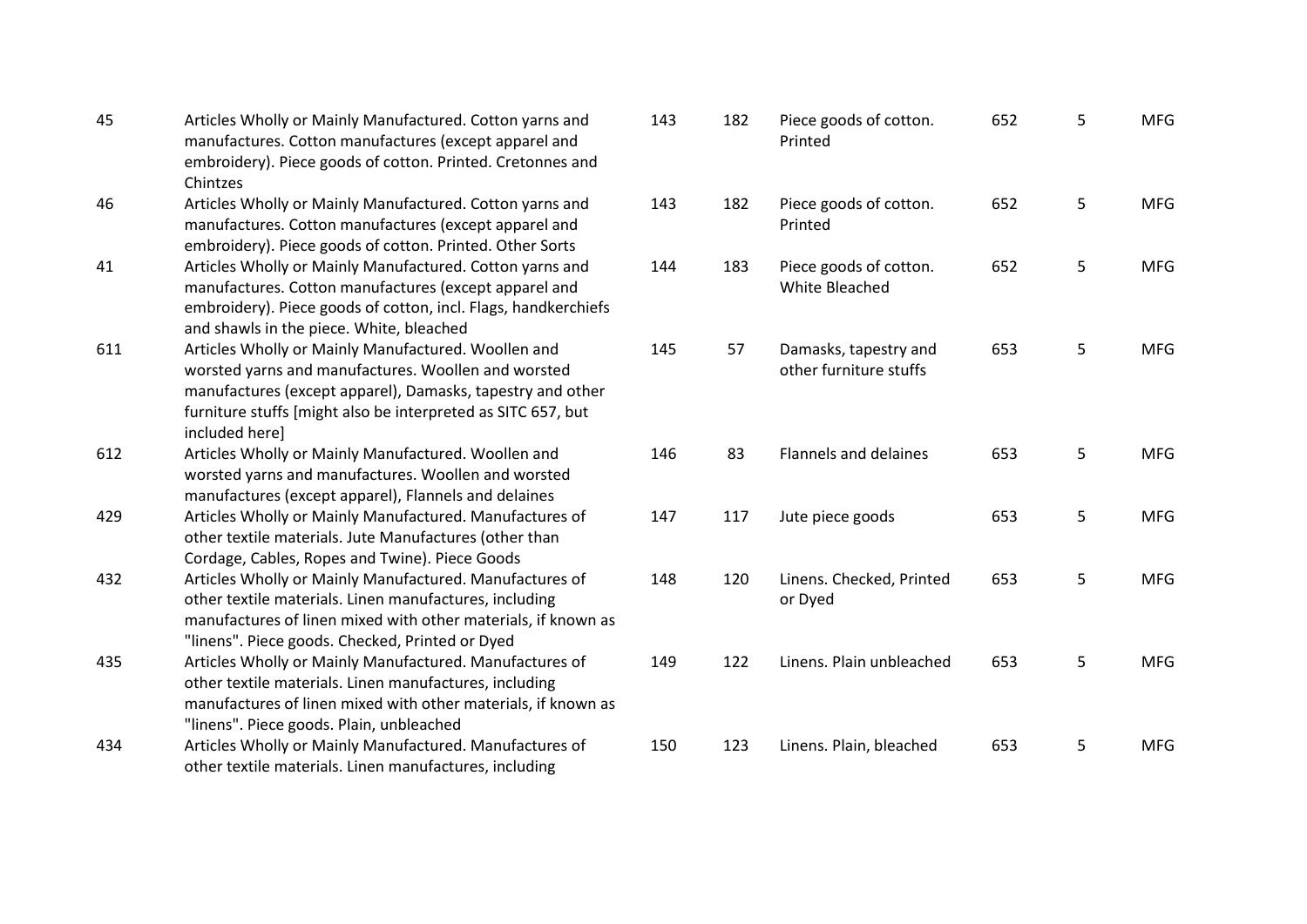manufactures of linen mixed with other materials, if known as "linens". Piece goods. Plain, bleached

- 436 Articles Wholly or Mainly Manufactured. Manufactures of other textile materials. Linen manufactures, including manufactures of linen mixed with other materials, if known as "linens". Piece goods. Sailcloth or Canvas
- 1 Articles Wholly or Mainly Manufactured. Artificial Silk yarn and Manufactures. Manufactures except Apparel, either wholly of Artificial silk, or of Artificial silk mixed with other materials except silk. Damasks, Tapestries, Brocades and the like
- 2 Articles Wholly or Mainly Manufactured. Artificial Silk yarn and Manufactures. Manufactures except Apparel, either wholly of Artificial silk, or of Artificial silk mixed with other materials except silk. Other tissues. Of artificial silk or staple fibre mixed with other materials except silk. Exceeding 12 inches in width. Containing 75 per cent or under by weight of artificial silk
- 3 Articles Wholly or Mainly Manufactured. Artificial Silk yarn and Manufactures. Manufactures except Apparel, either wholly of Artificial silk, or of Artificial silk mixed with other materials except silk. Other tissues. Of artificial silk or staple fibre mixed with other materials except silk. Exceeding 12 inches in width. Containing 75 per cent or under by weight of artificial silk. Dyed including dyed in the yarn 4 Articles Wholly or Mainly Manufactured. Artificial Silk yarn and Manufactures. Manufactures except Apparel, either wholly of Artificial silk, or of Artificial silk mixed with other

materials except silk. Other tissues. Of artificial silk or staple fibre mixed with other materials except silk. Exceeding 12 inches in width. Containing 75 per cent or under by weight of artificial silk. Other Descriptions

| 151 | 124 | Linens. Sailcloth or<br>Canvas       | 653 | 5 | <b>MFG</b> |
|-----|-----|--------------------------------------|-----|---|------------|
| 152 | 214 | Silk and artificial silk<br>textiles | 653 | 5 | <b>MFG</b> |
| 152 | 214 | Silk and artificial silk<br>textiles | 653 | 5 | <b>MFG</b> |
| 152 | 214 | Silk and artificial silk<br>textiles | 653 | 5 | <b>MFG</b> |
| 152 | 214 | Silk and artificial silk<br>textiles | 653 | 5 | <b>MFG</b> |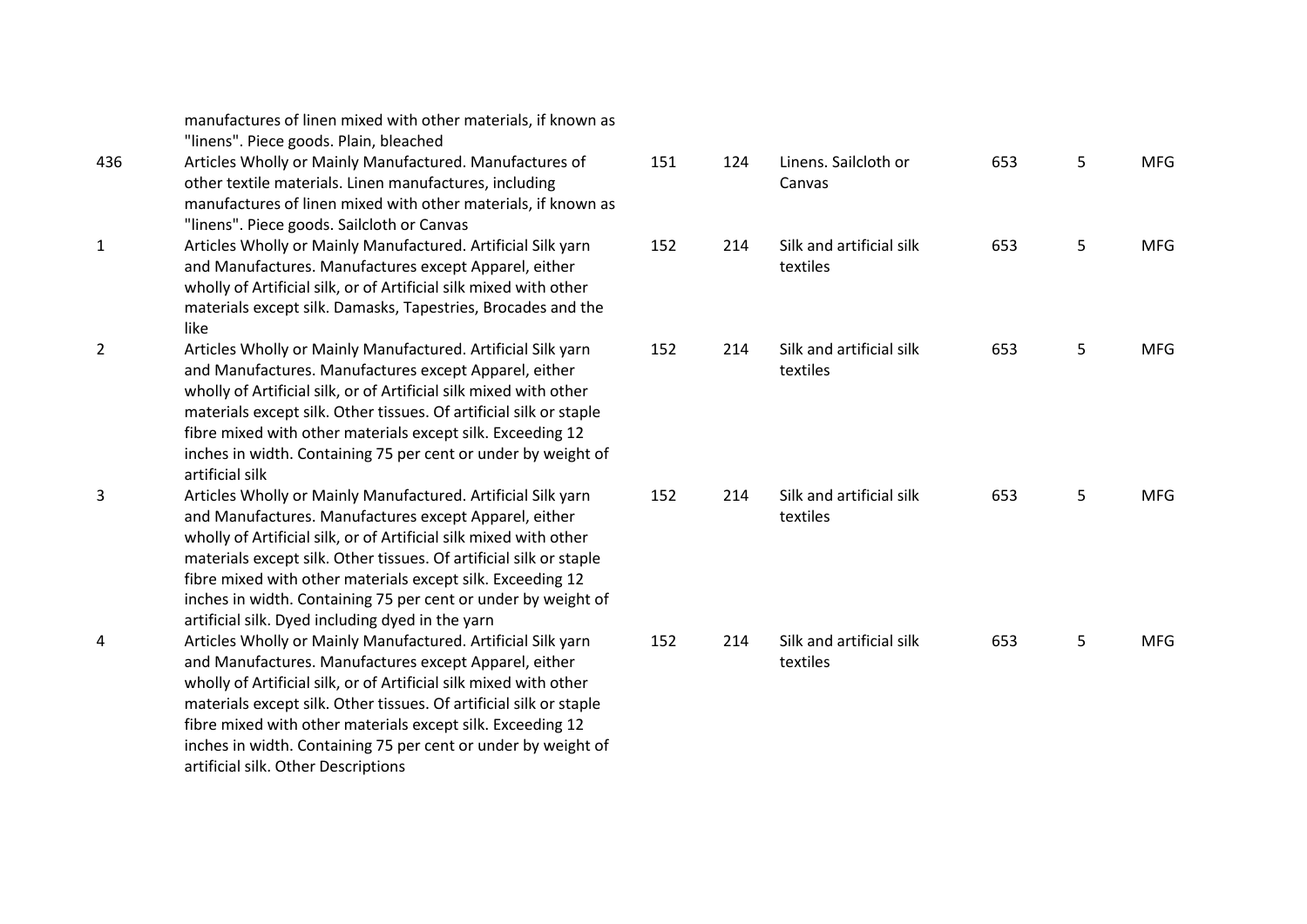| Articles Wholly or Mainly Manufactured. Artificial Silk yarn<br>152<br>214<br>Silk and artificial silk<br>6<br>and Manufactures. Manufactures except Apparel, either<br>textiles<br>wholly of Artificial silk, or of Artificial silk mixed with other<br>materials except silk. Other tissues. Of artificial silk or staple<br>fibre mixed with other materials except silk. Exceeding 12<br>inches in width. Containing more than 75 per cent by weight<br>of artificial silk<br>7<br>Articles Wholly or Mainly Manufactured. Artificial Silk yarn<br>152<br>214<br>Silk and artificial silk<br>and Manufactures. Manufactures except Apparel, either<br>textiles<br>wholly of Artificial silk, or of Artificial silk mixed with other<br>materials except silk. Other tissues. Of artificial silk or staple<br>fibre mixed with other materials except silk. Exceeding 12<br>inches in width. Knitted, netted or crocheted<br>8<br>Articles Wholly or Mainly Manufactured. Artificial Silk yarn<br>214<br>Silk and artificial silk<br>152<br>and Manufactures. Manufactures except Apparel, either<br>textiles<br>wholly of Artificial silk, or of Artificial silk mixed with other<br>materials except silk. Other tissues. Of artificial silk or staple<br>fibre mixed with other materials except silk. Not exceeding 12<br>inches in width. Other including braids<br>9<br>Silk and artificial silk<br>Articles Wholly or Mainly Manufactured. Artificial Silk yarn<br>152<br>214<br>and Manufactures. Manufactures except Apparel, either<br>textiles<br>wholly of Artificial silk, or of Artificial silk mixed with other<br>materials except silk. Other tissues. Of artificial silk or staple<br>fibre mixed with other materials except silk. Not exceeding 12<br>inches in width. Ribbons | 5 | Articles Wholly or Mainly Manufactured. Artificial Silk yarn<br>and Manufactures. Manufactures except Apparel, either<br>wholly of Artificial silk, or of Artificial silk mixed with other<br>materials except silk. Other tissues. Of artificial silk or staple<br>fibre mixed with other materials except silk. Exceeding 12<br>inches in width. Containing 75 per cent or under by weight of<br>artificial silk. Printed | 152 | 214 | Silk and artificial silk<br>textiles |
|-------------------------------------------------------------------------------------------------------------------------------------------------------------------------------------------------------------------------------------------------------------------------------------------------------------------------------------------------------------------------------------------------------------------------------------------------------------------------------------------------------------------------------------------------------------------------------------------------------------------------------------------------------------------------------------------------------------------------------------------------------------------------------------------------------------------------------------------------------------------------------------------------------------------------------------------------------------------------------------------------------------------------------------------------------------------------------------------------------------------------------------------------------------------------------------------------------------------------------------------------------------------------------------------------------------------------------------------------------------------------------------------------------------------------------------------------------------------------------------------------------------------------------------------------------------------------------------------------------------------------------------------------------------------------------------------------------------------------------------------------------------------------------------------------------|---|-----------------------------------------------------------------------------------------------------------------------------------------------------------------------------------------------------------------------------------------------------------------------------------------------------------------------------------------------------------------------------------------------------------------------------|-----|-----|--------------------------------------|
|                                                                                                                                                                                                                                                                                                                                                                                                                                                                                                                                                                                                                                                                                                                                                                                                                                                                                                                                                                                                                                                                                                                                                                                                                                                                                                                                                                                                                                                                                                                                                                                                                                                                                                                                                                                                       |   |                                                                                                                                                                                                                                                                                                                                                                                                                             |     |     |                                      |
|                                                                                                                                                                                                                                                                                                                                                                                                                                                                                                                                                                                                                                                                                                                                                                                                                                                                                                                                                                                                                                                                                                                                                                                                                                                                                                                                                                                                                                                                                                                                                                                                                                                                                                                                                                                                       |   |                                                                                                                                                                                                                                                                                                                                                                                                                             |     |     |                                      |
|                                                                                                                                                                                                                                                                                                                                                                                                                                                                                                                                                                                                                                                                                                                                                                                                                                                                                                                                                                                                                                                                                                                                                                                                                                                                                                                                                                                                                                                                                                                                                                                                                                                                                                                                                                                                       |   |                                                                                                                                                                                                                                                                                                                                                                                                                             |     |     |                                      |
|                                                                                                                                                                                                                                                                                                                                                                                                                                                                                                                                                                                                                                                                                                                                                                                                                                                                                                                                                                                                                                                                                                                                                                                                                                                                                                                                                                                                                                                                                                                                                                                                                                                                                                                                                                                                       |   |                                                                                                                                                                                                                                                                                                                                                                                                                             |     |     |                                      |

| 152 | 214 | Silk and artificial silk<br>textiles | 653 | 5 | ${\sf MFG}$ |
|-----|-----|--------------------------------------|-----|---|-------------|
| 152 | 214 | Silk and artificial silk<br>textiles | 653 | 5 | <b>MFG</b>  |
| 152 | 214 | Silk and artificial silk<br>textiles | 653 | 5 | <b>MFG</b>  |
| 152 | 214 | Silk and artificial silk<br>textiles | 653 | 5 | <b>MFG</b>  |
| 152 | 214 | Silk and artificial silk<br>textiles | 653 | 5 | <b>MFG</b>  |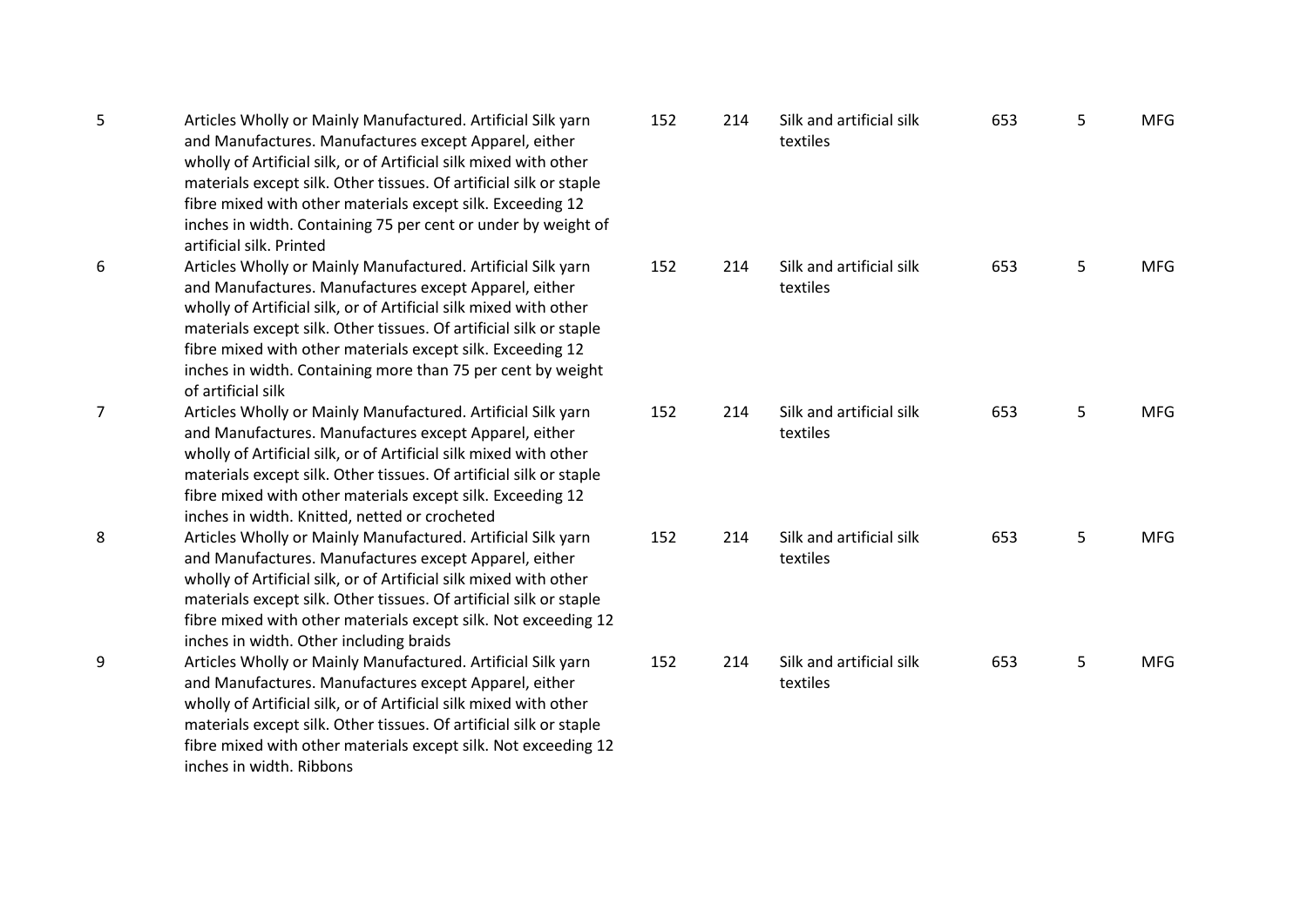| Articles Wholly or Mainly Manufactured. Artificial Silk yarn      |
|-------------------------------------------------------------------|
| and Manufactures. Manufactures except Apparel, either             |
| wholly of Artificial silk, or of Artificial silk mixed with other |
| materials except silk. Other tissues. Wholly of artificial silk.  |
| Exceeding 12 inches in width. Bleached                            |
|                                                                   |

- 11 Articles Wholly or Mainly Manufactured. Artificial Silk yarn and Manufactures. Manufactures except Apparel, either wholly of Artificial silk, or of Artificial silk mixed with other materials except silk. Other tissues. Wholly of artificial silk. Exceeding 12 inches in width. Bleached or dyed including dyed in the yarn
- 12 Articles Wholly or Mainly Manufactured. Artificial Silk yarn and Manufactures. Manufactures except Apparel, either wholly of Artificial silk, or of Artificial silk mixed with other materials except silk. Other tissues. Wholly of artificial silk. Exceeding 12 inches in width. Bleached, Printed or Dyed including dyed in the yarn
- 13 Articles Wholly or Mainly Manufactured. Artificial Silk yarn and Manufactures. Manufactures except Apparel, either wholly of Artificial silk, or of Artificial silk mixed with other materials except silk. Other tissues. Wholly of artificial silk. Exceeding 12 inches in width. Dyed including dyed in the yarn 14 Articles Wholly or Mainly Manufactured. Artificial Silk yarn and Manufactures. Manufactures except Apparel, either wholly of artificial silk, or of artificial silk mixed with other materials except silk. Other tissues. Wholly of artificial silk. Exceeding 12 inches in width. Not bleached, dyed or printed 15 Articles Wholly or Mainly Manufactured. Artificial Silk yarn and Manufactures. Manufactures except Apparel, either wholly of Artificial silk, or of Artificial silk mixed with other

Exceeding 12 inches in width. Printed

materials except silk. Other tissues. Wholly of artificial silk.

| 152 | 214 | Silk and artificial silk<br>textiles | 653 | 5 | <b>MFG</b> |
|-----|-----|--------------------------------------|-----|---|------------|
| 152 | 214 | Silk and artificial silk<br>textiles | 653 | 5 | <b>MFG</b> |
| 152 | 214 | Silk and artificial silk<br>textiles | 653 | 5 | <b>MFG</b> |
| 152 | 214 | Silk and artificial silk<br>textiles | 653 | 5 | <b>MFG</b> |
| 152 | 214 | Silk and artificial silk<br>textiles | 653 | 5 | <b>MFG</b> |
| 152 | 214 | Silk and artificial silk<br>textiles | 653 | 5 | <b>MFG</b> |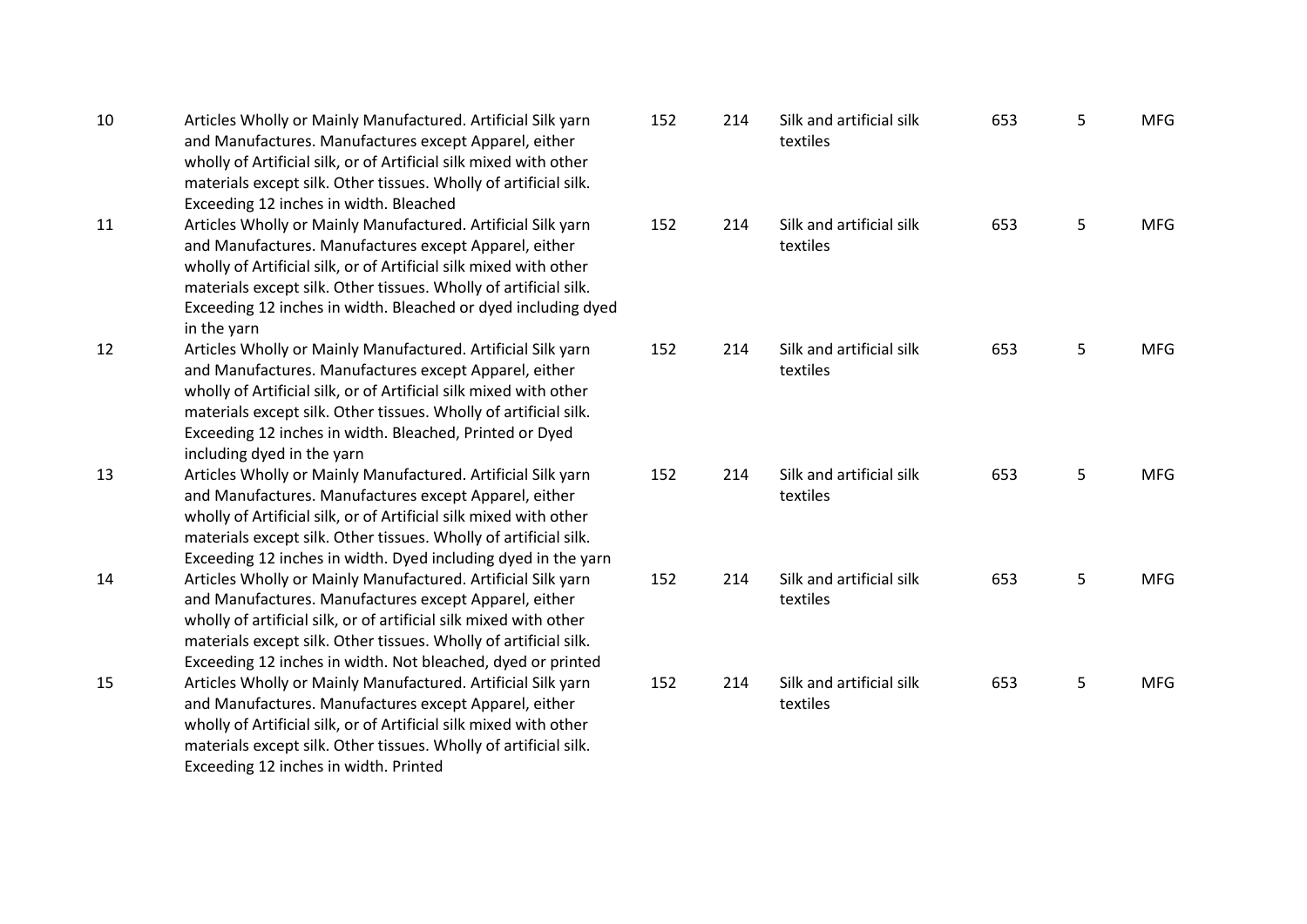| 16  | Articles Wholly or Mainly Manufactured. Artificial Silk yarn      | 1! |
|-----|-------------------------------------------------------------------|----|
|     | and Manufactures. Manufactures except Apparel, either             |    |
|     | wholly of Artificial silk, or of Artificial silk mixed with other |    |
|     | materials except silk. Other tissues. Wholly of artificial silk.  |    |
|     | Exceeding 12 inches in width.Knitted, netted or crocheted         |    |
| 17  | Articles Wholly or Mainly Manufactured. Artificial Silk yarn      | 1! |
|     | and Manufactures. Manufactures except Apparel, either             |    |
|     | wholly of Artificial silk, or of Artificial silk mixed with other |    |
|     | materials except silk. Other tissues. Wholly of artificial silk.  |    |
|     | Not exceeding 12 inches in width. Other, including braids         |    |
| 18  | Articles Wholly or Mainly Manufactured. Artificial Silk yarn      | 1! |
|     | and Manufactures. Manufactures except Apparel, either             |    |
|     | wholly of Artificial silk, or of Artificial silk mixed with other |    |
|     | materials except silk. Other tissues. Wholly of artificial silk.  |    |
|     | Not exceeding 12 inches in width. Ribbons                         |    |
| 19  | Articles Wholly or Mainly Manufactured. Artificial Silk yarn      | 1! |
|     | and Manufactures. Manufactures except Apparel, either             |    |
|     | wholly of Artificial silk, or of Artificial silk mixed with other |    |
|     | materials except silk. Other tissues. Wholly of staple fibre      |    |
|     | (including mixture of staple fibre with artificial silk)          |    |
| 20  | Articles Wholly or Mainly Manufactured. Artificial Silk yarn      | 1! |
|     | and Manufactures. Manufactures except Apparel, either             |    |
|     | wholly of artificial silk, or of artificial silk mixed with other |    |
|     | materials except silk. Pile Fabrics                               |    |
| 404 | Articles Wholly or Mainly Manufactured. Manufactures of           | 1! |
|     | other textile materials. Artificial silk manufactures (except     |    |
|     | apparel and embroidery, dutiable since 1 July, 1925). Of          |    |
|     | Artificial silk, mixed with other Materials. Tissues              |    |
| 405 | Articles Wholly or Mainly Manufactured. Manufactures of           | 1! |
|     | other textile materials. Artificial silk manufactures (except     |    |
|     | apparel and embroidery, dutiable since 1 July, 1925). Of          |    |
|     | Artificial silk, mixed with other Materials. Tissues. Other Sorts |    |

| 152 | 214 | Silk and artificial silk<br>textiles | 653 | 5 | <b>MFG</b> |
|-----|-----|--------------------------------------|-----|---|------------|
| 152 | 214 | Silk and artificial silk<br>textiles | 653 | 5 | <b>MFG</b> |
| 152 | 214 | Silk and artificial silk<br>textiles | 653 | 5 | <b>MFG</b> |
| 152 | 214 | Silk and artificial silk<br>textiles | 653 | 5 | <b>MFG</b> |
| 152 | 214 | Silk and artificial silk<br>textiles | 653 | 5 | <b>MFG</b> |
| 152 | 214 | Silk and artificial silk<br>textiles | 653 | 5 | <b>MFG</b> |
| 152 | 214 | Silk and artificial silk<br>textiles | 653 | 5 | <b>MFG</b> |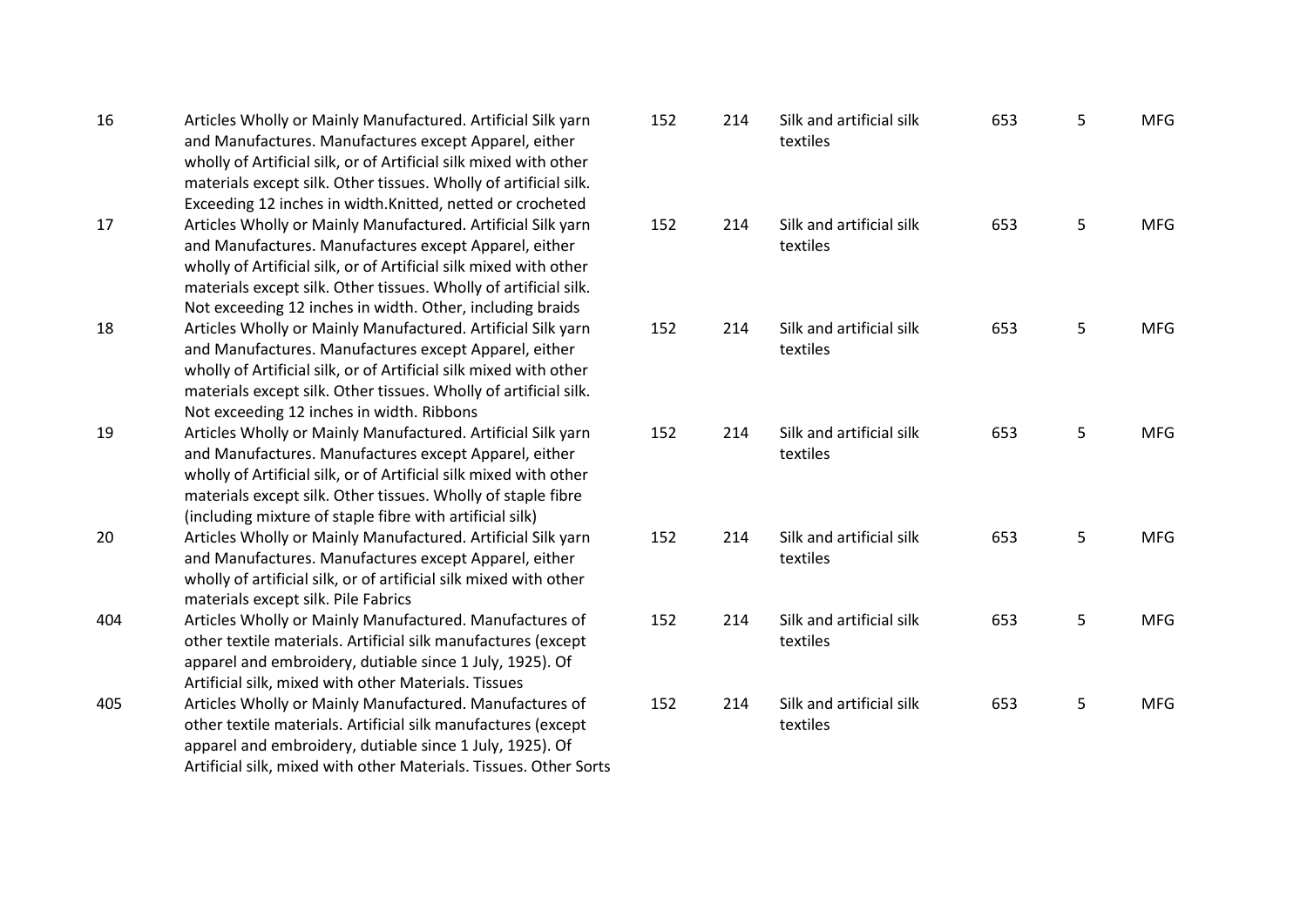| 406 | Articles Wholly or Mainly Manufactured. Manufactures of<br>other textile materials. Artificial silk manufactures (except<br>apparel and embroidery, dutiable since 1 July, 1925). Of<br>Artificial silk, mixed with other Materials. Tissues. Piece Goods                                                | 152 | 214 | Silk<br>tex |
|-----|----------------------------------------------------------------------------------------------------------------------------------------------------------------------------------------------------------------------------------------------------------------------------------------------------------|-----|-----|-------------|
| 407 | Articles Wholly or Mainly Manufactured. Manufactures of<br>other textile materials. Artificial silk manufactures (except<br>apparel and embroidery, dutiable since 1 July, 1925). Of<br>Artificial silk, mixed with other Materials. Tissues. Piece<br>Goods. Damasks, Tapestries, Brocades and the like | 152 | 214 | Silk<br>tex |
| 408 | Articles Wholly or Mainly Manufactured. Manufactures of<br>other textile materials. Artificial silk manufactures (except<br>apparel and embroidery, dutiable since 1 July, 1925). Of<br>Artificial silk, mixed with other Materials. Tissues. Piece<br>Goods. Other Descriptions                         | 152 | 214 | Silk<br>tex |
| 409 | Articles Wholly or Mainly Manufactured. Manufactures of<br>other textile materials. Artificial silk manufactures (except<br>apparel and embroidery, dutiable since 1 July, 1925). Of<br>Artificial silk, mixed with other Materials. Tissues. Ribbons                                                    | 152 | 214 | Silk<br>tex |
| 411 | Articles Wholly or Mainly Manufactured. Manufactures of<br>other textile materials. Artificial silk manufactures (except<br>apparel and embroidery, dutiable since 1 July, 1925). Wholly<br>of artificial silk. Tissues. Other Sorts                                                                     | 152 | 214 | Silk<br>tex |
| 412 | Articles Wholly or Mainly Manufactured. Manufactures of<br>other textile materials. Artificial silk manufactures (except<br>apparel and embroidery, dutiable since 1 July, 1925). Wholly<br>of artificial silk. Tissues. Piece Goods.                                                                    | 152 | 214 | Silk<br>tex |
| 413 | Articles Wholly or Mainly Manufactured. Manufactures of<br>other textile materials. Artificial silk manufactures (except<br>apparel and embroidery, dutiable since 1 July, 1925). Wholly<br>of artificial silk. Tissues. Ribbons                                                                         | 152 | 214 | Silk<br>tex |
| 414 | Articles Wholly or Mainly Manufactured. Manufactures of<br>other textile materials. Artificial silk manufactures (other than                                                                                                                                                                             | 152 | 214 | Silk<br>tex |

| 152 | 214 | Silk and artificial silk<br>textiles | 653 | 5 | <b>MFG</b> |
|-----|-----|--------------------------------------|-----|---|------------|
| 152 | 214 | Silk and artificial silk<br>textiles | 653 | 5 | <b>MFG</b> |
| 152 | 214 | Silk and artificial silk<br>textiles | 653 | 5 | <b>MFG</b> |
| 152 | 214 | Silk and artificial silk<br>textiles | 653 | 5 | <b>MFG</b> |
| 152 | 214 | Silk and artificial silk<br>textiles | 653 | 5 | <b>MFG</b> |
| 152 | 214 | Silk and artificial silk<br>textiles | 653 | 5 | <b>MFG</b> |
| 152 | 214 | Silk and artificial silk<br>textiles | 653 | 5 | <b>MFG</b> |
| 152 | 214 | Silk and artificial silk<br>textiles | 653 | 5 | <b>MFG</b> |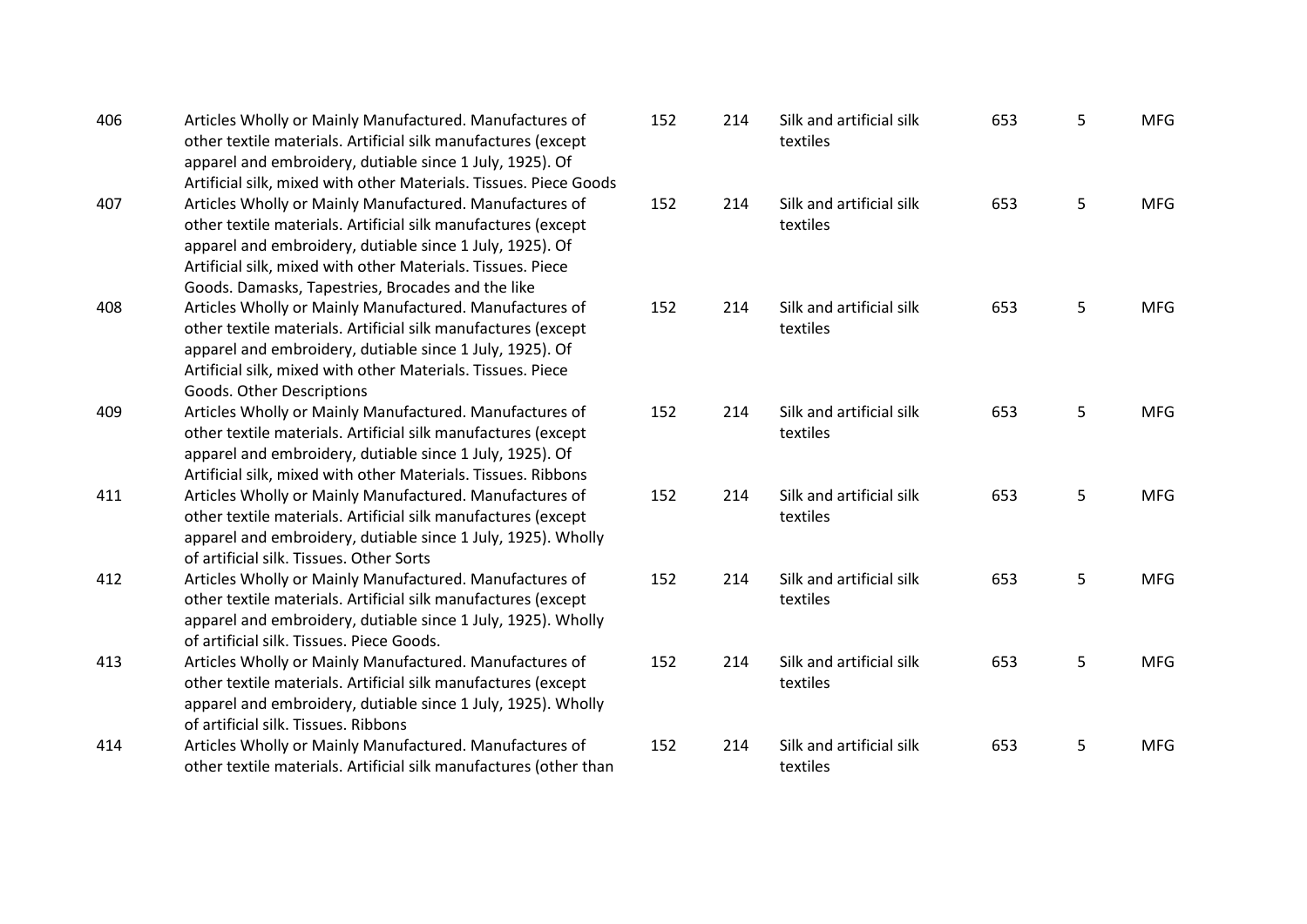|     | apparel, duty-free until June 30, 1925). Piece goods, including<br>plushes |    |
|-----|----------------------------------------------------------------------------|----|
| 510 | Articles Wholly or Mainly Manufactured. Silk and silk                      | 15 |
|     | manufactures. Manufactures of silk, mixed with other                       |    |
|     | materials, if known as "silks" (to June 30, 1925). Piece goods,            |    |
|     | dyed or not dyed. Other fabrics.                                           |    |
| 511 | Articles Wholly or Mainly Manufactured. Silk and silk                      | 15 |
|     | manufactures. Manufactures of silk, mixed with other                       |    |
|     | materials, if known as "silks" (to June 30, 1925). Piece goods,            |    |
|     | dyed or not dyed. Pile fabrics                                             |    |
| 512 | Articles Wholly or Mainly Manufactured. Silk and silk                      | 15 |
|     | manufactures. Manufactures of silk, mixed with other                       |    |
|     | materials, including Artificial silk, if know as "silks" (except           |    |
|     | apparel and embroidery; from July 1, 1925). Tissues. Piece                 |    |
|     | goods, dyed or not dyed. Damasks, Tapestries, Brocades and                 |    |
|     | the like                                                                   |    |
| 513 | Articles Wholly or Mainly Manufactured. Silk and silk                      | 15 |
|     | manufactures. Manufactures of silk, mixed with other                       |    |
|     | materials, including Artificial silk, if know as "silks" (except           |    |
|     | apparel and embroidery; from July 1, 1925). Tissues. Piece                 |    |
|     | goods, dyed or not dyed. Other fabrics                                     |    |
| 514 | Articles Wholly or Mainly Manufactured. Silk and silk                      | 15 |
|     | manufactures. Manufactures of silk, mixed with other                       |    |
|     | materials, including Artificial silk, if know as "silks" (except           |    |
|     | apparel and embroidery; from July 1, 1925). Tissues. Piece                 |    |
|     | goods, dyed or not dyed. Pile fabrics                                      |    |
| 515 | Articles Wholly or Mainly Manufactured. Silk and silk                      | 15 |
|     | manufactures. Silk manufactures, wholly of silk (except                    |    |
|     | apparel and embroidery; from July 1, 1925). Tissues of silk,               |    |
|     | undischarged. Piece goods, dyed or not dyed. Other fabrics.                |    |
|     | Natural, undyed.                                                           |    |
| 516 | Articles Wholly or Mainly Manufactured. Silk and silk                      | 15 |
|     | manufactures. Silk manufactures, wholly of silk (except                    |    |

| 152 | 214 | Silk and artificial silk<br>textiles | 653 | 5 | <b>MFG</b> |
|-----|-----|--------------------------------------|-----|---|------------|
| 152 | 214 | Silk and artificial silk<br>textiles | 653 | 5 | <b>MFG</b> |
| 152 | 214 | Silk and artificial silk<br>textiles | 653 | 5 | <b>MFG</b> |
| 152 | 214 | Silk and artificial silk<br>textiles | 653 | 5 | <b>MFG</b> |
| 152 | 214 | Silk and artificial silk<br>textiles | 653 | 5 | <b>MFG</b> |
| 152 | 214 | Silk and artificial silk<br>textiles | 653 | 5 | <b>MFG</b> |
| 152 | 214 | Silk and artificial silk<br>textiles | 653 | 5 | <b>MFG</b> |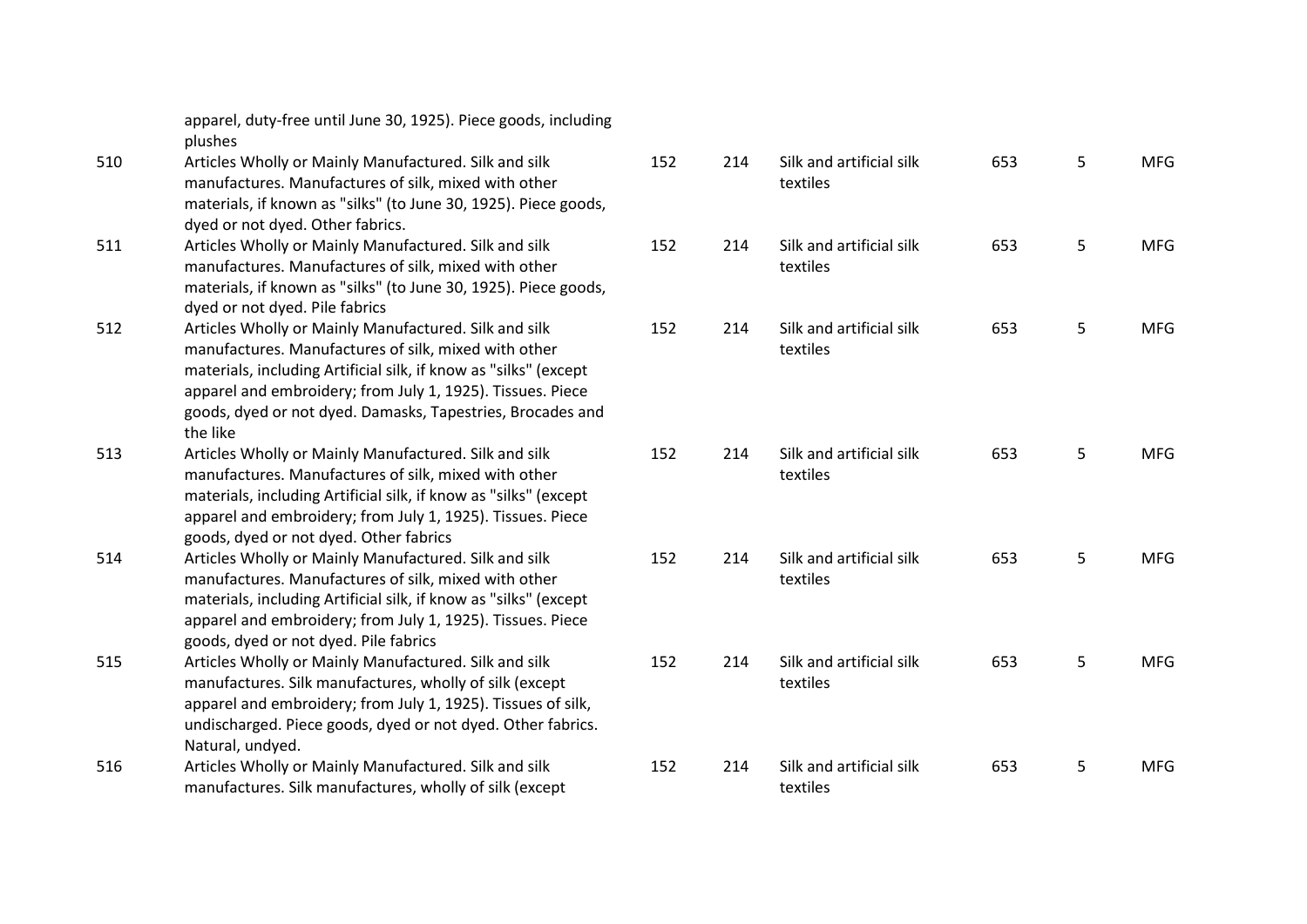apparel and embroidery; from July 1, 1925). Tissues of silk, undischarged. Piece goods, dyed or not dyed. Other fabrics. Other descriptions

- 518 Articles Wholly or Mainly Manufactured. Silk and silk manufactures. Silk manufactures, wholly of silk (except apparel and embroidery; from July 1, 1925). Tissues of silk, wholly or in part discharged. Piece goods, dyed or not dyed. Other fabrics. Habutai, not dyed or printed
- 519 Articles Wholly or Mainly Manufactured. Silk and silk manufactures. Silk manufactures, wholly of silk (except apparel and embroidery; from July 1, 1925). Tissues of silk, wholly or in part discharged. Piece goods, dyed or not dyed. Other fabrics. Natural, undyed (excl. Habutai)
- 520 Articles Wholly or Mainly Manufactured. Silk and silk manufactures. Silk manufactures, wholly of silk (except apparel and embroidery; from July 1, 1925). Tissues of silk, wholly or in part discharged. Piece goods, dyed or not dyed. Other fabrics. Noil tissue
- 521 Articles Wholly or Mainly Manufactured. Silk and silk manufactures. Silk manufactures, wholly of silk (except apparel and embroidery; from July 1, 1925). Tissues of silk, wholly or in part discharged. Piece goods, dyed or not dyed. Other fabrics. Other descriptions
- 522 Articles Wholly or Mainly Manufactured. Silk and silk manufactures. Silk manufactures, wholly of silk (except apparel and embroidery; from July 1, 1925). Tissues of silk, wholly or in part discharged. Piece goods, dyed or not dyed. Pile fabrics
- 523 Articles Wholly or Mainly Manufactured. Silk and silk manufactures. Silk manufactures, wholly of silk (to June 30, 1925). Piece goods, dyed or not dyed. Other fabrics. Natural, undyed (incl. Habutai)

| 152 | 214 | Silk and artificial silk<br>textiles | 653 | 5 | <b>MFG</b> |
|-----|-----|--------------------------------------|-----|---|------------|
| 152 | 214 | Silk and artificial silk<br>textiles | 653 | 5 | <b>MFG</b> |
| 152 | 214 | Silk and artificial silk<br>textiles | 653 | 5 | <b>MFG</b> |
| 152 | 214 | Silk and artificial silk<br>textiles | 653 | 5 | <b>MFG</b> |
| 152 | 214 | Silk and artificial silk<br>textiles | 653 | 5 | <b>MFG</b> |
| 152 | 214 | Silk and artificial silk<br>textiles | 653 | 5 | <b>MFG</b> |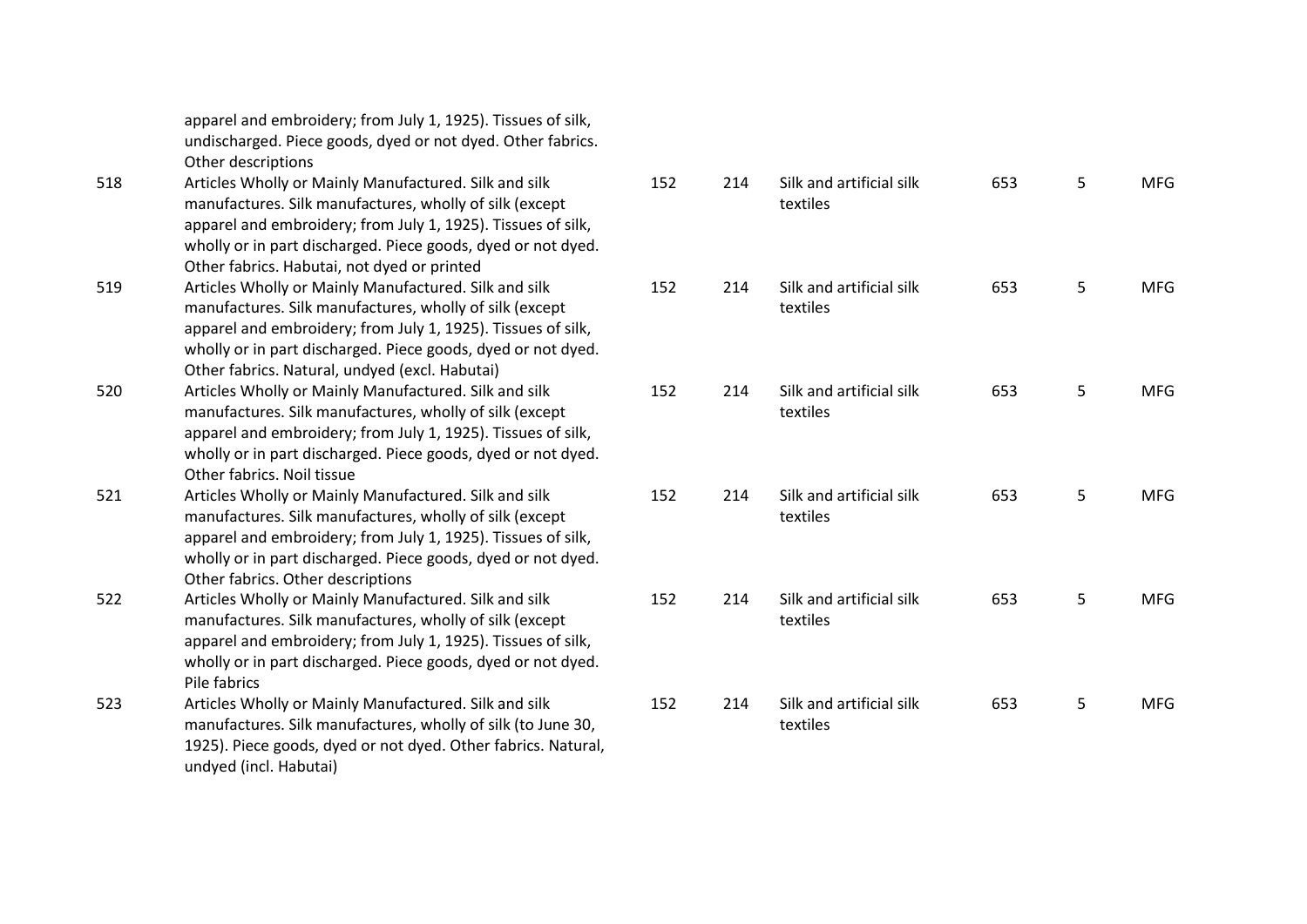| 524 | Articles Wholly or Mainly Manufactured. Silk and silk<br>manufactures. Silk manufactures, wholly of silk (to June 30,<br>1925). Piece goods, dyed or not dyed. Other fabrics. Other<br>descriptions                                                                                                                          | 152 |
|-----|------------------------------------------------------------------------------------------------------------------------------------------------------------------------------------------------------------------------------------------------------------------------------------------------------------------------------|-----|
| 525 | Articles Wholly or Mainly Manufactured. Silk and silk<br>manufactures. Silk manufactures, wholly of silk (to June 30,<br>1925). Piece goods, dyed or not dyed. Pile fabrics                                                                                                                                                  | 152 |
| 536 | Articles Wholly or Mainly Manufactured. Silk yarn and<br>Manufactures. Manufactures except Apparel, either wholly of<br>silk, or of silk mixed with other materials including artificial<br>silk. Bolting cloth, not treated or operated upon, containing<br>no other fibre than Silk                                        | 152 |
| 537 | Articles Wholly or Mainly Manufactured. Silk yarn and<br>Manufactures. Manufactures except Apparel, either wholly of<br>silk, or of silk mixed with other materials including artificial<br>silk. Eastern Tissues of the varieties known as Shantung,<br>Ninghai, Nanshan, Honan, Antung and Habutai. Dyed or<br>Printed     | 152 |
| 538 | Articles Wholly or Mainly Manufactured. Silk yarn and<br>Manufactures. Manufactures except Apparel, either wholly of<br>silk, or of silk mixed with other materials including artificial<br>silk. Eastern Tissues of the varieties known as Shantung,<br>Ninghai, Nanshan, Honan, Antung and Habutai. Not Dyed or<br>Printed | 152 |
| 539 | Articles Wholly or Mainly Manufactured. Silk yarn and<br>Manufactures. Manufactures except Apparel, either wholly of<br>silk, or of silk mixed with other materials including artificial<br>silk. Noil Tissue                                                                                                                | 152 |
| 540 | Articles Wholly or Mainly Manufactured. Silk yarn and<br>Manufactures. Manufactures except Apparel, either wholly of<br>silk, or of silk mixed with other materials including artificial<br>silk. Other Tissues of silk mixed with materials including<br>artificial silk. Exceeding 12 inches in width. Containing 75 per   | 152 |

| 152 | 214 | Silk and artificial silk<br>textiles | 653 | 5 | <b>MFG</b> |
|-----|-----|--------------------------------------|-----|---|------------|
| 152 | 214 | Silk and artificial silk<br>textiles | 653 | 5 | <b>MFG</b> |
| 152 | 214 | Silk and artificial silk<br>textiles | 653 | 5 | <b>MFG</b> |
| 152 | 214 | Silk and artificial silk<br>textiles | 653 | 5 | <b>MFG</b> |
| 152 | 214 | Silk and artificial silk<br>textiles | 653 | 5 | <b>MFG</b> |
| 152 | 214 | Silk and artificial silk<br>textiles | 653 | 5 | <b>MFG</b> |
| 152 | 214 | Silk and artificial silk<br>textiles | 653 | 5 | <b>MFG</b> |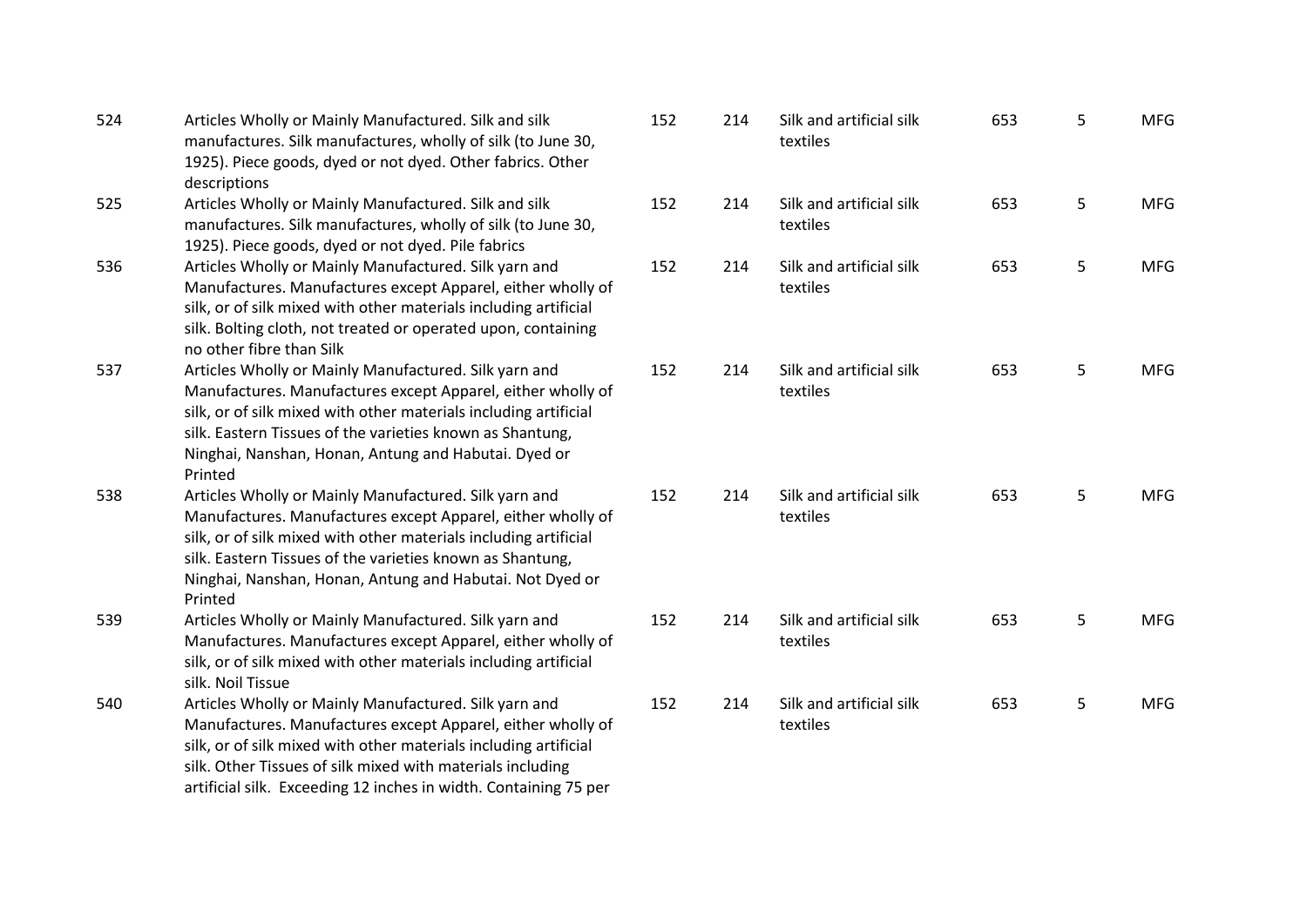cent or under by weight of Silk (other than Noil or of such Silk and Artificial Silk

- 541 Articles Wholly or Mainly Manufactured. Silk yarn and Manufactures. Manufactures except Apparel, either wholly of silk, or of silk mixed with other materials including artificial silk. Other Tissues of silk mixed with materials including artificial silk. Exceeding 12 inches in width. Containing more than 75 per cent by weight of Silk (other than Noil or of such Silk and Artificial Silk
- 542 Articles Wholly or Mainly Manufactured. Silk yarn and Manufactures. Manufactures except Apparel, either wholly of silk, or of silk mixed with other materials including artificial silk. Other Tissues of silk mixed with materials including artificial silk. Not exceeding 12 inches in width. Other including braids
- 543 Articles Wholly or Mainly Manufactured. Silk yarn and Manufactures. Manufactures except Apparel, either wholly of silk, or of silk mixed with other materials including artificial silk. Other Tissues of silk mixed with materials including artificial silk. Not exceeding 12 inches in width. Ribbons
- 544 Articles Wholly or Mainly Manufactured. Silk yarn and Manufactures. Manufactures except Apparel, either wholly of silk, or of silk mixed with other materials including artificial silk. Other Tissues wholly of Silk. Wholly or in part discharged. Not exceeding 12 inches in width. Other including braids 545 Articles Wholly or Mainly Manufactured. Silk yarn and Manufactures. Manufactures except Apparel, either wholly of
- silk, or of silk mixed with other materials including artificial silk. Other Tissues wholly of Silk. Wholly or in part discharged. Not exceeding 12 inches in width. Ribbons 546 Articles Wholly or Mainly Manufactured. Silk yarn and
- Manufactures. Manufactures except Apparel, either wholly of

| 152 | 214 | Silk and artificial silk<br>textiles | 653 | 5 | <b>MFG</b> |
|-----|-----|--------------------------------------|-----|---|------------|
| 152 | 214 | Silk and artificial silk<br>textiles | 653 | 5 | <b>MFG</b> |
| 152 | 214 | Silk and artificial silk<br>textiles | 653 | 5 | <b>MFG</b> |
| 152 | 214 | Silk and artificial silk<br>textiles | 653 | 5 | <b>MFG</b> |
| 152 | 214 | Silk and artificial silk<br>textiles | 653 | 5 | <b>MFG</b> |
| 152 | 214 | Silk and artificial silk<br>textiles | 653 | 5 | <b>MFG</b> |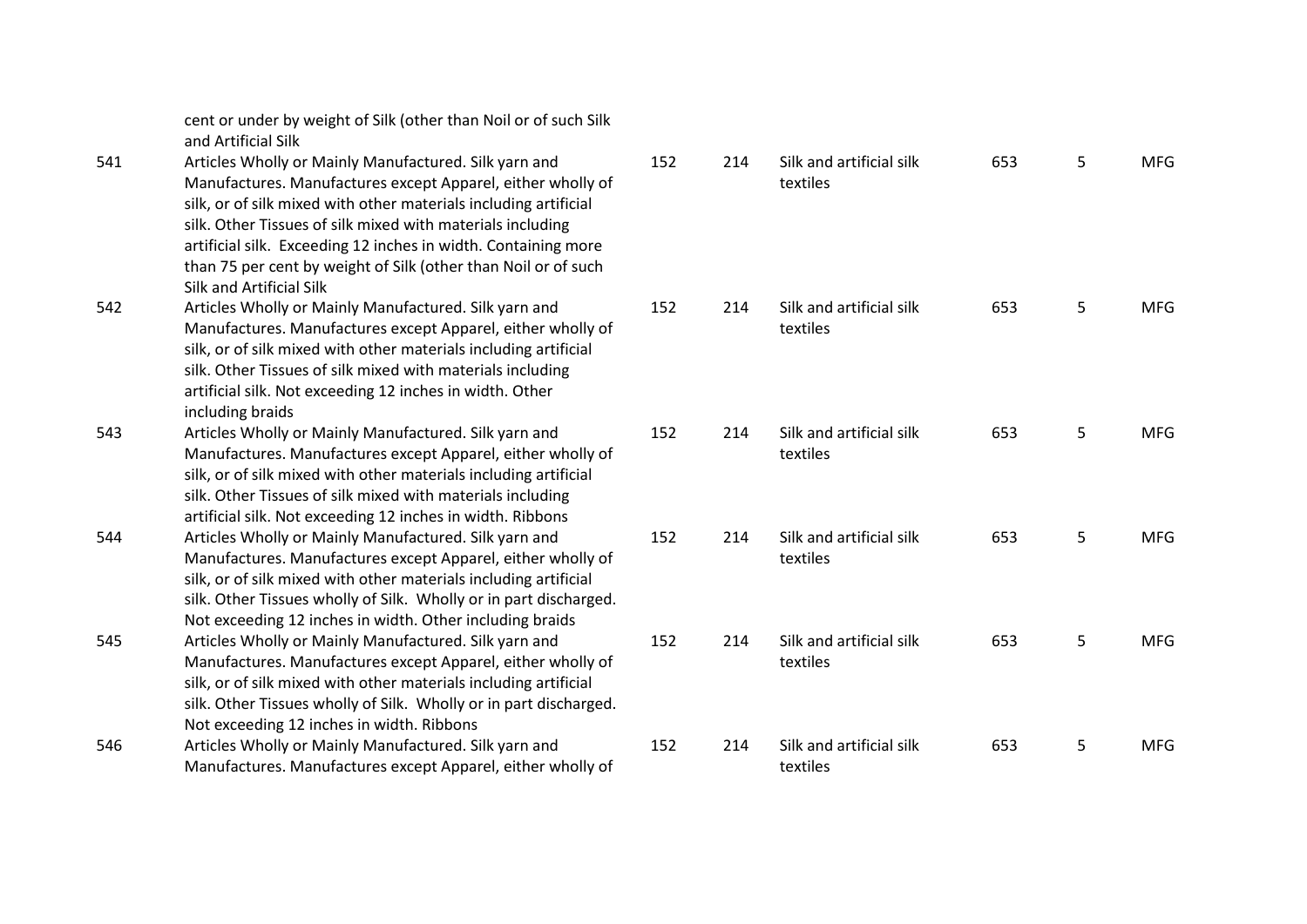|     | silk, or of silk mixed with other materials including artificial<br>silk. Other Tissues wholly of Silk. Undischarged                                                                                                                                                                                                                                   |     |
|-----|--------------------------------------------------------------------------------------------------------------------------------------------------------------------------------------------------------------------------------------------------------------------------------------------------------------------------------------------------------|-----|
| 547 | Articles Wholly or Mainly Manufactured. Silk yarn and<br>Manufactures. Manufactures except Apparel, either wholly of<br>silk, or of silk mixed with other materials including artificial<br>silk. Other Tissues wholly of Silk. Wholly or in part discharged.<br>Exceeding 12 inches in width. Bleached or Dyed including<br>dyed in the yarn          | 152 |
| 548 | Articles Wholly or Mainly Manufactured. Silk yarn and<br>Manufactures. Manufactures except Apparel, either wholly of<br>silk, or of silk mixed with other materials including artificial<br>silk. Other Tissues wholly of Silk. Wholly or in part discharged.<br>Exceeding 12 inches in width. Bleached, Printed or Dyed<br>including dyed in the yarn | 152 |
| 549 | Articles Wholly or Mainly Manufactured. Silk yarn and<br>Manufactures. Manufactures except Apparel, either wholly of<br>silk, or of silk mixed with other materials including artificial<br>silk. Other Tissues wholly of Silk. Wholly or in part discharged.<br>Exceeding 12 inches in width. Not bleached Dyed or Printed                            | 152 |
| 550 | Articles Wholly or Mainly Manufactured. Silk yarn and<br>Manufactures. Manufactures except Apparel, either wholly of<br>silk, or of silk mixed with other materials including artificial<br>silk. Other Tissues wholly of Silk. Wholly or in part discharged.<br>Exceeding 12 inches in width. Piece goods, n.e.s                                      | 152 |
| 551 | Articles Wholly or Mainly Manufactured. Silk yarn and<br>Manufactures. Manufactures except Apparel, either wholly of<br>silk, or of silk mixed with other materials including artificial<br>silk. Other Tissues wholly of Silk. Wholly or in part discharged.<br>Exceeding 12 inches in width. Printed                                                 | 152 |
| 552 | Articles Wholly or Mainly Manufactured. Silk yarn and<br>Manufactures. Manufactures except Apparel, either wholly of<br>silk, or of silk mixed with other materials including artificial                                                                                                                                                               | 152 |

| 152 | 214 | Silk and artificial silk<br>textiles | 653 | 5 | <b>MFG</b> |
|-----|-----|--------------------------------------|-----|---|------------|
| 152 | 214 | Silk and artificial silk<br>textiles | 653 | 5 | <b>MFG</b> |
| 152 | 214 | Silk and artificial silk<br>textiles | 653 | 5 | <b>MFG</b> |
| 152 | 214 | Silk and artificial silk<br>textiles | 653 | 5 | <b>MFG</b> |
| 152 | 214 | Silk and artificial silk<br>textiles | 653 | 5 | <b>MFG</b> |
| 152 | 214 | Silk and artificial silk<br>textiles | 653 | 5 | <b>MFG</b> |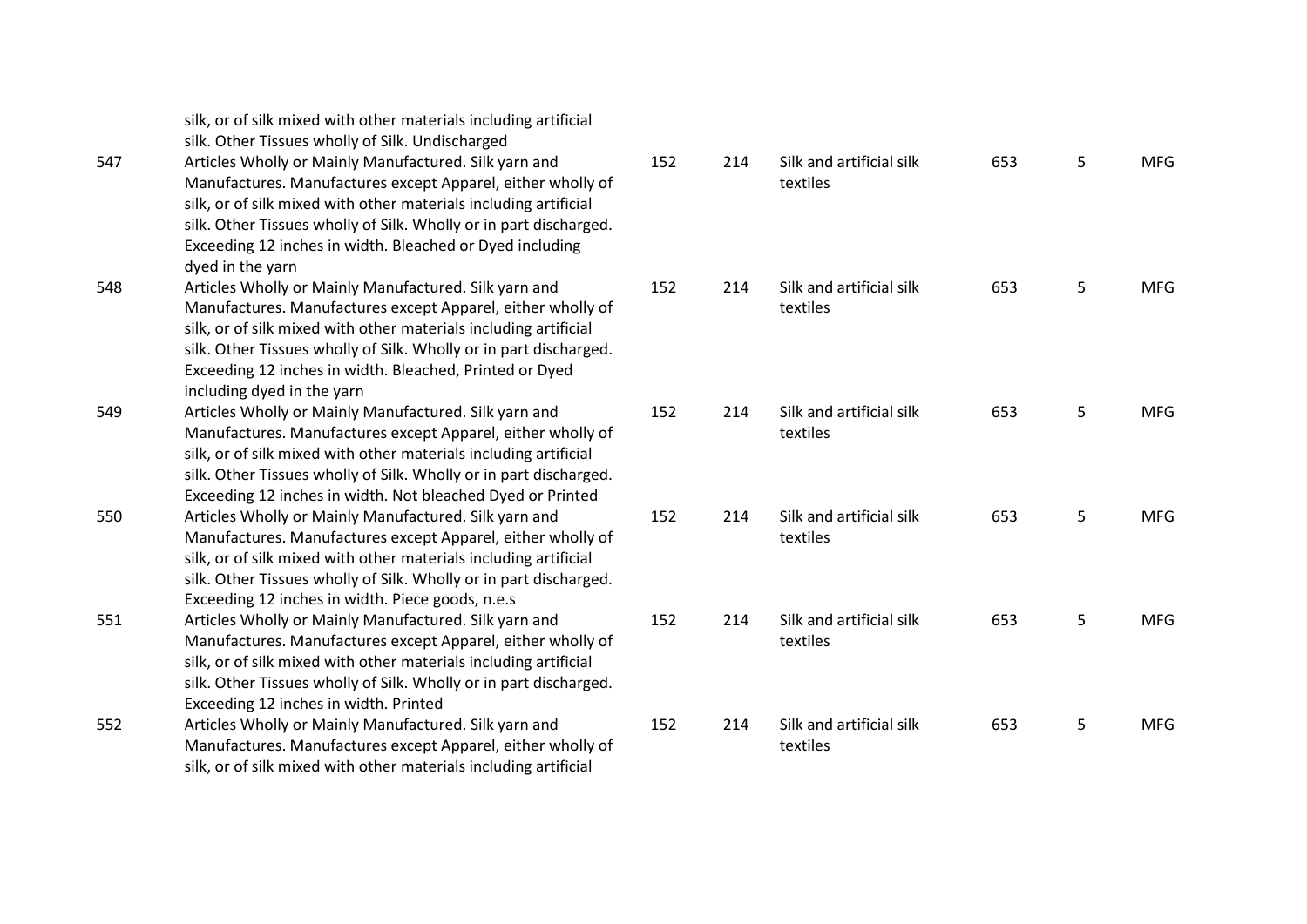silk. Pile fabrics and Damasks, Tapestries, Brocades and the like

- 615 Articles Wholly or Mainly Manufactured. Woollen and worsted yarns and manufactures. Woollen and worsted manufactures (except apparel), Wool and mohair plushes and other pile fabrics
- 616 Articles Wholly or Mainly Manufactured. Woollen and worsted yarns and manufactures. Woollen and worsted manufactures (except apparel), woollen tissues, all wool, weighing 12 ounces and under 16 ounces to the square vard.
- 617 Articles Wholly or Mainly Manufactured. Woollen and worsted yarns and manufactures. Woollen and worsted manufactures (except apparel), woollen tissues, all wool, weighing 16 ounces and over to the square yard
- 618 Articles Wholly or Mainly Manufactured. Woollen and worsted yarns and manufactures. Woollen and worsted manufactures (except apparel), woollen tissues, all wool, weighing 8 ounces and under 12 ounces to the square yard.
- 619 Articles Wholly or Mainly Manufactured. Woollen and worsted yarns and manufactures. Woollen and worsted manufactures (except apparel), woollen tissues, all wool, weighing under 8 ounces to the square yard.
- 620 Articles Wholly or Mainly Manufactured. Woollen and worsted yarns and manufactures. Woollen and worsted manufactures (except apparel), woollen tissues, all wool, Woven, Knitted, Netted or Crocheted
- 621 Articles Wholly or Mainly Manufactured. Woollen and worsted yarns and manufactures. Woollen and worsted manufactures (except apparel), woollen tissues, Of Wool mixed with other materials, if known as "woolens", Woven, Knitted, Netted or Crocheted
- 622 Articles Wholly or Mainly Manufactured. Woollen and worsted yarns and manufactures. Woollen and worsted

| 153 | 248 | Wool and mohair plushes<br>and other pile fabrics | 653 | 5 | <b>MFG</b> |
|-----|-----|---------------------------------------------------|-----|---|------------|
| 154 | 259 | Woollen tissues. All Wool                         | 653 | 5 | <b>MFG</b> |
| 154 | 259 | Woollen tissues. All Wool                         | 653 | 5 | <b>MFG</b> |
| 154 | 259 | Woollen tissues. All Wool                         | 653 | 5 | <b>MFG</b> |
| 154 | 259 | Woollen tissues. All Wool                         | 653 | 5 | <b>MFG</b> |
| 154 | 259 | Woollen tissues. All Wool                         | 653 | 5 | <b>MFG</b> |
| 155 | 260 | Woollen tissues. Wool<br>mix                      | 653 | 5 | <b>MFG</b> |
| 155 | 260 | Woollen tissues. Wool<br>mix                      | 653 | 5 | <b>MFG</b> |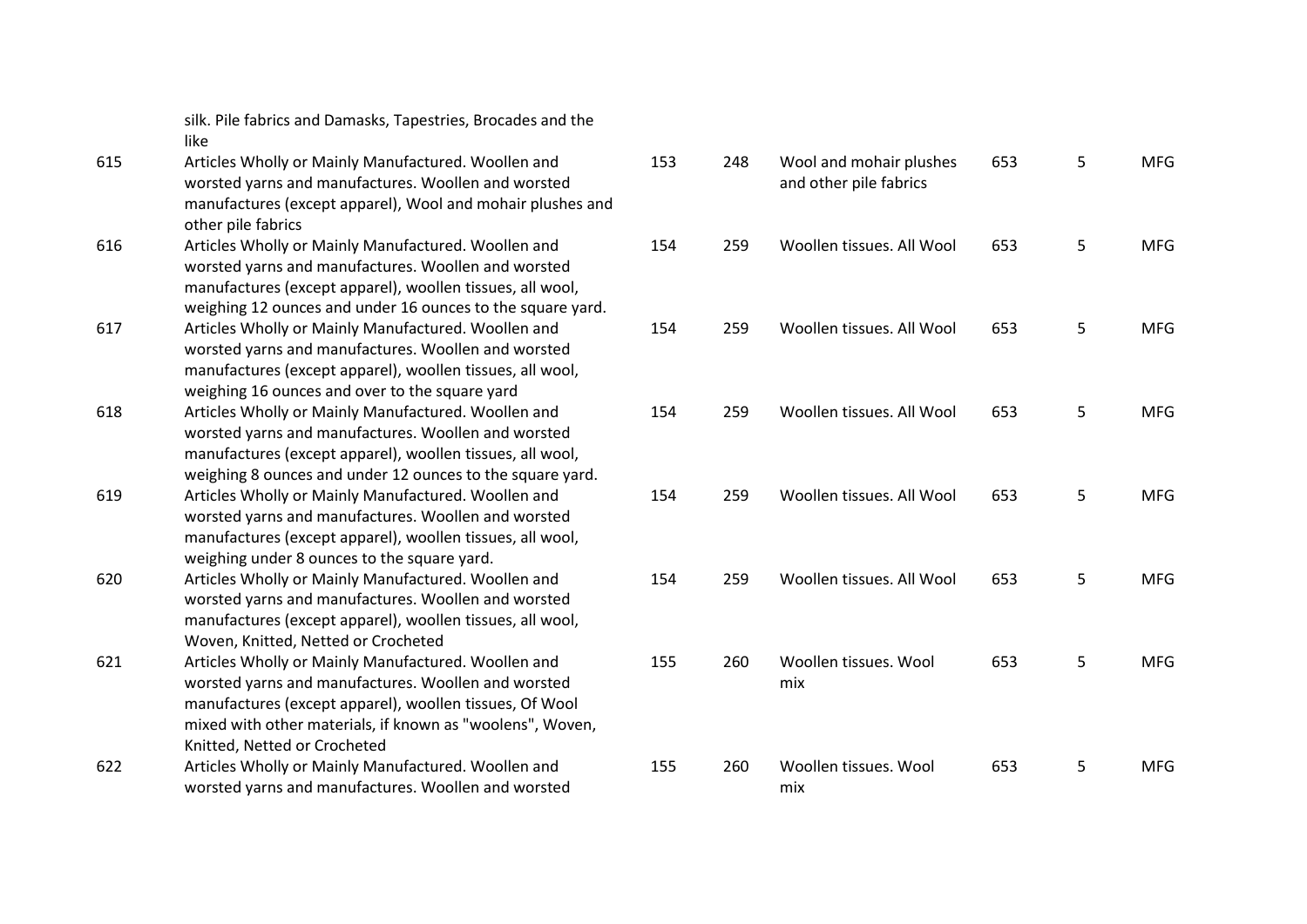|     | manufactures (except apparel), woollen tissues, of wool<br>mixed with other materials, known as "woollens", weighing 12 |
|-----|-------------------------------------------------------------------------------------------------------------------------|
|     | ounces and under 16 ounces to the square yard.                                                                          |
| 623 | Articles Wholly or Mainly Manufactured. Woollen and                                                                     |
|     | worsted yarns and manufactures. Woollen and worsted                                                                     |
|     | manufactures (except apparel), woollen tissues, of wool                                                                 |
|     | mixed with other materials, known as "woollens", weighing 16                                                            |
|     | ounces and over to the square yard                                                                                      |
| 624 | Articles Wholly or Mainly Manufactured. Woollen and                                                                     |
|     | worsted yarns and manufactures. Woollen and worsted                                                                     |
|     | manufactures (except apparel), woollen tissues, of wool                                                                 |
|     | mixed with other materials, known as "woollens", weighing 8                                                             |
|     | ounces and under 12 ounces to the square yard.                                                                          |
| 625 | Articles Wholly or Mainly Manufactured. Woollen and                                                                     |
|     | worsted yarns and manufactures. Woollen and worsted                                                                     |
|     | manufactures (except apparel), woollen tissues, of wool                                                                 |
|     | mixed with other materials, known as "woollens", weighing                                                               |
|     | under 8 ounces to the square yard.                                                                                      |
| 613 | Articles Wholly or Mainly Manufactured. Woollen and                                                                     |
|     | worsted yarns and manufactures. Woollen and worsted                                                                     |
|     | manufactures (except apparel), other worsted tissues, all                                                               |
|     | wool.                                                                                                                   |
| 626 | Articles Wholly or Mainly Manufactured. Woollen and                                                                     |
|     | worsted yarns and manufactures. Woollen and worsted                                                                     |
|     | manufactures (except apparel), worsted tissues, all wool,                                                               |
|     | linings, lastings, etc.                                                                                                 |
| 627 | Articles Wholly or Mainly Manufactured. Woollen and                                                                     |
|     | worsted yarns and manufactures. Woollen and worsted                                                                     |
|     | manufactures (except apparel), worsted tissues, all wool,                                                               |
|     | other tissues weighing 12 ounces and over to the square yard                                                            |
| 628 | Articles Wholly or Mainly Manufactured. Woollen and                                                                     |
|     | worsted yarns and manufactures. Woollen and worsted                                                                     |

| 155 | 260 | Woollen tissues. Wool<br>mix | 653 | 5 | <b>MFG</b> |
|-----|-----|------------------------------|-----|---|------------|
| 155 | 260 | Woollen tissues. Wool<br>mix | 653 | 5 | <b>MFG</b> |
| 155 | 260 | Woollen tissues. Wool<br>mix | 653 | 5 | <b>MFG</b> |
| 156 | 262 | Worsted tissues. All Wool    | 653 | 5 | <b>MFG</b> |
| 156 | 262 | Worsted tissues. All Wool    | 653 | 5 | <b>MFG</b> |
| 156 | 262 | Worsted tissues. All Wool    | 653 | 5 | <b>MFG</b> |
| 156 | 262 | Worsted tissues. All Wool    | 653 | 5 | <b>MFG</b> |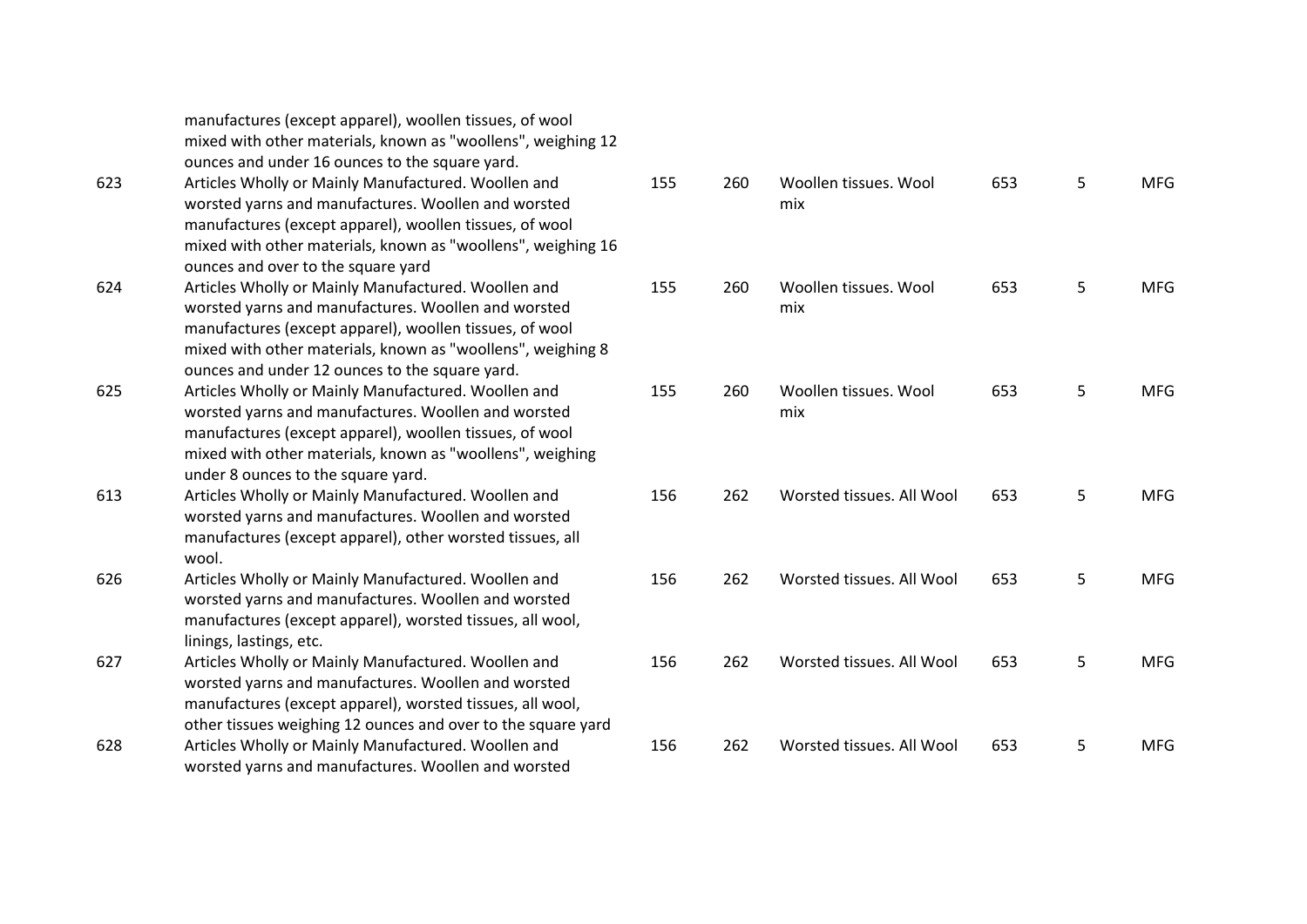| 629 | other tissues weighing under 12 ounces to the square yard<br>Articles Wholly or Mainly Manufactured. Woollen and<br>worsted yarns and manufactures. Woollen and worsted<br>manufactures (except apparel), worsted tissues, of wool<br>mixed with other materials, known as "worsteds", linings,<br>lastings, etc.                                | $\mathbf{1}$ |
|-----|--------------------------------------------------------------------------------------------------------------------------------------------------------------------------------------------------------------------------------------------------------------------------------------------------------------------------------------------------|--------------|
| 630 | Articles Wholly or Mainly Manufactured. Woollen and<br>worsted yarns and manufactures. Woollen and worsted<br>manufactures (except apparel), worsted tissues, of wool<br>mixed with other materials, known as "worsteds", other                                                                                                                  | $\mathbf{1}$ |
| 631 | tissues weighing 12 ounces and over to the square yard<br>Articles Wholly or Mainly Manufactured. Woollen and<br>worsted yarns and manufactures. Woollen and worsted<br>manufactures (except apparel), worsted tissues, of wool<br>mixed with other materials, known as "worsteds", other<br>tissues weighing under 12 ounces to the square yard | $\mathbf{1}$ |
| 632 | Articles Wholly or Mainly Manufactured. Woollen and<br>worsted yarns and manufactures. Woollen and worsted<br>manufactures (except apparel), worsted tissues, of wool<br>mixed with other materials, known as "worsteds".                                                                                                                        | $\mathbf{1}$ |
| 424 | Articles Wholly or Mainly Manufactured. Manufactures of<br>other textile materials. Coir Yarn                                                                                                                                                                                                                                                    | $\mathbf{1}$ |
| 31  | Articles Wholly or Mainly Manufactured. Cotton yarns and<br>manufactures. Cotton Manufactures (except apparel and<br>embroidery). Finished Thread (until 1928)                                                                                                                                                                                   | $\mathbf{1}$ |
| 32  | Articles Wholly or Mainly Manufactured. Cotton yarns and<br>manufactures. Cotton Manufactures (except apparel and<br>embroidery). Finished Thread for Sewing, Crocheting, &c., in<br>length exceeding 1,000 yards (from 1929)                                                                                                                    | $\mathbf{1}$ |
| 33  | Articles Wholly or Mainly Manufactured. Cotton yarns and<br>manufactures. Cotton Manufactures (except apparel and                                                                                                                                                                                                                                | $\mathbf{1}$ |
|     |                                                                                                                                                                                                                                                                                                                                                  |              |

manufactures (except apparel), worsted tissues, all wool,

| 157 | 263 | Worsted tissues.<br>Worsted mix | 653 | 5 | <b>MFG</b> |
|-----|-----|---------------------------------|-----|---|------------|
| 157 | 263 | Worsted tissues.<br>Worsted mix | 653 | 5 | <b>MFG</b> |
| 157 | 263 | Worsted tissues.<br>Worsted mix | 653 | 5 | <b>MFG</b> |
| 157 | 263 | Worsted tissues.<br>Worsted mix | 653 | 5 | <b>MFG</b> |
| 158 | 33  | Coir Yarn                       | 651 | 5 | <b>MFG</b> |
| 159 | 48  | <b>Cotton Thread</b>            | 651 | 5 | <b>MFG</b> |
| 159 | 48  | <b>Cotton Thread</b>            | 651 | 5 | <b>MFG</b> |
| 159 | 48  | <b>Cotton Thread</b>            | 651 | 5 | <b>MFG</b> |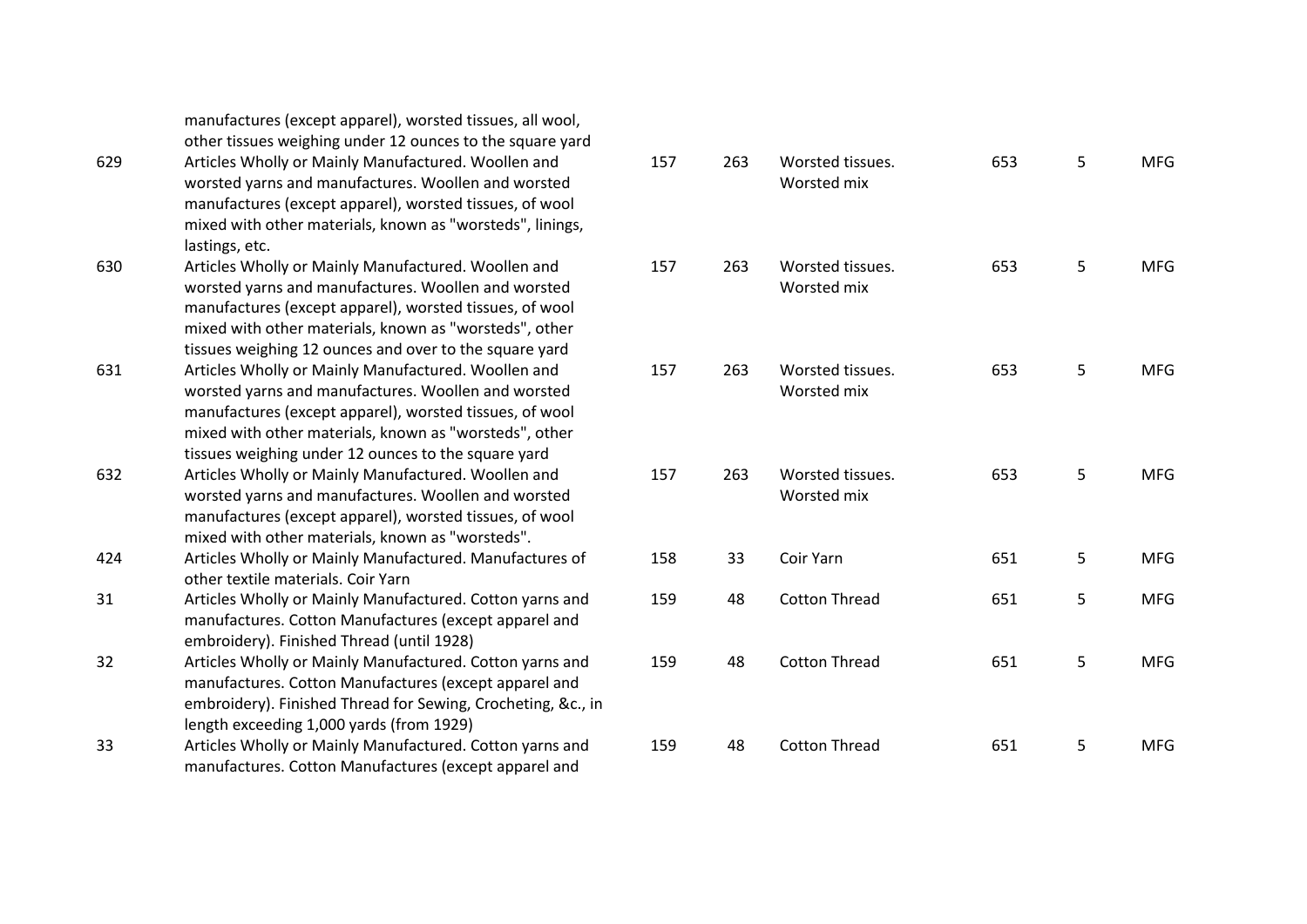|    | embroidery). Finished Thread for Sewing, Crocheting, &c., in<br>length not exceeding 1,000 yards (from 1929) |     |
|----|--------------------------------------------------------------------------------------------------------------|-----|
| 47 | Articles Wholly or Mainly Manufactured. Cotton yarns and                                                     | 160 |
|    | manufactures. Cotton yarns. Bleached and dyed. Mercerised.                                                   |     |
|    | Over No. 120 Count                                                                                           |     |
| 48 | Articles Wholly or Mainly Manufactured. Cotton yarns and                                                     | 160 |
|    | manufactures. Cotton yarns. Bleached and dyed. Mercerised.                                                   |     |
|    | Over No. 40 Count and up to No. 80 Count                                                                     |     |
| 49 | Articles Wholly or Mainly Manufactured. Cotton yarns and                                                     | 160 |
|    | manufactures. Cotton yarns. Bleached and dyed. Mercerised.                                                   |     |
|    | Over No. 80 Count and up to No. 120 Count                                                                    |     |
| 50 | Articles Wholly or Mainly Manufactured. Cotton yarns and                                                     | 160 |
|    | manufactures. Cotton yarns. Bleached and dyed. Mercerised.                                                   |     |
|    | Up to No. 40 Count                                                                                           |     |
| 51 | Articles Wholly or Mainly Manufactured. Cotton yarns and                                                     | 160 |
|    | manufactures. Cotton yarns. Bleached and dyed. Not                                                           |     |
|    | Mercerised. Over No. 120 Count                                                                               |     |
| 52 | Articles Wholly or Mainly Manufactured. Cotton yarns and                                                     | 160 |
|    | manufactures. Cotton yarns. Bleached and dyed. Not                                                           |     |
|    | Mercerised. Over No. 40 Count and up to No. 80 Count                                                         |     |
| 53 | Articles Wholly or Mainly Manufactured. Cotton yarns and                                                     | 160 |
|    | manufactures. Cotton yarns. Bleached and dyed. Not                                                           |     |
|    | Mercerised. Over No. 80 Count and up to No. 120 Count                                                        |     |
| 54 | Articles Wholly or Mainly Manufactured. Cotton yarns and                                                     | 160 |
|    | manufactures. Cotton yarns. Bleached and dyed. Not                                                           |     |
|    | Mercerised. Up to No. 40 Count                                                                               |     |
| 55 | Articles Wholly or Mainly Manufactured. Cotton yarns and                                                     | 160 |
|    | manufactures. Cotton yarns. Bleached and dyed. Over No. 120                                                  |     |
|    | Count                                                                                                        |     |
| 56 | Articles Wholly or Mainly Manufactured. Cotton yarns and                                                     | 160 |
|    | manufactures. Cotton yarns. Bleached and Dyed. Over No. 26                                                   |     |
|    | counts and up to no. 40 count                                                                                |     |
|    |                                                                                                              |     |

| 160 | 51 | Cotton yarns. Bleached<br>and dyed | 651 | 5 | <b>MFG</b> |
|-----|----|------------------------------------|-----|---|------------|
| 160 | 51 | Cotton yarns. Bleached<br>and dyed | 651 | 5 | <b>MFG</b> |
| 160 | 51 | Cotton yarns. Bleached<br>and dyed | 651 | 5 | <b>MFG</b> |
| 160 | 51 | Cotton yarns. Bleached<br>and dyed | 651 | 5 | <b>MFG</b> |
| 160 | 51 | Cotton yarns. Bleached<br>and dyed | 651 | 5 | <b>MFG</b> |
| 160 | 51 | Cotton yarns. Bleached<br>and dyed | 651 | 5 | <b>MFG</b> |
| 160 | 51 | Cotton yarns. Bleached<br>and dyed | 651 | 5 | <b>MFG</b> |
| 160 | 51 | Cotton yarns. Bleached<br>and dyed | 651 | 5 | <b>MFG</b> |
| 160 | 51 | Cotton yarns. Bleached<br>and dyed | 651 | 5 | <b>MFG</b> |
| 160 | 51 | Cotton yarns. Bleached<br>and dyed | 651 | 5 | <b>MFG</b> |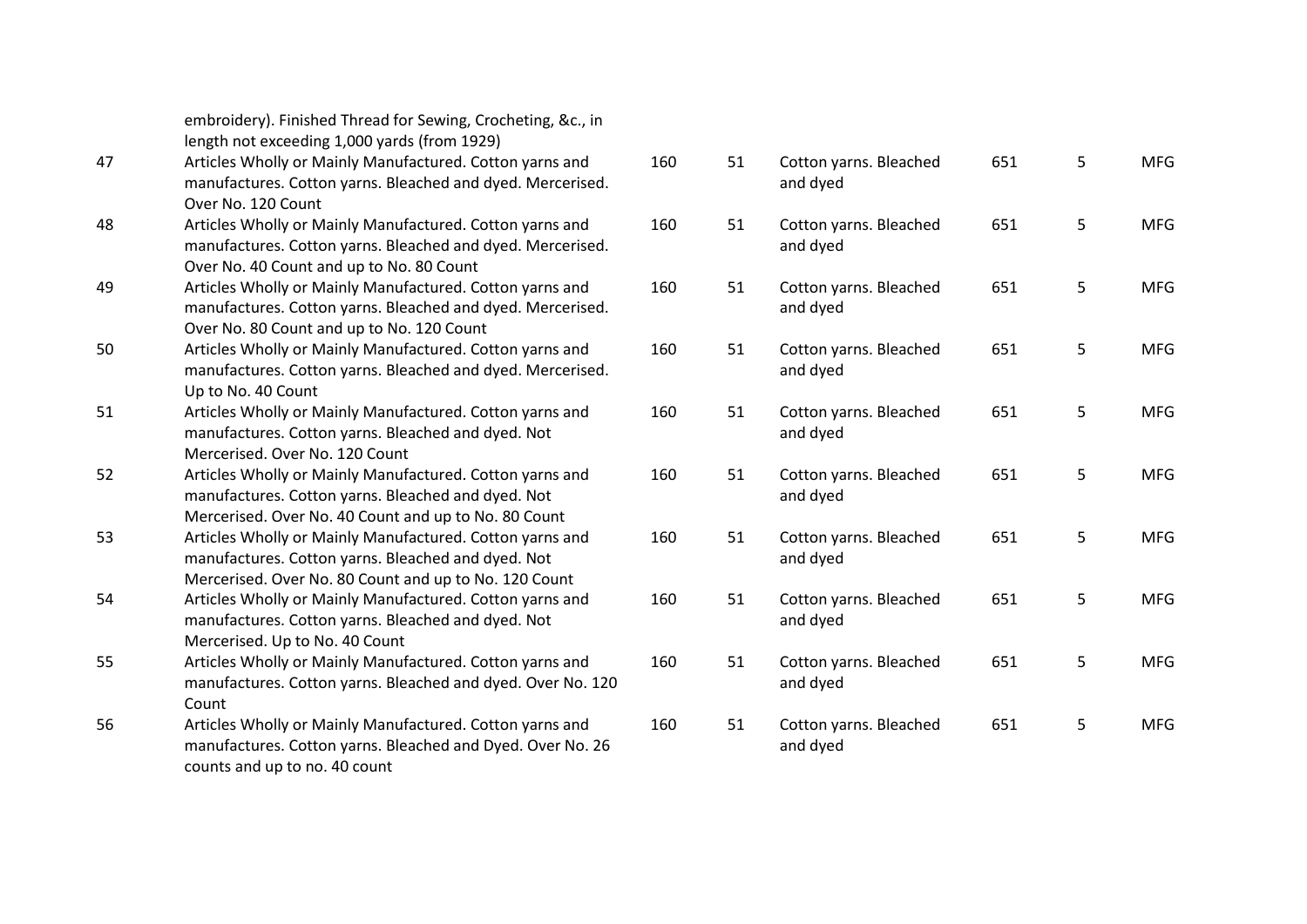| 57  | Articles Wholly or Mainly Manufactured. Cotton yarns and<br>manufactures. Cotton yarns. Bleached and Dyed. Over No. 40<br>Count                         |
|-----|---------------------------------------------------------------------------------------------------------------------------------------------------------|
| 58  | Articles Wholly or Mainly Manufactured. Cotton yarns and<br>manufactures. Cotton yarns. Bleached and dyed. Over No. 40<br>Count and up to No. 80 Count  |
| 59  | Articles Wholly or Mainly Manufactured. Cotton yarns and<br>manufactures. Cotton yarns. Bleached and dyed. Over No. 80<br>Count and up to No. 120 Count |
| 60  | Articles Wholly or Mainly Manufactured. Cotton yarns and<br>manufactures. Cotton yarns. Bleached and dyed. Up to no. 40<br>count                        |
| 61  | Articles Wholly or Mainly Manufactured. Cotton yarns and<br>manufactures. Cotton yarns. Grey, unbleached. Over No. 120<br>Count                         |
| 62  | Articles Wholly or Mainly Manufactured. Cotton yarns and<br>manufactures. Cotton yarns. Grey, unbleached. Over No. 26<br>counts and up to no. 40 count  |
| 63  | Articles Wholly or Mainly Manufactured. Cotton yarns and<br>manufactures. Cotton yarns. Grey, unbleached. Over No. 40<br>Count                          |
| 64  | Articles Wholly or Mainly Manufactured. Cotton yarns and<br>manufactures. Cotton yarns. Grey, unbleached. Over No. 40<br>Count and up to No. 80 Count   |
| 65  | Articles Wholly or Mainly Manufactured. Cotton yarns and<br>manufactures. Cotton yarns. Grey, unbleached. Over No. 80<br>Count and up to No. 120 Count  |
| 66  | Articles Wholly or Mainly Manufactured. Cotton yarns and<br>manufactures. Cotton yarns. Grey, unbleached. Up to no. 40<br>count                         |
| 425 | Articles Wholly or Mainly Manufactured. Manufactures of<br>other textile materials. Flax Line Yarns                                                     |

| 160 | 51 | Cotton yarns. Bleached<br>and dyed | 651 | 5 | <b>MFG</b> |
|-----|----|------------------------------------|-----|---|------------|
| 160 | 51 | Cotton yarns. Bleached<br>and dyed | 651 | 5 | <b>MFG</b> |
| 160 | 51 | Cotton yarns. Bleached<br>and dyed | 651 | 5 | <b>MFG</b> |
| 160 | 51 | Cotton yarns. Bleached<br>and dyed | 651 | 5 | <b>MFG</b> |
| 161 | 52 | Cotton yarns. Grey,<br>unbleached  | 651 | 5 | <b>MFG</b> |
| 161 | 52 | Cotton yarns. Grey,<br>unbleached  | 651 | 5 | <b>MFG</b> |
| 161 | 52 | Cotton yarns. Grey,<br>unbleached  | 651 | 5 | <b>MFG</b> |
| 161 | 52 | Cotton yarns. Grey,<br>unbleached  | 651 | 5 | <b>MFG</b> |
| 161 | 52 | Cotton yarns. Grey,<br>unbleached  | 651 | 5 | <b>MFG</b> |
| 161 | 52 | Cotton yarns. Grey,<br>unbleached  | 651 | 5 | <b>MFG</b> |
| 162 | 84 | <b>Flax Line Yarns</b>             | 651 | 5 | <b>MFG</b> |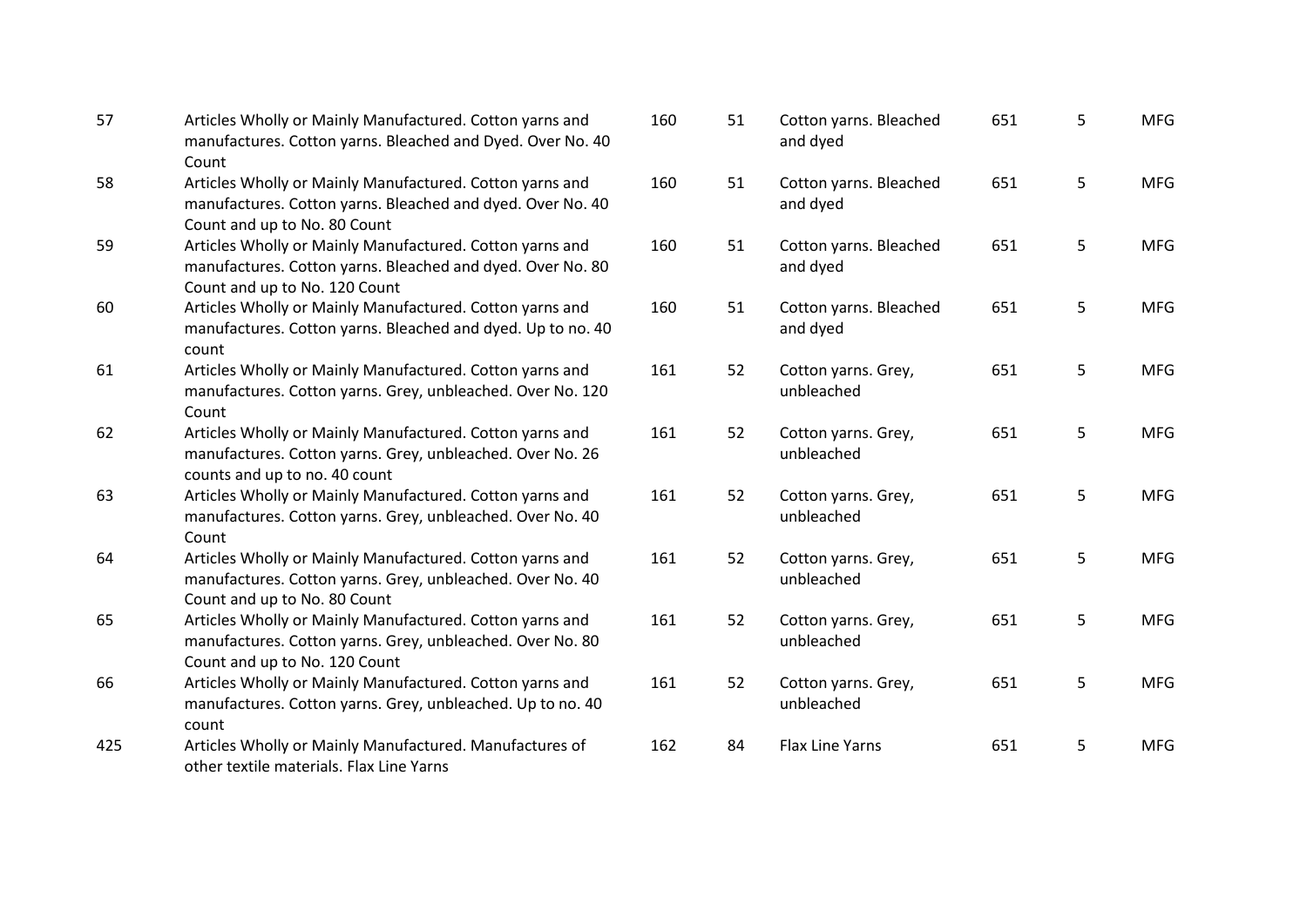| 426 | Articles Wholly or Mainly Manufactured. Manufactures of<br>other textile materials. Flax Tow Yarns                                                                                                                                                                                                    | 163 | 85  | <b>Flax Tow Yarns</b>         | 651 | 5 | <b>MFG</b> |
|-----|-------------------------------------------------------------------------------------------------------------------------------------------------------------------------------------------------------------------------------------------------------------------------------------------------------|-----|-----|-------------------------------|-----|---|------------|
| 634 | Articles Wholly or Mainly Manufactured. Woollen and<br>worsted yarns and manufactures. Woollen and worsted yarns.<br>Hair or wool, n.e.s.                                                                                                                                                             | 164 | 93  | Hair or wool yarns, n.e.s     | 651 | 5 | <b>MFG</b> |
| 427 | Articles Wholly or Mainly Manufactured. Manufactures of<br>other textile materials. Hemp Line Yarns                                                                                                                                                                                                   | 165 | 98  | Hemp Line Yarns               | 651 | 5 | <b>MFG</b> |
| 428 | Articles Wholly or Mainly Manufactured. Manufactures of<br>other textile materials. Hemp Tow Yarns                                                                                                                                                                                                    | 166 | 99  | Hemp Tow Yarns                | 651 | 5 | <b>MFG</b> |
| 430 | Articles Wholly or Mainly Manufactured. Manufactures of<br>other textile materials. Jute Yarn                                                                                                                                                                                                         | 167 | 118 | Jute Yarn                     | 651 | 5 | <b>MFG</b> |
| 431 | Articles Wholly or Mainly Manufactured. Manufactures of<br>other textile materials. Linen manufactures, including<br>manufactures of linen mixed with other materials, if known as<br>"linens". Finished thread                                                                                       | 168 | 119 | Linen Thread                  | 651 | 5 | <b>MFG</b> |
| 438 | Articles Wholly or Mainly Manufactured. Manufactures of<br>other textile materials. Ramie Yarn                                                                                                                                                                                                        | 169 | 196 | Ramie Yarn                    | 651 | 5 | <b>MFG</b> |
| 415 | Articles Wholly or Mainly Manufactured. Manufactures of<br>other textile materials. Artificial silk yarn and Manufactures,<br>Yarn, thread and straw wholly of artificial silk or of artificial<br>mixed with other materials. Doubled or twisted thread<br>advanced beyond the stage of singles yarn | 170 | 215 | Silk and artificial silk yarn | 651 | 5 | <b>MFG</b> |
| 416 | Articles Wholly or Mainly Manufactured. Manufactures of<br>other textile materials. Artificial silk yarn and Manufactures,<br>Yarn, thread and straw wholly of artificial silk or of artificial<br>mixed with other materials. Singles yarn and straw                                                 | 170 | 215 | Silk and artificial silk yarn | 651 | 5 | <b>MFG</b> |
| 417 | Articles Wholly or Mainly Manufactured. Manufactures of<br>other textile materials. Artificial silk yarn, i.e. yarn, thread and<br>straw (dutyable from July 1, 1925). Of artificial silk, mixed with<br>other materials. Doubled or twisted thread advanced beyond<br>the stage of singles yarn      | 170 | 215 | Silk and artificial silk yarn | 651 | 5 | <b>MFG</b> |
| 418 | Articles Wholly or Mainly Manufactured. Manufactures of<br>other textile materials. Artificial silk yarn, i.e. yarn, thread and                                                                                                                                                                       | 170 | 215 | Silk and artificial silk yarn | 651 | 5 | <b>MFG</b> |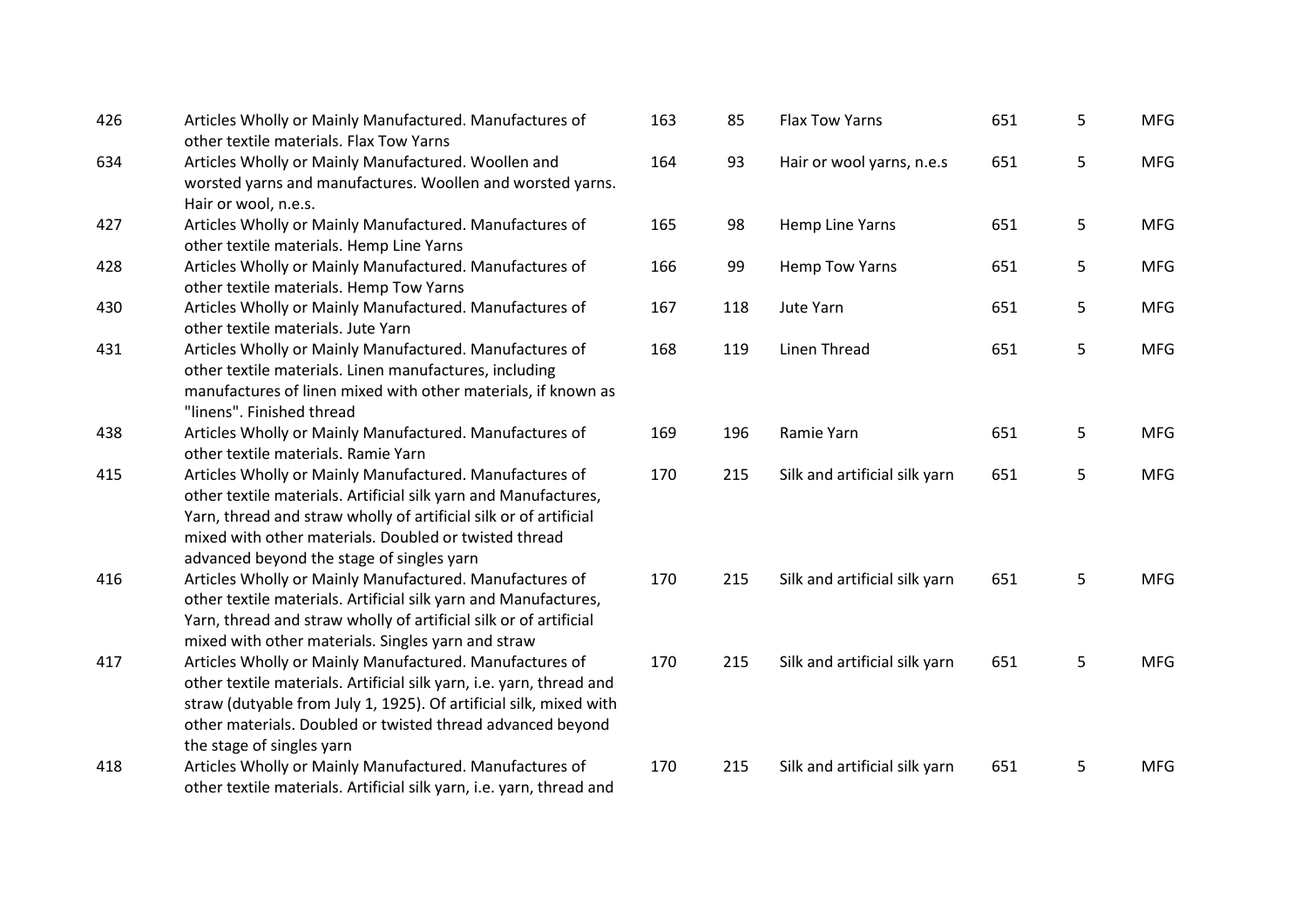|     | straw (dutyable from July 1, 1925). Of artificial silk, mixed with<br>other materials. Singles yarn and straw                                                                                                                                                    |     |
|-----|------------------------------------------------------------------------------------------------------------------------------------------------------------------------------------------------------------------------------------------------------------------|-----|
| 420 | Articles Wholly or Mainly Manufactured. Manufactures of<br>other textile materials. Artificial silk yarn, i.e. yarn, thread and<br>straw (dutyable from July 1, 1925). Wholly of Artificial silk.<br>Singles yarn                                                | 170 |
| 421 | Articles Wholly or Mainly Manufactured. Manufactures of<br>other textile materials. Artificial silk yarn, i.e. yarn, thread and<br>straw (dutyable from July 1, 1925). Wholly of Artificial silk.<br>Singles yarn and straw                                      | 170 |
| 422 | Articles Wholly or Mainly Manufactured. Manufactures of<br>other textile materials. Artificial silk yarn, i.e. yarn, thread and<br>straw (dutyable from July 1, 1925). Wholly of Artificial silk.<br><b>Straw</b>                                                | 170 |
| 423 | Articles Wholly or Mainly Manufactured. Manufactures of<br>other textile materials. Artificial silk yarn. Threads and<br>Filaments (duty-free until July 30, 1926)                                                                                               | 170 |
| 526 | Articles Wholly or Mainly Manufactured. Silk and silk<br>manufactures. Silk yarn, i.e., Thrown or spun silk, silk yarn and<br>silk threads of all kinds (since July 1, 1925). Of Silk mixed with<br>other materials. Spun silk yarn wholly or in part discharged | 170 |
| 527 | Articles Wholly or Mainly Manufactured. Silk and silk<br>manufactures. Silk yarn, i.e., Thrown or spun silk, silk yarn and<br>silk threads of all kinds (since July 1, 1925). Of silk mixed with<br>other materials. Thrown silk. Undischarged                   | 170 |
| 528 | Articles Wholly or Mainly Manufactured. Silk and silk<br>manufactures. Silk yarn, i.e., Thrown or spun silk, silk yarn and<br>silk threads of all kinds (since July 1, 1925). Of silk mixed with<br>other materials. Thrown silk. Wholly or in part discharged   | 170 |
| 529 | Articles Wholly or Mainly Manufactured. Silk and silk<br>manufactures. Silk yarn, i.e., Thrown or spun silk, silk yarn and<br>silk threads of all kinds (since July 1, 1925). Wholly of silk. Noil<br>yarn, of silk wholly or in part discharged                 | 170 |

| 170 | 215 | Silk and artificial silk yarn | 651 | 5 | <b>MFG</b> |
|-----|-----|-------------------------------|-----|---|------------|
| 170 | 215 | Silk and artificial silk yarn | 651 | 5 | <b>MFG</b> |
| 170 | 215 | Silk and artificial silk yarn | 651 | 5 | <b>MFG</b> |
| 170 | 215 | Silk and artificial silk yarn | 651 | 5 | <b>MFG</b> |
| 170 | 215 | Silk and artificial silk yarn | 651 | 5 | <b>MFG</b> |
| 170 | 215 | Silk and artificial silk yarn | 651 | 5 | <b>MFG</b> |
| 170 | 215 | Silk and artificial silk yarn | 651 | 5 | <b>MFG</b> |
| 170 | 215 | Silk and artificial silk yarn | 651 | 5 | <b>MFG</b> |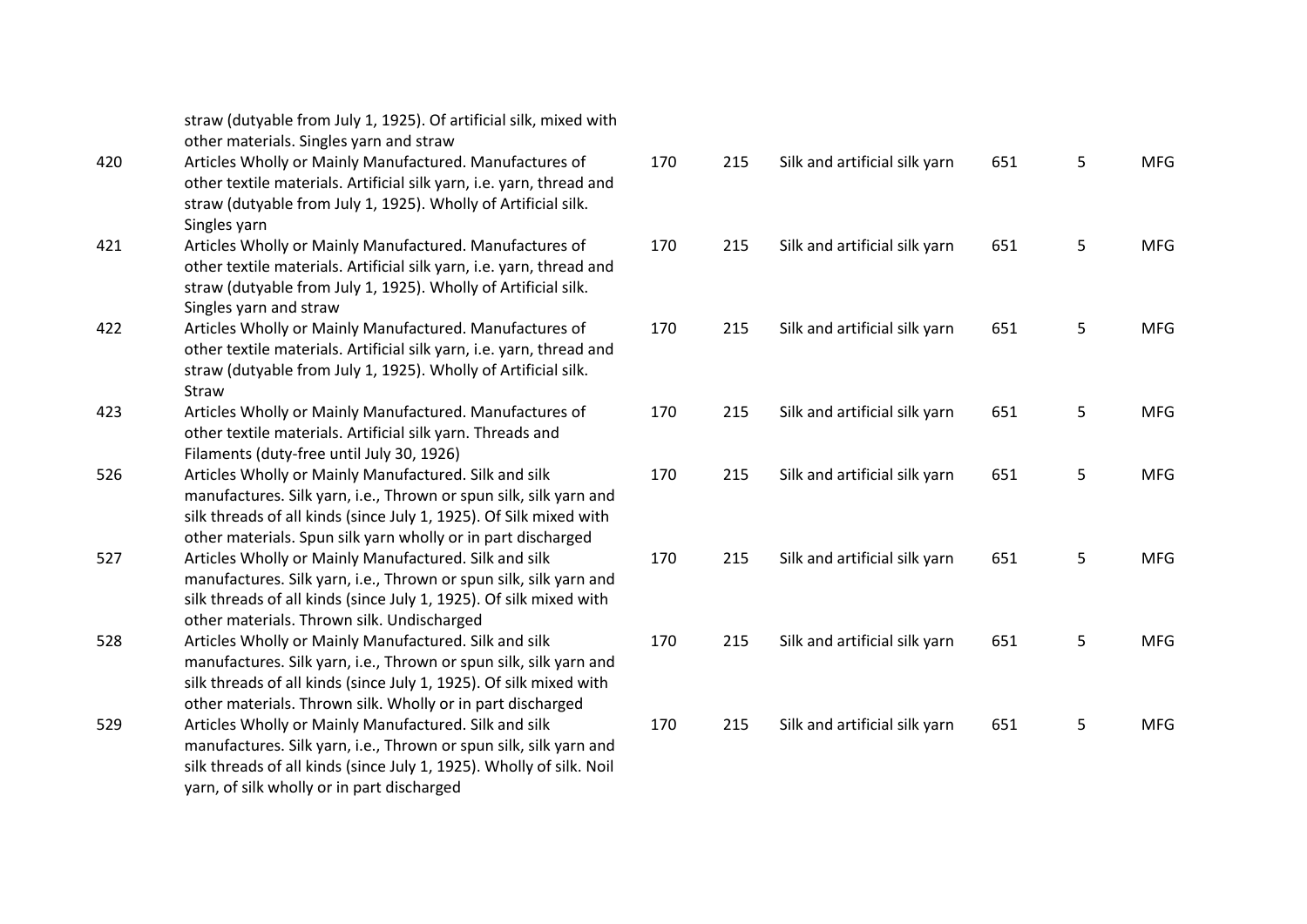| 530 | Articles Wholly or Mainly Manufactured. Silk and silk<br>manufactures. Silk yarn, i.e., Thrown or spun silk, silk yarn and           | 170 | 215 | Silk and artificial silk yarn | 651 | 5 | <b>MFG</b> |
|-----|--------------------------------------------------------------------------------------------------------------------------------------|-----|-----|-------------------------------|-----|---|------------|
|     | silk threads of all kinds (since July 1, 1925). Wholly of silk.                                                                      |     |     |                               |     |   |            |
|     | Thrown silk. Undischarged                                                                                                            |     |     |                               |     |   |            |
| 531 | Articles Wholly or Mainly Manufactured. Silk and silk                                                                                | 170 | 215 | Silk and artificial silk yarn | 651 | 5 | <b>MFG</b> |
|     | manufactures. Silk yarn, i.e., Thrown or spun silk, silk yarn and<br>silk threads of all kinds (since July 1, 1925). Wholly of silk. |     |     |                               |     |   |            |
|     | Thrown silk. Wholly or in part discharged                                                                                            |     |     |                               |     |   |            |
| 532 | Articles Wholly or Mainly Manufactured. Silk and silk                                                                                | 170 | 215 | Silk and artificial silk yarn | 651 | 5 | <b>MFG</b> |
|     | manufactures. Silk yarn, i.e., Thrown or spun silk, silk yarn and                                                                    |     |     |                               |     |   |            |
|     | silk threads of all kinds (since July 1, 1926). Wholly of silk.                                                                      |     |     |                               |     |   |            |
|     | Spun silk yarn wholly or in part discharged, not being noil yarn                                                                     |     |     |                               |     |   |            |
| 533 | Articles Wholly or Mainly Manufactured. Silk and silk                                                                                | 170 | 215 | Silk and artificial silk yarn | 651 | 5 | <b>MFG</b> |
|     | manufactures. Silk yarn, i.e., Thrown or spun silk, silk yarn and                                                                    |     |     |                               |     |   |            |
|     | silk threads of all kinds. Wholly of silk or of Silk mixed with                                                                      |     |     |                               |     |   |            |
|     | other materials. Thrown silk. Undischarged                                                                                           |     |     |                               |     |   |            |
| 534 | Articles Wholly or Mainly Manufactured. Silk and silk                                                                                | 170 | 215 | Silk and artificial silk yarn | 651 | 5 | <b>MFG</b> |
|     | manufactures. Spun silk yarn (until June 30, 1925)                                                                                   |     |     |                               |     |   |            |
| 535 | Articles Wholly or Mainly Manufactured. Silk and silk                                                                                | 170 | 215 | Silk and artificial silk yarn | 651 | 5 | <b>MFG</b> |
|     | manufactures. Thrown silk (until June 30, 1925)                                                                                      |     |     |                               |     |   |            |
| 635 | Articles Wholly or Mainly Manufactured. Woollen and                                                                                  | 171 | 261 | Woollen yarns                 | 651 | 5 | <b>MFG</b> |
|     | worsted yarns and manufactures. Woollen and worsted yarns.                                                                           |     |     |                               |     |   |            |
|     | Woollen (carded only)                                                                                                                |     |     |                               |     |   |            |
| 636 | Articles Wholly or Mainly Manufactured. Woollen and                                                                                  | 172 | 264 | Worsted yarns                 | 651 | 5 | <b>MFG</b> |
|     | worsted yarns and manufactures. Woollen and worsted yarns.                                                                           |     |     |                               |     |   |            |
|     | Worsted (combed)                                                                                                                     |     |     |                               |     |   |            |
| 439 | Articles Wholly or Mainly Manufactured. Miscellaneous                                                                                | 173 | 76  | Fertilizers. n.e.s Basic      | 561 | 6 | <b>MFG</b> |
|     | articles wholly or mainly manufactured. Fertilizers, n.e.s.,                                                                         |     |     | Slag                          |     |   |            |
|     | <b>Basic Slag</b>                                                                                                                    |     |     |                               |     |   |            |
| 441 | Articles Wholly or Mainly Manufactured. Miscellaneous                                                                                | 174 | 80  | Fertilizers. n.e.s            | 561 | 6 | <b>MFG</b> |
|     | articles wholly or mainly manufactured. Fertilizers, n.e.s.,                                                                         |     |     | Superphosphates               |     |   |            |
|     | Superphosphates                                                                                                                      |     |     |                               |     |   |            |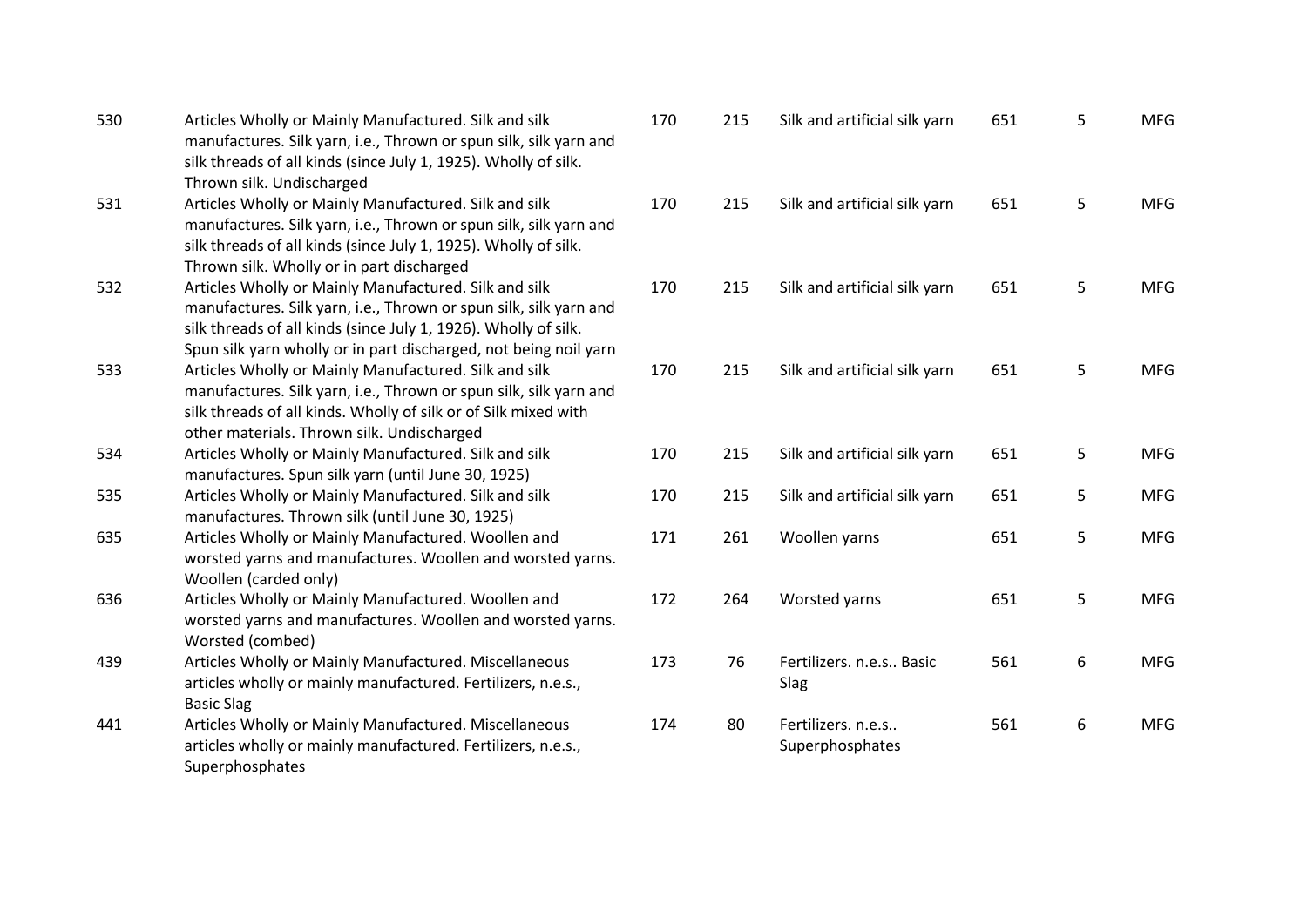| 24  | Articles Wholly or Mainly Manufactured. Chemicals, drugs,<br>dyes and colours. Chemical manufactures and products.<br>Potassium compounds. Nitrate (salpetre)                                 | 175 |
|-----|-----------------------------------------------------------------------------------------------------------------------------------------------------------------------------------------------|-----|
| 25  | Articles Wholly or Mainly Manufactured. Chemicals, drugs,<br>dyes and colours. Chemical manufactures and products.<br>Potassium compounds. Sulphate                                           | 176 |
| 27  | Articles Wholly or Mainly Manufactured. Chemicals, drugs,<br>dyes and colours. Chemical manufactures and products.<br>Sodium compounds. Phosphate [can also be 511-09 if not a<br>fertilizer] | 177 |
| 726 | Raw Materials and Articles Mainly Unmanufactured. Cotton<br>linters                                                                                                                           | 178 |
| 727 | Raw Materials and Articles Mainly Unmanufactured. Cotton<br>linters. Bleached                                                                                                                 | 178 |
| 728 | Raw Materials and Articles Mainly Unmanufactured. Cotton<br>linters. Unbleached                                                                                                               | 178 |
| 729 | Raw Materials and Articles Mainly Unmanufactured. Cotton<br>waste, unmanufactured. For other purposes                                                                                         | 179 |
| 730 | Raw Materials and Articles Mainly Unmanufactured. Cotton<br>waste, unmanufactured. For re-spinning                                                                                            | 180 |
| 731 | Raw Materials and Articles Mainly Unmanufactured. Cotton,<br>Raw (except linters). Of 1 1/2 inch staple and over                                                                              | 181 |
| 732 | Raw Materials and Articles Mainly Unmanufactured. Cotton,<br>Raw (except linters). Of 7/8 inch staple and under                                                                               | 181 |
| 733 | Raw Materials and Articles Mainly Unmanufactured. Cotton,<br>Raw (except linters). Under 1 1/4 inch staple and over 7/8<br>inch staple                                                        | 181 |
| 734 | Raw Materials and Articles Mainly Unmanufactured. Cotton,<br>Raw (except linters). Under 1 1/5 inch staple                                                                                    | 181 |

| 175 | 187 | Potassium compounds.<br>Nitrate                        | 561 | 6 | <b>MFG</b> |
|-----|-----|--------------------------------------------------------|-----|---|------------|
| 176 | 188 | Potassium compounds.<br>Sulphate                       | 561 | 6 | <b>MFG</b> |
| 177 | 218 | Sodium compounds.<br>Phosphate                         | 561 | 6 | <b>MFG</b> |
| 178 | 45  | Cotton linters (bleached<br>and unbleached)            | 263 | 6 | <b>RAW</b> |
| 178 | 45  | Cotton linters (bleached<br>and unbleached)            | 263 | 6 | <b>RAW</b> |
| 178 | 45  | Cotton linters (bleached<br>and unbleached)            | 263 | 6 | <b>RAW</b> |
| 179 | 49  | Cotton waste.<br>unmanufactured. For<br>other purposes | 263 | 6 | <b>RAW</b> |
| 180 | 50  | Cotton waste.<br>unmanufactured. For re-<br>spinning   | 263 | 6 | <b>RAW</b> |
| 181 | 53  | Cotton. Raw (except<br>linters)                        | 263 | 6 | <b>RAW</b> |
| 181 | 53  | Cotton. Raw (except<br>linters)                        | 263 | 6 | <b>RAW</b> |
| 181 | 53  | Cotton. Raw (except<br>linters)                        | 263 | 6 | <b>RAW</b> |
| 181 | 53  | Cotton. Raw (except<br>linters)                        | 263 | 6 | <b>RAW</b> |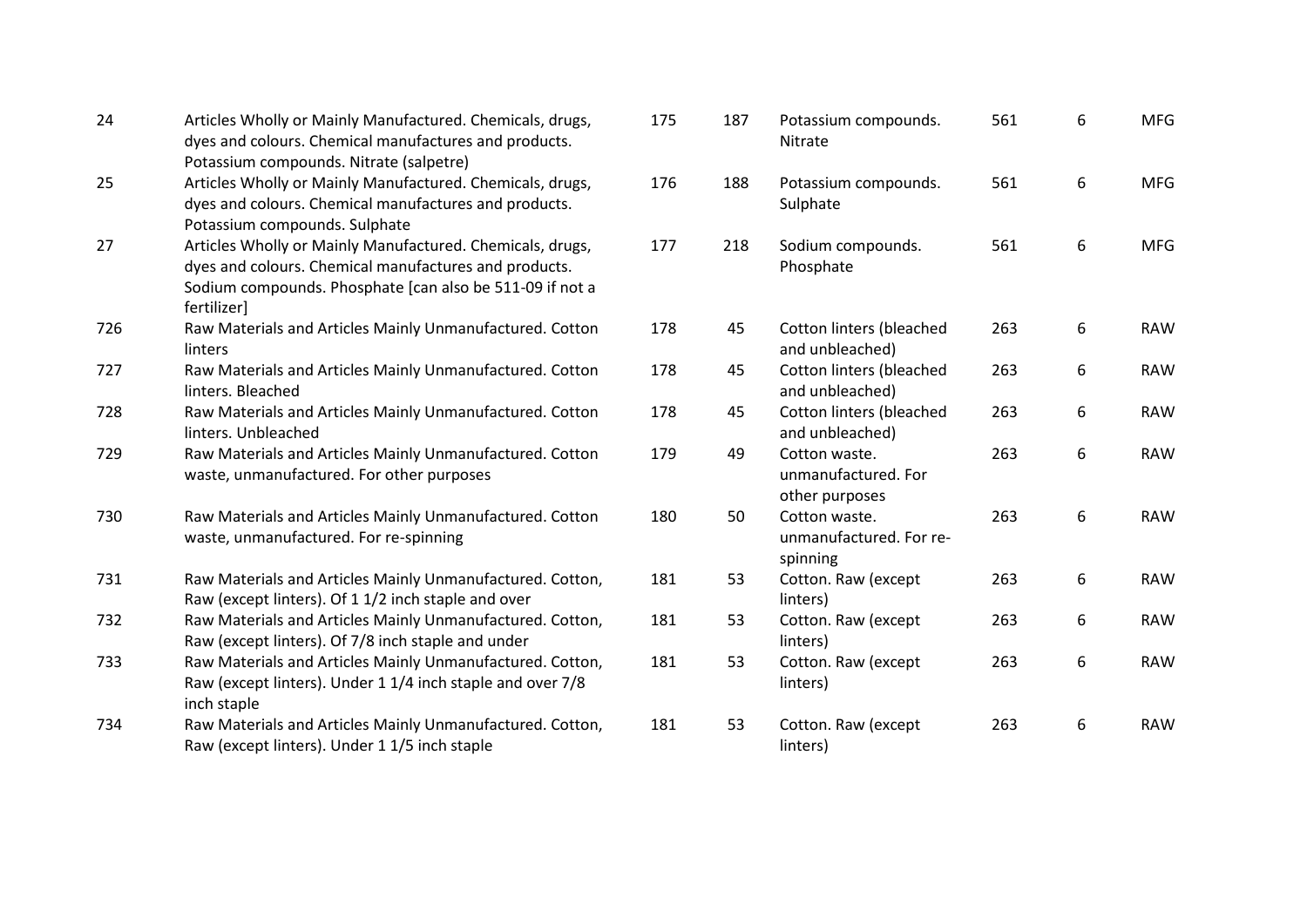| 766 | Raw Materials and Articles Mainly Unmanufactured. Rubber.<br>Rubber, raw, and kindred materials. Other Raw Rubber,                                                          | $\mathbf{1}$   |
|-----|-----------------------------------------------------------------------------------------------------------------------------------------------------------------------------|----------------|
| 769 | including Crepe<br>Raw Materials and Articles Mainly Unmanufactured. Rubber.<br>Rubber, raw, and kindred materials. Rubber Latex                                            | $\mathbf{1}$   |
| 770 | Raw Materials and Articles Mainly Unmanufactured. Rubber.<br>Rubber, raw, and kindred materials. Rubber raw, including<br>Crepe and Latex                                   | $\overline{1}$ |
| 772 | Raw Materials and Articles Mainly Unmanufactured. Rubber.<br>Rubber, raw, and kindred materials. Rubber, crude                                                              | $\mathbf{1}$   |
| 765 | Raw Materials and Articles Mainly Unmanufactured. Rubber.<br>Rubber, raw, and kindred materials. Gutta Percha and Balata                                                    | $\overline{1}$ |
| 767 | Raw Materials and Articles Mainly Unmanufactured. Rubber.<br>Rubber, raw, and kindred materials. Reclaimed and Waste<br>rubber                                              | $\mathbf{1}$   |
| 768 | Raw Materials and Articles Mainly Unmanufactured. Rubber.<br>Rubber, raw, and kindred materials. Reclaimed rubber                                                           | $\mathbf{1}$   |
| 773 | Raw Materials and Articles Mainly Unmanufactured. Rubber.<br>Rubber, raw, and kindred materials. Waste rubber                                                               | $\mathbf{1}$   |
| 771 | Raw Materials and Articles Mainly Unmanufactured. Rubber.<br>Rubber, raw, and kindred materials. Rubber substitutes                                                         | $\mathbf{1}$   |
| 749 | Raw Materials and Articles Mainly Unmanufactured.<br>Miscellaneous raw materials and articles mainly<br>unmanufactured. Bones for manure                                    | $\mathbf{1}$   |
| 762 | Raw Materials and Articles Mainly Unmanufactured. Other<br>Non-metalliferous Minerals and quarry products and the like.<br>Fertilizers, not elsewhere specified. Guano, raw | $\mathbf{1}$   |
| 22  | Articles Wholly or Mainly Manufactured. Chemicals, drugs,<br>dyes and colours. Chemical manufactures and products.<br>Fertilisers. Manufactured, n.e.s. Bonemeal.           | $\overline{1}$ |
| 440 | Articles Wholly or Mainly Manufactured. Miscellaneous<br>articles wholly or mainly manufactured. Fertilizers, n.e.s.,                                                       | $\mathbf{1}$   |

| 182 | 202 | Rubber. Crude, raw and<br>Latex              | 231 | 6 | <b>RAW</b> |
|-----|-----|----------------------------------------------|-----|---|------------|
| 182 | 202 | Rubber. Crude, raw and<br>Latex              | 231 | 6 | <b>RAW</b> |
| 182 | 202 | Rubber. Crude, raw and<br>Latex              | 231 | 6 | <b>RAW</b> |
| 182 | 202 | Rubber. Crude, raw and<br>Latex              | 231 | 6 | <b>RAW</b> |
| 183 | 203 | Rubber. Gutta Percha<br>and Balata           | 231 | 6 | <b>RAW</b> |
| 184 | 204 | Rubber. Reclaimed and<br>Waste Rubber        | 231 | 6 | <b>RAW</b> |
| 184 | 204 | Rubber. Reclaimed and<br><b>Waste Rubber</b> | 231 | 6 | <b>RAW</b> |
| 184 | 204 | Rubber. Reclaimed and<br>Waste Rubber        | 231 | 6 | <b>RAW</b> |
| 185 | 205 | Rubber. Rubber<br>Substitutes                | 231 | 6 | <b>RAW</b> |
| 186 | 18  | Bones for manure                             | 271 | 6 | <b>RAW</b> |
| 187 | 77  | Fertilizers. n.e.s Guano.<br>raw             | 271 | 6 | <b>RAW</b> |
| 188 | 78  | Fertilizers. n.e.s<br>Manufactured           | 271 | 6 | <b>RAW</b> |
| 188 | 78  | Fertilizers. n.e.s<br>Manufactured           | 271 | 6 | <b>RAW</b> |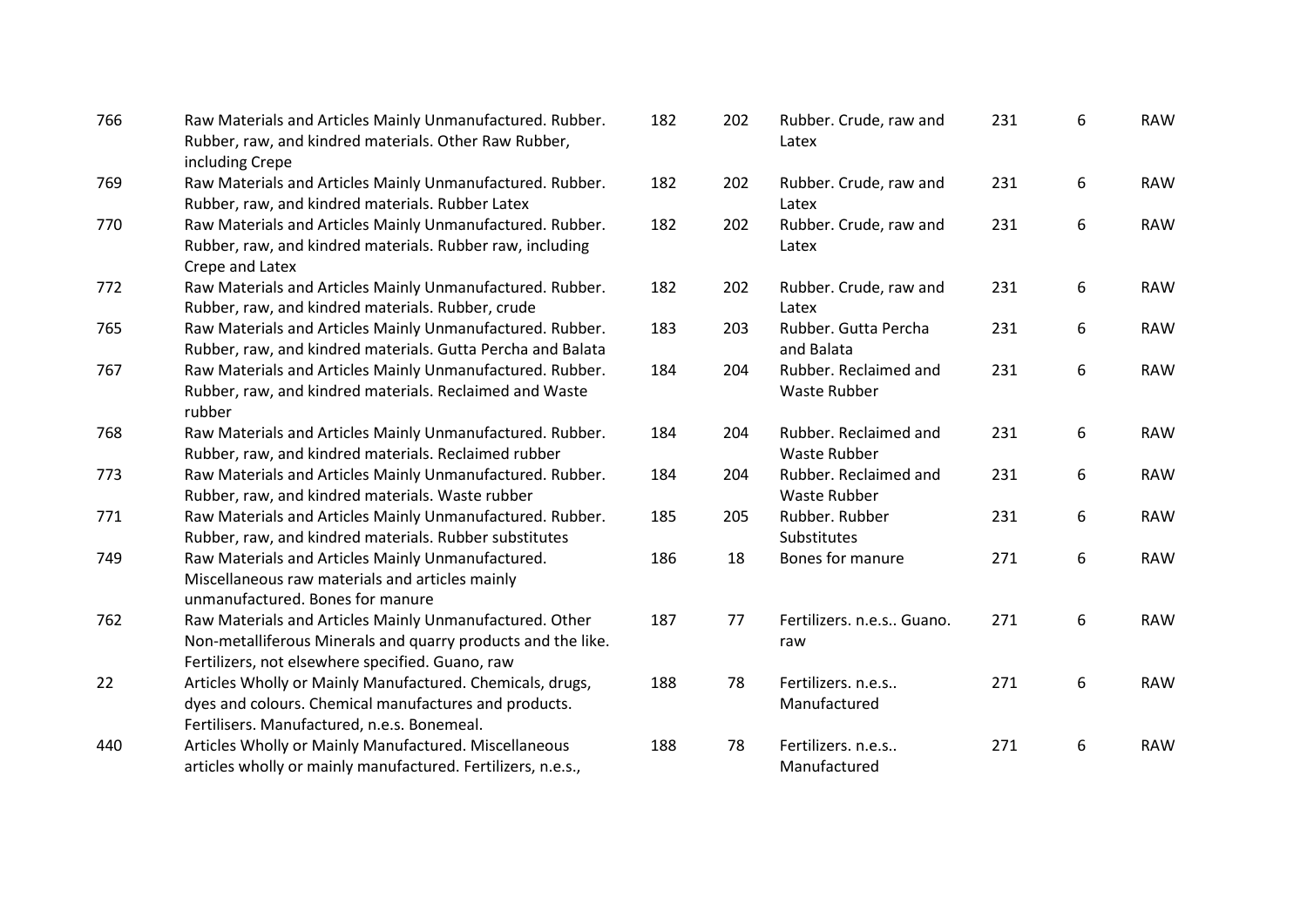|     | Guano, manufactured and compound manures (including<br>bonemeal, and other manufactured fertilizers)                                                                                                     |     |
|-----|----------------------------------------------------------------------------------------------------------------------------------------------------------------------------------------------------------|-----|
| 763 | Raw Materials and Articles Mainly Unmanufactured. Other<br>Non-metalliferous Minerals and quarry products and the like.<br>Fertilizers, not elsewhere specified. Phosphate of lime and<br>rock phosphate | 189 |
| 750 | Raw Materials and Articles Mainly Unmanufactured.<br>Miscellaneous raw materials and articles mainly<br>unmanufactured. Fertilisers, n.e.s. (including Dried Blood,<br>Tankage &c.)                      | 190 |
| 23  | Articles Wholly or Mainly Manufactured. Chemicals, drugs,<br>dyes and colours. Chemical manufactures and products.<br>Potassium compounds. Kainite and other Potash Fertilizer<br>salts, n.e.s.          | 191 |
| 26  | Articles Wholly or Mainly Manufactured. Chemicals, drugs,<br>dyes and colours. Chemical manufactures and products.<br>Sodium compounds. Nitrate [can also be 511-09 if not a<br>fertilizer]              | 192 |
| 744 | Raw Materials and Articles Mainly Unmanufactured. Hides<br>and skins. Skins, other than fur skins, undressed. Goat skins,<br>wet                                                                         | 193 |
| 745 | Raw Materials and Articles Mainly Unmanufactured. Hides<br>and skins. Skins, other than fur skins, undressed. Reptile Skins                                                                              | 194 |
| 748 | Raw Materials and Articles Mainly Unmanufactured. Hides<br>and skins. Skins, other than fur skins, undressed. Skins of<br>other animals                                                                  | 194 |
| 735 | Raw Materials and Articles Mainly Unmanufactured. Hides<br>and skins, undressed hides. Dry and dry salted. Buffalo                                                                                       | 195 |

| 189 | 79  | Fertilizers. n.e.s<br>Phosphate of lime and<br>rock phosphate                     | 271 | 6 | <b>RAW</b> |
|-----|-----|-----------------------------------------------------------------------------------|-----|---|------------|
| 190 | 81  | Fertilizers. n.e.s<br>Unmanufactured                                              | 271 | 6 | <b>RAW</b> |
| 191 | 186 | Potassium compounds.<br>Kainite and other Potash<br>Fertilizer salts, n.e.s.      | 271 | 6 | <b>RAW</b> |
| 192 | 217 | Sodium compounds.<br>Nitrate                                                      | 271 | 6 | <b>RAW</b> |
| 193 | 102 | Hides and skins. Skins,<br>other than fur skins.<br>Undressed. Goat skins.<br>wet | 211 | 6 | <b>RAW</b> |
| 194 | 103 | Hides and skins. Skins,<br>other than fur skins.<br>Undressed. Other              | 211 | 6 | <b>RAW</b> |
| 194 | 103 | Hides and skins. Skins,<br>other than fur skins.<br>Undressed. Other              | 211 | 6 | <b>RAW</b> |
| 195 | 106 | Hides and skins.<br>undressed hides. dry and<br>dry salted                        | 211 | 6 | <b>RAW</b> |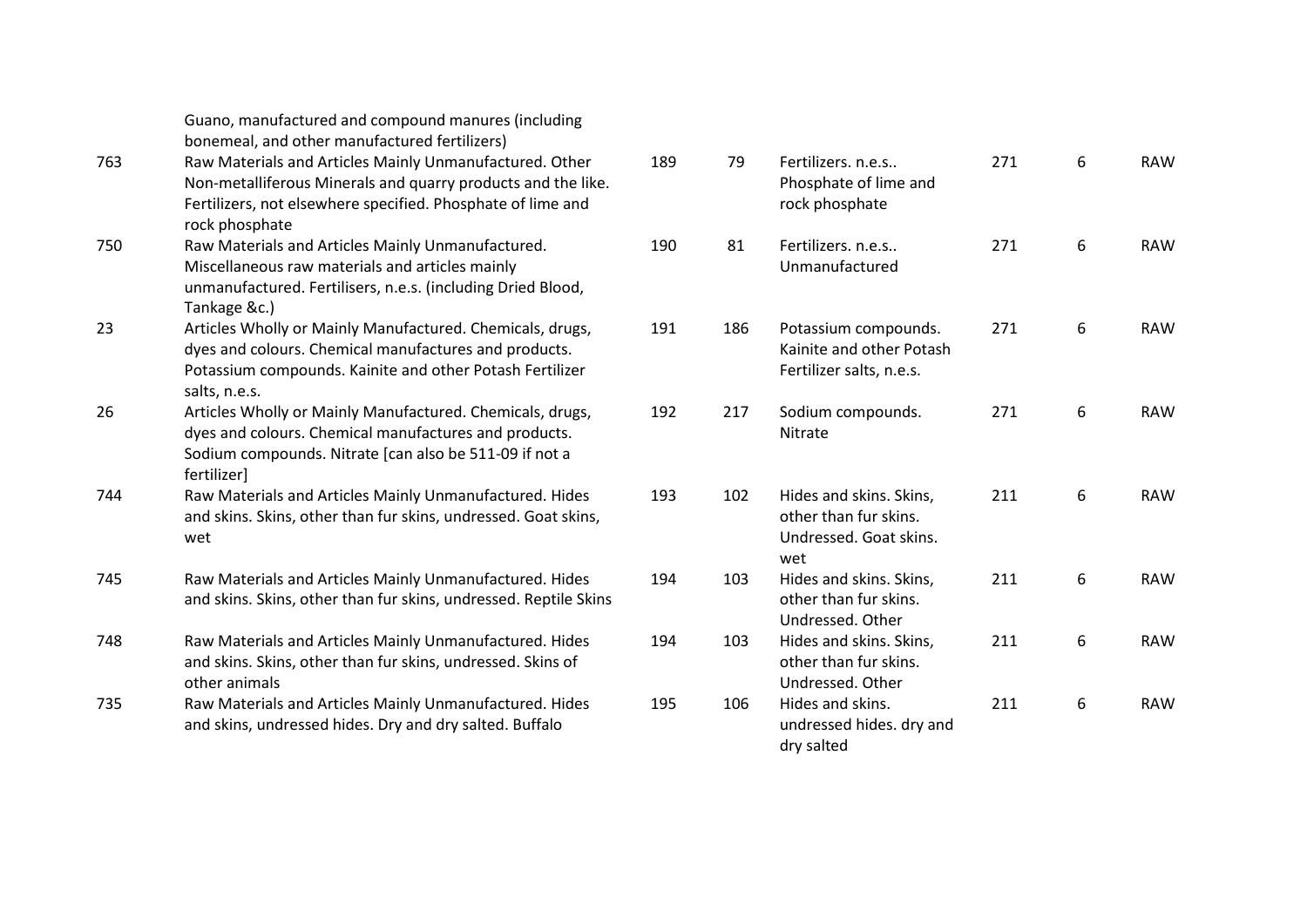| 736 | Raw Materials and Articles Mainly Unmanufactured. Hides<br>and skins, undressed hides. Dry and dry salted. Calf                                                          | 195 | 106 | Hides and skins.<br>undressed hides. dry and<br>dry salted                                                    | 211 | 6                | <b>RAW</b> |
|-----|--------------------------------------------------------------------------------------------------------------------------------------------------------------------------|-----|-----|---------------------------------------------------------------------------------------------------------------|-----|------------------|------------|
| 737 | Raw Materials and Articles Mainly Unmanufactured. Hides<br>and skins, undressed hides. Dry and dry salted. Kips                                                          | 195 | 106 | Hides and skins.<br>undressed hides. dry and<br>dry salted                                                    | 211 | 6                | <b>RAW</b> |
| 738 | Raw Materials and Articles Mainly Unmanufactured. Hides<br>and skins, undressed hides. Dry and dry salted. Other sorts                                                   | 195 | 106 | Hides and skins.<br>undressed hides. dry and<br>dry salted                                                    | 211 | 6                | <b>RAW</b> |
| 739 | Raw Materials and Articles Mainly Unmanufactured. Hides<br>and skins, undressed hides. Dry and dry salted. Ox and cow                                                    | 195 | 106 | Hides and skins.<br>undressed hides. dry and<br>dry salted                                                    | 211 | 6                | <b>RAW</b> |
| 740 | Raw Materials and Articles Mainly Unmanufactured. Hides<br>and skins, undressed hides. Wet. Calf                                                                         | 196 | 107 | Hides and skins.<br>undressed hides. Wet,<br>Calf                                                             | 211 | 6                | <b>RAW</b> |
| 741 | Raw Materials and Articles Mainly Unmanufactured. Hides<br>and skins, undressed hides. Wet. Other Sorts                                                                  | 197 | 108 | Hides and skins.<br>undressed hides. Wet,<br>Other                                                            | 211 | 6                | <b>RAW</b> |
| 742 | Raw Materials and Articles Mainly Unmanufactured. Hides<br>and skins, undressed hides. Wet. Ox and Cow                                                                   | 198 | 109 | Hides and skins.<br>undressed hides. Wet, Ox<br>and Cow                                                       | 211 | $\boldsymbol{6}$ | <b>RAW</b> |
| 743 | Raw Materials and Articles Mainly Unmanufactured. Hides<br>and skins. Skins, other than fur skins, undressed. Goat skins,<br>dry and dry salted                          | 199 | 101 | Hides and skins. Skins,<br>other than fur skins.<br>undressed. Goat skins.<br>dry and dry salted              | 211 | 6                | <b>RAW</b> |
| 746 | Raw Materials and Articles Mainly Unmanufactured. Hides<br>and skins. Skins, other than fur skins, undressed. Sheep and<br>Lamb Skins. Other than Woolled                | 200 | 104 | Hides and skins. Skins,<br>other than fur skins.<br>Undressed. Sheep and<br>Lamb Skins. Other than<br>Woolled | 211 | $\boldsymbol{6}$ | <b>RAW</b> |
| 747 | Raw Materials and Articles Mainly Unmanufactured. Hides<br>and skins. Skins, other than fur skins, undressed. Sheep and<br>Lamb Skins. Woolled (i.e., with Wool left on) | 201 | 105 | Hides and skins. Skins,<br>other than fur skins.                                                              | 211 | 6                | <b>RAW</b> |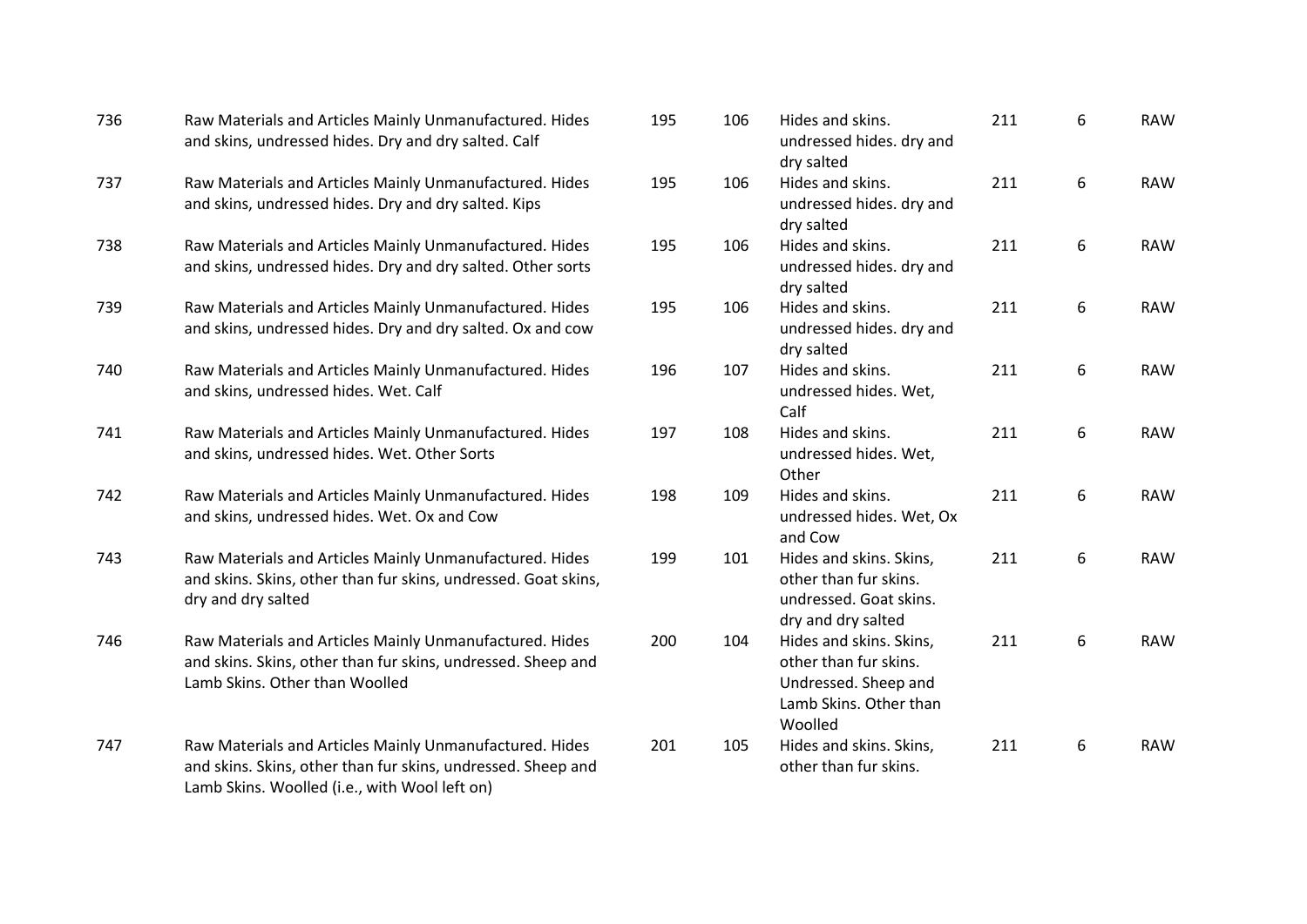| 751 | Raw Materials and Articles Mainly Unmanufactured.<br>Miscellaneous raw materials and articles mainly | 20 |
|-----|------------------------------------------------------------------------------------------------------|----|
|     | unmanufactured. Hair. Cow, ox, bull or elk                                                           |    |
| 752 | Raw Materials and Articles Mainly Unmanufactured.                                                    | 20 |
|     | Miscellaneous raw materials and articles mainly                                                      |    |
|     | unmanufactured. Hair. Goat, other than mohair                                                        |    |
| 753 | Raw Materials and Articles Mainly Unmanufactured.                                                    | 20 |
|     | Miscellaneous raw materials and articles mainly                                                      |    |
|     | unmanufactured. Hair. Horse                                                                          |    |
| 754 | Raw Materials and Articles Mainly Unmanufactured.                                                    | 20 |
|     | Miscellaneous raw materials and articles mainly                                                      |    |
|     | unmanufactured. Hair. Other sorts                                                                    |    |
| 755 | Raw Materials and Articles Mainly Unmanufactured.                                                    | 20 |
|     | Miscellaneous raw materials and articles mainly                                                      |    |
|     | unmanufactured. Hair. Rabbit: Angora (since 1929)                                                    |    |
| 756 | Raw Materials and Articles Mainly Unmanufactured.                                                    | 20 |
|     | Miscellaneous raw materials and articles mainly                                                      |    |
|     | unmanufactured. Hair. Rabbit: Other (since 1929)                                                     |    |
| 607 | Articles Wholly or Mainly Manufactured. Woollen and                                                  | 20 |
|     | worsted yarns and manufactures. Wool flocks                                                          |    |
| 608 | Articles Wholly or Mainly Manufactured. Woollen and                                                  | 20 |
|     | worsted yarns and manufactures. Wool tops.                                                           |    |
| 609 | Articles Wholly or Mainly Manufactured. Woollen and                                                  | 20 |
|     | worsted yarns and manufactures. Wool tops. Merino                                                    |    |
| 610 | Articles Wholly or Mainly Manufactured. Woollen and                                                  | 20 |
|     | worsted yarns and manufactures. Wool tops. Other                                                     |    |
| 839 | Raw Materials and Articles Mainly Unmanufactured. Wool,                                              | 20 |
|     | raw, and waste, and woollen rags. Wool, raw: Alpaca, Vicuna                                          |    |
|     | and Llama                                                                                            |    |
| 840 | Raw Materials and Articles Mainly Unmanufactured. Wool,                                              | 20 |
|     | raw, and waste, and woollen rags. Wool, raw: Camels' Hair                                            |    |
|     |                                                                                                      |    |

|     |     | Undressed. Sheep and<br>Lamb Skins. Woolled |     |   |            |
|-----|-----|---------------------------------------------|-----|---|------------|
| 202 | 94  | Hair. Cow, ox, bull or elk                  | 262 | 6 | <b>RAW</b> |
| 203 | 95  | Hair. Goat, other than<br>mohair            | 262 | 6 | <b>RAW</b> |
| 204 | 96  | Hair. Horse                                 | 262 | 6 | <b>RAW</b> |
| 205 | 97  | Hair. Other                                 | 262 | 6 | <b>RAW</b> |
| 205 | 97  | Hair. Other                                 | 262 | 6 | <b>RAW</b> |
| 205 | 97  | Hair. Other                                 | 262 | 6 | <b>RAW</b> |
| 206 | 249 | <b>Wool flocks</b>                          | 262 | 6 | <b>RAW</b> |
| 207 | 250 | Wool tops                                   | 262 | 6 | <b>RAW</b> |
| 207 | 250 | Wool tops                                   | 262 | 6 | <b>RAW</b> |
| 207 | 250 | Wool tops                                   | 262 | 6 | <b>RAW</b> |
| 208 | 252 | Wool. Raw. Alpaca,<br>Vicuna and Llama      | 262 | 6 | <b>RAW</b> |
| 209 | 253 | Wool. Raw. Camels' Hair                     | 262 | 6 | <b>RAW</b> |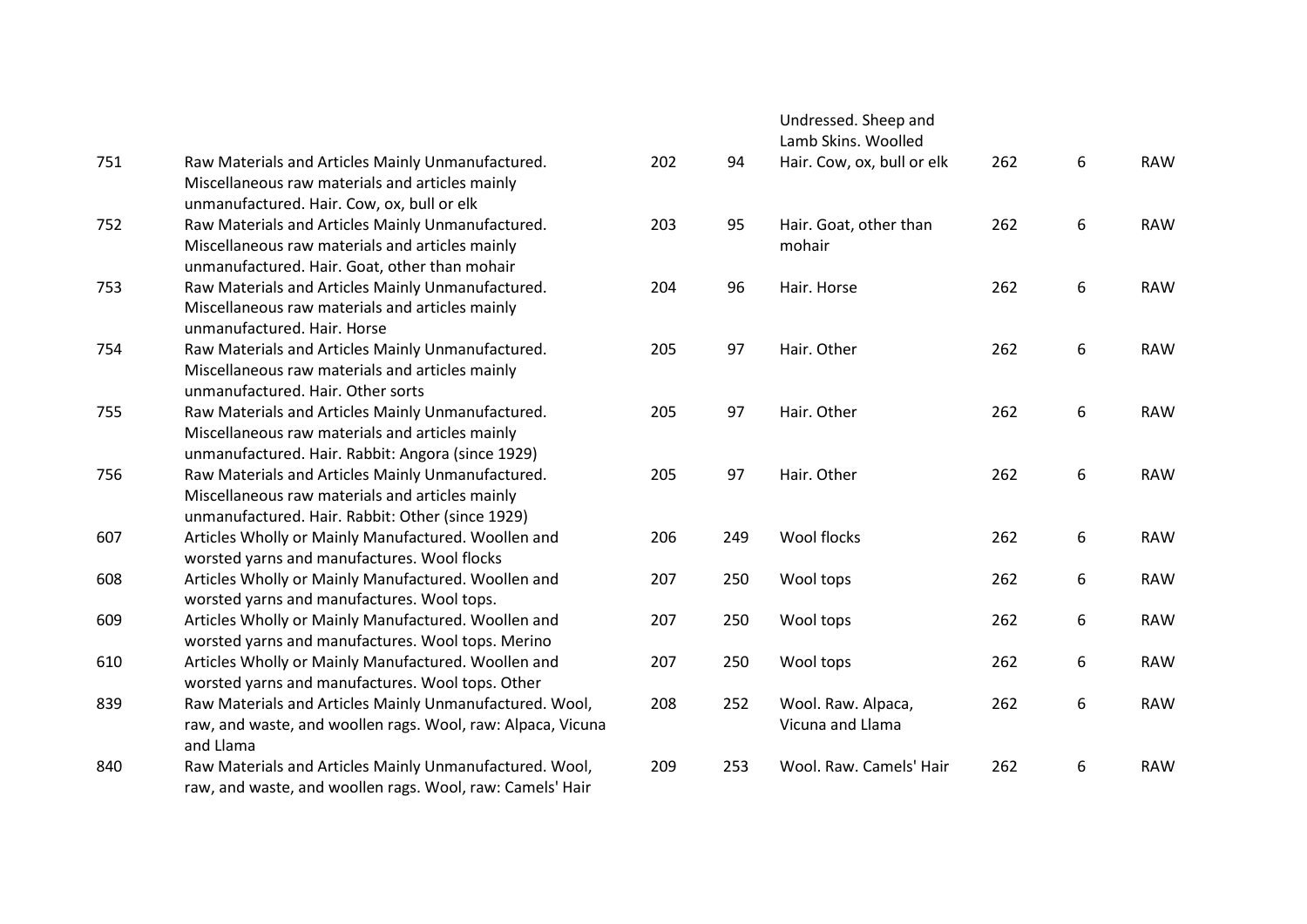| 841 | Raw Materials and Articles Mainly Unmanufactured. Wool,                     | 210             |
|-----|-----------------------------------------------------------------------------|-----------------|
|     | raw, and waste, and woollen rags. Wool, raw: Mohair (Angora<br>Goats' Hair) |                 |
| 815 | Raw Materials and Articles Mainly Unmanufactured. Wool,                     | 21 <sup>2</sup> |
|     | raw, and waste, and woollen rags. Wool, raw, sheep's and                    |                 |
|     | lambs' wool, crossbread. Greasy (from 1926)                                 |                 |
| 816 | Raw Materials and Articles Mainly Unmanufactured. Wool,                     | 21 <sup>2</sup> |
|     | raw, and waste, and woollen rags. Wool, raw, sheep's and                    |                 |
|     | lambs' wool, crossbread. Pulled, sliped, etc (from 1926)                    |                 |
| 817 | Raw Materials and Articles Mainly Unmanufactured. Wool,                     | 21 <sup>2</sup> |
|     | raw, and waste, and woollen rags. Wool, raw, sheep's and                    |                 |
|     | lambs' wool, crossbread. Scoured or washed (from 1926)                      |                 |
| 818 | Raw Materials and Articles Mainly Unmanufactured. Wool,                     | 21 <sup>2</sup> |
|     | raw, and waste, and woollen rags. Wool, raw, sheep's and                    |                 |
|     | lambs' wool, Crossbred, Skin wool (pulled or sliped)                        |                 |
| 819 | Raw Materials and Articles Mainly Unmanufactured. Wool,                     | 21 <sup>2</sup> |
|     | raw, and waste, and woollen rags. Wool, raw, sheep's and                    |                 |
|     | lambs' wool, Crossbred, Wool in the Fleece. Greasy                          |                 |
| 820 | Raw Materials and Articles Mainly Unmanufactured. Wool,                     | 21 <sup>2</sup> |
|     | raw, and waste, and woollen rags. Wool, raw, sheep's and                    |                 |
|     | lambs' wool, Crossbred. Fool in the Fleece. Scoured or                      |                 |
|     | Washed after Clipping                                                       |                 |
| 821 | Raw Materials and Articles Mainly Unmanufactured. Wool,                     | 21 <sup>2</sup> |
|     | raw, and waste, and woollen rags. Wool, raw, sheep's and                    |                 |
|     | lambs' wool, greasy                                                         |                 |
| 822 | Raw Materials and Articles Mainly Unmanufactured. Wool,                     | 21 <sup>2</sup> |
|     | raw, and waste, and woollen rags. Wool, raw, sheep's and                    |                 |
|     | lambs' wool, merino, greasy (from 1926)                                     |                 |
| 823 | Raw Materials and Articles Mainly Unmanufactured. Wool,                     | 21 <sup>2</sup> |
|     | raw, and waste, and woollen rags. Wool, raw, sheep's and                    |                 |
|     | lambs' wool, merino, greasy (until 1925)                                    |                 |
|     |                                                                             |                 |

| 210 | 254 | Wool. Raw. Mohair                     | 262 | 6 | <b>RAW</b> |
|-----|-----|---------------------------------------|-----|---|------------|
| 211 | 255 | Wool. Raw. sheep's and<br>lambs' wool | 262 | 6 | <b>RAW</b> |
| 211 | 255 | Wool. Raw. sheep's and<br>lambs' wool | 262 | 6 | <b>RAW</b> |
| 211 | 255 | Wool. Raw. sheep's and<br>lambs' wool | 262 | 6 | <b>RAW</b> |
| 211 | 255 | Wool. Raw. sheep's and<br>lambs' wool | 262 | 6 | <b>RAW</b> |
| 211 | 255 | Wool. Raw. sheep's and<br>lambs' wool | 262 | 6 | <b>RAW</b> |
| 211 | 255 | Wool. Raw. sheep's and<br>lambs' wool | 262 | 6 | <b>RAW</b> |
| 211 | 255 | Wool. Raw. sheep's and<br>lambs' wool | 262 | 6 | <b>RAW</b> |
| 211 | 255 | Wool. Raw. sheep's and<br>lambs' wool | 262 | 6 | <b>RAW</b> |
| 211 | 255 | Wool. Raw. sheep's and<br>lambs' wool | 262 | 6 | <b>RAW</b> |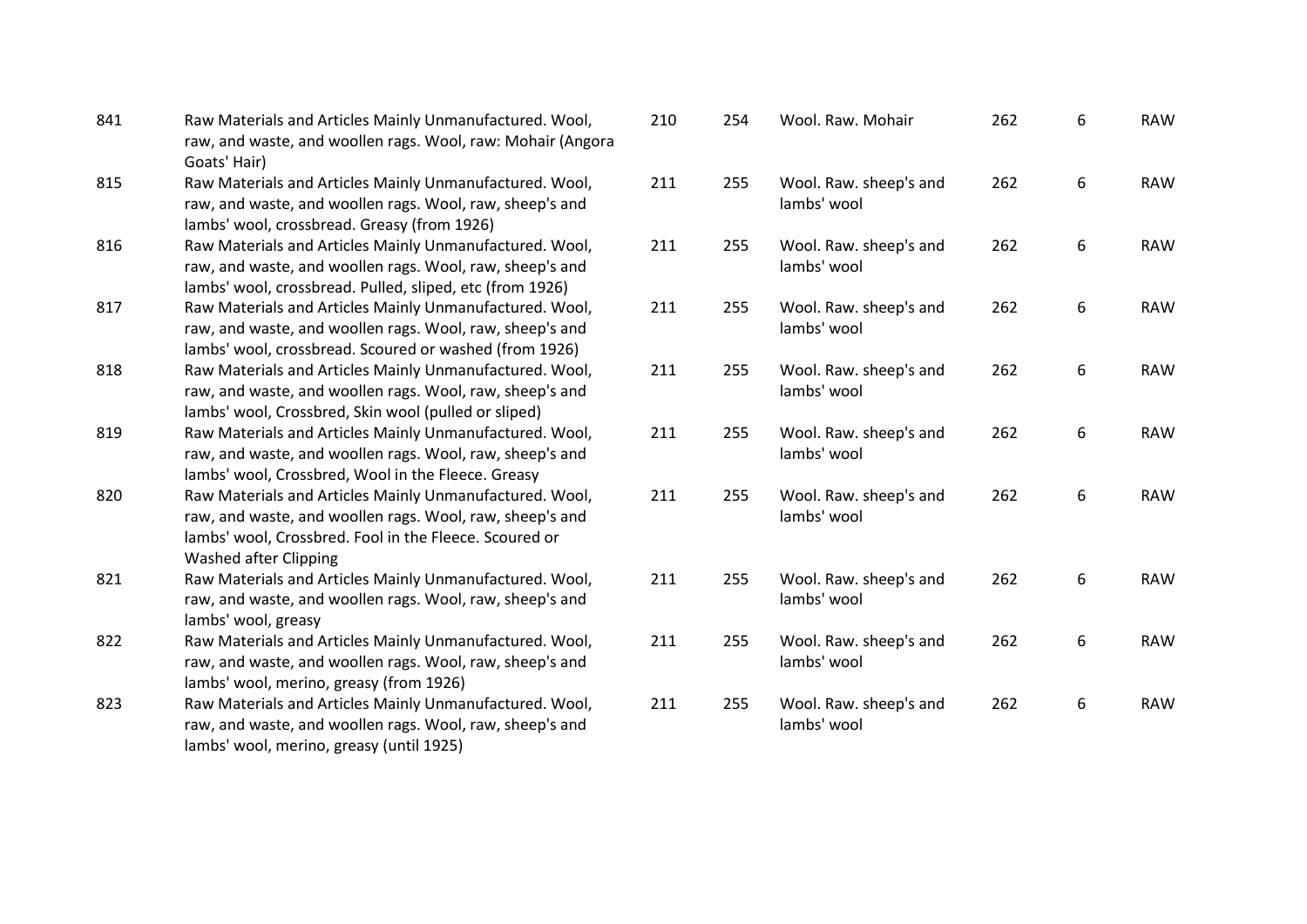| 824 | Raw Materials and Articles Mainly Unmanufactured. Wool,<br>raw, and waste, and woollen rags. Wool, raw, sheep's and<br>lambs' wool, merino, Pulled, sliped, etc. (from 1926)                                    | 211 | 255 | Wool. Raw. sheep's and<br>lambs' wool | 262 | 6 |
|-----|-----------------------------------------------------------------------------------------------------------------------------------------------------------------------------------------------------------------|-----|-----|---------------------------------------|-----|---|
| 825 | Raw Materials and Articles Mainly Unmanufactured. Wool,<br>raw, and waste, and woollen rags. Wool, raw, sheep's and<br>lambs' wool, merino, scoured or carbonized; sliped or pulled<br>(until 1925)             | 211 | 255 | Wool. Raw. sheep's and<br>lambs' wool | 262 | 6 |
| 826 | Raw Materials and Articles Mainly Unmanufactured. Wool,<br>raw, and waste, and woollen rags. Wool, raw, sheep's and<br>lambs' wool, merino, scoured or washed (from 1926)                                       | 211 | 255 | Wool. Raw. sheep's and<br>lambs' wool | 262 | 6 |
| 827 | Raw Materials and Articles Mainly Unmanufactured. Wool,<br>raw, and waste, and woollen rags. Wool, raw, sheep's and<br>lambs' wool, merino, Skin wool (pulled or sliped)                                        | 211 | 255 | Wool. Raw. sheep's and<br>lambs' wool | 262 | 6 |
| 828 | Raw Materials and Articles Mainly Unmanufactured. Wool,<br>raw, and waste, and woollen rags. Wool, raw, sheep's and<br>lambs' wool, merino, Wool in the Fleece. Greasy                                          | 211 | 255 | Wool. Raw. sheep's and<br>lambs' wool | 262 | 6 |
| 829 | Raw Materials and Articles Mainly Unmanufactured. Wool,<br>raw, and waste, and woollen rags. Wool, raw, sheep's and<br>lambs' wool, merino, Wool in the Fleece. Scoured or Washed<br>after Clipping             | 211 | 255 | Wool. Raw. sheep's and<br>lambs' wool | 262 | 6 |
| 830 | Raw Materials and Articles Mainly Unmanufactured. Wool,<br>raw, and waste, and woollen rags. Wool, raw, sheep's and<br>lambs' wool, Other Descriptions, greasy (until 1925)                                     | 211 | 255 | Wool. Raw. sheep's and<br>lambs' wool | 262 | 6 |
| 831 | Raw Materials and Articles Mainly Unmanufactured. Wool,<br>raw, and waste, and woollen rags. Wool, raw, sheep's and<br>lambs' wool, Other Descriptions, scoured or carbonized;<br>sliped or pulled (until 1925) | 211 | 255 | Wool. Raw. sheep's and<br>lambs' wool | 262 | 6 |
| 832 | Raw Materials and Articles Mainly Unmanufactured. Wool,<br>raw, and waste, and woollen rags. Wool, raw, sheep's and<br>lambs' wool, Other Sorts. Greasy (from 1926)                                             | 211 | 255 | Wool. Raw. sheep's and<br>lambs' wool | 262 | 6 |
| 833 | Raw Materials and Articles Mainly Unmanufactured. Wool,<br>raw, and waste, and woollen rags. Wool, raw, sheep's and<br>lambs' wool, Other Sorts. Pulled, sliped, etc (from 1926)                                | 211 | 255 | Wool. Raw. sheep's and<br>lambs' wool | 262 | 6 |

**RAW** 

**RAW** 

**RAW** 

**RAW** 

**RAW** 

**RAW** 

**RAW** 

**RAW** 

**RAW** 

**RAW**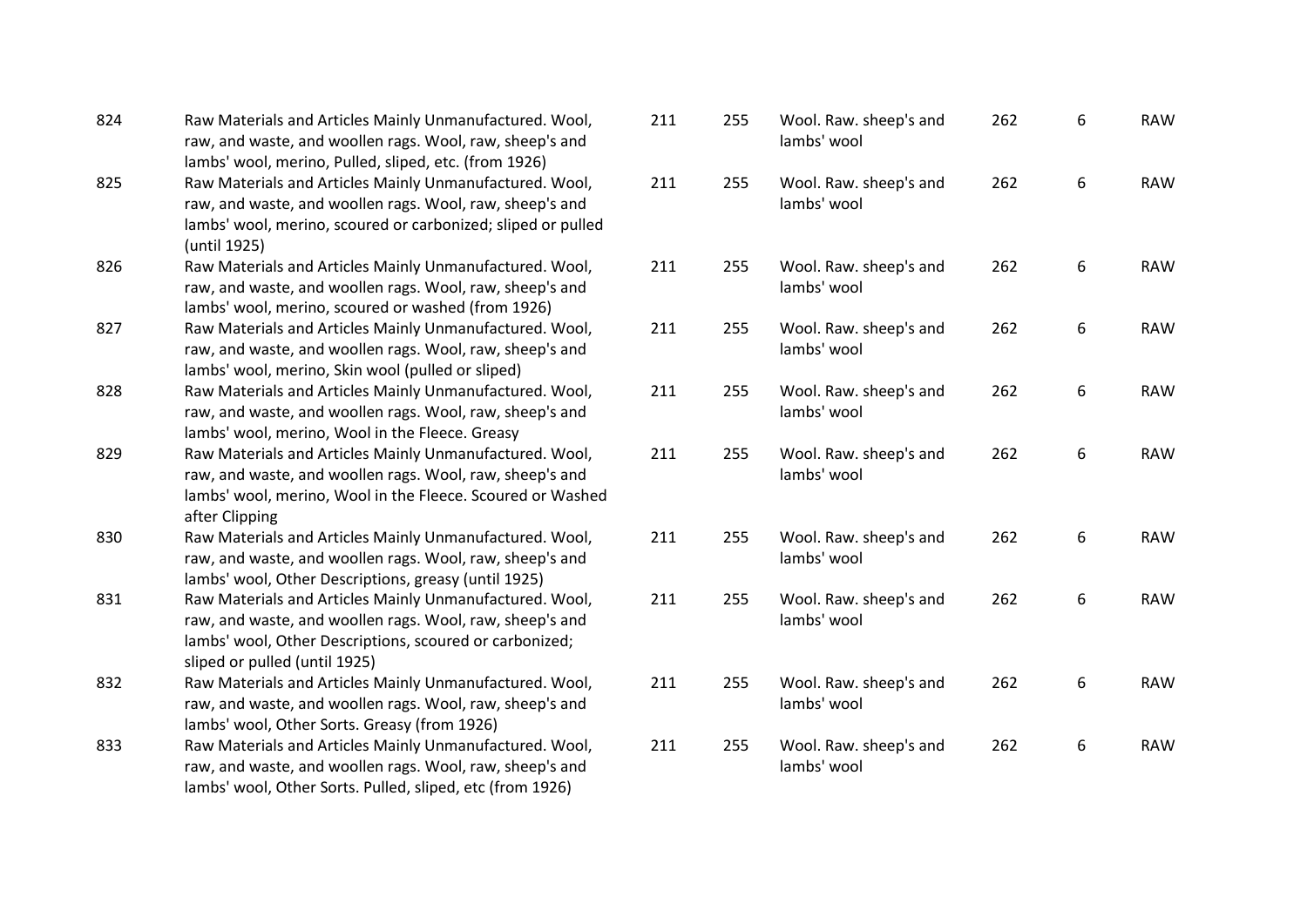| 834 | Raw Materials and Articles Mainly Unmanufactured. Wool,<br>raw, and waste, and woollen rags. Wool, raw, sheep's and |
|-----|---------------------------------------------------------------------------------------------------------------------|
|     | lambs' wool, Other Sorts. Scoured or washed (from 1926)                                                             |
| 835 | Raw Materials and Articles Mainly Unmanufactured. Wool,                                                             |
|     | raw, and waste, and woollen rags. Wool, raw, sheep's and                                                            |
|     | lambs' wool, Other Sorts. Skin Wool (pulled or Sliped)                                                              |
| 836 | Raw Materials and Articles Mainly Unmanufactured. Wool,                                                             |
|     | raw, and waste, and woollen rags. Wool, raw, sheep's and                                                            |
|     | lambs' wool, Other Sorts. Wool in the Fleece. Greasy                                                                |
| 837 | Raw Materials and Articles Mainly Unmanufactured. Wool,                                                             |
|     | raw, and waste, and woollen rags. Wool, raw, sheep's and                                                            |
|     | lambs' wool, Other Sorts. Wool in the Fleece. Scoured or                                                            |
|     | <b>Washed after Clipping</b>                                                                                        |
| 838 | Raw Materials and Articles Mainly Unmanufactured. Wool,                                                             |
|     | raw, and waste, and woollen rags. Wool, raw, sheep's and                                                            |
|     | lambs' wool, Scoured or Carbonized; Sliped or Pulled                                                                |
| 842 | Raw Materials and Articles Mainly Unmanufactured. Wool,                                                             |
|     | raw, and waste, and woollen rags. Wool, raw: Wool noils                                                             |
| 843 | Raw Materials and Articles Mainly Unmanufactured. Wool,                                                             |
|     | raw, and waste, and woollen rags. Wool, raw: Wool waste                                                             |
| 844 | Raw Materials and Articles Mainly Unmanufactured. Wool,                                                             |
|     | raw, and waste, and woollen rags. Woollen and hair rags,                                                            |
|     | applicable to other purposes than manurial                                                                          |
| 845 | Raw Materials and Articles Mainly Unmanufactured. Wool,                                                             |
|     | raw, and waste, and woollen rags. Woollen rags, applicable to                                                       |
|     | other purposes than manurial. Not pulled                                                                            |
| 846 | Raw Materials and Articles Mainly Unmanufactured. Wool,                                                             |
|     | raw, and waste, and woollen rags. Woollen rags, applicable to                                                       |
|     | other purposes than manurial. Pulled, shoddy or mungo                                                               |
| 807 | Raw Materials and Articles Mainly Unmanufactured. Silk                                                              |
|     | cocoons and waste of all kinds. Undischarged (dutiable from 1                                                       |
|     | July 1925)                                                                                                          |

| 211 | 255 | Wool. Raw. sheep's and<br>lambs' wool | 262 | 6 | <b>RAW</b> |
|-----|-----|---------------------------------------|-----|---|------------|
| 211 | 255 | Wool. Raw. sheep's and<br>lambs' wool | 262 | 6 | <b>RAW</b> |
| 211 | 255 | Wool. Raw. sheep's and<br>lambs' wool | 262 | 6 | <b>RAW</b> |
| 211 | 255 | Wool. Raw. sheep's and<br>lambs' wool | 262 | 6 | <b>RAW</b> |
| 211 | 255 | Wool. Raw. sheep's and<br>lambs' wool | 262 | 6 | <b>RAW</b> |
| 212 | 256 | Wool. Raw. Wool noils                 | 262 | 6 | <b>RAW</b> |
| 213 | 257 | Wool. Raw. Wool waste                 | 262 | 6 | <b>RAW</b> |
| 214 | 258 | Woollen and hair rags                 | 262 | 6 | <b>RAW</b> |
| 214 | 258 | Woollen and hair rags                 | 262 | 6 | <b>RAW</b> |
| 214 | 258 | Woollen and hair rags                 | 262 | 6 | <b>RAW</b> |
| 215 | 216 | Silk. Raw                             | 261 | 6 | <b>REV</b> |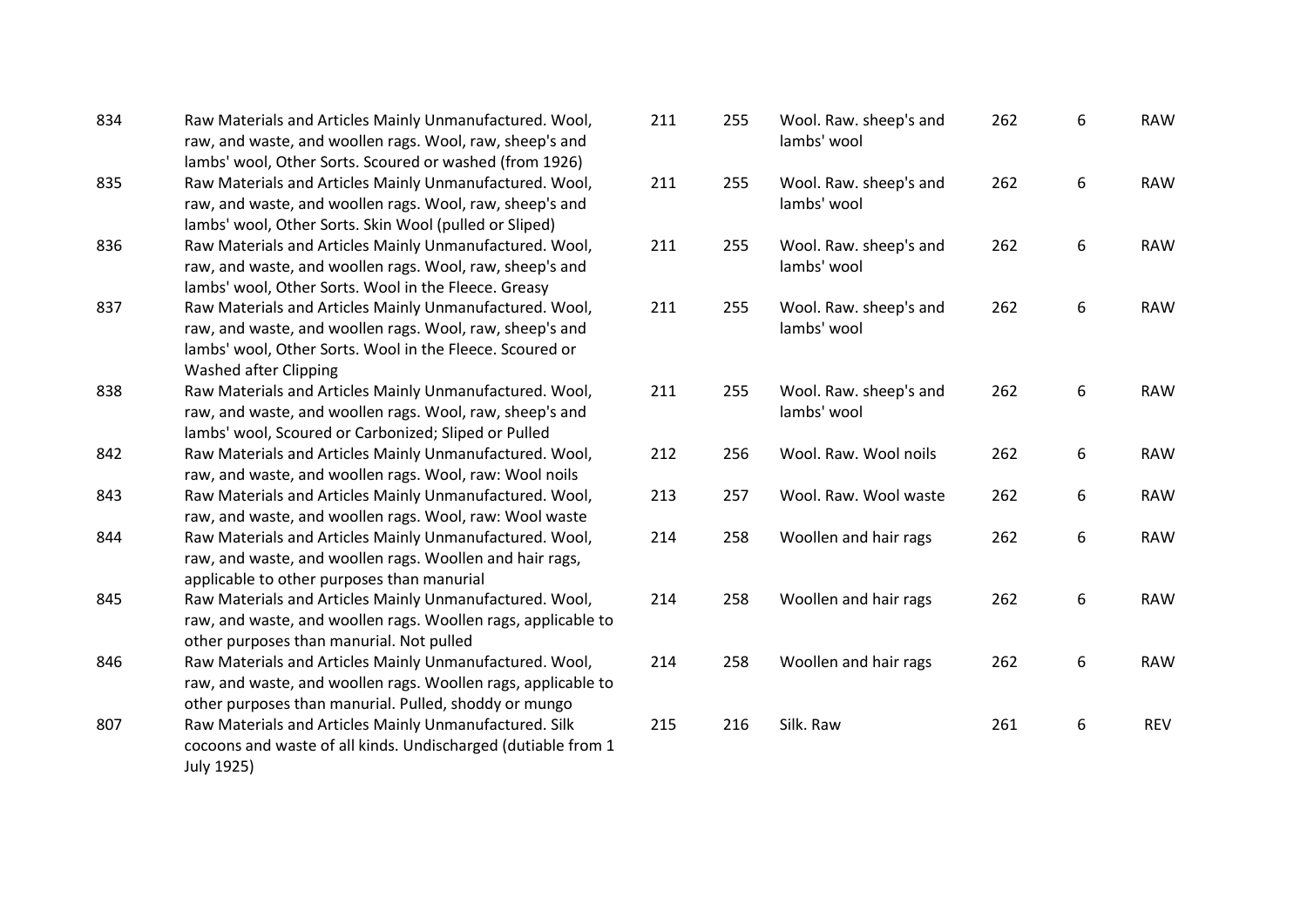| 808 | Raw Materials and Articles Mainly Unmanufactured. Silk<br>cocoons and waste of all kinds. Wholly or in part discharged,<br>and noils                                                                                                                                                                                                   | 215 | 216 | Silk. Raw                  | 261 | 6              | <b>REV</b> |
|-----|----------------------------------------------------------------------------------------------------------------------------------------------------------------------------------------------------------------------------------------------------------------------------------------------------------------------------------------|-----|-----|----------------------------|-----|----------------|------------|
| 810 | Raw Materials and Articles Mainly Unmanufactured. Silk raw,<br>undischarged (dutiable from 1 July 1925)                                                                                                                                                                                                                                | 215 | 216 | Silk. Raw                  | 261 | 6              | <b>REV</b> |
| 812 | Raw Materials and Articles Mainly Unmanufactured. Silk, raw,<br>knubs and noils. Silk knubs and waste (until 30 June 1925)                                                                                                                                                                                                             | 215 | 216 | Silk. Raw                  | 261 | 6              | <b>REV</b> |
| 813 | Raw Materials and Articles Mainly Unmanufactured. Silk, raw,<br>knubs and noils. Silk noils (until 30 June 1925)                                                                                                                                                                                                                       | 215 | 216 | Silk. Raw                  | 261 | 6              | <b>REV</b> |
| 814 | Raw Materials and Articles Mainly Unmanufactured. Silk, raw,<br>knubs and noils. Silk, raw (until 30 June 1925)                                                                                                                                                                                                                        | 215 | 216 | Silk. Raw                  | 261 | 6              | <b>REV</b> |
| 553 | Articles Wholly or Mainly Manufactured. Vehicles (including<br>locomotives, ships, and aircraft). Parts of Road Vehicles<br>(including Tyres and Tubes other than those accompanying<br>complete vehicles as part of their equipment). Axles for motor<br>cars. (before July 1925 and after April 30, 1926)                            | 216 | 199 | <b>Road Motor Vehicles</b> | 732 | 7              | <b>MFG</b> |
| 554 | Articles Wholly or Mainly Manufactured. Vehicles (including<br>locomotives, ships, and aircraft). Parts of Road Vehicles<br>(including Tyres and Tubes other than those accompanying<br>complete vehicles as part of their equipment). Axles for motor<br>cars. Exempt from duty (From 1 July 1925 to April 30, 1926<br>inclusive)     | 216 | 199 | <b>Road Motor Vehicles</b> | 732 | $\overline{7}$ | <b>MFG</b> |
| 555 | Articles Wholly or Mainly Manufactured. Vehicles (including<br>locomotives, ships, and aircraft). Parts of Road Vehicles<br>(including Tyres and Tubes other than those accompanying<br>complete vehicles as part of their equipment). Axles for motor<br>cars. Not exempt from duty (From 1 July 1925 to April 30,<br>1926 inclusive) | 216 | 199 | <b>Road Motor Vehicles</b> | 732 | $\overline{7}$ | <b>MFG</b> |
| 562 | Articles Wholly or Mainly Manufactured. Vehicles (including<br>locomotives, ships, and aircraft). Parts of Road Vehicles<br>(including Tyres and Tubes other than those accompanying<br>complete vehicles as part of their equipment). Chassis for                                                                                     | 216 | 199 | <b>Road Motor Vehicles</b> | 732 | $\overline{7}$ | <b>MFG</b> |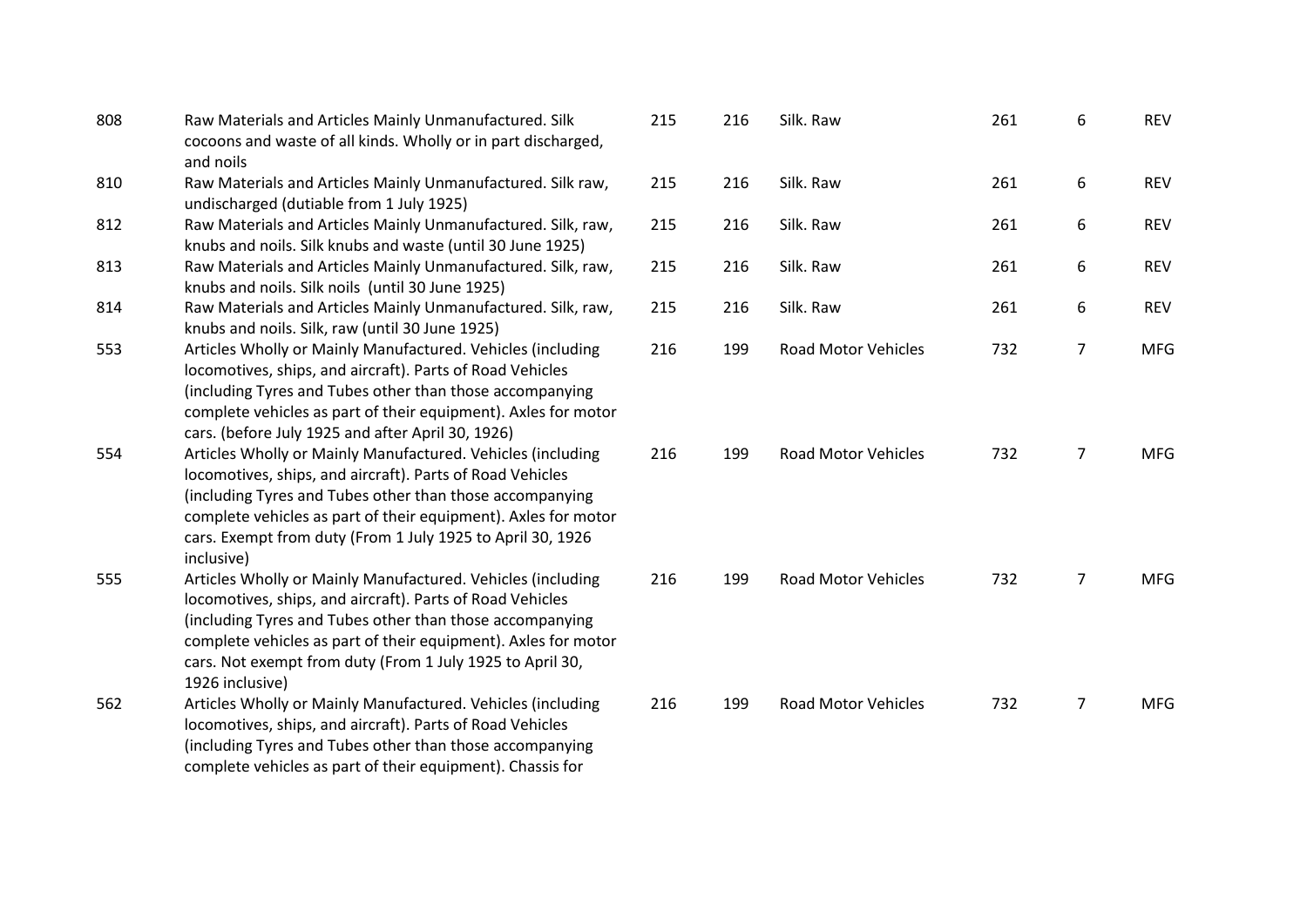|     | motor cars, &c. complete (with or without fitted tyres).      |
|-----|---------------------------------------------------------------|
|     | Constructed solely for commercial use                         |
| 563 | Articles Wholly or Mainly Manufactured. Vehicles (including   |
|     | locomotives, ships, and aircraft). Parts of Road Vehicles     |
|     | (including Tyres and Tubes other than those accompanying      |
|     | complete vehicles as part of their equipment). Chassis for    |
|     | motor cars, &c. complete (with or without fitted tyres). Net  |
|     | weight 28 cwts and over. (From 1929, see New Tables)          |
| 564 | Articles Wholly or Mainly Manufactured. Vehicles (including   |
|     | locomotives, ships, and aircraft). Parts of Road Vehicles     |
|     | (including Tyres and Tubes other than those accompanying      |
|     | complete vehicles as part of their equipment). Chassis for    |
|     | motor cars, &c. complete (with or without fitted tyres). Net  |
|     | weight 28 cwts and over. Constructed solely for commercial    |
|     | use (not shown separately prior to 1929)                      |
| 565 | Articles Wholly or Mainly Manufactured. Vehicles (including   |
|     | locomotives, ships, and aircraft). Parts of Road Vehicles     |
|     | (including Tyres and Tubes other than those accompanying      |
|     | complete vehicles as part of their equipment). Chassis for    |
|     | motor cars, &c. complete (with or without fitted tyres). Net  |
|     | weight 28 cwts and over. Other (not shown separately prior to |
|     | 1929)                                                         |
| 566 | Articles Wholly or Mainly Manufactured. Vehicles (including   |
|     | locomotives, ships, and aircraft). Parts of Road Vehicles     |
|     | (including Tyres and Tubes other than those accompanying      |
|     | complete vehicles as part of their equipment). Chassis for    |
|     | motor cars, &c. complete (with or without fitted tyres). Net  |
|     | Weight Below 28 cwts. (From 1929, see New Tables)             |
| 567 | Articles Wholly or Mainly Manufactured. Vehicles (including   |
|     | locomotives, ships, and aircraft). Parts of Road Vehicles     |
|     | (including Tyres and Tubes other than those accompanying      |
|     | complete vehicles as part of their equipment). Chassis for    |
|     | motor cars, &c. complete (with or without fitted tyres). Net  |

| 216 | 199 | <b>Road Motor Vehicles</b> | 732 | 7              | <b>MFG</b>  |
|-----|-----|----------------------------|-----|----------------|-------------|
| 216 | 199 | <b>Road Motor Vehicles</b> | 732 | 7              | <b>MFG</b>  |
| 216 | 199 | <b>Road Motor Vehicles</b> | 732 | $\overline{7}$ | <b>MFG</b>  |
| 216 | 199 | <b>Road Motor Vehicles</b> | 732 | 7              | ${\sf MFG}$ |
| 216 | 199 | Road Motor Vehicles        | 732 | $\overline{7}$ | <b>MFG</b>  |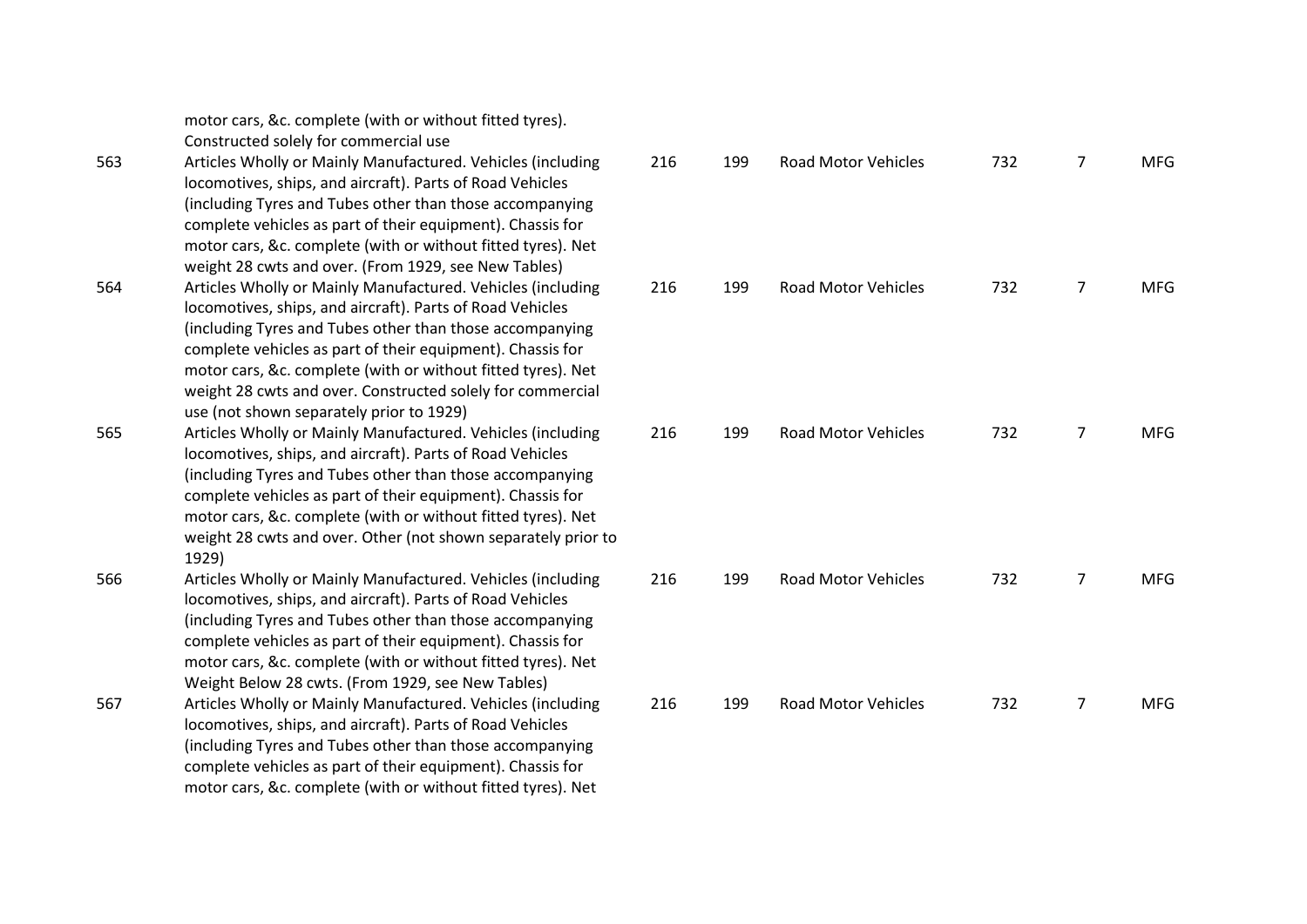Weight Below 28 cwts. Constructed solely for commercial use (not shown separately prior to 1929)

- 568 Articles Wholly or Mainly Manufactured. Vehicles (including locomotives, ships, and aircraft). Parts of Road Vehicles (including Tyres and Tubes other than those accompanying complete vehicles as part of their equipment). Chassis for motor cars, &c. complete (with or without fitted tyres). Net Weight Below 28 cwts. Other (not shown separately prior to 1929)
- 569 Articles Wholly or Mainly Manufactured. Vehicles (including locomotives, ships, and aircraft). Parts of Road Vehicles (including Tyres and Tubes other than those accompanying complete vehicles as part of their equipment). Chassis for motor cars, &c. complete (with or without fitted tyres). Other
- 570 Articles Wholly or Mainly Manufactured. Vehicles (including locomotives, ships, and aircraft). Parts of Road Vehicles (including Tyres and Tubes other than those accompanying complete vehicles as part of their equipment). Chassis for motor cars, &c. without engines, or otherwise incomplete (with or without fitted tyres). (not shown separately prior to 1927)
- 571 Articles Wholly or Mainly Manufactured. Vehicles (including locomotives, ships, and aircraft). Parts of Road Vehicles (including Tyres and Tubes other than those accompanying complete vehicles as part of their equipment). Chassis for motor cars. Exempt from duty (1925, from 1st July)
- 572 Articles Wholly or Mainly Manufactured. Vehicles (including locomotives, ships, and aircraft). Parts of Road Vehicles (including Tyres and Tubes other than those accompanying complete vehicles as part of their equipment). Chassis for motor cars. Exempt from duty. Net weight 28 cwts and over (from 1st January to 30th April, 1926 (inclusive))

| 216 | 199 | Road Motor Vehicles        | 732 | 7              | <b>MFG</b> |
|-----|-----|----------------------------|-----|----------------|------------|
| 216 | 199 | Road Motor Vehicles        | 732 | 7              | <b>MFG</b> |
| 216 | 199 | <b>Road Motor Vehicles</b> | 732 | $\overline{7}$ | <b>MFG</b> |
| 216 | 199 | <b>Road Motor Vehicles</b> | 732 | 7              | <b>MFG</b> |
| 216 | 199 | <b>Road Motor Vehicles</b> | 732 | 7              | <b>MFG</b> |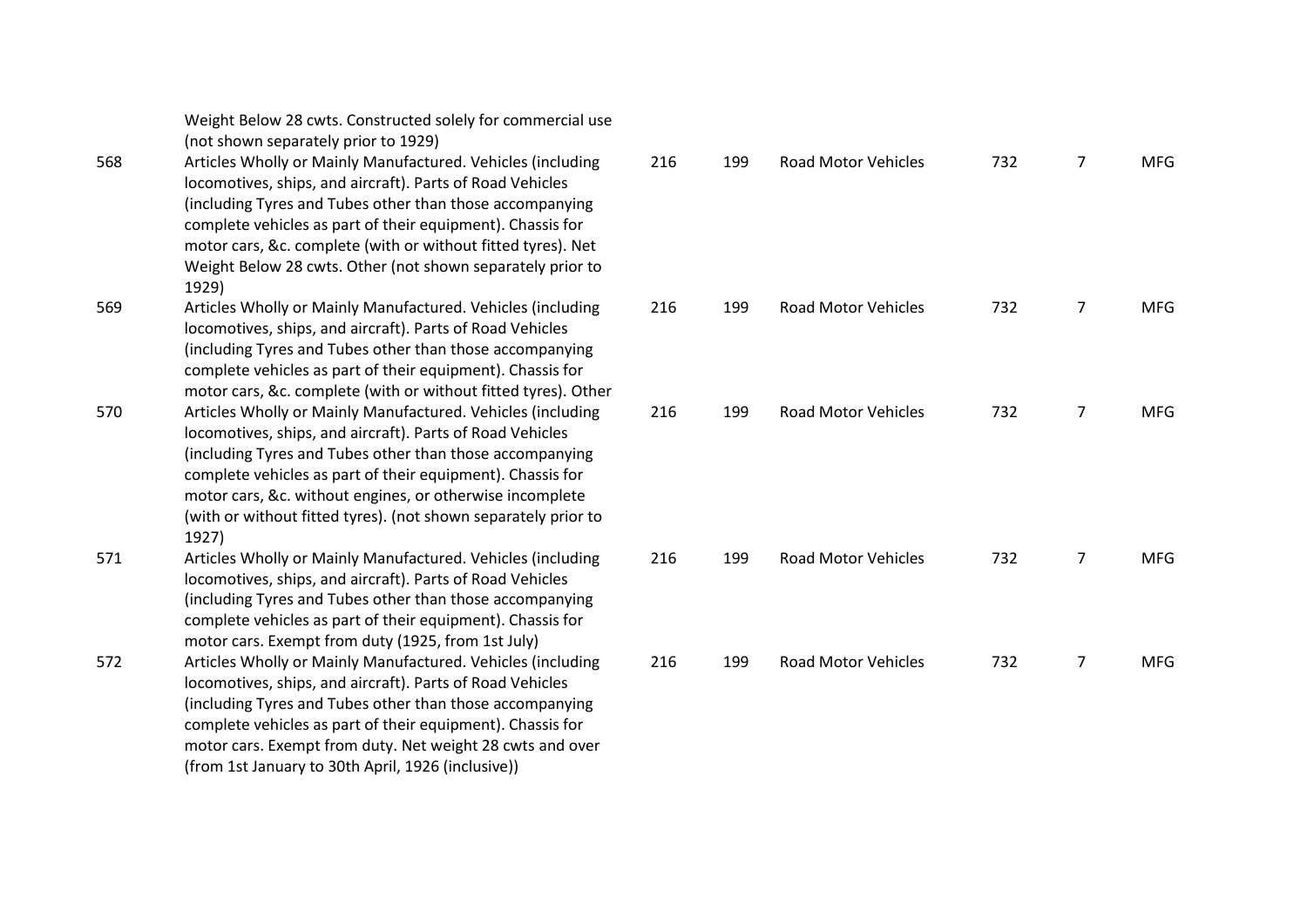| 573 | Articles Wholly or Mainly Manufactured. Vehicles (including   | 216 |
|-----|---------------------------------------------------------------|-----|
|     | locomotives, ships, and aircraft). Parts of Road Vehicles     |     |
|     | (including Tyres and Tubes other than those accompanying      |     |
|     | complete vehicles as part of their equipment). Chassis for    |     |
|     | motor cars. Exempt from duty. Net weight below 28 cwts        |     |
|     | (from 1st January to 30th April, 1926 (inclusive))            |     |
| 574 | Articles Wholly or Mainly Manufactured. Vehicles (including   | 216 |
|     | locomotives, ships, and aircraft). Parts of Road Vehicles     |     |
|     | (including Tyres and Tubes other than those accompanying      |     |
|     | complete vehicles as part of their equipment). Chassis for    |     |
|     | motor cars. Not exempt from duty (1925, from 1st July)        |     |
| 575 | Articles Wholly or Mainly Manufactured. Vehicles (including   | 216 |
|     | locomotives, ships, and aircraft). Parts of Road Vehicles     |     |
|     | (including Tyres and Tubes other than those accompanying      |     |
|     | complete vehicles as part of their equipment). Chassis for    |     |
|     | motor cars. Not exempt from duty. Net weight 28 cwts and      |     |
|     | over (from 1st January to 30th April, 1926 (inclusive))       |     |
| 576 | Articles Wholly or Mainly Manufactured. Vehicles (including   | 216 |
|     | locomotives, ships, and aircraft). Parts of Road Vehicles     |     |
|     | (including Tyres and Tubes other than those accompanying      |     |
|     | complete vehicles as part of their equipment). Chassis for    |     |
|     | motor cars. Not exempt from duty. Net weight below 28 cwts    |     |
|     | (from 1st January to 30th April, 1926 (inclusive))            |     |
| 583 | Articles Wholly or Mainly Manufactured. Vehicles (including   | 216 |
|     | locomotives, ships, and aircraft). Parts of Road Vehicles     |     |
|     | (including Tyres and Tubes other than those accompanying      |     |
|     | complete vehicles as part of their equipment). Other Parts    |     |
|     | and accessories. For motor cars, etc. (before 1 July 1925 and |     |
|     | after April 30, 1926)                                         |     |
| 584 | Articles Wholly or Mainly Manufactured. Vehicles (including   | 216 |
|     | locomotives, ships, and aircraft). Parts of Road Vehicles     |     |
|     | (including Tyres and Tubes other than those accompanying      |     |
|     | complete vehicles as part of their equipment). Other Parts    |     |

| 216 | 199 | <b>Road Motor Vehicles</b> | 732 | 7              | <b>MFG</b> |
|-----|-----|----------------------------|-----|----------------|------------|
| 216 | 199 | <b>Road Motor Vehicles</b> | 732 | $\overline{7}$ | <b>MFG</b> |
| 216 | 199 | <b>Road Motor Vehicles</b> | 732 | 7              | <b>MFG</b> |
| 216 | 199 | <b>Road Motor Vehicles</b> | 732 | 7              | <b>MFG</b> |
| 216 | 199 | <b>Road Motor Vehicles</b> | 732 | 7              | MFG        |
| 216 | 199 | <b>Road Motor Vehicles</b> | 732 | 7              | <b>MFG</b> |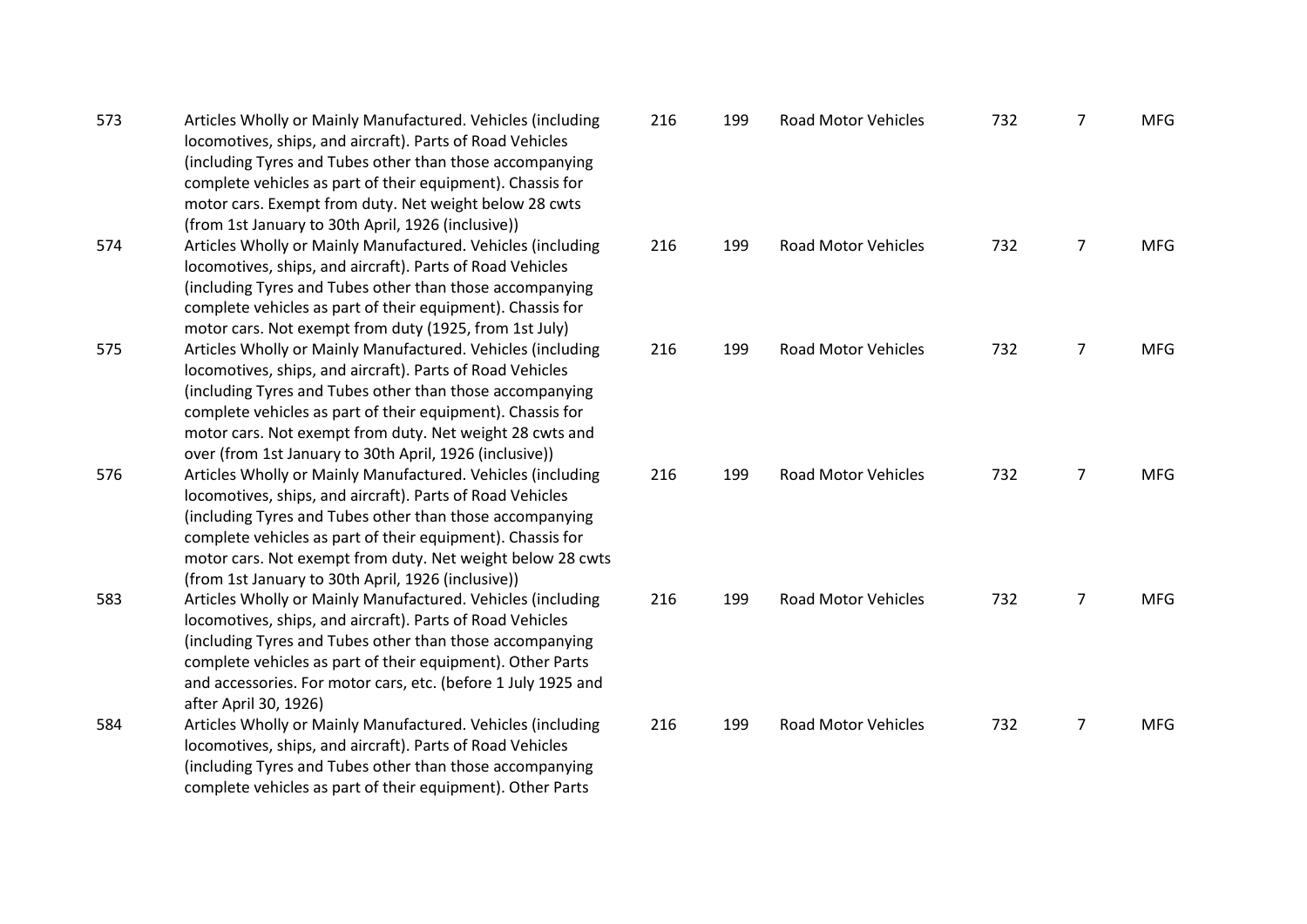|     | and accessories. For motor cars. Exempt from duty (from 1<br>July 1925 to April 30, 1926, inclusive)                                                                                                                                                                                                                                                                                          |     |
|-----|-----------------------------------------------------------------------------------------------------------------------------------------------------------------------------------------------------------------------------------------------------------------------------------------------------------------------------------------------------------------------------------------------|-----|
| 585 | Articles Wholly or Mainly Manufactured. Vehicles (including<br>locomotives, ships, and aircraft). Parts of Road Vehicles<br>(including Tyres and Tubes other than those accompanying<br>complete vehicles as part of their equipment). Other Parts<br>and accessories. For motor cars. Not exempt from duty (from<br>1 July 1925 to April 30, 1926, inclusive)                                | 216 |
| 586 | Articles Wholly or Mainly Manufactured. Vehicles (including<br>locomotives, ships, and aircraft). Parts of Road Vehicles<br>(including Tyres and Tubes other than those accompanying<br>complete vehicles as part of their equipment). Other Parts<br>and accessories. For motor cycles and tricars (before 1 July<br>1925 and after April 30, 1926)                                          | 216 |
| 595 | Articles Wholly or Mainly Manufactured. Vehicles (including<br>locomotives, ships, and aircraft). Parts of Road Vehicles<br>(including Tyres and Tubes other than those accompanying<br>complete vehicles as part of their equipment). Studs for tyres<br>of motor cars, &c., Motor cycles and tricars [possibly 699-29;<br>unclear, left here]                                               | 216 |
| 596 | Articles Wholly or Mainly Manufactured. Vehicles (including<br>locomotives, ships, and aircraft). Parts of Road Vehicles<br>(including Tyres and Tubes other than those accompanying<br>complete vehicles as part of their equipment). Wheels, rims<br>and spokes (with or without fitted tyres). For motor cars, etc.<br>(before 1 July 1925 and after April 30, 1926, inclusive)            | 216 |
| 597 | Articles Wholly or Mainly Manufactured. Vehicles (including<br>locomotives, ships, and aircraft). Parts of Road Vehicles<br>(including Tyres and Tubes other than those accompanying<br>complete vehicles as part of their equipment). Wheels, rims<br>and spokes (with or without fitted tyres). For motor cycles<br>and tricars (before 1 July 1925 and after April 30, 1926,<br>inclusive) | 216 |

| 216 | 199 | Road Motor Vehicles        | 732 | 7              | <b>MFG</b> |
|-----|-----|----------------------------|-----|----------------|------------|
| 216 | 199 | Road Motor Vehicles        | 732 | $\overline{7}$ | <b>MFG</b> |
| 216 | 199 | <b>Road Motor Vehicles</b> | 732 | $\overline{7}$ | <b>MFG</b> |
| 216 | 199 | <b>Road Motor Vehicles</b> | 732 | 7              | <b>MFG</b> |
| 216 | 199 | <b>Road Motor Vehicles</b> | 732 | 7              | <b>MFG</b> |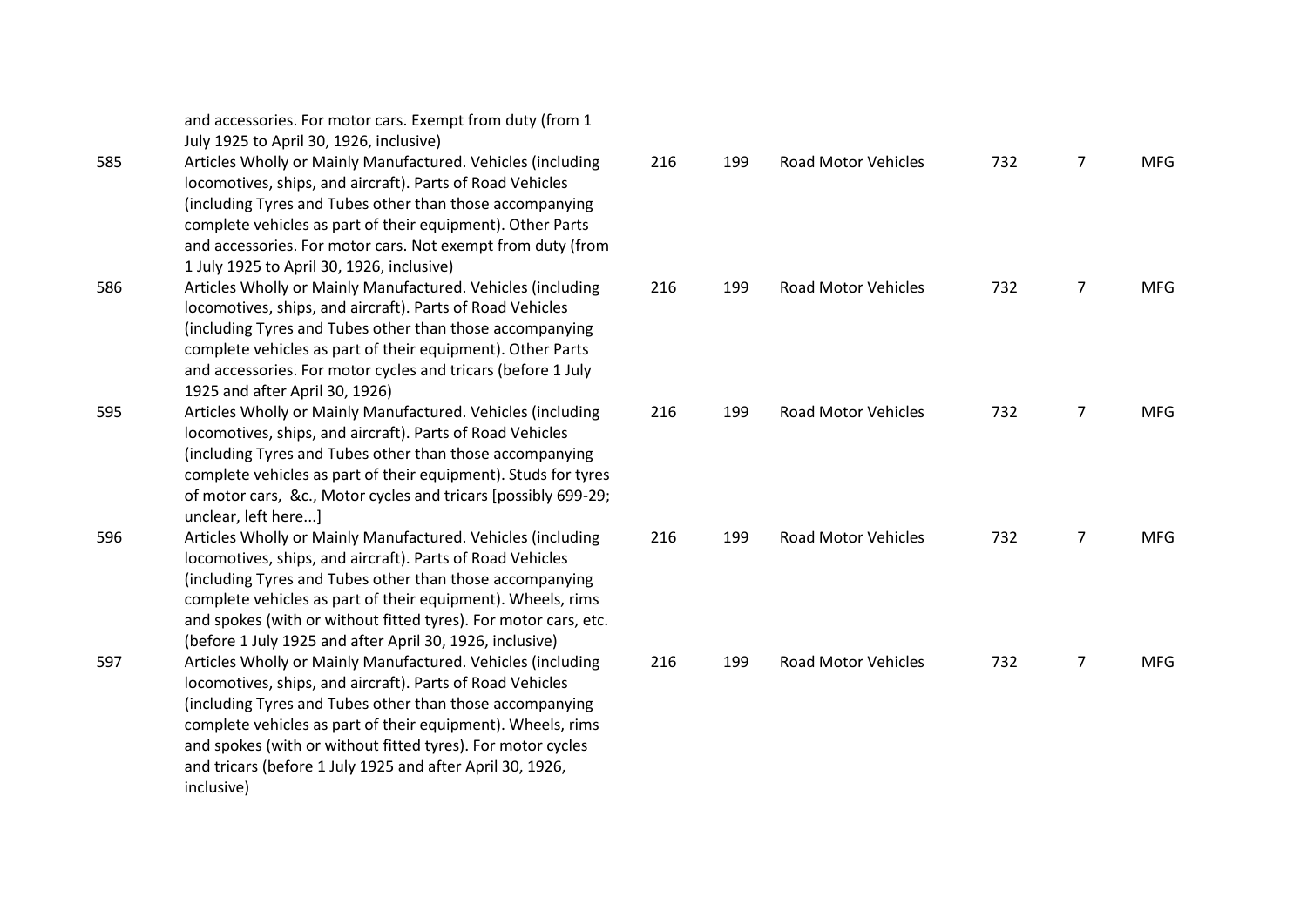| 598 | Articles Wholly or Mainly Manufactured. Vehicles (including<br>locomotives, ships, and aircraft). Parts of Road Vehicles<br>(including Tyres and Tubes other than those accompanying<br>complete vehicles as part of their equipment). Wheels, rims<br>and spokes. For motor cars. Exempt from duty (from 1 July<br>1925 to April 30, 1926, inclusive)             | 216 |
|-----|--------------------------------------------------------------------------------------------------------------------------------------------------------------------------------------------------------------------------------------------------------------------------------------------------------------------------------------------------------------------|-----|
| 599 | Articles Wholly or Mainly Manufactured. Vehicles (including<br>locomotives, ships, and aircraft). Parts of Road Vehicles<br>(including Tyres and Tubes other than those accompanying<br>complete vehicles as part of their equipment). Wheels, rims<br>and spokes. For motor cars. Not exempt from duty (from 1<br>July 1925 to April 30, 1926, inclusive)         | 216 |
| 600 | Articles Wholly or Mainly Manufactured. Vehicles (including<br>locomotives, ships, and aircraft). Road (incl. Tyres and Tubes<br>accompanying complete vehicles as part of their equipment).<br>Mechanically propelled. Motor cars &c. Commercial vehicles<br>(including Motor Omnibusses, Motor Fire Engines and Motor<br>Ambulances, but not including Tractors) | 216 |
| 601 | Articles Wholly or Mainly Manufactured. Vehicles (including<br>locomotives, ships, and aircraft). Road (incl. Tyres and Tubes<br>accompanying complete vehicles as part of their equipment).<br>Mechanically propelled. Motor cars &c. Motor cycles and<br><b>Tricars</b>                                                                                          | 216 |
| 602 | Articles Wholly or Mainly Manufactured. Vehicles (including<br>locomotives, ships, and aircraft). Road (incl. Tyres and Tubes<br>accompanying complete vehicles as part of their equipment).<br>Mechanically propelled. Motor cars &c. Private Cars and<br>Commercial Vehicles, second-hand                                                                        | 216 |
| 603 | Articles Wholly or Mainly Manufactured. Vehicles (including<br>locomotives, ships, and aircraft). Road (incl. Tyres and Tubes<br>accompanying complete vehicles as part of their equipment).<br>Mechanically propelled. Motor cars &c. Touring cars (incl.<br>Cabs)                                                                                                | 216 |

| 216 | 199 | <b>Road Motor Vehicles</b> | 732 | 7              | <b>MFG</b> |
|-----|-----|----------------------------|-----|----------------|------------|
| 216 | 199 | <b>Road Motor Vehicles</b> | 732 | $\overline{7}$ | <b>MFG</b> |
| 216 | 199 | <b>Road Motor Vehicles</b> | 732 | 7              | <b>MFG</b> |
| 216 | 199 | <b>Road Motor Vehicles</b> | 732 | $\overline{7}$ | <b>MFG</b> |
| 216 | 199 | <b>Road Motor Vehicles</b> | 732 | $\overline{7}$ | <b>MFG</b> |
| 216 | 199 | Road Motor Vehicles        | 732 | 7              | <b>MFG</b> |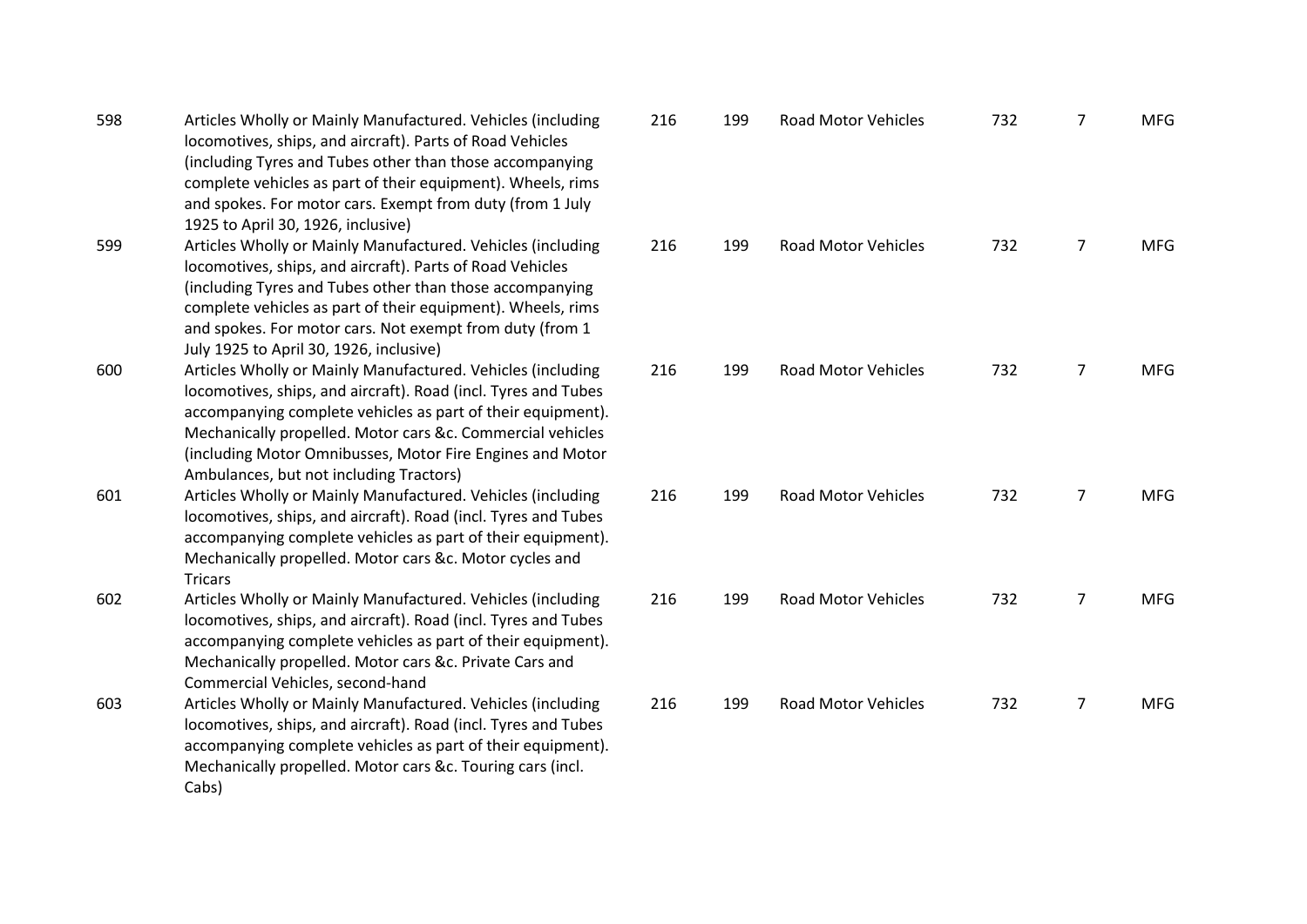| 604 | Articles Wholly or Mainly Manufactured. Vehicles (including<br>locomotives, ships, and aircraft). Road (incl. Tyres and Tubes<br>accompanying complete vehicles as part of their equipment).<br>Mechanically propelled. Motor cars &c. Tractors (from May 1,<br>1926 ; before see Old Tables below) [Steam Tractors are 711]                                                    | 216 | 199 | <b>Road Motor Vehicles</b>                          | 732 | $\overline{7}$ | <b>MFG</b> |
|-----|---------------------------------------------------------------------------------------------------------------------------------------------------------------------------------------------------------------------------------------------------------------------------------------------------------------------------------------------------------------------------------|-----|-----|-----------------------------------------------------|-----|----------------|------------|
| 606 | Articles Wholly or Mainly Manufactured. Vehicles (including<br>locomotives, ships, and aircraft). Road (incl. Tyres and Tubes<br>accompanying complete vehicles as part of their equipment).<br>Mechanically propelled. Motor cars &c. Tractors (including<br>Steam-Rollers). Other (until April 30, 1926 - from 1st May<br>1926 see New Tables above) [Steam Tractors are 711] | 216 | 199 | <b>Road Motor Vehicles</b>                          | 732 | $\overline{7}$ | <b>MFG</b> |
| 492 | Articles Wholly or Mainly Manufactured. Rubber<br>Manufactures. Elastic cords, webs, braids, and fabrics, n.e.s.                                                                                                                                                                                                                                                                | 217 | 62  | Elastic cords, webs,<br>braids, and fabrics, n.e.s. | 629 | $\overline{7}$ | <b>MFG</b> |
| 493 | Articles Wholly or Mainly Manufactured. Rubber<br>Manufactures. Mats, matting and tiling of rubber (from 1927,<br>before in Rubber manufactures, n.e.s.)                                                                                                                                                                                                                        | 218 | 200 | Rubber manufactures,<br>n.e.s.                      | 629 | $\overline{7}$ | <b>MFG</b> |
| 494 | Articles Wholly or Mainly Manufactured. Rubber<br>Manufactures. Overalls and Aprons, wholly of rubber (from<br>1928, before in Rubber manufactures, n.e.s.) [actually 841-07,<br>but before 1927 part of one of your subcats]                                                                                                                                                   | 218 | 200 | Rubber manufactures,<br>n.e.s.                      | 629 | $\overline{7}$ | <b>MFG</b> |
| 495 | Articles Wholly or Mainly Manufactured. Rubber<br>Manufactures. Rubber Gloves (from 1927, before in Rubber<br>manufactures, n.e.s.)                                                                                                                                                                                                                                             | 218 | 200 | Rubber manufactures,<br>n.e.s.                      | 629 | $\overline{7}$ | <b>MFG</b> |
| 496 | Articles Wholly or Mainly Manufactured. Rubber<br>Manufactures. Rubber manufactures, n.e.s.                                                                                                                                                                                                                                                                                     | 218 | 200 | Rubber manufactures,<br>n.e.s.                      | 629 | $\overline{7}$ | <b>MFG</b> |
| 507 | Articles Wholly or Mainly Manufactured. Rubber<br>Manufactures. Rubberproof cloth, of which the chief value is<br>rubber, and sheeting of rubber (from 1927, before in Rubber<br>manufactures, n.e.s.)                                                                                                                                                                          | 218 | 200 | Rubber manufactures,<br>n.e.s.                      | 629 | $\overline{7}$ | <b>MFG</b> |
| 508 | Articles Wholly or Mainly Manufactured. Rubber<br>Manufactures. Rubberproof cloth, Sheets and sheeting of<br>mixed materials of which the chief value is rubber                                                                                                                                                                                                                 | 218 | 200 | Rubber manufactures,<br>n.e.s.                      | 629 | $\overline{7}$ | <b>MFG</b> |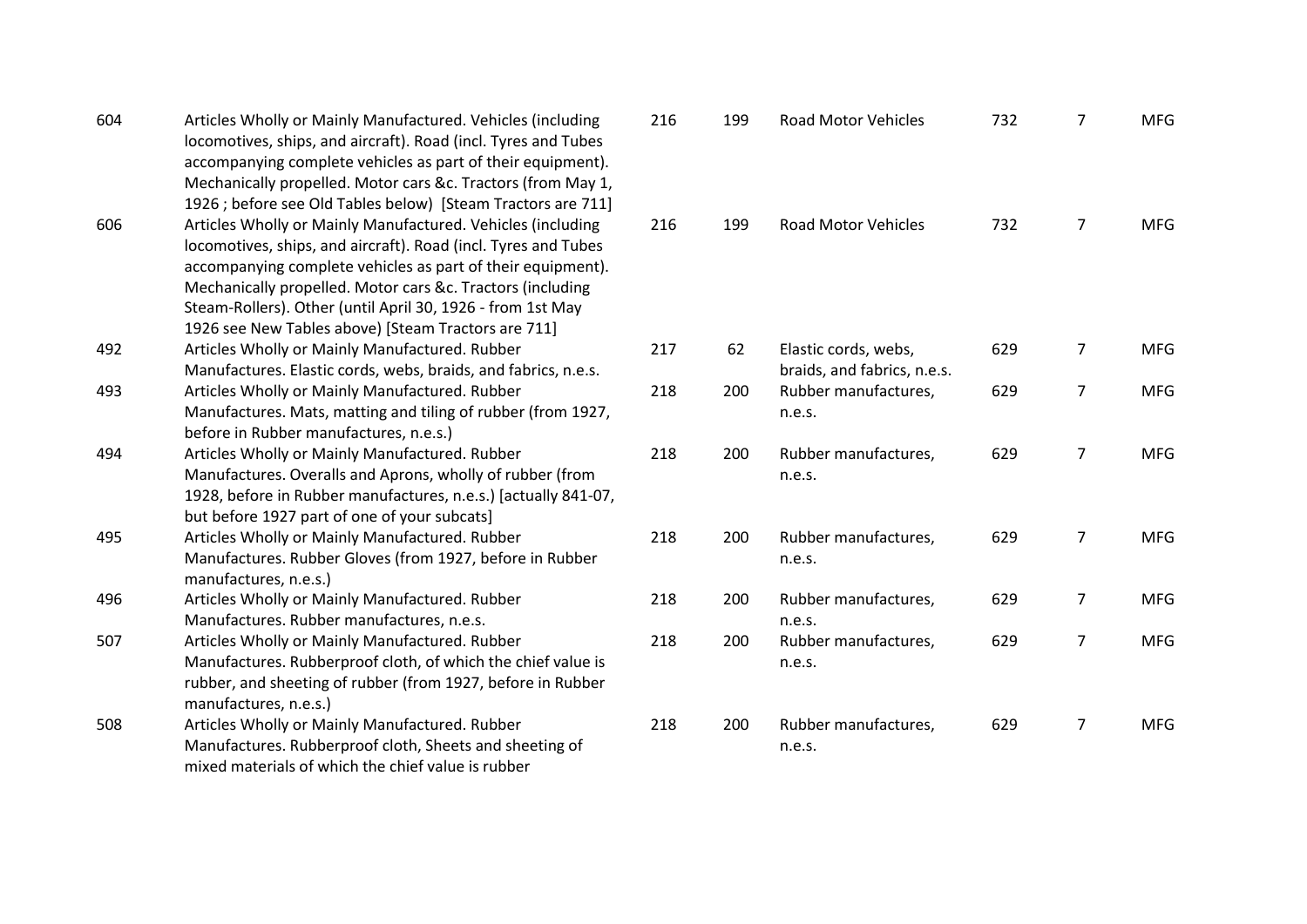| 509 | Articles Wholly or Mainly Manufactured. Rubber<br>Manufactures. Vulcanite and Ebonite, in rods, tubes, sheets,<br>&c., n.e.s. (from 1928, before in Rubber manufactures, n.e.s.)                        | 218 | 200 | Rubber manufactures,<br>n.e.s. | 629 | 7              | <b>MFG</b> |
|-----|---------------------------------------------------------------------------------------------------------------------------------------------------------------------------------------------------------|-----|-----|--------------------------------|-----|----------------|------------|
| 497 | Articles Wholly or Mainly Manufactured. Rubber<br>Manufactures. Rubber Tyres and tubes (including Tyres and<br>Tubes imported with Vehicles). Inner tubes (before 1926)                                 | 219 | 201 | <b>Rubber Tyres and Tubes</b>  | 629 | $\overline{7}$ | <b>MFG</b> |
| 498 | Articles Wholly or Mainly Manufactured. Rubber<br>Manufactures. Rubber Tyres and tubes (including Tyres and<br>Tubes imported with Vehicles). Inner tubes. For Cycles (1926<br>and 1927)                | 219 | 201 | <b>Rubber Tyres and Tubes</b>  | 629 | $\overline{7}$ | <b>MFG</b> |
| 499 | Articles Wholly or Mainly Manufactured. Rubber<br>Manufactures. Rubber Tyres and tubes (including Tyres and<br>Tubes imported with Vehicles). Inner tubes. For Motor Cars<br>(in 1927)                  | 219 | 201 | <b>Rubber Tyres and Tubes</b>  | 629 | $\overline{7}$ | <b>MFG</b> |
| 500 | Articles Wholly or Mainly Manufactured. Rubber<br>Manufactures. Rubber Tyres and tubes (including Tyres and<br>Tubes imported with Vehicles). Inner tubes. For Motor Cars<br>and Motor Cycles (in 1926) | 219 | 201 | <b>Rubber Tyres and Tubes</b>  | 629 | $\overline{7}$ | <b>MFG</b> |
| 501 | Articles Wholly or Mainly Manufactured. Rubber<br>Manufactures. Rubber Tyres and tubes (including Tyres and<br>Tubes imported with Vehicles). Inner tubes. For Motor Cycles<br>(in 1927)                | 219 | 201 | <b>Rubber Tyres and Tubes</b>  | 629 | $\overline{7}$ | <b>MFG</b> |
| 502 | Articles Wholly or Mainly Manufactured. Rubber<br>Manufactures. Rubber Tyres and tubes (including Tyres and<br>Tubes imported with Vehicles). Outer covers. Cycle (prior to<br>12th April, 1927)        | 219 | 201 | <b>Rubber Tyres and Tubes</b>  | 629 | $\overline{7}$ | <b>MFG</b> |
| 503 | Articles Wholly or Mainly Manufactured. Rubber<br>Manufactures. Rubber Tyres and tubes (including Tyres and<br>Tubes imported with Vehicles). Outer covers. Motor car (prior<br>to 12th April, 1927)    | 219 | 201 | <b>Rubber Tyres and Tubes</b>  | 629 | $\overline{7}$ | <b>MFG</b> |
| 504 | Articles Wholly or Mainly Manufactured. Rubber<br>Manufactures. Rubber Tyres and tubes (including Tyres and                                                                                             | 219 | 201 | <b>Rubber Tyres and Tubes</b>  | 629 | 7              | <b>MFG</b> |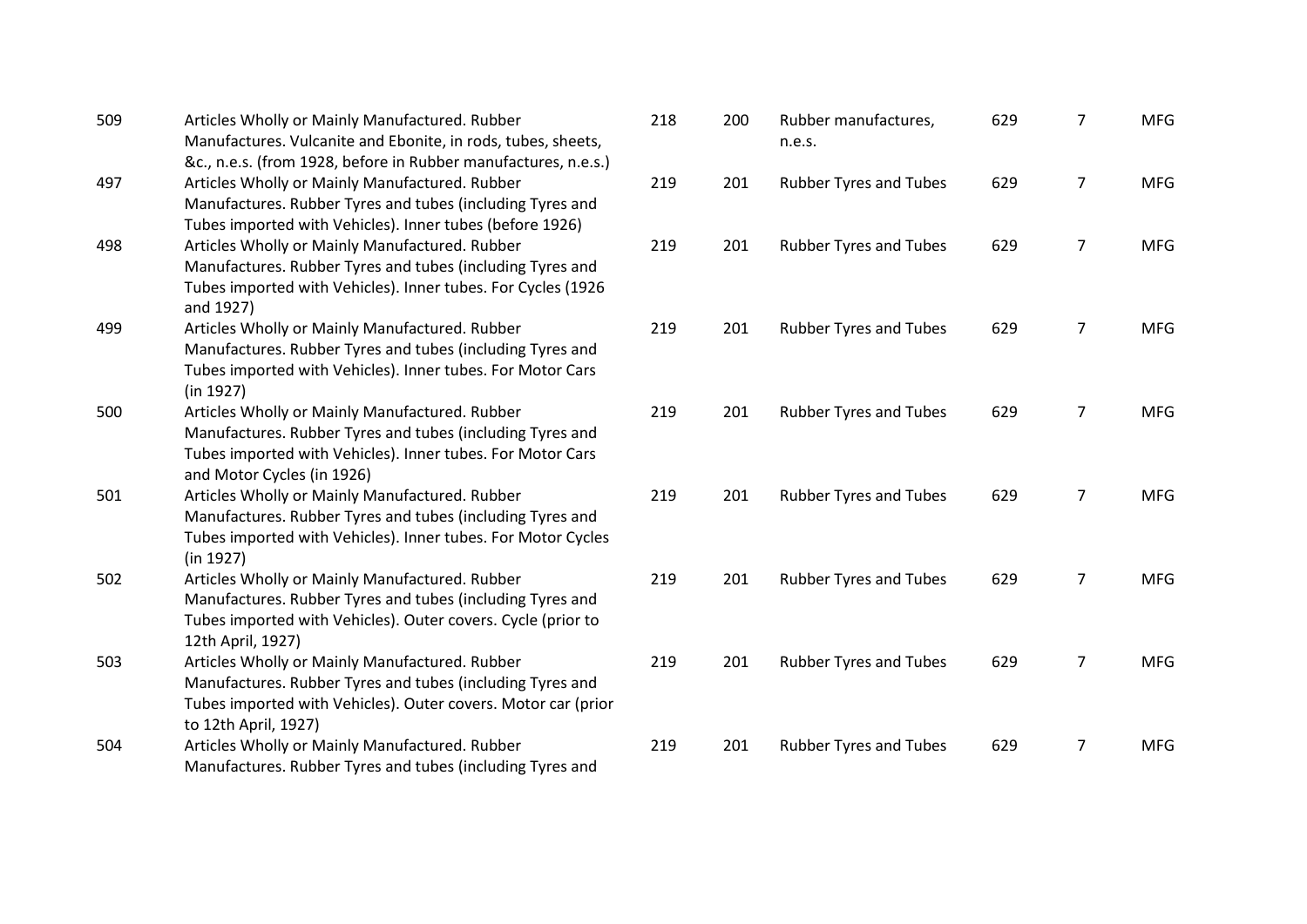|     | Tubes imported with Vehicles). Outer covers. Motor cycle<br>(prior to 12th April, 1927)                                                                                                                                                                                                                                                                                                                                                                                                                                                   |     |     |                               |     |                |            |
|-----|-------------------------------------------------------------------------------------------------------------------------------------------------------------------------------------------------------------------------------------------------------------------------------------------------------------------------------------------------------------------------------------------------------------------------------------------------------------------------------------------------------------------------------------------|-----|-----|-------------------------------|-----|----------------|------------|
| 505 | Articles Wholly or Mainly Manufactured. Rubber<br>Manufactures. Rubber Tyres and tubes (including Tyres and<br>Tubes imported with Vehicles). Solid tyres. For mechanically<br>propelled vehicles (until 1927)                                                                                                                                                                                                                                                                                                                            | 219 | 201 | <b>Rubber Tyres and Tubes</b> | 629 | $\overline{7}$ | <b>MFG</b> |
| 506 | Articles Wholly or Mainly Manufactured. Rubber<br>Manufactures. Rubber Tyres and tubes (including Tyres and<br>Tubes imported with Vehicles). Solid tyres. For other vehicles<br>(until 1927)                                                                                                                                                                                                                                                                                                                                             | 219 | 201 | <b>Rubber Tyres and Tubes</b> | 629 | $\overline{7}$ | <b>MFG</b> |
| 587 | Articles Wholly or Mainly Manufactured. Vehicles (including<br>locomotives, ships, and aircraft). Parts of Road Vehicles<br>(including Tyres and Tubes other than those accompanying<br>complete vehicles as part of their equipment). Rubber Tyres<br>and tubes (other than those imported with complete vehicles<br>or chassis, as part of their equipment, or fitted on wheels<br>separately imported). Pneumatic. Inner tubes. For cycles<br>(from 12th april 1927 incl., before see under "Rubber<br>Manufactures" III.S.)           | 219 | 201 | <b>Rubber Tyres and Tubes</b> | 629 | $\overline{7}$ | <b>MFG</b> |
| 588 | Articles Wholly or Mainly Manufactured. Vehicles (including<br>locomotives, ships, and aircraft). Parts of Road Vehicles<br>(including Tyres and Tubes other than those accompanying<br>complete vehicles as part of their equipment). Rubber Tyres<br>and tubes (other than those imported with complete vehicles<br>or chassis, as part of their equipment, or fitted on wheels<br>separately imported). Pneumatic. Inner tubes. For motor cars,<br>etc. (from 12th april 1927 incl., before see under "Rubber<br>Manufactures" III.S.) | 219 | 201 | <b>Rubber Tyres and Tubes</b> | 629 | $\overline{7}$ | <b>MFG</b> |
| 589 | Articles Wholly or Mainly Manufactured. Vehicles (including<br>locomotives, ships, and aircraft). Parts of Road Vehicles<br>(including Tyres and Tubes other than those accompanying<br>complete vehicles as part of their equipment). Rubber Tyres<br>and tubes (other than those imported with complete vehicles                                                                                                                                                                                                                        | 219 | 201 | <b>Rubber Tyres and Tubes</b> | 629 | $\overline{7}$ | <b>MFG</b> |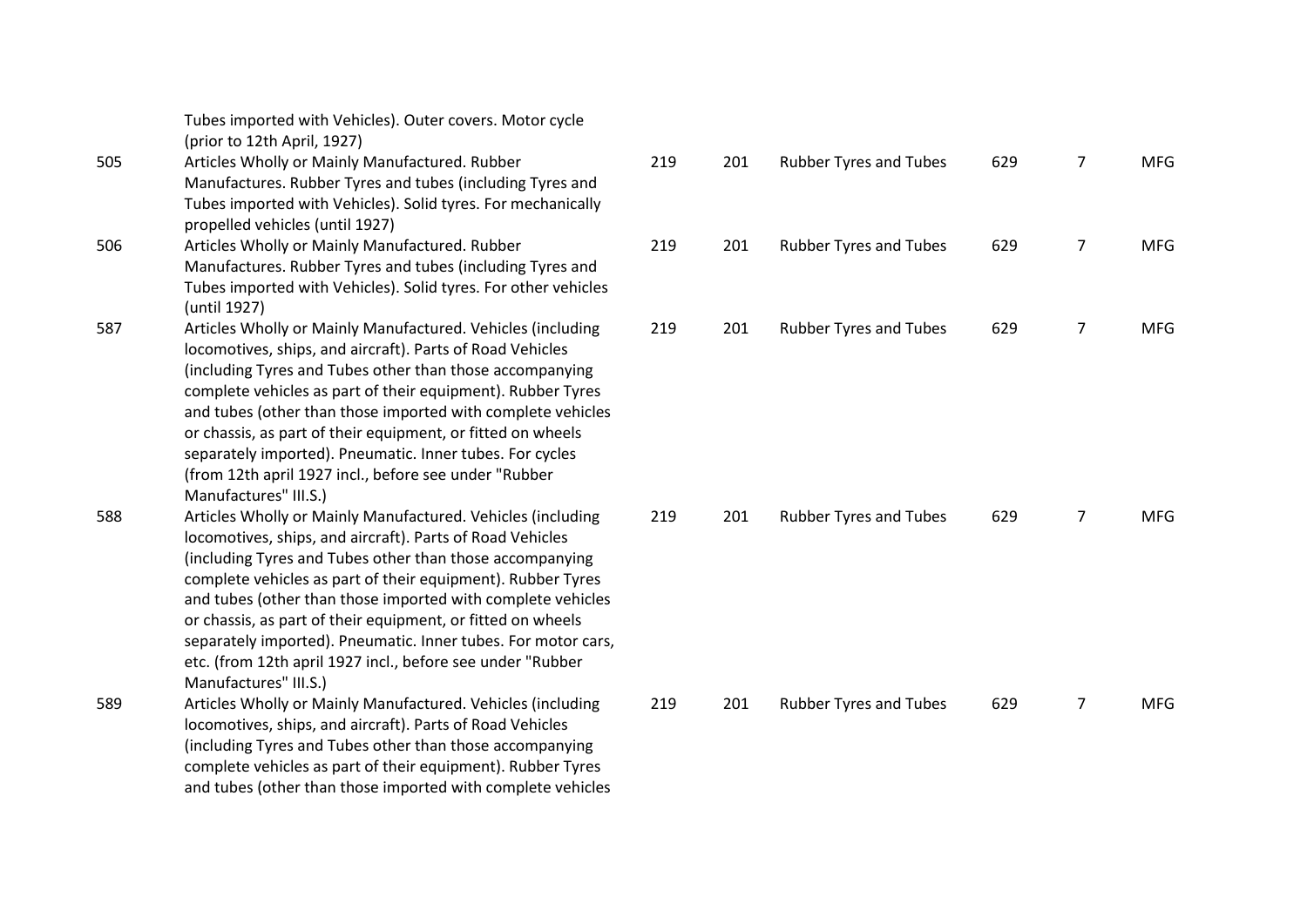or chassis, as part of their equipment, or fitted on wheels separately imported). Pneumatic. Inner tubes. For motor cycles and tricars (from 12th april 1927 incl., before see under "Rubber Manufactures" III.S.)

- 590 Articles Wholly or Mainly Manufactured. Vehicles (including locomotives, ships, and aircraft). Parts of Road Vehicles (including Tyres and Tubes other than those accompanying complete vehicles as part of their equipment). Rubber Tyres and tubes (other than those imported with complete vehicles or chassis, as part of their equipment, or fitted on wheels separately imported). Pneumatic. Outer Covers. For cycles (from 12th april 1927 incl., before see under "Rubber Manufactures" III.S.)
- 591 Articles Wholly or Mainly Manufactured. Vehicles (including locomotives, ships, and aircraft). Parts of Road Vehicles (including Tyres and Tubes other than those accompanying complete vehicles as part of their equipment). Rubber Tyres and tubes (other than those imported with complete vehicles or chassis, as part of their equipment, or fitted on wheels separately imported). Pneumatic. Outer Covers. For motor cars, etc. (from 12th april 1927 incl., before see under "Rubber Manufactures" III.S.)
- 592 Articles Wholly or Mainly Manufactured. Vehicles (including locomotives, ships, and aircraft). Parts of Road Vehicles (including Tyres and Tubes other than those accompanying complete vehicles as part of their equipment). Rubber Tyres and tubes (other than those imported with complete vehicles or chassis, as part of their equipment, or fitted on wheels separately imported). Pneumatic. Outer Covers. For motor cycles and tricars (from 12th april 1927 incl., before see under "Rubber Manufactures" III.S.)
- 593 Articles Wholly or Mainly Manufactured. Vehicles (including locomotives, ships, and aircraft). Parts of Road Vehicles

| 219 | 201 | Rubber Tyres and Tubes        | 629 | $\overline{7}$ | MFG        |
|-----|-----|-------------------------------|-----|----------------|------------|
| 219 | 201 | Rubber Tyres and Tubes        | 629 | $\overline{7}$ | <b>MFG</b> |
| 219 | 201 | Rubber Tyres and Tubes        | 629 | $\overline{7}$ | MFG        |
| 219 | 201 | <b>Rubber Tyres and Tubes</b> | 629 | 7              | <b>MFG</b> |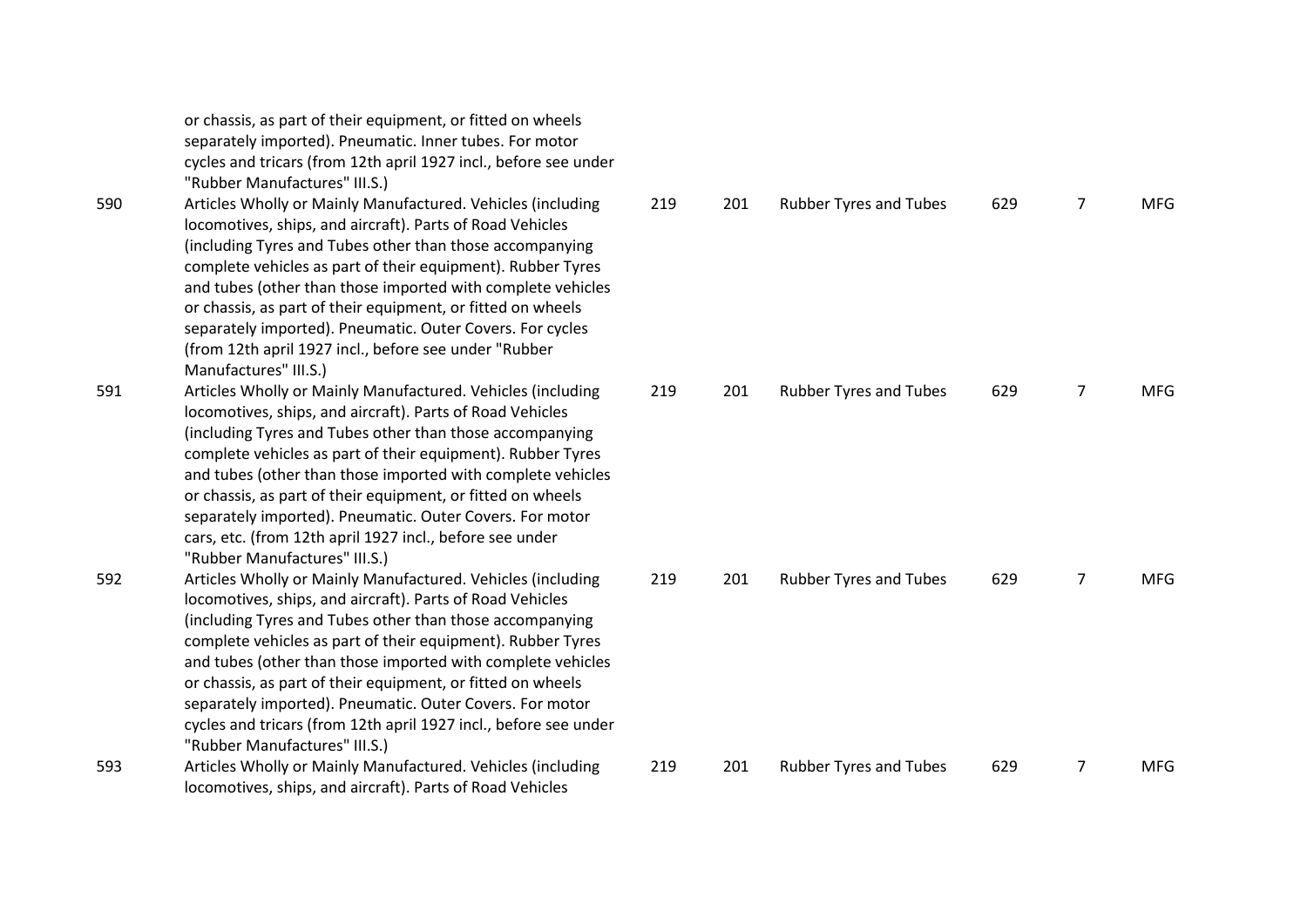|     | (including Tyres and Tubes other than those accompanying<br>complete vehicles as part of their equipment). Rubber Tyres<br>and tubes (other than those imported with complete vehicles<br>or chassis, as part of their equipment, or fitted on wheels<br>separately imported). Solid tyres. For motor cars, &c., motor<br>cycles and tricars (from 12th april 1927 incl., before see under                                                                                                                                                                    |     |
|-----|---------------------------------------------------------------------------------------------------------------------------------------------------------------------------------------------------------------------------------------------------------------------------------------------------------------------------------------------------------------------------------------------------------------------------------------------------------------------------------------------------------------------------------------------------------------|-----|
| 594 | "Rubber Manufactures" III.S.)<br>Articles Wholly or Mainly Manufactured. Vehicles (including<br>locomotives, ships, and aircraft). Parts of Road Vehicles<br>(including Tyres and Tubes other than those accompanying<br>complete vehicles as part of their equipment). Rubber Tyres<br>and tubes (other than those imported with complete vehicles<br>or chassis, as part of their equipment, or fitted on wheels<br>separately imported). Solid tyres. For other vehicles (from<br>12th april 1927 incl., before see under "Rubber<br>Manufactures" III.S.) | 219 |
| 253 | Articles Wholly or Mainly Manufactured. Machinery.<br>Machinery and Parts thereof. Agricultural. Tractors, liable to<br>duties on importation. Complete                                                                                                                                                                                                                                                                                                                                                                                                       | 220 |
| 254 | Articles Wholly or Mainly Manufactured. Machinery.<br>Machinery and Parts thereof. Agricultural. Tractors, liable to<br>duties on importation. Parts.                                                                                                                                                                                                                                                                                                                                                                                                         | 220 |
| 255 | Articles Wholly or Mainly Manufactured. Machinery.<br>Machinery and Parts thereof. Agricultural. Tractors, other<br>than those liable to duties on importation. Complete                                                                                                                                                                                                                                                                                                                                                                                      | 220 |
| 256 | Articles Wholly or Mainly Manufactured. Machinery.<br>Machinery and Parts thereof. Agricultural. Tractors, other<br>than those liable to duties on importation. Complete. Other                                                                                                                                                                                                                                                                                                                                                                               | 220 |
| 257 | Articles Wholly or Mainly Manufactured. Machinery.<br>Machinery and Parts thereof. Agricultural. Tractors, other<br>than those liable to duties on importation. Complete. Track<br>Laying                                                                                                                                                                                                                                                                                                                                                                     | 220 |

| 219 | 201 | <b>Rubber Tyres and Tubes</b> | 629 | 7 | MFG        |
|-----|-----|-------------------------------|-----|---|------------|
| 220 | 7   | Agricultural. Tractors        | 713 | 7 | <b>MFG</b> |
| 220 | 7   | Agricultural. Tractors        | 713 | 7 | <b>MFG</b> |
| 220 | 7   | Agricultural. Tractors        | 713 | 7 | <b>MFG</b> |
| 220 | 7   | Agricultural. Tractors        | 713 | 7 | <b>MFG</b> |
| 220 | 7   | Agricultural. Tractors        | 713 | 7 | <b>MFG</b> |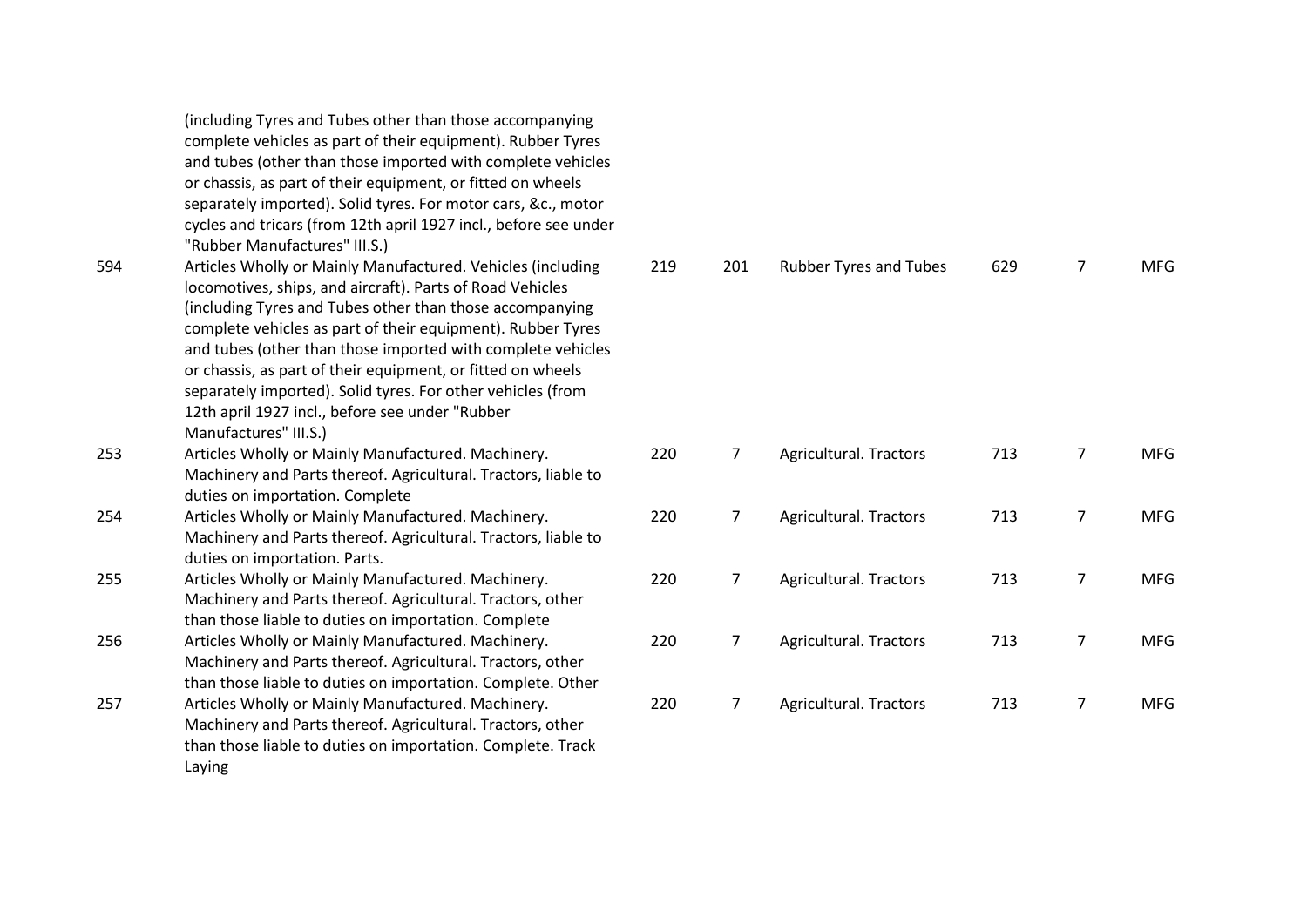| 258 | Articles Wholly or Mainly Manufactured. Machinery.<br>Machinery and Parts thereof. Agricultural. Tractors, other<br>than those liable to duties on importation. Parts.                                                                                                                                                                                                      | 220 | 7              | Agricultural. Tractors                                                             | 713 | $\overline{7}$ | <b>MFG</b> |
|-----|-----------------------------------------------------------------------------------------------------------------------------------------------------------------------------------------------------------------------------------------------------------------------------------------------------------------------------------------------------------------------------|-----|----------------|------------------------------------------------------------------------------------|-----|----------------|------------|
| 605 | Articles Wholly or Mainly Manufactured. Vehicles (including<br>locomotives, ships, and aircraft). Road (incl. Tyres and Tubes<br>accompanying complete vehicles as part of their equipment).<br>Mechanically propelled. Motor cars &c. Tractors (including<br>Steam-Rollers). Agricultural (until April 30, 1926 - from 1st<br>May 1926 see III.G. Machinery, Agricultural) | 220 | $\overline{7}$ | <b>Agricultural. Tractors</b>                                                      | 713 | $\overline{7}$ | <b>MFG</b> |
| 774 | Raw Materials and Articles Mainly Unmanufactured. Seeds<br>and nuts for oil, oils, fats, resins and gums. Nuts and kernes<br>for expressing oil therefrom: Copra                                                                                                                                                                                                            | 221 | 157            | Nuts and kernes for<br>expressing oil therefrom.<br>Copra                          | 221 | 8              | <b>RAW</b> |
| 775 | Raw Materials and Articles Mainly Unmanufactured. Seeds<br>and nuts for oil, oils, fats, resins and gums. Nuts and kernes<br>for expressing oil therefrom: Ground nuts (Arachide, Pea or<br>Monkey Nuts), decorticated                                                                                                                                                      | 222 | 158            | Nuts and kernes for<br>expressing oil therefrom.<br>Ground nuts.<br>Decorticated   | 221 | 8              | <b>RAW</b> |
| 776 | Raw Materials and Articles Mainly Unmanufactured. Seeds<br>and nuts for oil, oils, fats, resins and gums. Nuts and kernes<br>for expressing oil therefrom: Ground nuts (Arachide, Pea or<br>Monkey Nuts), undecorticated                                                                                                                                                    | 223 | 159            | Nuts and kernes for<br>expressing oil therefrom.<br>Ground nuts.<br>Undecorticated | 221 | 8              | <b>RAW</b> |
| 777 | Raw Materials and Articles Mainly Unmanufactured. Seeds<br>and nuts for oil, oils, fats, resins and gums. Nuts and kernes<br>for expressing oil therefrom: Other Sorts                                                                                                                                                                                                      | 224 | 160            | Nuts and kernes for<br>expressing oil therefrom.<br>Other sorts                    | 221 | 8              | <b>RAW</b> |
| 778 | Raw Materials and Articles Mainly Unmanufactured. Seeds<br>and nuts for oil, oils, fats, resins and gums. Nuts and kernes<br>for expressing oil therefrom: Palm kernels                                                                                                                                                                                                     | 225 | 161            | Nuts and kernes for<br>expressing oil therefrom.<br>Palm Kernels                   | 221 | 8              | <b>RAW</b> |
| 797 | Raw Materials and Articles Mainly Unmanufactured. Seeds<br>and nuts for oil, oils, fats, resins and gums. Seeds for<br>expressing oil. Castor                                                                                                                                                                                                                               | 226 | 206            | Seeds for expressing oil.<br>Castor                                                | 221 | 8              | <b>RAW</b> |
| 798 | Raw Materials and Articles Mainly Unmanufactured. Seeds<br>and nuts for oil, oils, fats, resins and gums. Seeds for<br>expressing oil. Cotton                                                                                                                                                                                                                               | 227 | 207            | Seeds for expressing oil.<br>Cotton                                                | 221 | 8              | <b>RAW</b> |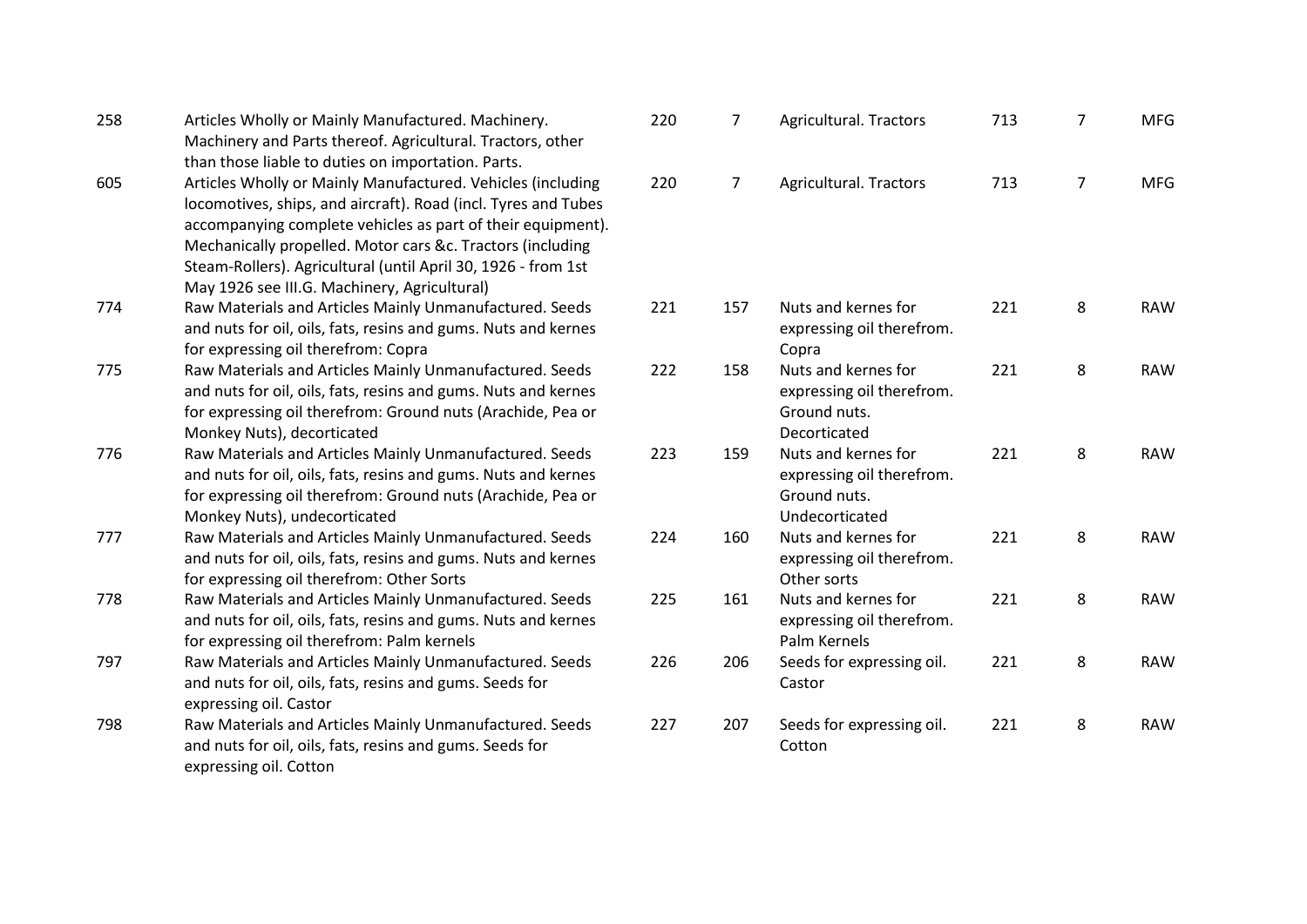| 799 | Raw Materials and Articles Mainly Unmanufactured. Seeds<br>and nuts for oil, oils, fats, resins and gums. Seeds for<br>expressing oil. Flax or linseed                                           |
|-----|--------------------------------------------------------------------------------------------------------------------------------------------------------------------------------------------------|
| 800 | Raw Materials and Articles Mainly Unmanufactured. Seeds<br>and nuts for oil, oils, fats, resins and gums. Seeds for<br>expressing oil. Other Sorts                                               |
| 802 | Raw Materials and Articles Mainly Unmanufactured. Seeds<br>and nuts for oil, oils, fats, resins and gums. Seeds for<br>expressing oil. Sesame (or sesamum, benni, gingelly or teel)              |
| 804 | Raw Materials and Articles Mainly Unmanufactured. Seeds<br>and nuts for oil, oils, fats, resins and gums. Seeds for<br>expressing oil. Sunflower                                                 |
| 801 | Raw Materials and Articles Mainly Unmanufactured. Seeds<br>and nuts for oil, oils, fats, resins and gums. Seeds for<br>expressing oil. Rape                                                      |
| 803 | Raw Materials and Articles Mainly Unmanufactured. Seeds<br>and nuts for oil, oils, fats, resins and gums. Seeds for<br>expressing oil. Soy beans                                                 |
| 781 | Raw Materials and Articles Mainly Unmanufactured. Seeds<br>and nuts for oil, oils, fats, resins and gums. Oils, fats, and<br>greases. Vegetable, other than essential. Castor Oil                |
| 713 | Other Food and Drink, non-dutiable. Oils and Fats, refined,<br>edible. Vegetable, other than essential, refined: Coconut Oil,<br>refined                                                         |
| 716 | Other Food and Drink, non-dutiable. Oils and Fats, refined,<br>edible. Vegetable, other than essential, refined: Hardened -<br>Coconut Oil, refined                                              |
| 782 | Raw Materials and Articles Mainly Unmanufactured. Seeds<br>and nuts for oil, oils, fats, resins and gums. Oils, fats, and<br>greases. Vegetable, other than essential. Coconut oil,<br>unrefined |

| 228 | 208 | Seeds for expressing oil.<br>Flax or linseed | 221 | 8 | <b>RAW</b> |
|-----|-----|----------------------------------------------|-----|---|------------|
| 229 | 209 | Seeds for expressing oil.<br>Other           | 221 | 8 | <b>RAW</b> |
| 229 | 209 | Seeds for expressing oil.<br>Other           | 221 | 8 | <b>RAW</b> |
| 229 | 209 | Seeds for expressing oil.<br>Other           | 221 | 8 | <b>RAW</b> |
| 230 | 210 | Seeds for expressing oil.<br>Rape            | 221 | 8 | <b>RAW</b> |
| 231 | 211 | Seeds for expressing oil.<br>Soy             | 221 | 8 | <b>RAW</b> |
| 232 | 26  | Castor oil                                   | 412 | 8 | <b>RAW</b> |
| 233 | 29  | Coconut oil, refined                         | 412 | 8 | <b>RAW</b> |
| 233 | 29  | Coconut oil, refined                         | 412 | 8 | <b>RAW</b> |
| 234 | 30  | Coconut oil, unrefined                       | 412 | 8 | <b>RAW</b> |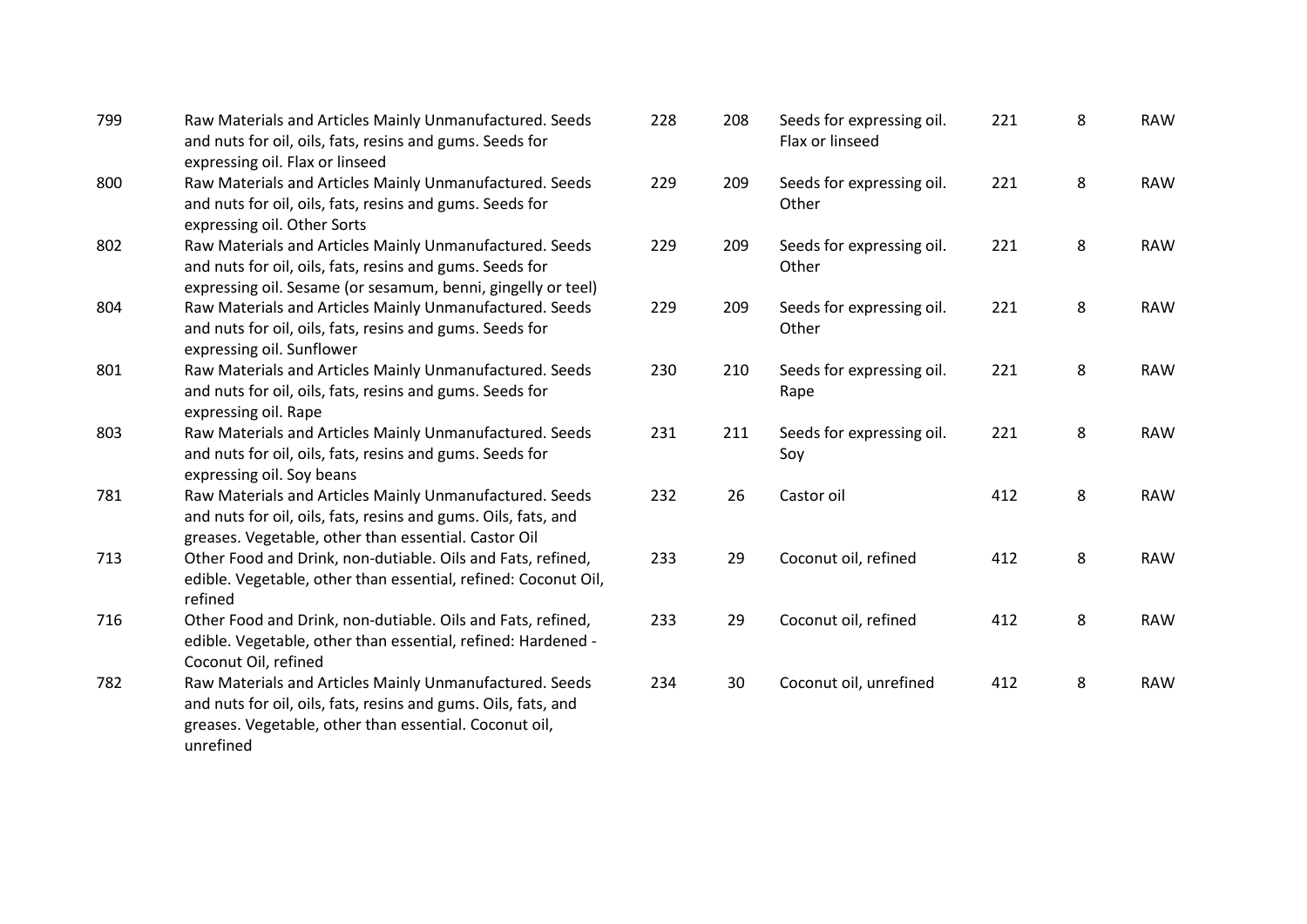| 714 | Other Food and Drink, non-dutiable. Oils and Fats, refined,<br>edible. Vegetable, other than essential, refined: Cotton Seed<br>Oil, Refined                                                              |
|-----|-----------------------------------------------------------------------------------------------------------------------------------------------------------------------------------------------------------|
| 783 | Raw Materials and Articles Mainly Unmanufactured. Seeds<br>and nuts for oil, oils, fats, resins and gums. Oils, fats, and<br>greases. Vegetable, other than essential. Cotton seed oil,<br>unrefined      |
| 715 | Other Food and Drink, non-dutiable. Oils and Fats, refined,<br>edible. Vegetable, other than essential, refined: Ground Nut<br>Oil, Refined                                                               |
| 784 | Raw Materials and Articles Mainly Unmanufactured. Seeds<br>and nuts for oil, oils, fats, resins and gums. Oils, fats, and<br>greases. Vegetable, other than essential. Groundnut oil,<br>unrefined        |
| 785 | Raw Materials and Articles Mainly Unmanufactured. Seeds<br>and nuts for oil, oils, fats, resins and gums. Oils, fats, and<br>greases. Vegetable, other than essential. Linseed oil, boiled                |
| 786 | Raw Materials and Articles Mainly Unmanufactured. Seeds<br>and nuts for oil, oils, fats, resins and gums. Oils, fats, and<br>greases. Vegetable, other than essential. Linseed oil, boiled<br>and refined |
| 788 | Raw Materials and Articles Mainly Unmanufactured. Seeds<br>and nuts for oil, oils, fats, resins and gums. Oils, fats, and<br>greases. Vegetable, other than essential. Linseed oil, refined               |
| 787 | Raw Materials and Articles Mainly Unmanufactured. Seeds<br>and nuts for oil, oils, fats, resins and gums. Oils, fats, and<br>greases. Vegetable, other than essential. Linseed oil, raw                   |
| 719 | Other Food and Drink, non-dutiable. Oils and Fats, refined,<br>edible. Vegetable, other than essential, refined: Olive Oil,<br>Refined                                                                    |
| 789 | Raw Materials and Articles Mainly Unmanufactured. Seeds<br>and nuts for oil, oils, fats, resins and gums. Oils, fats, and<br>greases. Vegetable, other than essential. Olive oil, unrefined               |

| 235 | 46  | Cotton seed oil, refined           | 412 | 8 | RAW        |
|-----|-----|------------------------------------|-----|---|------------|
| 236 | 47  | Cotton seed oil,<br>unrefined      | 412 | 8 | <b>RAW</b> |
| 237 | 91  | Ground nut oil, refined            | 412 | 8 | <b>RAW</b> |
| 238 | 92  | Ground nut oil, unrefined          | 412 | 8 | <b>RAW</b> |
|     |     |                                    |     |   |            |
| 239 | 125 | Linseed oil, bolied and<br>refined | 412 | 8 | <b>RAW</b> |
| 239 | 125 | Linseed oil, bolied and<br>refined | 412 | 8 | <b>RAW</b> |
| 239 | 125 | Linseed oil, bolied and<br>refined | 412 | 8 | <b>RAW</b> |
| 240 | 126 | Linseed oil, raw                   | 412 | 8 | <b>RAW</b> |
| 241 | 170 | Olive oil, refined                 | 412 | 8 | <b>RAW</b> |
| 242 | 171 | Olive oil, unrefined               | 412 | 8 | <b>RAW</b> |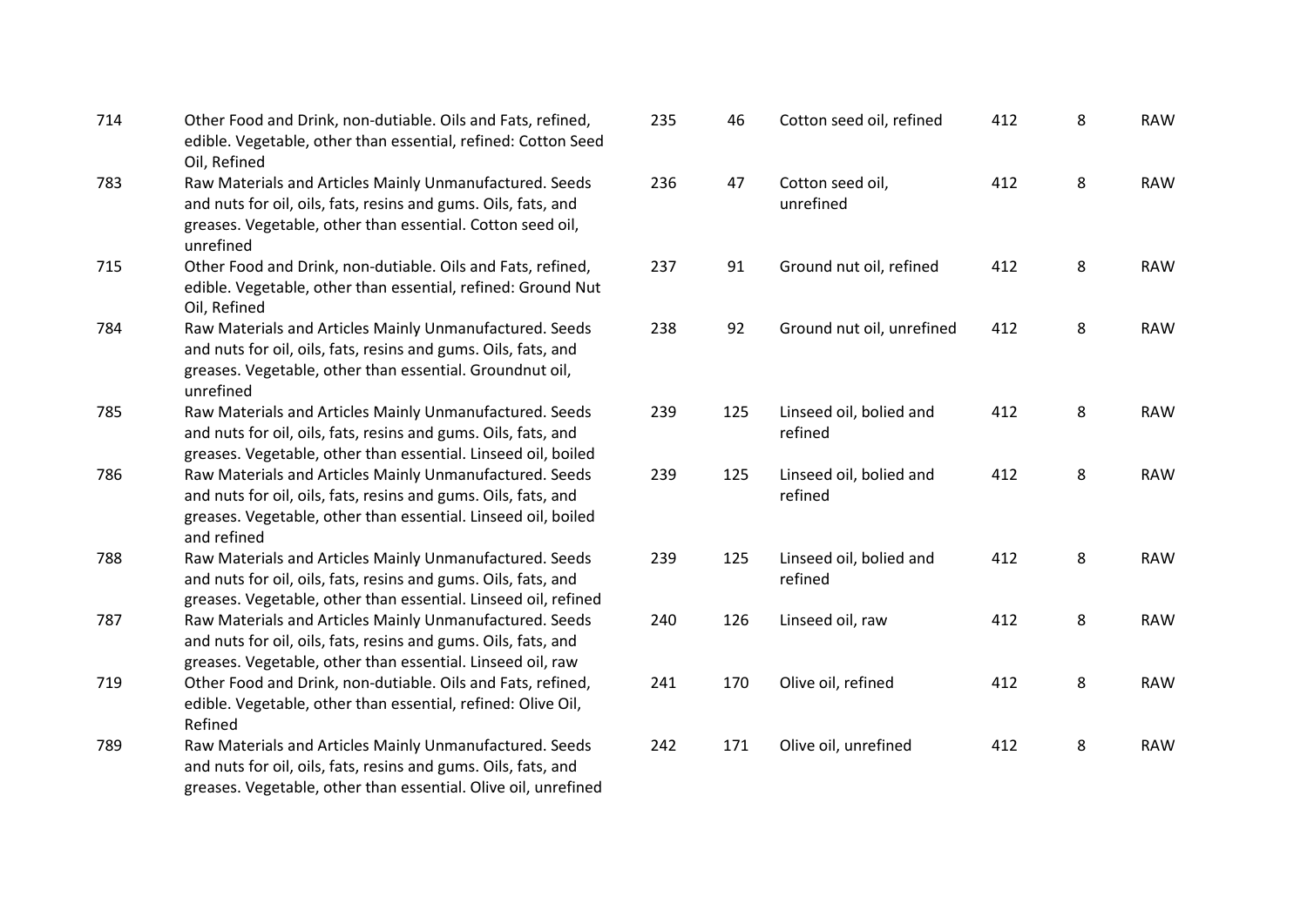| 717 | Other Food and Drink, non-dutiable. Oils and Fats, refined,<br>edible. Vegetable, other than essential, refined: Hardened -<br>Other Sorts, refined                                                  |
|-----|------------------------------------------------------------------------------------------------------------------------------------------------------------------------------------------------------|
| 718 | Other Food and Drink, non-dutiable. Oils and Fats, refined,<br>edible. Vegetable, other than essential, refined: Hardened -<br>Palm Kernel Oil, Refined                                              |
| 720 | Other Food and Drink, non-dutiable. Oils and Fats, refined,<br>edible. Vegetable, other than essential, refined: Other Sorts,<br>not elsewhere specified, refined                                    |
| 722 | Other Food and Drink, non-dutiable. Oils and Fats, refined,<br>edible. Vegetable, other than essential, refined: Palm Oil,<br>Refined                                                                |
| 780 | Raw Materials and Articles Mainly Unmanufactured. Seeds<br>and nuts for oil, oils, fats, resins and gums. Oils, fats, and<br>greases. Other vegetable oils, n.e.s.                                   |
| 790 | Raw Materials and Articles Mainly Unmanufactured. Seeds<br>and nuts for oil, oils, fats, resins and gums. Oils, fats, and<br>greases. Vegetable, other than essential. Other seed oil, n.e.s.        |
| 794 | Raw Materials and Articles Mainly Unmanufactured. Seeds<br>and nuts for oil, oils, fats, resins and gums. Oils, fats, and<br>greases. Vegetable, other than essential. Sesame oil                    |
| 796 | Raw Materials and Articles Mainly Unmanufactured. Seeds<br>and nuts for oil, oils, fats, resins and gums. Oils, fats, and<br>greases. Vegetable, other than essential. Tung oil                      |
| 721 | Other Food and Drink, non-dutiable. Oils and Fats, refined,<br>edible. Vegetable, other than essential, refined: Palm Kernel<br>Oil, Refined                                                         |
| 791 | Raw Materials and Articles Mainly Unmanufactured. Seeds<br>and nuts for oil, oils, fats, resins and gums. Oils, fats, and<br>greases. Vegetable, other than essential. Palm kernel oil,<br>unrefined |

| 243 | 172 | Other sorts of veg oil,<br>refined | 412 | 8 | <b>RAW</b> |
|-----|-----|------------------------------------|-----|---|------------|
| 243 | 172 | Other sorts of veg oil,<br>refined | 412 | 8 | <b>RAW</b> |
| 243 | 172 | Other sorts of veg oil,<br>refined | 412 | 8 | <b>RAW</b> |
| 243 | 172 | Other sorts of veg oil,<br>refined | 412 | 8 | <b>RAW</b> |
| 244 | 173 | Other veg seed oil, n.e.s.         | 412 | 8 | <b>RAW</b> |
| 244 | 173 | Other veg seed oil, n.e.s.         | 412 | 8 | <b>RAW</b> |
| 244 | 173 | Other veg seed oil, n.e.s.         | 412 | 8 | <b>RAW</b> |
| 244 | 173 | Other veg seed oil, n.e.s.         | 412 | 8 | <b>RAW</b> |
| 245 | 175 | Palm kernel oil, refined           | 412 | 8 | <b>RAW</b> |
| 246 | 176 | Palm kernel oil,<br>unrefined      | 412 | 8 | <b>RAW</b> |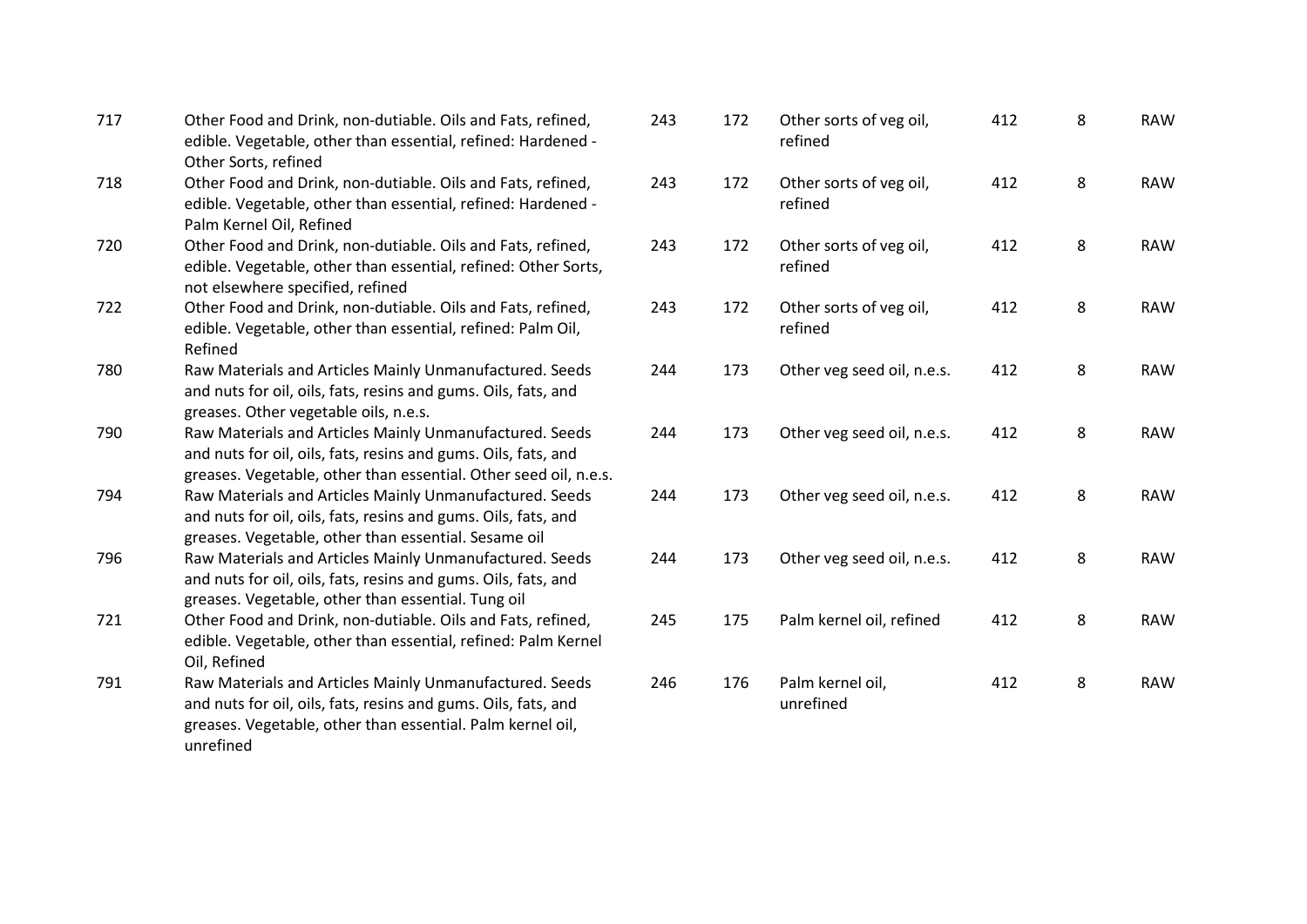| 792 | Raw Materials and Articles Mainly Unmanufactured. Seeds<br>and nuts for oil, oils, fats, resins and gums. Oils, fats, and |
|-----|---------------------------------------------------------------------------------------------------------------------------|
|     | greases. Vegetable, other than essential. Palm oil, unrefined                                                             |
| 793 | Raw Materials and Articles Mainly Unmanufactured. Seeds                                                                   |
|     | and nuts for oil, oils, fats, resins and gums. Oils, fats, and                                                            |
|     | greases. Vegetable, other than essential. Rape seed oil                                                                   |
| 795 | Raw Materials and Articles Mainly Unmanufactured. Seeds                                                                   |
|     | and nuts for oil, oils, fats, resins and gums. Oils, fats, and                                                            |
|     | greases. Vegetable, other than essential. Soya bean oil                                                                   |
| 698 | Other Food and Drink, dutiable: Coffee, not Kiln-dried,                                                                   |
|     | Roasted, or Ground                                                                                                        |
| 703 | Other Food and Drink, dutiable: Sugar, Glucose, Molasses,                                                                 |
|     | Saccharin, and articles containing sugar: Molasses and invert<br>sugar & C. - total of                                    |
| 445 | Articles Wholly or Mainly Manufactured. Miscellaneous                                                                     |
|     | articles wholly or mainly manufactured. Sugar, or other                                                                   |
|     | sweetening matter (not incl. Saccharin) - Articles containing,                                                            |
|     | not for use as food. All other articles (until 1928) [061-03?                                                             |
|     | Unclear]                                                                                                                  |
| 705 | Other Food and Drink, dutiable: Sugar, Glucose, Molasses,                                                                 |
|     | Saccharin, and articles containing sugar: Sugar: Refined. Total                                                           |
|     | of                                                                                                                        |
| 706 | Other Food and Drink, dutiable: Sugar, Glucose, Molasses,                                                                 |
|     | Saccharin, and articles containing sugar: Sugar: Unrefined.                                                               |
|     | <b>Beetroot</b>                                                                                                           |
| 707 | Other Food and Drink, dutiable: Sugar, Glucose, Molasses,                                                                 |
|     | Saccharin, and articles containing sugar: Sugar: Unrefined.                                                               |
|     | Cane, and other sorts                                                                                                     |
| 724 | Other Food and Drink, non-dutiable. Tea (duty on Tea                                                                      |
|     | repealed in 1929, dutiable before)                                                                                        |
| 761 | Raw Materials and Articles Mainly Unmanufactured.                                                                         |
|     | Miscellaneous raw materials and articles mainly                                                                           |
|     | unmanufactured. Tea for the manufacture of caffeine                                                                       |
|     |                                                                                                                           |

| 247 | 177 | Palm oil, unrefined                                   | 412 | 8 | <b>RAW</b> |
|-----|-----|-------------------------------------------------------|-----|---|------------|
| 248 | 197 | Rape seed oil                                         | 412 | 8 | <b>RAW</b> |
| 249 | 219 | Soya bean oil, unrefined                              | 412 | 8 | <b>RAW</b> |
| 250 | 32  | Coffee. Not Kiln-dried,                               | 071 | 9 | <b>REV</b> |
| 251 | 156 | Roasted, or Ground<br>Molasses and invert<br>sugar    | 061 | 9 | <b>REV</b> |
| 252 | 224 | Sugar. Articles<br>containing. Not for use as<br>food | 061 | 9 | <b>REV</b> |
| 253 | 225 | Sugar. Refined                                        | 061 | 9 | <b>REV</b> |
| 254 | 226 | Sugar. Unrefined.<br>Beetroot                         | 061 | 9 | <b>REV</b> |
| 255 | 227 | Sugar. Unrefined. Cane<br>and other sorts             | 061 | 9 | <b>REV</b> |
| 256 | 229 | Tea                                                   | 074 | 9 | <b>REV</b> |
| 257 | 230 | Tea for the manufacture<br>of caffiene                | 074 | 9 | <b>REV</b> |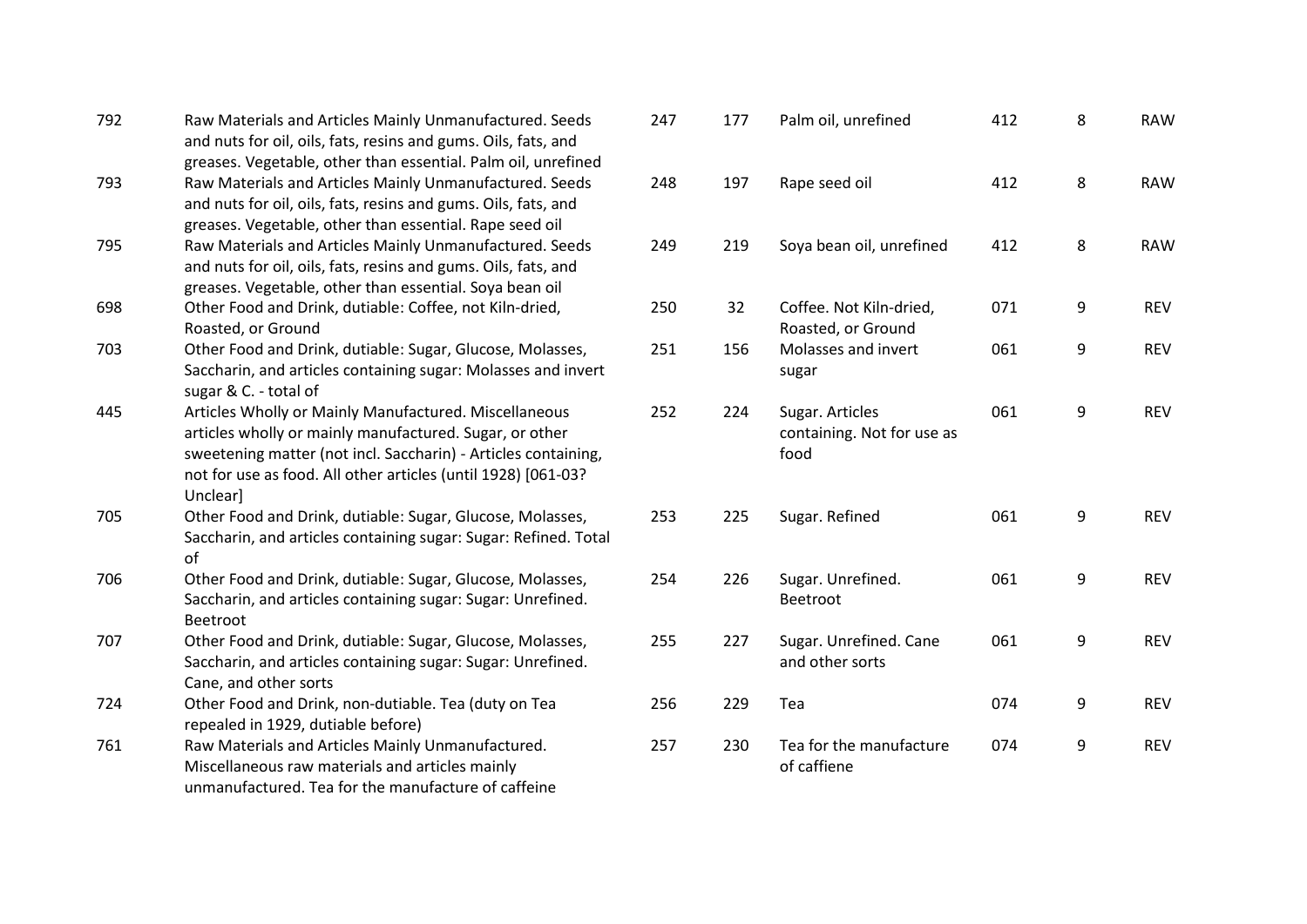2. Items excluded from the dataset

2.1.Items excluded in the first step because they did not belong to the covered SITC-groups or because no coherent time series could be constructed

|     | Item ID full name item                                                                                                                                                                                                                            | reason for exclusion                                                                                                                                                                                                                                                                              |
|-----|---------------------------------------------------------------------------------------------------------------------------------------------------------------------------------------------------------------------------------------------------|---------------------------------------------------------------------------------------------------------------------------------------------------------------------------------------------------------------------------------------------------------------------------------------------------|
|     | 692 Meat. Poultry and Game. Poultry. Dead. Tinned, Canned &c.                                                                                                                                                                                     | part of SITC 013 (processed meat)                                                                                                                                                                                                                                                                 |
| 695 | Meat. Sausages (including tinned) Poultry and Meat pastes. Poultry liver (except<br>raw liver) whether mixed or not; and meat pies                                                                                                                | part of SITC 013 (processed meat)                                                                                                                                                                                                                                                                 |
|     | 34 Articles Wholly or Mainly Manufactured. Cotton yarns and manufactures.<br>Cotton manufactures (except apparel and embroidery). Manufactured cotton<br>cleaning waste                                                                           | Manufactured cotton cleaning waste. Not the same as<br>unmanufactured cotton waste, for which a consistent series<br>exists. Manufactured cotton waste is not contained in 1934-38<br>statistics because and most likely being combined with some<br>'other' (n.e.s.) manufactured cotton series. |
|     | 764 Raw Materials and Articles Mainly Unmanufactured. Other Non-metalliferous<br>Minerals and quarry products and the like. Oil shale                                                                                                             | Raw Materials and Articles Mainly Unmanufactured. Other Non-<br>metalliferous Minerals and quarry products and the like. Oil<br>shale. Not included in 1934-38 statistics and not sure where it<br>went into. Therefore excluded                                                                  |
|     | 21 Articles Wholly or Mainly Manufactured. Chemicals, drugs, dyes and colours.<br>Chemical manufactures and products. Ammonium compounds. Phosphate                                                                                               | Ammonium Phosphate. Not in 1934-38 statistics, so dropped as<br>could not be fitted into other category.                                                                                                                                                                                          |
|     | 442 Articles Wholly or Mainly Manufactured. Miscellaneous articles wholly or mainly<br>manufactured. Machinery belting, other than leather. Balata                                                                                                | Machinery belts (Balata and Ruber etc.) No consistent series,<br>come in and out of "all other sorts" category which we don't<br>include. So left out here.                                                                                                                                       |
|     | 443 Articles Wholly or Mainly Manufactured. Miscellaneous articles wholly or mainly<br>manufactured. Machinery belting, other than leather. Rubber and Canvas (from<br>1929, before in other sorts) [probably excluded, but left here to be sure] | Machinery belts (Balata and Ruber etc.) No consistent series,<br>come in and out of "all other sorts" category which we don't<br>include. So left out here.                                                                                                                                       |
|     | 437 Articles Wholly or Mainly Manufactured. Manufactures of other textile<br>materials. Ramie cloth and fabric, not impregnated                                                                                                                   | Ramie manufactures not shown separately from 1934 and can't<br>be fit into another category. So left out.                                                                                                                                                                                         |
|     | 239 Articles Wholly or Mainly Manufactured. Iron and steel, and manufactures<br>thereof. Wire, Uninsulated electric                                                                                                                               | Iron and Steel wire not shown separately 1934-38. So left out.                                                                                                                                                                                                                                    |
|     | 238 Articles Wholly or Mainly Manufactured. Iron and steel, and manufactures<br>thereof. Wire, Other descriptions                                                                                                                                 | Iron and Steel wire not shown separately 1934-38. So left out.                                                                                                                                                                                                                                    |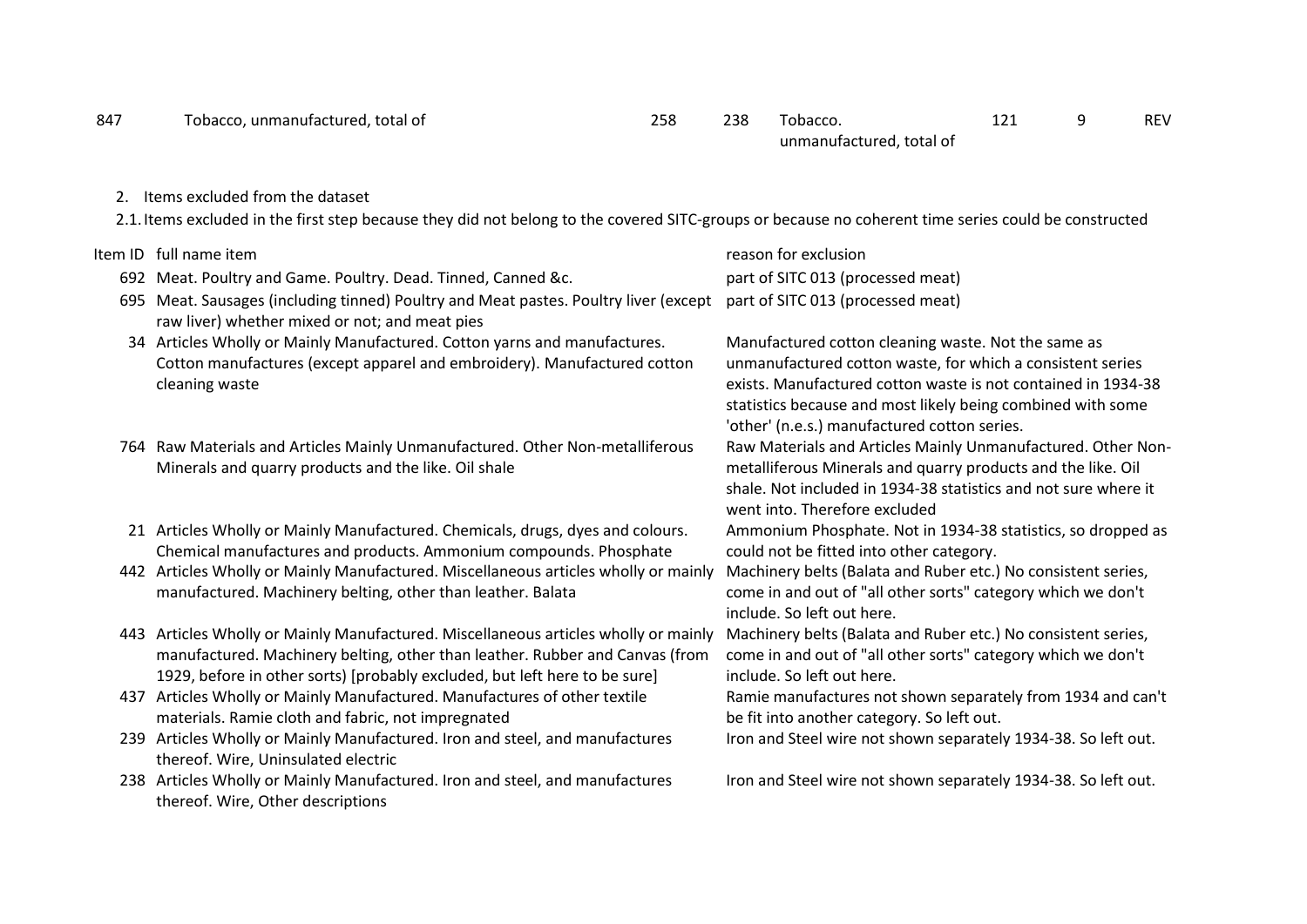| 336 Articles Wholly or Mainly Manufactured. Machinery. Machinery and Parts      | Other office machinery (not typewriters). Only appear from  |
|---------------------------------------------------------------------------------|-------------------------------------------------------------|
| thereof. Office machinery. Accounting and Calculating Machines and Automatic    | 1932. Including them with typewriters seems inconsistent so |
| Cash Registers                                                                  | series are left out.                                        |
| 337 Articles Wholly or Mainly Manufactured. Machinery. Machinery and Parts      | Other office machinery (not typewriters). Only appear from  |
| thereof. Office machinery. Accounting, Calculating, Adding, Listing, Bookeeping | 1932. Including them with typewriters seems inconsistent so |
| and Billing Machines, including typewritters incorporated therin                | series are left out.                                        |
| 338 Articles Wholly or Mainly Manufactured. Machinery. Machinery and Parts      | Other office machinery (not typewriters). Only appear from  |
| thereof. Office Machinery. Other and parts n.e.s.                               | 1932. Including them with typewriters seems inconsistent so |
|                                                                                 | series are left out.                                        |
| 272 Articles Wholly or Mainly Manufactured. Machinery. Machinery and Parts      | Other office machinery (not typewriters). Only appear from  |
| thereof. Cash Registers and Parts other than empty ribbon spools, parts of such | 1932. Including them with typewriters seems inconsistent so |
| spools and inked ribbons                                                        | series are left out.                                        |

2.2.Items excluded because no information on tariff rates was available

|     | Item ID Full name item                                                                                                                                                                                                                                   | <b>SITC</b> |
|-----|----------------------------------------------------------------------------------------------------------------------------------------------------------------------------------------------------------------------------------------------------------|-------------|
|     |                                                                                                                                                                                                                                                          | 3-digit     |
|     | 444 Articles Wholly or Mainly Manufactured. Miscellaneous articles wholly or mainly manufactured. Sugar, or other sweetening matter (not<br>incl. Saccharin) - All articles n.e.s. containing, not for use as food (from 1929) [061-03? Unclear]         | 061         |
|     | 446 Articles Wholly or Mainly Manufactured. Miscellaneous articles wholly or mainly manufactured. Sugar, or other sweetening matter (not<br>incl. Saccharin) - Articles containing, not for use as food. Blacking. Liquid (until 1928) [061-03? Unclear] | 061         |
| 447 | Articles Wholly or Mainly Manufactured. Miscellaneous articles wholly or mainly manufactured. Sugar, or other sweetening matter (not<br>incl. Saccharin) - Articles containing, not for use as food. Blacking. Solid (until 1928) [061-03? Unclear]      | 061         |
|     | 699 Other Food and Drink, dutiable: Sugar, Glucose, Molasses, Saccharin, and articles containing sugar: Caramel (Total)                                                                                                                                  | 061         |
|     | 700 Other Food and Drink, dutiable: Sugar, Glucose, Molasses, Saccharin, and articles containing sugar: Caramel, liquid                                                                                                                                  | 061         |
|     | 701 Other Food and Drink, dutiable: Sugar, Glucose, Molasses, Saccharin, and articles containing sugar: Caramel, solid                                                                                                                                   | 061         |
|     | 702 Other Food and Drink, dutiable: Sugar, Glucose, Molasses, Saccharin, and articles containing sugar: Glucose, Total of (solid and liquid)                                                                                                             | 061         |
|     | 704 Other Food and Drink, dutiable: Sugar, Glucose, Molasses, Saccharin, and articles containing sugar: Saccharin (incl. Substances of a like<br>nature for use)                                                                                         | 061         |
|     | 696 Other Food and Drink, dutiable: Coffee and chicory, Roasted and Ground, Mixed                                                                                                                                                                        | 071         |
|     | 806 Raw Materials and Articles Mainly Unmanufactured. Silk cocoons and waste of all kinds. Noils (dutiable from 1 July 1925)                                                                                                                             | 261         |